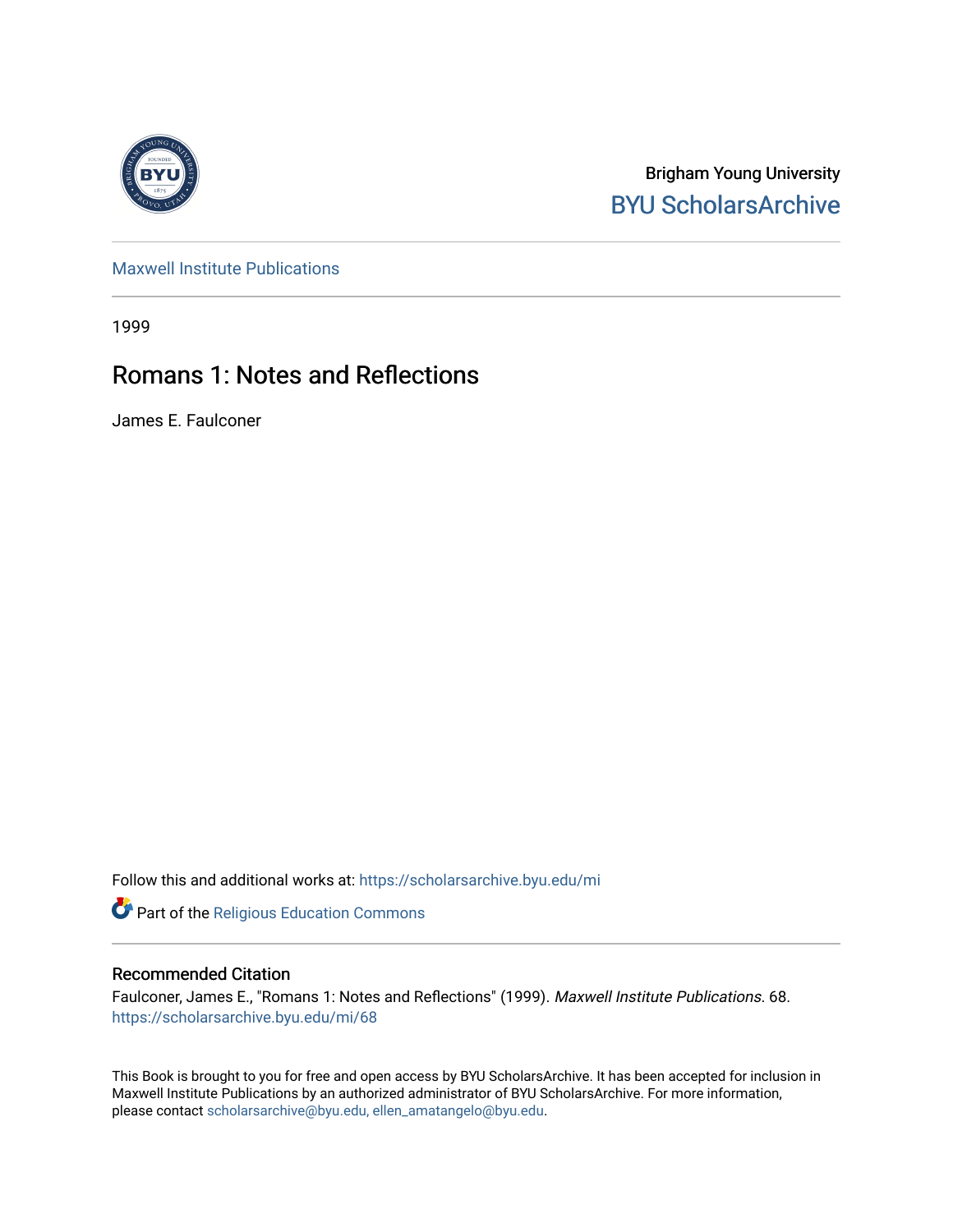# Preface

I have heard remarks in Sunday School class like "Paul is like Isaiah; I don't understand what he is saying" or "Romans is the most difcult and confusing book of the New Testament." Difculty with Paul's writing, particularly Romans, goes so farthat sometimes, in jest, someone will suggest that Paul was perhaps not well informed about the gospel. In addition, as a missionary—both full-time and in the stake—I found Romans used more than any other book of the Bible as evidence that the Church of Jesus Christ of Latter-day Saints teaches false doctrine. For example, many who do not believe that baptism is necessary or who believe that a single act of faith can save them find what they take to be evidence for their positions in Romans.

I write this book in response to both these problems. This book is intended to help Latter-day Saints understand Paul's message in the book of Romans, to help us see that it contains a great deal that is applicable to our situation today. In his letter, Paul teaches what it means to be faithfully obedient, contrasting faithful obedience with sinfulness and the hypocrisy of mere seeming obedience, both dangers we face today. I have also written this book to show that Paul preaches the same gospel taught by all the prophets—Isaiah, Habakkuk, Nephi, Jacob, Moroni, Joseph Smith, Spencer W. Kimball, and Gordon B. Hinckley. When we understand Romans, it is obvious that not only need we not fear having others discuss Paul's teachings, but we can use those very teachings to teach the truthfulness of the gospel understood through latter-day revelation. When understood correctly, Romans and the Book of Mormon teach the same things.

A Latter-day Saint might ask, "Why study Romans in particular, and why study one chapterin this much detail?" I have no easy answer except that the New Testament book of Romans has attracted my attention forten years or more. I have read Romans and reread it; I have thought and written about it. I cannot seem to get it out of my mind, so I have undertaken to write this book, which contains a translation of chapter 1 of the book of Romans to use for comparison to the King James Version (KJV), $^1$  $^1$  a discussion of the text of the letter, and a comparison of the contemporary critical Greek text and the King James Version with the Joseph Smith Translation.

<span id="page-1-0"></span>Why only chapter 1? A flippant answer might be that it took so many pages to do chapter one that I quit there. A more serious answer is that the kind of reflections found in this book would require perhaps ten large volumes to discuss the entire book of Romans, considerably more than almost any reader would want. However, choosing several excerpts from Romans and discussing them in some detail provides an opportunity to discuss most of the crucial issues of Romans and allows people to use what they feel they have learned from that discussion to think about the rest of Romans on their own. Because it sets the stage for what comes in the following fifteen chapters, Romans 1 is crucial. At present I plan to follow this book with a similar set of reflections on Romans 6–8 and on Romans 12.

Whatever else may also be true, I think it fair to say that the project of writing this book is a result of my religious experience. I converted to the Church of Jesus Christ of Latter-day Saints from Protestantism. (I was a member of the Disciples of Christ.) When I was a Protestant, Paul's letter to the Romans was important to me, though I did not understand it as I now do. It helped me understand what it means to be a Christian. I served a full-time mission and several part-time missions, and as part of that work I often met with people who preached salvation by faith alone, a doctrine they took from Paul's letter. Talking to them about the letter to the Romans and trying to understand both our agreements and differences was an important part of trying to teach them the fulness of the gospel. Discussing Romans with other Christians has also been an important part of my own spiritual growth and learning; we often turned out to have more in common than either of us thought when we began our discussions.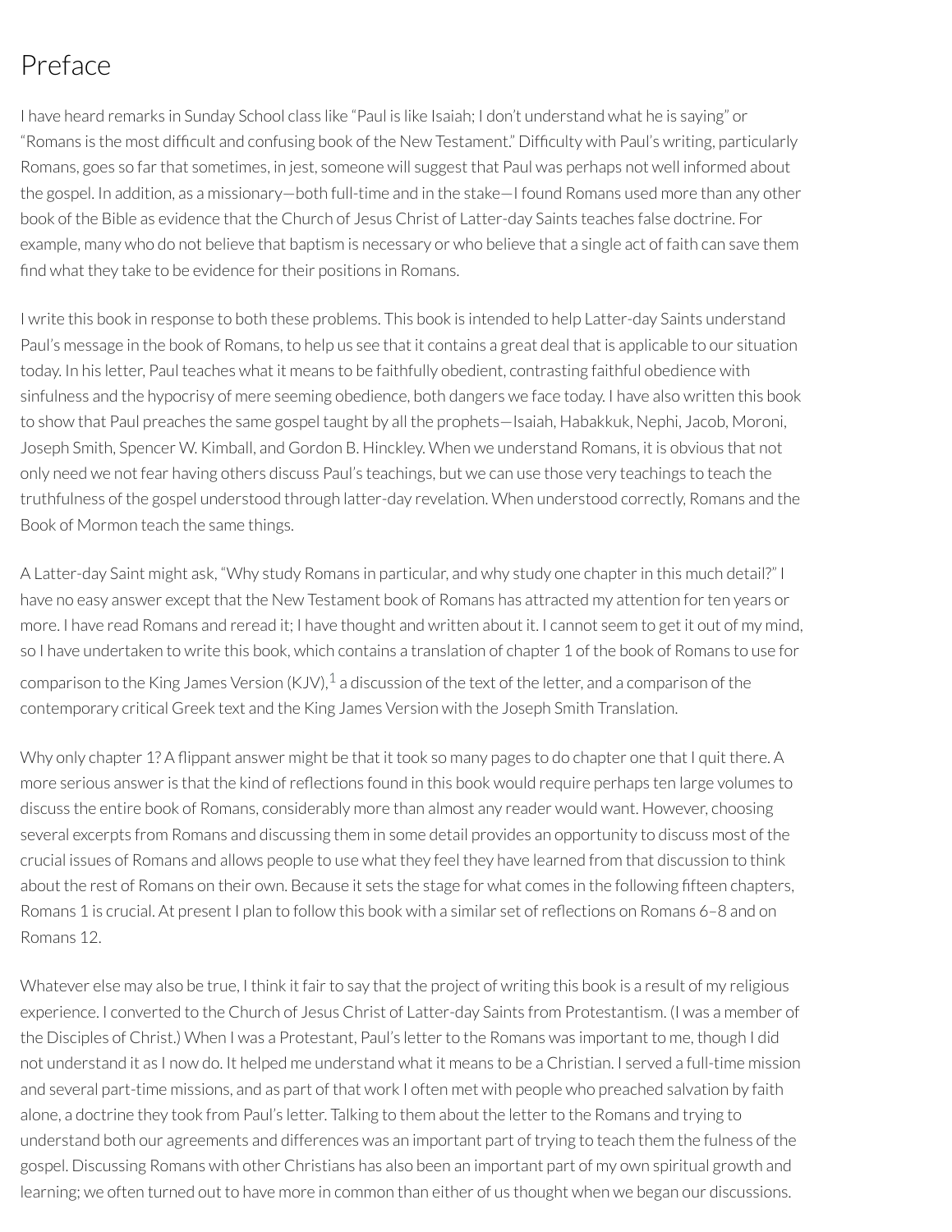<span id="page-2-0"></span>Romans is important to me because it teaches the doctrine of salvation by grace. I have studied and taught philosophy for more than twenty years, and that study brings me to appreciate more and more the necessity of grace. After many years as a believing member of the church, some time ago I came to better understand the importance of the Book of Mormon, and I began to read and study it more faithfully. [2](#page-5-1) As I did so, I saw what I had not expected to see, namely, an emphasis on grace and thus a close connection between the teachings of the Book of Mormon prophets and the teachings of Paul. In addition, my conversion experience, though not publicly dramatic, was a powerful illustration to me of divine grace. I had studied and prayed, but there came a moment when the Spirit bore powerful witness of the truth of the restored gospel in a way that went far beyond what I could have expected based on either my worthiness or even my prayers. I could not but understand that moment as a gift, a moment of grace.

In spite of its length, this work is not in any sense denitive, one that says everything there is to be said about a chapter of scripture. It is not even intended to give a coherent interpretation of part of Paul's letter, much less the best interpretation possible using the resources available. This book is exactly what its subtitle says it is: a collection of notes and reflections on chapter 1 of Romans. The notes tend to be notes about linguistic and cultural matters, notes about details that I hope will help students of the scriptures read and talk with each other about Paul's letter more carefully, notes that may inspire new thought and reflection and, so, new insights. The reflections are ideas that occurred to me as I worked on writing about chapter 1. They are the things I thought about as I studied, so they may be helpful for others who are studying. For example, they may spark similar or related thoughts. Because my reflections are personal, though I try to present evidence for what I say to show that it is not just subjective reflection, others may have very different reactions to or understandings of the passages on which I reflect. (There is a good chance that I will also see things differently on another reading of the same passage.)<sup>[3](#page-5-2)</sup> There is room for difference as well as disagreement in this. My reflections are intended to stimulate thinking and conversation about Romans, not to bring that thinking and conversation to an end by offering oracular or definitive pronouncements about what Paul's letter means.

<span id="page-2-1"></span>Of course, the personal nature of my reflections does not relieve me of the responsibility to be accurate. I may make mistakes. Where there are errors, I stand ready to be corrected by those who know more about Greek, about biblical history and exegesis, and about Latter-day Saint (LDS) doctrine. I especially stand ready to be corrected by those who have spiritual authority over me, especially those whom Irecognize as apostles of Jesus Christ and prophets of God.

A number of dangers face those who write about scripture. These are the same dangers that face us when we read scripture, but when we write about it, whether we fall prey to those dangers is more publicly manifest. Some of these dangers can be paired with each other for contrast. On the one hand there is the violence of creating unity where there is none. A variety of people wrote our scriptures. Some were prophets and apostles. Others, such as Luke, were interested onlookers who seem not to have had relevant ecclesiastical authority. In some cases, such as the book of Job, we do not know who wrote the book. The scriptures were also written at different times in human history, when the Lord's people faced different problems. Because of these varied problems, the scriptures were written in response to different cultural and historical expectations and understandings and in different languages with different possibilities for expression. These kinds of differences suggest that though we must assume that because they come from the same divine source the scriptures are ultimately unified, that unity may not be obvious to us. We may make the unity of the scriptures too easy, assuming not only that the same God has spoken to the prophets throughout the ages, but that our understanding of what he has said is the same as the understanding of previous generations and peoples.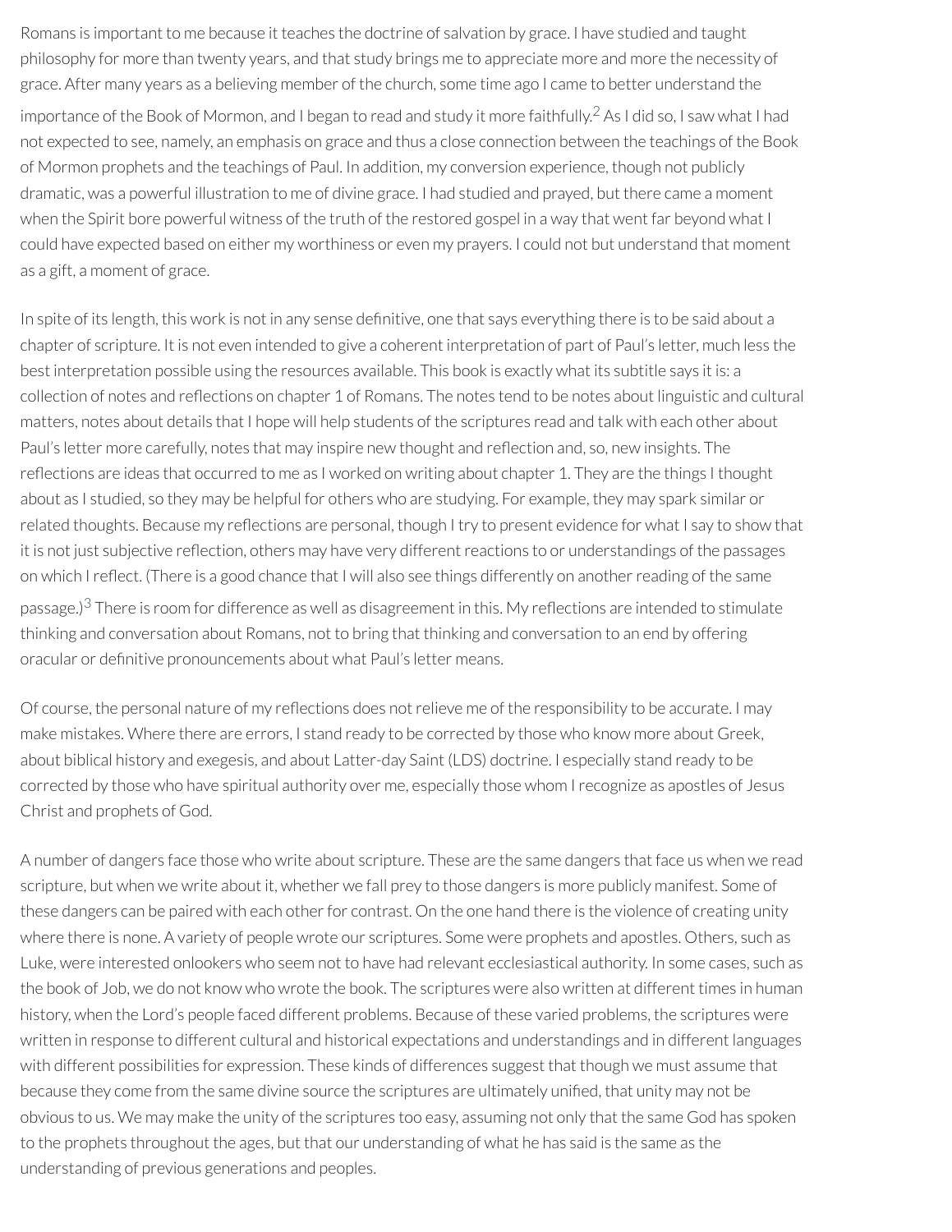Paired with the danger of forcing unity on the scriptures prematurely or inappropriately is the danger of supplementing the texts that we have, of uncritically adding our personal understanding or the understanding of scholars to the scriptures and then taking our supplements as if they were themselves scripture. We cannot understand what we read, scripture or otherwise, if we do not supplement it with our own understanding and experience, but we must be careful to remember that we are doing so. We must remember that every reading is an interpretation and that every interpretation involves supplementation. However, the logical necessity of interpretation and, therefore, supplementation does not justify the substitution of our interpretations for the scriptures we are reading.

That brings us to another danger: unrecognized supplementation. Sometimes we do violence to the scriptures because they are so familiar to us. We have read some passages so often that we no longer really read them. We pass our eyes over the words. We say the words in our heads or out loud. We talk about and recall passages, but we no longer read them. We no longer allow them to speak to us; we speak for them instead. Reading can be difficult for any number of reasons. One is that the material is difficult to understand. Many find Isaiah difficult in that way. But *reading can also be difcult because it is easy to understand*, for when it is easy, we tend to hear only what we expect, and we may well overlook the things written that could bring us up short.

Paired with this danger of overlooking things because they are too easy is the danger ofrelying on supposedly canonical interpretations of scripture. Of course, there are canonical interpretations of scripture. The prophets have sometimes interpreted scripture in ways that are doctrinally binding. The First Presidency's 1916 proclamation about the Godhead is a clear example of such canonical interpretation of scripture. Though never officially canonized by the church, the Prophet Joseph Smith's revisions to the King James Bible may also be an example. But many of us go far beyond accepting the words of the prophets. We grow up hearing something taught repeatedly or hear it taught by a favorite teacher, and we assume that what we have heard is doctrinal. We do not search the scriptures to discover the truth of what we have heard (which often does, in fact, turn out to be true). Instead, we allow what we have always been taught to become the standard for what we believe rather than making the scriptures our standard. Then when we read the scriptures, we may force them to conform to that standard, though they may have something different to say to us—or something more that we will miss.

In each of these cases we wrest scripture. Rather than being wrested by scripture, we twist it to serve our own purposes. There can be no fail-safe method for preventing such wresting, but I have hoped that by attention to details I might help guard myself against it. By thinking about words and phrases rather than trying to bring everything together into a whole, I hope to avoid the temptation to substitute my false unity for the true unity of Paul's letter. The result of that hope is this set of notes and reflections.<sup>[4](#page-6-0)</sup>

<span id="page-3-0"></span>As a set of notes and reflections, this work is not a doctrinal exposition, where the word *doctrine* means something like "a systematic set of propositions that describes as completely as possible the beliefs and relations among beliefs held by Latter-day Saints." I am suspicious of that approach to understanding the gospel. I fearthat more often than not it puts ourinterpretations of the teachings of God ahead of those teachings as they appearin the scriptures and the teachings of the latter-day prophets. I think that such an approach implicitly refuses to recognize the scriptures as the standard works.<sup>[5](#page-6-1)</sup> Instead, our ruminations and traditions often become the standard.

<span id="page-3-1"></span>Though perhaps this approach is not recognized openly, it seems to me that one common idea of what it means to interpret scripture is to use scripture as a sourcebook for backing up the beliefs we hold. That is a very old idea of what scripture study is, but I think it not too inaccurate to say that it begins to flower in the work of Thomas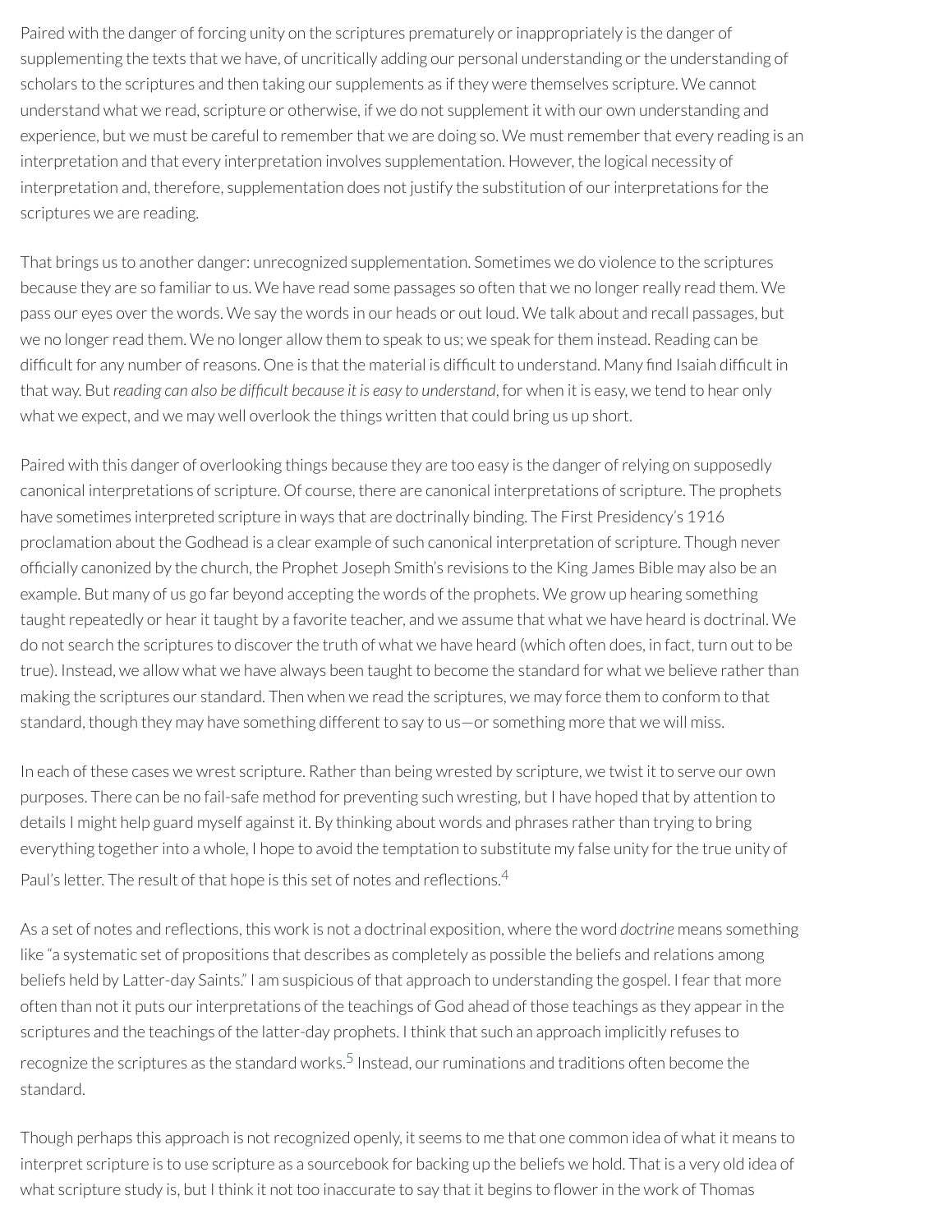Aquinas and comes into full bloom only with the rise of Protestant orthodoxy in the seventeenth and eighteenth centuries. It is an idea of scripture study that we Latter-day Saints have commonly adopted from the early Protestants and their modern heirs. [6](#page-6-2)

<span id="page-4-0"></span>Among academics, a more common kind of scriptural interpretation is one that uses the tools of history and textual history to explain the development of the texts from which we get our scriptures and then uses that historical insight to understand the content of scripture. Though in most ways quite different from what we might call the orthodox approach to scripture, the usual academic approach to scripture shares with the orthodox approach the assumption that we must understand scripture using something outside the scriptures themselves. The supposedly orthodox approach assumes that we must use the systems of beliefs that we already accept, while the academic approach assumes that we must use academic tools. Those different assumptions result in vastly different, even contradicting, interpretations of scripture. But they share the assumption that some system of thought is prior to scripture and that we interpret scripture best when we accommodate it to that system.<sup>[7](#page-6-3)</sup>

<span id="page-4-1"></span>I prefer an older, though less common, approach. I prefer to do my best to look to the scriptures themselves and let them teach me their doctrines. The meaning of the word *doctrine* is, after all, "teaching." In this approach, I seek to be taught by scriptures without knowing in advance what they will teach. Rather than beginning by implicitly (or even explicitly) knowing what I will find—by assuming the doctrinal content of the scriptures—I hope to allow the scriptures to teach me. Of course, I would hardly want to deny that I come to Paul's letter to the Romans with preconceptions, ideas, and beliefs. Neither would I want to deny that I use those preconceptions, ideas, and beliefs to help me understand Paul's letter. It is impossible to read and understand even the back of a cereal box, much less something as interesting and fruitful as Romans, without using what we already understand and take to be true. But my goal is to test my beliefs against the texts of scripture ratherthan to use scripture to justify the beliefs I hold when I come to scripture.

There are times when showing how passages of scripture justify particular beliefs is necessary and important. I doubt that I would have converted to the church had not someone been willing to take that approach with me. On the other hand, there are many things that the academic approach to scripture study can teach us, and it will be obvious that I owe a considerable debt to various scholars for helping me think about Romans. Nevertheless, for most purposes, especially for personal study, I think it is better to come to the scriptures ready to be brought up short—to be questioned and taught in my response to the questions the scriptures ask of me and the demands they make of me. What follows is an attempt to read the first chapter of Paul's letter in that way and to help others to do the same.

As I said earlier, my experience in the church suggests that many of us find Paul's writings, especially the letter to the Romans, intimidating because they are about grace and works and because opponents of the church have often used them to argue that we are doctrinally wrong and even cultic. That is unfortunate, and I hope this book will make some small step toward changing that intimidation. As Edward Schillebeeckx says, "Paul is less concerned with the problem of 'grace' and 'human activity' [i.e., works] than with discovering decisive salvation . . . in the divine gift of Christ Jesus."<sup>[8](#page-6-4)</sup> I want to read Paul's letter and the other scriptures in that same spirit: I want to read them as sermons that preach of Christ rather than as theological treatises, and I hope what I write helps others to read them as such sermons.  $^\mathrm{9}$  $^\mathrm{9}$  $^\mathrm{9}$ 

<span id="page-4-3"></span><span id="page-4-2"></span>Paul's letter to the Romans is sixteen chapters long, and several years of work in my spare time have produced only my response to the first chapter. As a result, I have decided not to write a response to the book of Romans as a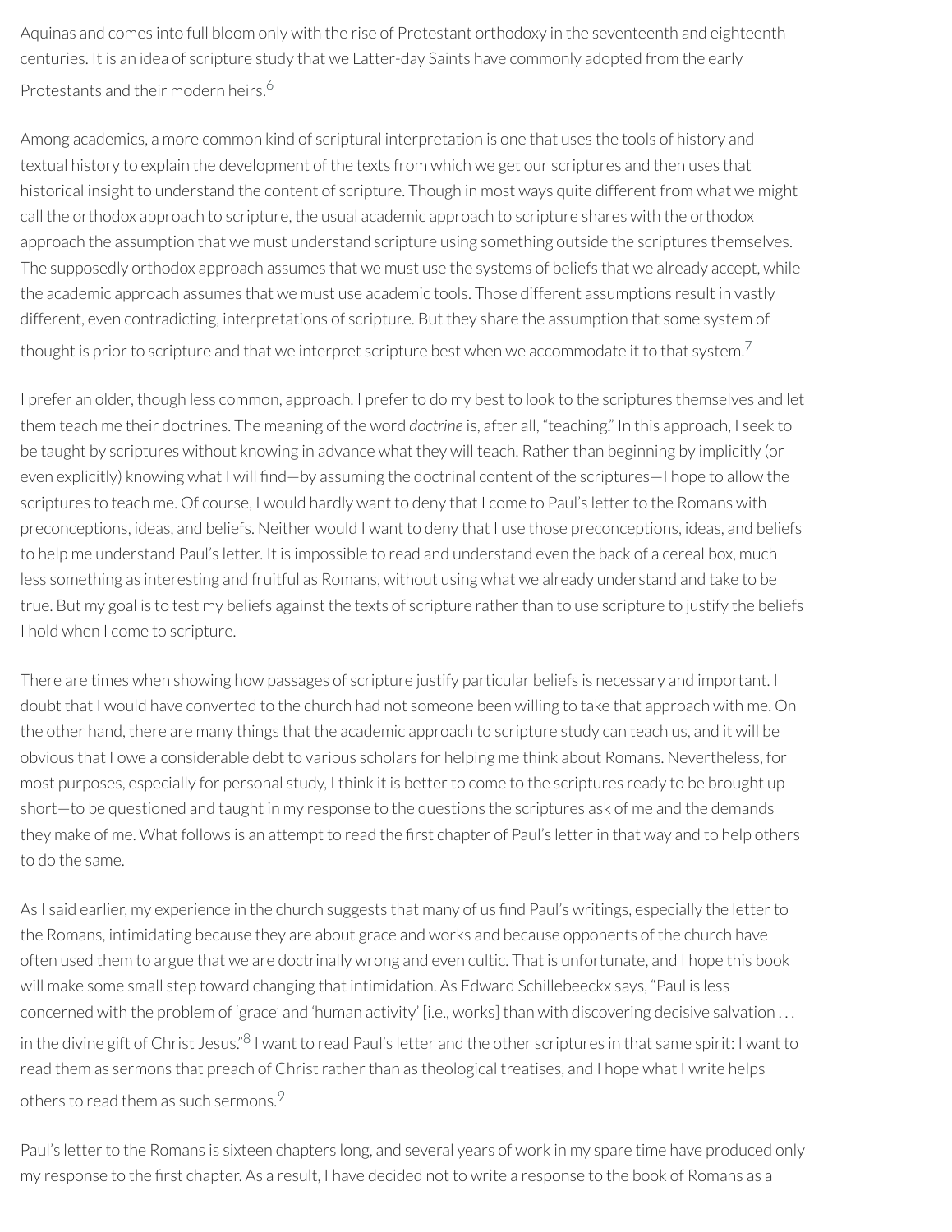whole. The points I think are important can be made in responses to a few chapters. This is my work on the first chapter, a book that I intend to follow with one or two others. Notes and reflections on parts of the book of Romans rather than the whole of it have the advantage of helping to remind readers that they are as prepared and qualified to think about these issues as I am. To that end, I hope readers will respond to my notes and reflections, especially with criticisms or alternative understandings. These thoughts and criticisms will be much appreciated, and they should improve the quality of the notes on chapters that follow. In matters of New Testament study, I am an interested and enthusiastic amateur, not a scholar.

I have already received a great deal of help from many people, from friends and students, from several good teaching assistants, and from colleagues at Brigham Young University. I am grateful to them all and I should thank them by name, but I fear that I will leave someone out. Nevertheless, I am especially grateful to James Siebach, who has spent many hours arguing with me and teaching me how to read. Though I would like to blame any mistakes in this work and any examples of poor judgment on him and the others who have helped me, I have to admit that they are mine. I am also grateful to Daniel B. McKinlay for hours spent cleaning up this manuscript and for conversations about the theological issues raised in Romans 1, and to Larry and Pat Wimmer for being guinea pigs in reading and responding to this work. Thanks are due to those members of the FARMS staff who worked on this manuscript, especially Mary Mahan for her editing, as well as Robyn Patterson for her source checking and Josi J. Brewer for her computer work.

<span id="page-5-4"></span><span id="page-5-3"></span>I must also acknowledge that I have relied heavily on the scholarly work of those outside the church. Though I have read many commentaries, Bible dictionaries, grammars, historical works and other scholarly pieces, I have referred particularly to the commentaries of Cranfield $^{10}$  $^{10}$  $^{10}$  and Fitzmyer, $^{11}$  $^{11}$  $^{11}$  the former a Protestant and the latter a Catholic, because doing so allows me not only to learn from two thoughtful scholars, but also to contrast a Latterday Saint understanding with representations of the two most common ways of understanding the book of Romans.

<span id="page-5-0"></span>[1.](#page-1-0) Though I have made a new translation of Romans forthis commentary, I do not offerit as a stand-alone translation. I intend it to be used along with the edition of the scriptures published by the church in 1981. I offerit to help readers understand more clearly what Romans is saying by giving them something to which to compare the KJV, not to replace the KJV. The KJV is not the only good translation, but its beauty and accuracy make it tough competition for any other translation. Its beauty is such that it has become a classic of literature in its own right, and it is accurate in that it goes out of its way to reproduce the Hebrew and Greek as literally as possible. Sometimes that is part of the reason we have trouble reading it. More often, however, we have trouble because we are not literate enough; we need to know more about our language. The KJV is perhaps most important because it is the translation from which the language of latter-day scriptures comes. If we do not know the King James Bible, we will miss many allusions in latter-day scripture.

<span id="page-5-1"></span>[2.](#page-2-0) Iremain grateful to Bruce Jorgensen for helping me appreciate the Book of Mormon. His writing about the Book of Mormon (for example, "The Dark Way to the Tree: Typological Unity in the Book Mormon," *Encyclia* 54/2 [1977]: 16–24;reprinted in *Literature of Belief: Sacred Scripture and Religious Experience* (Provo, Utah: BYU Religious Studies Center, 1981), 217–31, was immensely helpful, but watching him teach students from the Book of Mormon was of even more help.

<span id="page-5-2"></span>[3.](#page-2-1) See Dallin H. Oaks, "Scripture Reading and Revelation," *Ensign*, January 1995, 6–9.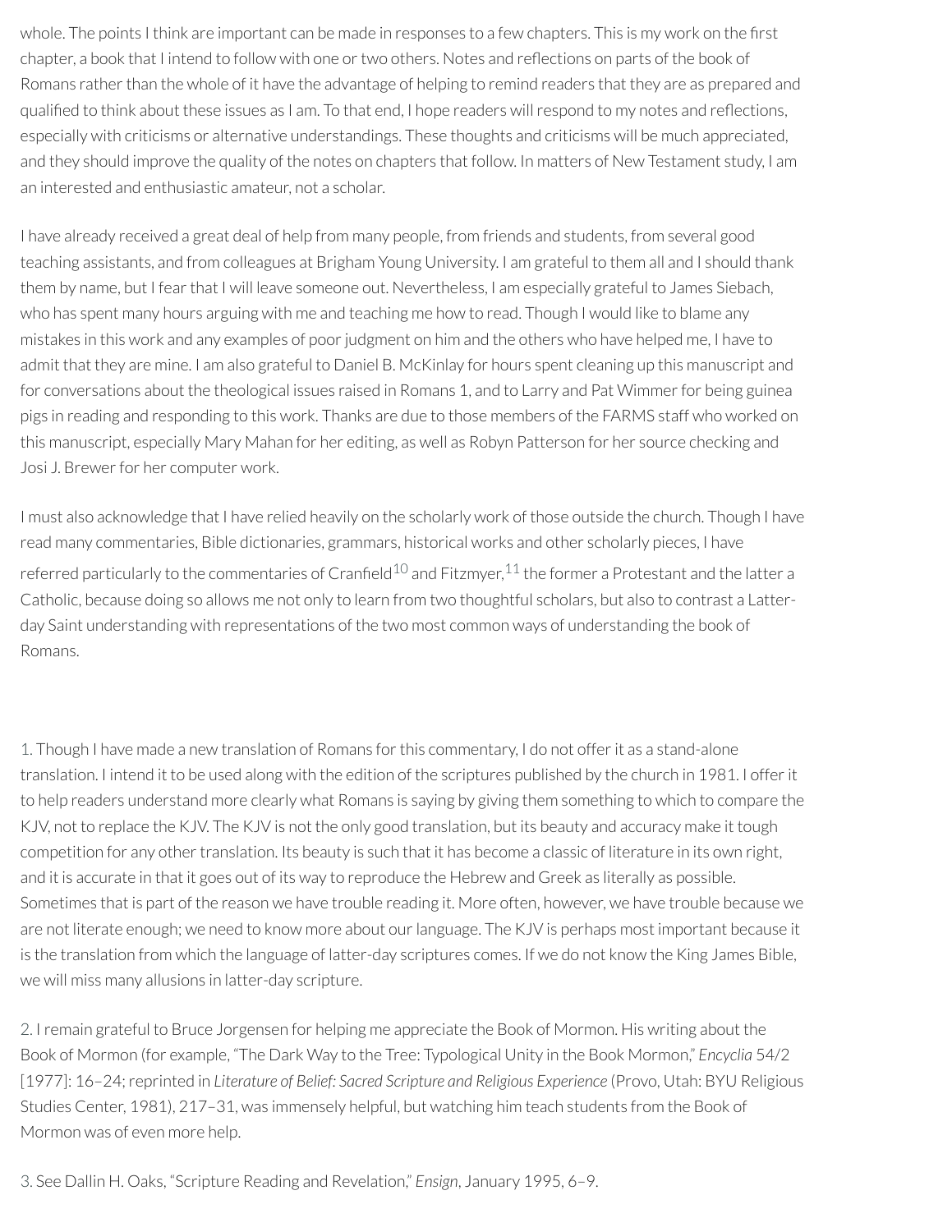<span id="page-6-0"></span>[4.](#page-3-0) It should be clear that is a commentary for laymen, not for scholars. It is unfortunate that there are so few scholarly commentaries on the scriptures and their background by qualified Latter-day Saints, but my training in Greek, Bible history, etc., is insufficient for me to be able to change that. Instead, this is a commentary by a layman with some background, and it is written for other lay people who do not know Greek but would like to understand more about what the letter to the Romans says without delving into various complexities of word usage or textual problems. This is written for those who might be called to teach the gospel in a Sunday School class or as missionaries, and for anyone who would like some help studying the scriptures more closely.

<span id="page-6-1"></span>[5.](#page-3-1) It also implicitly undermines the significance and possibility of continuing revelation, of learning things from the prophets that may radically alter our previous understanding.

<span id="page-6-2"></span>[6.](#page-4-0) For more about the varieties of approaches to scriptural interpretation and about the history of those approaches, see Werner E. Lemke and Robert Morgan, "Theology," in *Anchor Bible Dictionary,* ed. David Noel Freedman (New York: Doubleday, 1992), 6:448–83.

<span id="page-6-3"></span>[7.](#page-4-1) As noted, both conservative Protestant orthodoxy and contemporary academics share a common assumption, namely, that some metaphysical thing exterior to, logically prior to, the scriptures is essential to understanding them. That assumption is a version of a common belief of the Enlightenment, the belief that everything in this world that can be understood is understood only if there is, standing behind it, a metaphysical entity that gives it meaning and reality. Most twentieth-century philosophy argues that such a belief is difcult or even impossible to make sense of. Without exploring the complexities of that argument, let me simply say that the Latter-day Saint belief that God is an embodied person rather than a metaphysical entity should at least make us suspicious of that belief. For more on this issue and an alternative view, see my "Scripture as Incarnation," in *Historicity and the Latterday Saint Scriptures,* ed. Paul Y. Hoskisson (Provo, Utah: BYU Religious Studies Center, 2000).

Of course, the situation is also more complicated than my discussion makes it seem: For one thing, the doctrines we believe are relevant to the interpretations of scripture. They often provide a necessary framework for our understanding. For another, it is clear that history is also relevant to our scripture study. The New Testament and the Book of Mormon are radically different documents than they claim to be and they mean something quite different than they claim to mean if they are not, in some strong sense, historical records. Often, not to know something about the culture and practices of New Testament people is not to understand well the documents that make up the New Testament. However, as important as doctrine and history are, neither can be assumed to be the conceptual or metaphysical foundation or standard for our understanding of the scriptures without damaging our understanding that the scriptures are in fact scripture.

<span id="page-6-4"></span>[8.](#page-4-2) Edward Schillebeeckx, *Christ: The Experience of Jesus as Lord*, trans. John Bowden (New York: Crossroad, 1980), 146.

<span id="page-6-5"></span>[9.](#page-4-3) I suspect that the common interpretation that Paul's letters strongly separate the law of Moses, with its requirement of obedience, from faith is partly a result of anti-Semitism. I see Paul as arguing that the Mosaic law is not sufficient in a context that includes two aspects that he must consider: first, the Pharisees believed that the law of Moses was sufficient and, second, the question had not been settled among first-century Christians (many of whom were Pharisees) and therefore had taken on special urgency as the question of how to deal with gentile converts arose. Later generations took Paul's response to a rhetorical situation and reinterpreted it as a rejection of the necessary connection between obedience and faith. This interpretation was initially strengthened by early Christianity's minority status in Judaism and the feelings that we can speculate Christians had toward Judaism as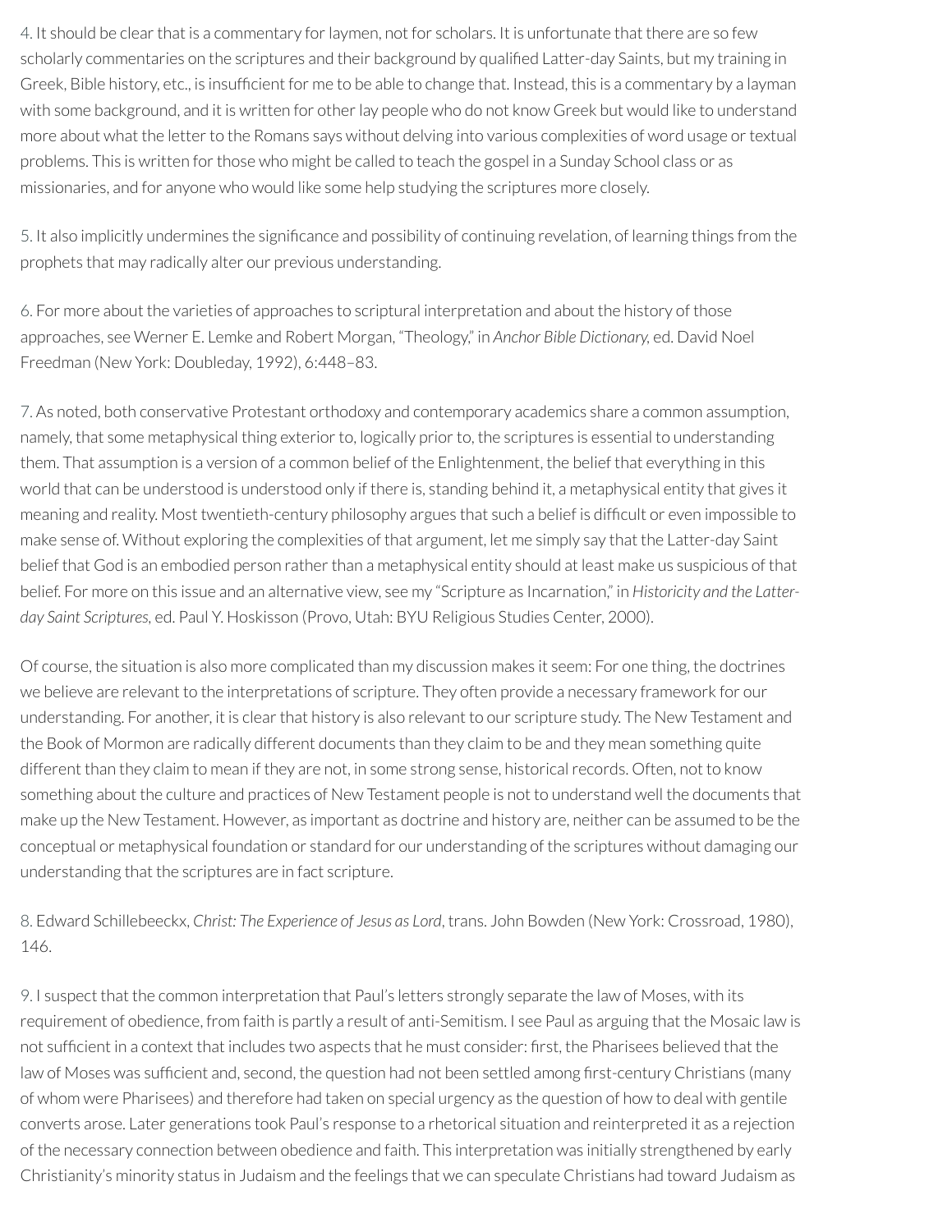they were marginalized and eventually rejected as non-Jewish. It was strengthened even further because of a complex of factors that was and continues to be often an unconscious and sometimes a conscious anti-Semitism. This interpretation existed in spite of the obvious connections of grace and works in first-century Judaism, including even Pharisaism, and in spite of the fact that Paul nowhere disparages the Jews themselves. (See Jon D. Levenson, *The Death and Resurrection of the Beloved Son: The Transformation of Child Sacrice in Judaism and Christianity* [New Haven: Yale University Press, 1993], 230.)

If I am right, the irony is that in spite of the anti-Semitic origins of this interpretation, even Jews who read the Pauline texts are sometime guilty of taking up this traditional Christian interpretation that creates a dichotomy between obedience and faith. (Levenson is an example, see *Death and Resurrection,* 219.) Following Christian anti-Semitism, they read something into the text that is not there.

<span id="page-7-0"></span>[10.](#page-5-3) See C. E. B. Craneld, *A Critical and Exegetical Commentary on the Epistle to the Romans,* 6th ed., 2 vols. (Edinburgh: T & T Clark, 1975–79).

<span id="page-7-1"></span>[11.](#page-5-4) See Joseph A. Fitzmyer, *Romans: A New Translation with Introduction and Commentary*, The Anchor Bible, vol. 33 (New York: Doubleday, 1993).

I say unto you, if ye have come to a knowledge of the goodness of God, and his matchless power, and his wisdom, and his patience, and his long-suffering towards the children of men; and also, the atonement which has been prepared from the foundation of the world, that thereby salvation might come to him that should put his trust in the Lord, and should be diligent in keeping his commandments, and continue in the faith even unto the end of his life, I mean the life of the mortal body—I say, that this is the man who receiveth salvation, through the atonement which was prepared from the foundation of the world for all mankind, which ever were since the fall of Adam, or who are, or who ever shall be, even unto the end of the world. (Mosiah 4:6–7)

But you, our God, are kind and true, slow to anger, and ruling all with mercy. For even if we sin, we are yours since we acknowledge your power. But we will not sin, knowing that we are accounted yours. Forto know you is the perfection of justice, and to recognize your poweris the root of immortality. (Wisdom of Solomon 15:1–3)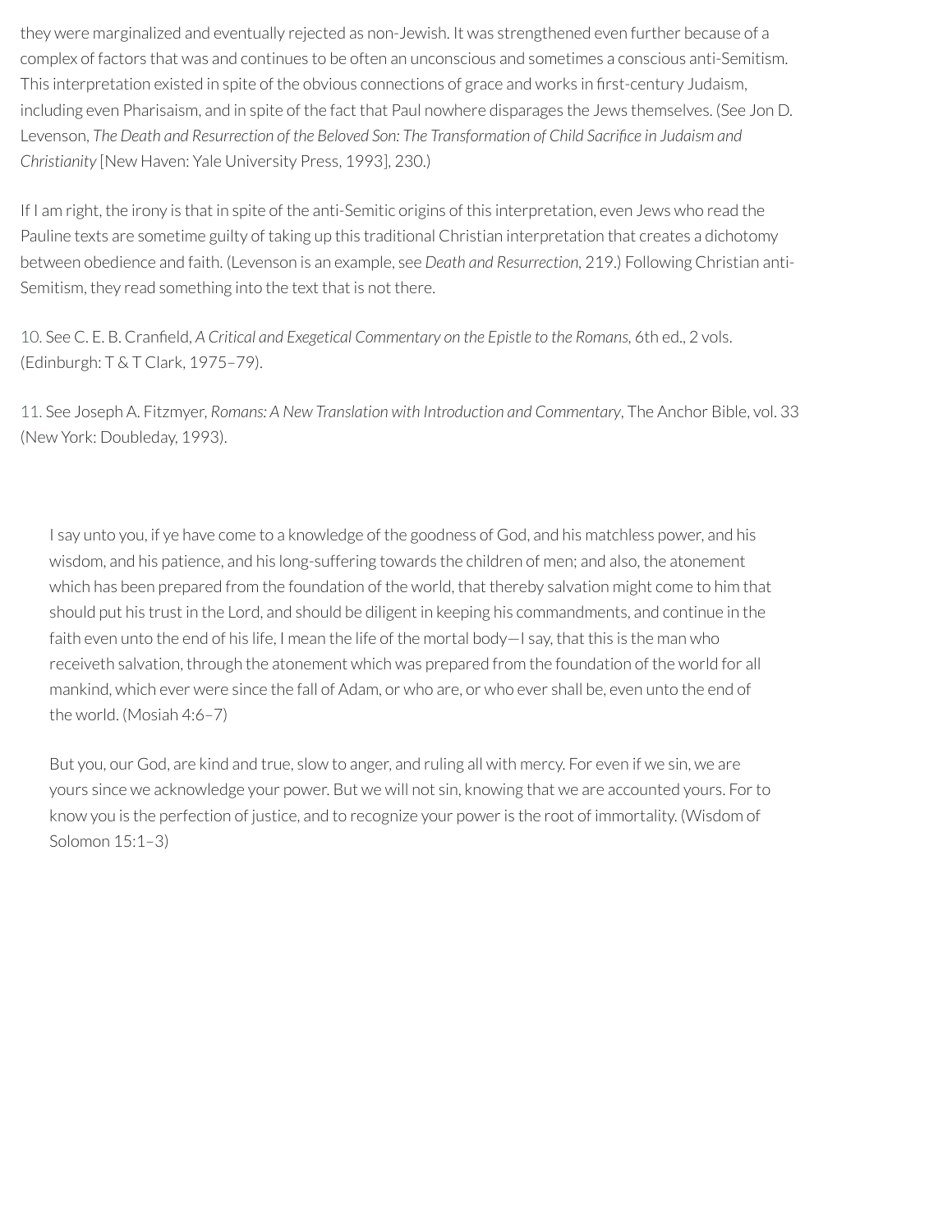# Introduction

Romans is a letter written in Greek, the international language of the first century A.D., by Paul to the saints in Rome, probably in the winter or spring of A.D. 55—56.It may have been written in Corinth, just before the journey described in Acts 20 and 21. (Romans 16:23 mentions Gaius, who is perhaps the same person mentioned in 1 Corinthians 1:14 as a resident of Corinth.) Romans 16:22 says that Romans was written by Tertius, but that does not necessarily mean that Paul did not write it. It was common at the time to use scribes to write letters, much as businesspeople often have their secretaries write letters today. Sometimes the person sending the letter would give instructions to the scribe, who would then compose a letter and have it approved before sending. This was a common practice for simple matters, but it is unlikely that something as long and complicated as Romans would have been written this way. Latin writers had a shorthand system that could be used to take dictation, but this was not common, and we have no evidence that a similar system existed in Greek (though it may have), so it is unlikely that the letter was composed in this way. Sometimes, though rarely, authors dictated and scribes wrote down in longhand what they said. Even though this occurred only occasionally, it is quite possible that Romans was composed this way, for this method was used when the subject matter was difficult and it was important that no mistakes be made. In such a case, the author might dictate from a set of notes or an outline of some sort and review the completed letter with the scribe once or more to see that it was the way it should be. Another possibility is that Paul wrote Romans as a letter to several churches, and Tertius was assigned to write a version for each church, inserting the proper references into the text where they were appropriate and adding a list of greetings and other particular matters at the end. This is quite possible and would explain the difficulty of knowing whether Paul was addressing a congregation composed primarily of gentiles or of Jews, a problem that confronts everyone who reads this letter carefully.

One objection to the last explanation is that Paul was the apostle to the gentiles and did not address Jews particularly. That designation, however, seems to be more a geographic designation than a description of whom he taught. After all, to be called on a mission to Italy today is not to be called to teach only those who come from Italy, but to teach those who are in Italy, regardless of their background. Thus, to be called as an apostle to the gentiles would be to be called to teach those who lived among "the nations," as the gentiles were called, not necessarily to teach only those who were not of the house of Israel.

In the end we have no way to know how the letter was composed. But it makes no difference. There is no doubt that it is an authentic letter of Paul, so whether it was written in shorthand or longhand, dictated, or rewritten for several congregations matters little. Some scholars dispute the authorship of various scriptural books. For example, many question whether Paul wrote Hebrews. But no one seriously questions whether Paul is the author of the letter to the Romans. As the LDS Dictionary points out, the letter was written from Corinth to the members in Rome in the mid to late 50s of the first century, and it is the fifth of Paul's extant letters. The books of 1 and 2 Thessalonians, 1 and 2 Corinthians, and Galatians seem to have been written before Romans.

It is not uncommon to hear it said that Paul's style is poor, that he is not a particularly good writer. If that means his letters do not usually conform to the stylistic standards of his day, the standards of classical literary training, it is accurate. But good style is not confined to the style that was common in the schools of Paul's day. Paul has a wide vocabulary and he uses it carefully. He varies his style to suit the subject matter, sometimes using a style similar to what the rabbis used, and sometimes using a style like that found in some of the religious texts that were popular at the time, like Wisdom (also called Wisdom of Solomon). Occasionally he uses the style of Greek rhetoricians, the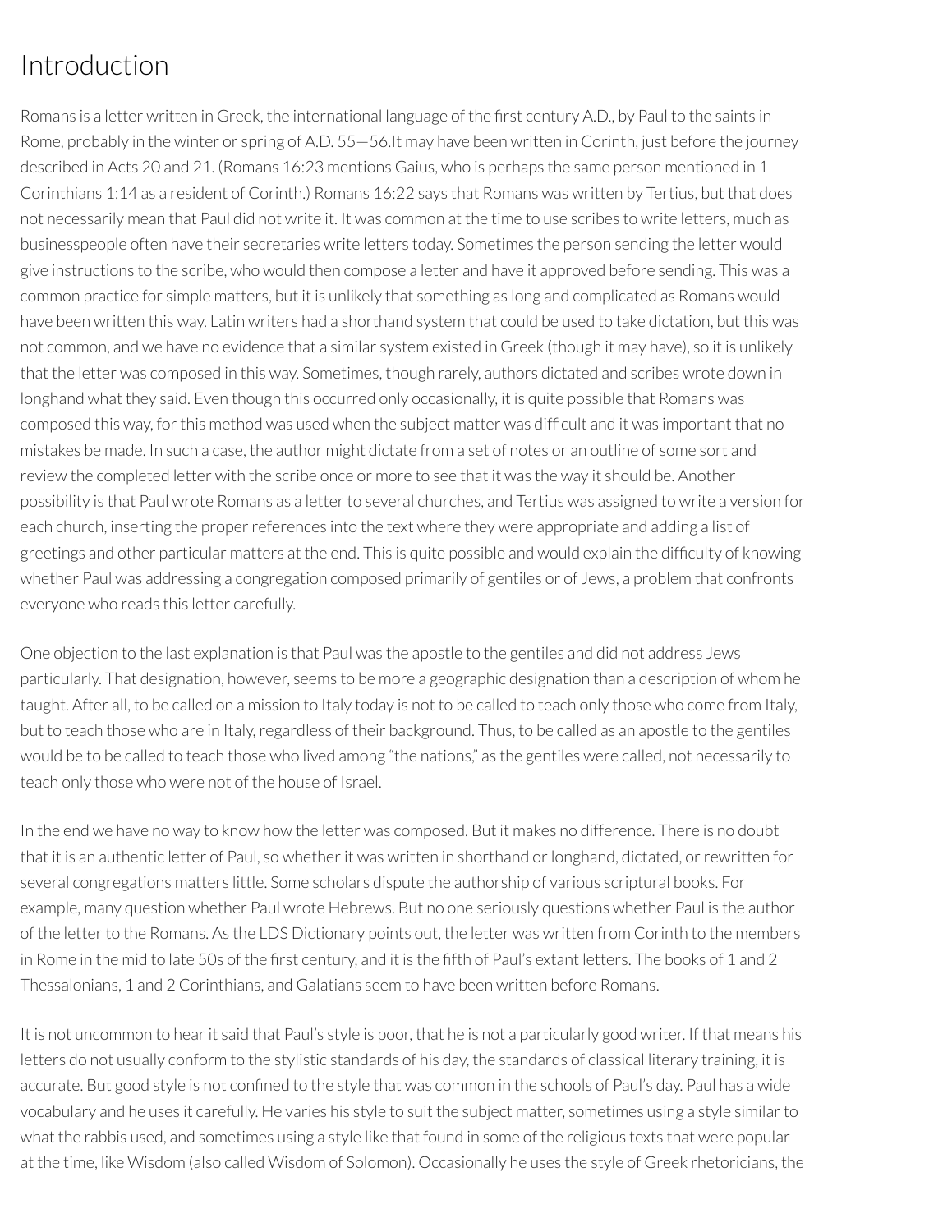literary style. Paul's style has much in common with what the Puritans later called plain style. Its grace comes from its simplicity and straightforwardness.

Calling Paul's writing simple may strike many as laughable, but it is accurate. He writes about what are often complicated issues in as simple and straightforward a way as he can without falsifying. The complexity is as much a result of the ideas as it is of the style; for the most part, Paul avoids ornamenting his sentences except with the truth.

On the other hand, as you will see in some of the notes that follow, Paul is not an unsophisticated writer. He knows various literary devices (probably from being a careful listener and readerratherthan from formal training in rhetoric), and he uses them effectively and unselfconsciously. Where these literary devices help us understand his point, we will look at how he uses them. Paul is also sophisticated about the ideas of his time. Though there is little reason to believe that he had much classical training, he did receive a good formal Jewish education and, as we will see, he knows many of the ideas of his culture well enough to use them in his letters.

In most of his previous letters, Paul was concerned about particular problems that had arisen in the churches to which he was writing. First Thessalonians is a letter of gratitude and exhortation more than a letter of correction, but 2 Thessalonians, 1 and 2 Corinthians, and Galatians are responses to particular problems of misunderstanding and even apostasy. Paul writes about such things as a too-anxious expectation of the second coming, comfort in the face of persecution, and confusion about—even wholesale defection back to—the Jewish law. In each case Paul writes to congregations he knows personally, congregations created by his missionary work.

However, when Paul writes to the Romans, he writes to those whom he has never visited. As is obvious in the first sixteen verses of chapter 16, Paul knows some individuals in the congregation(s) in Rome. Nevertheless, though he discusses such things as the relation of Jews and gentiles within the church, he does not do so as we would expect him to if he were writing about a particular problem in Rome. He gives no details of any such problems but speaks only generally, perhaps taking up the issue of Jews and gentiles as part of a larger discussion because he knows that the congregation in Rome has large groups of both Jews and gentiles. Thus Romans is a doctrinal exposition rather than a response to a particular problem among the saints in Rome. Nevertheless, as a doctrinal exposition, Paul's letter is not merely an abstract treatise. As he writes, Paul refers to specific errors that people make, explains doctrines in a detailed manner, and uses specific scriptures and examples to explain and justify his teaching.

As we read Romans, it is crucial to remember that Paul is addressing an audience of believers. As a result, we cannot use Romans to decide, for example, whether baptism is required of Christ's followers, because the issue of baptism is notraised in the letter. Nor can we infer an answer about baptism from what Paul says about the law, because he is usually speaking of the Mosaic law in particular and because the audience he was addressing would already have completed whatever prerequisites there were for being counted a Christian. Historical and other scriptural evidence indicates that baptism was required of all early converts to Christianity. Presumably, then, all those to whom Paul is speaking in this letter have been baptized. Consequently, the letter to the Romans could tell us that baptism and similar rites are not required of believers only if it specifically said so, but it does not. I cannot emphasize this point enough: Paul is writing to and for those who are already converted to Christianity. He is preaching to believers to help them understand what it means to be a believer, what they must do and be now that they are converted. Contrary to what some contemporary Protestant ministers teach, Paul is not telling us what one must do to become a Christian.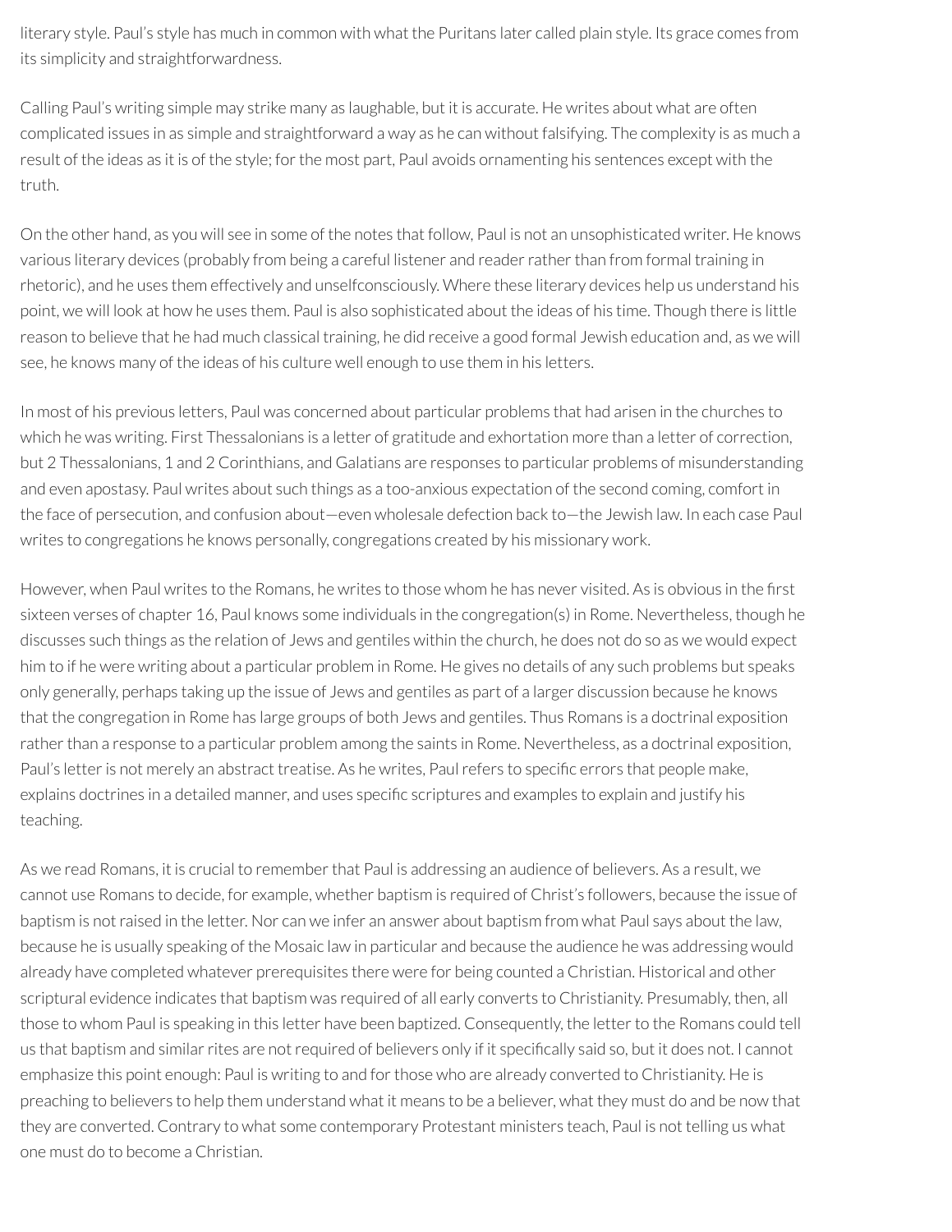Paul speaks about a variety of topics in the letter to the Romans. In chapters 9–11, for example, he explains the relation between the house of Israel and the gentiles. Each of the various topics that Paul deals with falls within his overall purpose, which he announces in verses 16 and 17 of chapter 1. Consider the following paraphrase of that message: The preaching of the gospel (and presumably the conversions that result from that preaching) exhibits God's power to save all, first the Jew and then the gentile (as is the case in the early church), and the preaching of the gospel exhibits this power because the gospel reveals God's justice and uprightness to those who are faithful, making them more faithful.

Romans is similar to the message that Paul later delivers to the Ephesians:

Wherefore remember, that ye being in time past Gentiles in the flesh, who are called Uncircumcision by that which is called the Circumcision in the flesh made by hands; That at that time ye were without Christ, being aliens from the commonwealth of Israel, and strangers from the covenants of promise, having no hope, and without God in the world: But now in Christ Jesus ye who sometimes were far off are made nigh by the blood of Christ. For he is our peace, who hath made both one, and hath broken down the middle wall of partition between us; Having abolished in his flesh the enmity, even the law of commandments contained in ordinances; forto make in himself of twain one new man, so making peace; And that he might reconcile both unto God in one body by the cross, having slain the enmity thereby: And came and preached peace to you which were afar off, and to them that were nigh. For through him we both have access by one Spirit unto the Father. Now therefore ye are no more strangers and foreigners, but fellowcitizens with the saints, and of the household of God; And are built upon the foundation of the apostles and prophets, Jesus Christ himself being the chief corner stone; In whom all the building fitly framed together groweth unto an holy temple in the Lord: In whom ye also are builded together for an habitation of God through the Spirit. (Ephesians 2:11—22)

We who were formerly separated—Jews on one side, gentiles on the other—by the fact that the former had the law of Moses and the latter did not, have now been brought togetherin faith by Jesus Christ. Having been brought together, we can now grow to be a temple of and in the Lord. Thus it is faith in Jesus Christ that we must preach, and it is faith in Jesus Christ that saves us, not the law of Moses. As Nephi tells us, "It is by grace that we are saved, after all we can do" (2 Nephi 25:23). $^1$  $^1$ 

<span id="page-10-0"></span>Paul's letter to the Romans begins by explaining that all, Jew and gentile, are fallen. All are condemned because of their disobedience to the law, and future obedience to the law cannot make up for past disobedience (see chapters  $1-7$ ). That important message is one we must understand if we are to comprehend the importance of repentance and what it means to live by the Spirit. However, that idea is only one part of Paul's message. After insisting that obedience to the law cannot save us, Paul goes on to explain how faith in Jesus Christ can overcome the problem that obedience alone cannot (see chapter 8), namely, our separation from God and our consequent inability to do good. Then, perhaps because of the mixed congregation of Jews and gentiles in Rome, Paul digresses briefly to discuss what this means with regard to the Jews and their relation to the gentiles (see chapters 9–11). Finally, having explained how faith does what mere obedience cannot, Paul explains the place and importance of obedience to the Christian life (see chapters  $12-15$ ). He finishes by adding some personal notes directed to the congregation as a whole (see chapter 15) and to specific individuals in Rome (see chapter 16).

The following outline shows the overall structure of the book of Romans:

1. The gospel message  $(1-11)$ : the gospel has the power to save all  $(1-8)$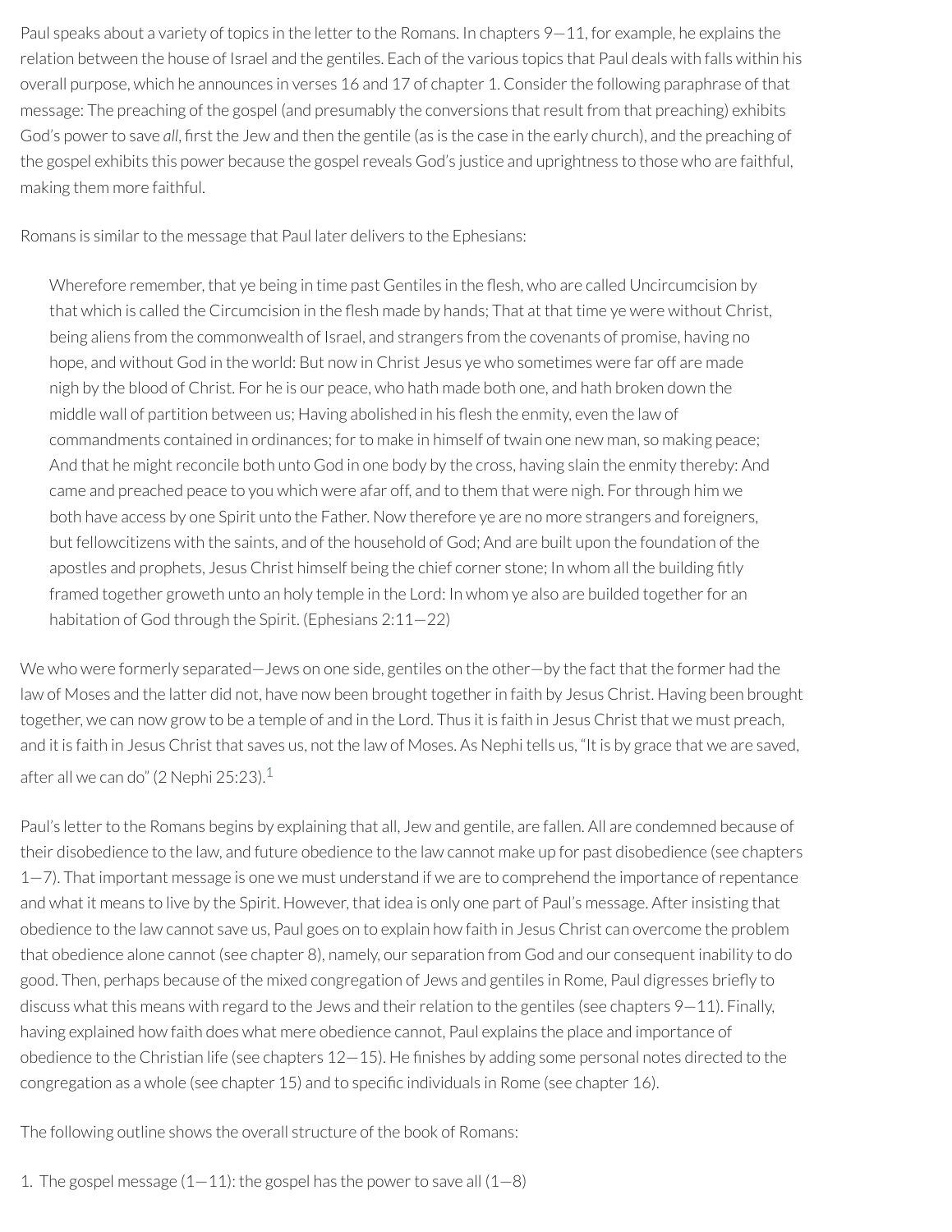- a. God's righteousness assures that those who are faithful will be saved (1:18—4)
- i. All are under condemnation because of sin (1:18—3:20)
- ii. The atonement applies to all equally  $(3:21-4)$
- b. God's love assures the faithful of salvation (5—8)
- i. The Christian life is possible through the Holy Ghost (8)
- ii. Transition to the next major section (which is  $12-15$ )

c. A doctrinal digression: the relation of the Jews to the gentiles; salvation by faith does not contradict God's promises to Israel (9—11)

- 2. A Christian's obligations to obedience (12—15)
- 3. Paul's messages to individual persons (15:13—16:27)

As we read particular passages in Romans, it is helpful to remember this structure and to recall the place of a given passage in that structure. Paul discusses different topics at different times in the letter, but we cannot take what he teaches in one place out of its context in the letter as a whole without changing the meaning of the teaching. Neither can we read one part of the letter as if it were separate from the rest.

<span id="page-11-0"></span>Following is the format I have used for my notes and reflections on Romans 1: The Greek text is divided into paragraphs according to the paragraphing of the United Bible Societies' *The Greek New Testament*, [2](#page-12-1) the Greek text on which I have relied. Each major section of one or more paragraphs begins with two columns, the King James Version in the left-hand column and my alternate translation in the right. (Recall that the alternate translation is provided only as an aid to understanding the language of the KJV; it is not intended to stand on its own.)

Within the exegesis of each section I proceed verse by verse, commenting on the words and phrases within verses in chronological order. The beginning of the exegesis of each verse is marked by the verse number, and the words or phrases I discuss appear before the paragraph that begins the discussion. The KJV provides the anchor point for my exegesis, so the words and phrases are from that translation.

The exegesis of each verse is followed by a comparison of the KJV with the Joseph Smith Translation of the verse. If the Prophet Joseph made no revision, that is noted. Words in the revision that have been added to the KJV or changed in some way are underlined, and deletions are marked by two slashes (//) at the point where the deletion occurs.

I hope many will find this commentary helpful to their scripture study. Some may use it only as a reference book. A few may read the work in its entirety. In either case, the point of this work is to help us approach the book of Romans and other scriptures with renewed interest and insight.

After you read whatever portion of my translation and commentary you find helpful, and after you have done whatever other studying of scripture you want to do, I recommend that you finish by reading out loud the King James translation of the passages you have been studying. As a letter, Romans was meant to be read out loud, so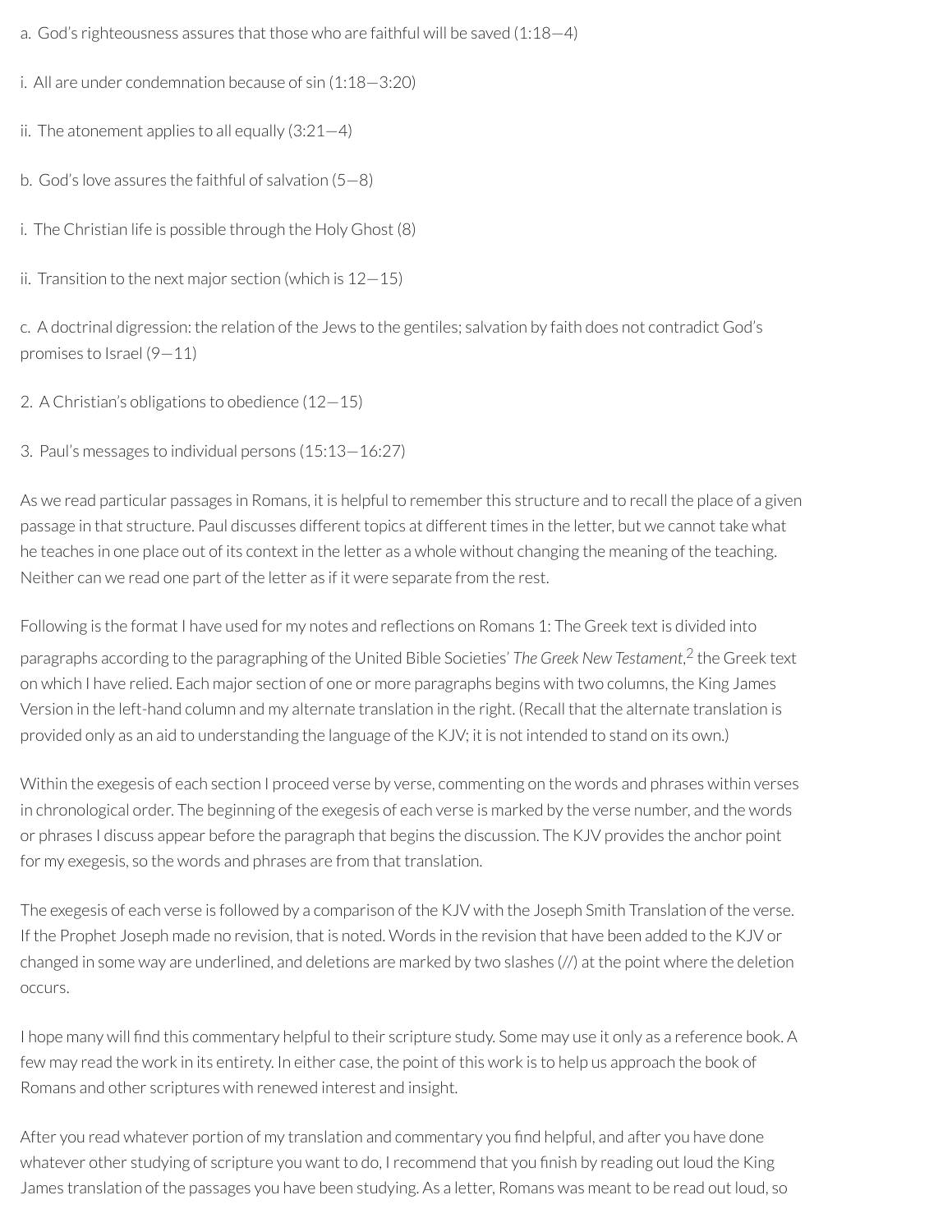reading it that way may give you a better sense of its meaning and how its parts connect to each other. Studying in some detail the construction and meaning of part of Romans will help you read the letter as a whole better—with more meaning—and reading out loud the passages from it that you are studying will often help you better understand what may have been unclear before. Reading out loud may also give you a sense of the passage or letter as a whole, a sense that is sometimes lost when we focus carefully on a small passage or set of passages but that is absolutely essential to understanding Paul's message.

In addition, be sure to read the notes at the bottom of each page in your Bible. Look up the cross-references and the relevant scriptures in the Topical Guide. Compare the emendations made by Joseph Smith to the KJV text and think about the differences these changes make in the meaning. Use the footnotes about Greek words together with this commentary and any other useful translations or commentaries available as study aids; use them to help you understand what Paul means but not to replace reading the letteritself. In short, study the book of Romans and all other scripture with at least as much diligence and care as you might use to study any other good book. (If you have ever had a class in Shakespeare or one in which you learned to read other great literature, many of the study techniques you learned there will help you study the scriptures too. The scriptures are, after all, also the greatest literature.)

My experience tells me that when people study with real intent and seriousness of purpose and heart, they are rewarded. Though spending Sunday afternoon carefully studying the scriptures may not be as easy as justreading through them quickly, it is far more rewarding and, therefore, even far more enjoyable. Truly study the scriptures and you will discover over and over again why the gospel is indeed the good news.

#### **Notes**

<span id="page-12-0"></span>[1.](#page-10-0) The word *after* usually means "following in time." That meaning yields one possible and common reading of the passage: first we do all that we can, then Christ's grace completes what must be done if we are to be saved. However, the fact that Christ's grace was exhibited in his crucifixion and resurrection, which antedate our works, complicates that reading, though it does not make it impossible. Christ accomplished his act of grace before we did anything. One can also read the word *after* to indicate the relative importance of the two things mentioned, as in the phrase *after all is said and done.* Such a use suggests the insufficiency of what comes first and the fulness or sufficiency of what comes after. I think the latter meaning is more informative as an understanding of 2 Nephi 25:23: we are saved by grace, which is more important than our works.

<span id="page-12-1"></span>[2.](#page-11-0) See *The Greek New Testament,* 4th ed.,rev. (Stuttgart: United Bible Societies, 1993).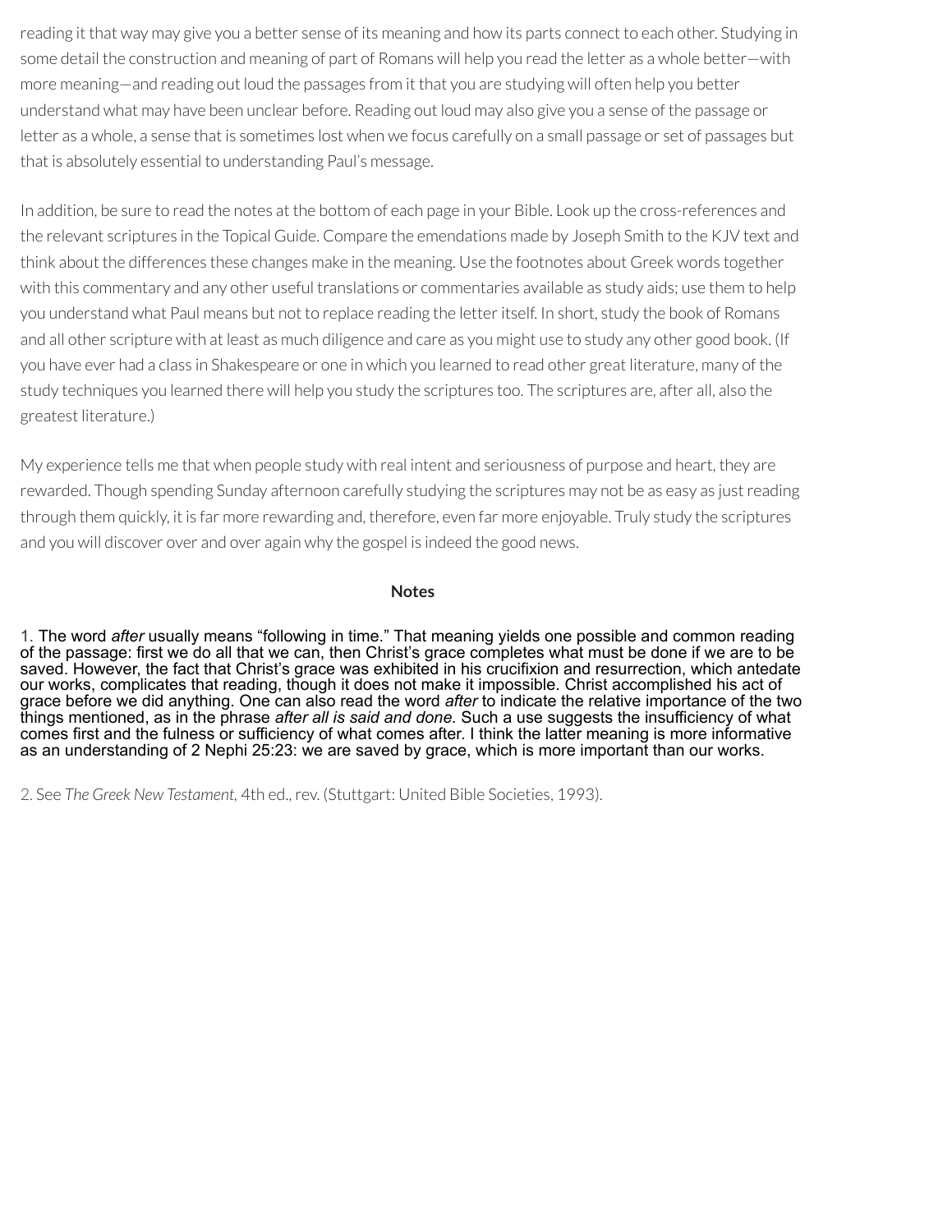# Verses 1–7

#### **King James Alternate<sup>[1](#page-46-0)</sup>**

1Paul, a servant of Jesus Christ, called to be an apostle, separated unto the gospel of God, the holy scriptures,) 3Concerning his Son Jesus Christ our Lord, which was made of the seed of David according to the flesh; And declared to be whom we have received grace and apostleship, for obedience to the faith among all nations, for his name: <sub>6</sub>Among whom are ye also the called of obedience among all the gentiles, <sub>6</sub>among whom you are Jesus Christ: 7To all that be in Rome, beloved of God, called to be saints: Grace to you and peace from God our Father, and the Lord Jesus Christ.

 $_2$ (Which he had promised afore by his prophets in that he had promised previously through his prophets, in the Son of God with power, according to the spirit words, he was appointed in accord with the spirit of of holiness, by the resurrection from the dead: <sub>5</sub>By holiness, by the resurrection of the dead (namely, Jesus 1Paul, a bondman of Jesus Christ, one called as an apostle, one set apart to the gospel of God—2the gospel the holy scriptures 3and that is about his Son, who is from the seed of David according to the flesh  $_4$ but who was powerfully appointed to be the Son of God; in other Christ our Lord, 5through whom we received the grace of apostleship to bring about, for his name's sake, trusting

also called of Jesus Christ)—7to all that are in Rome, beloved of God and called as saints: grace to you and peace from God, our Father, and the Lord Jesus Christ.

#### **Verse 1**

Most Greek letters of New Testament times began, "Claudius to Gaius, greeting," using the names of the sender and the addressee in the appropriate places (see, for example, James 1:1; Acts 15:23; 23:26). Similarly, writers of Jewish letters usually began, "Joshua to Judah, peace be multiplied," using the appropriate names (see Daniel 4:1).[2](#page-46-1)

All the letters in the New Testament except Hebrews and 1 John begin with a variation of the standard Jewish opening. (Partly because Hebrews and 1 John do not begin in that way, we may question whether they were written as letters.) In addition to Romans, ten of the letters begin with " $---$  to  $---$ , grace and peace be multiplied" or something similar (see 1 and 2 Corinthians; Galatians; Ephesians; Philippians; 1 and 2 Thessalonians; Philemon; 1 and 2 Peter). Four begin, "——— to ———, grace, mercy, and peace be multiplied" (see 1 and 2 Timothy; Titus; 2 John). Jude begins, "Jude ... to them that are sanctified by God the Father, and preserved in Jesus Christ, and called: Mercy unto you, and peace, and love, be multiplied," a slight variation of the beginning seen in the other letters. James uses the standard Roman beginning, while 3 John names the writer and the addressee but uses no benediction.

The greetings of these letters were often expanded. First Peter, for example, expands the greeting, as many other letters do, by describing both the writer and the addressee in some detail: "Peter, an apostle of Jesus Christ, to the strangers scattered throughout Pontus, Galatia, Cappadocia, Asia, and Bithynia, Elect according to the foreknowledge of God the Father, through sanctification of the Spirit, unto obedience and sprinkling of the blood of Jesus Christ: Grace unto you, and peace, be multiplied" (1 Peter 1:1–2). In Romans, Paul uses the most common greeting (certainly the one that characterizes his letters), but he expands it considerably more than the writers of the other letters do, taking the first six verses to say whom the letter is from. He introduces Galatians with a similar expanded greeting, though not as long. In Galatians the longerintroduction seems to serve as a way of refuting what those who opposed his ministry to the gentiles said about him (see Galatians 1:6–2:21). The introduction to the letter to the Romans may have the same intent (see below, *called*, page 10). There seems to have been some controversy in the early church about Paul's status in the church, a question that is not surprising given the way Paul was called and his conduct prior to that call (see Acts 9; 22). However, the beginning of Romans is not clearly a response to that controversy.

Paul writes the other letters of which we have record to churches where he had preached and had personal and ecclesiastical authority. Though Rome fell within his apostolic jurisdiction as the apostle to the gentiles, Paul had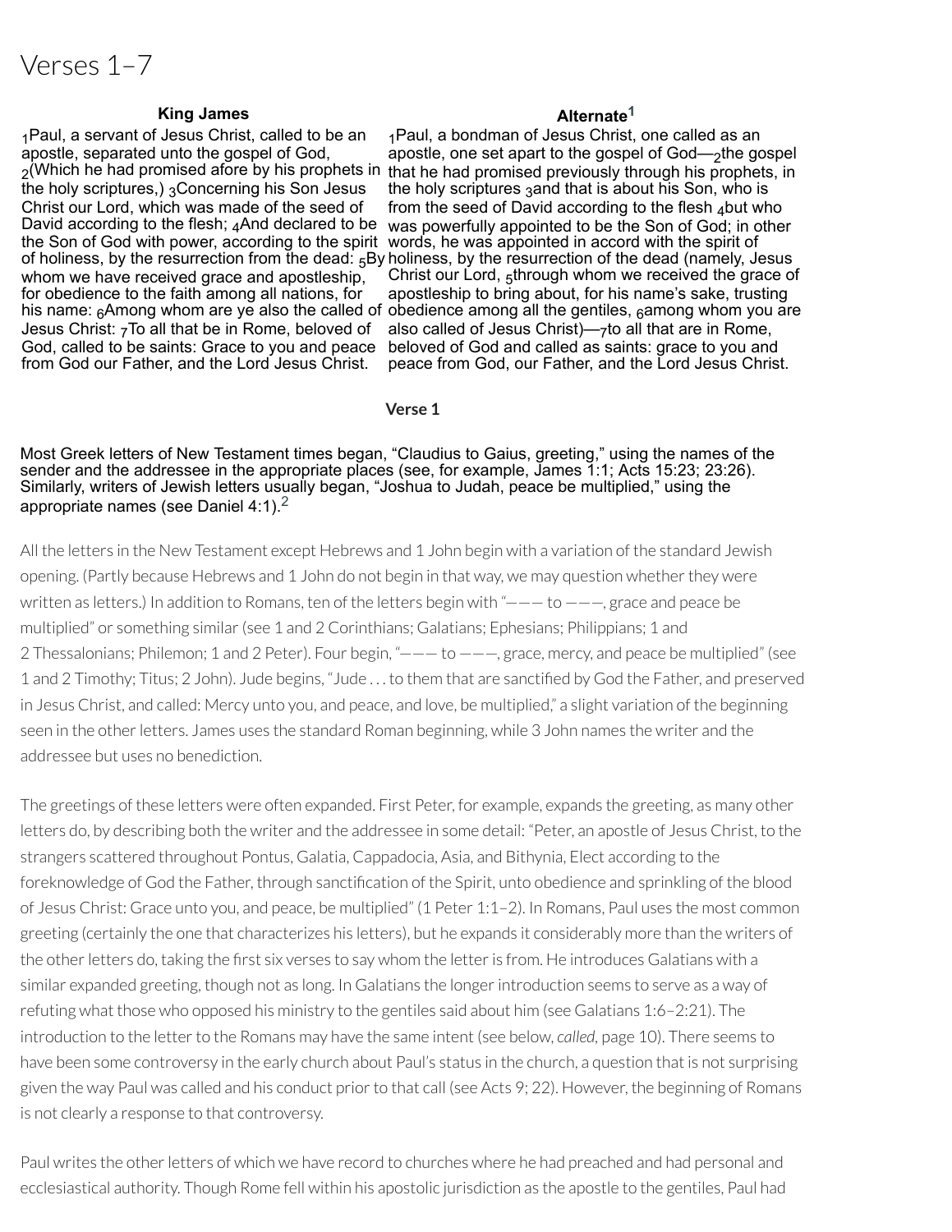never been to Rome. Consequently, in addition to making his ecclesiastical authority clear, he may have felt more than the usual need to justify sending the Romans a letter such as this. Verses 10–13 seem to support this view.

# **Paul**

Traditionally Paul's two names, Paul and Saul, have been explained by the Christian custom of changing one's name upon baptism. That tradition, which may or may not have been practiced in the early church, presumes that Paul was known as Saul until his conversion and then changed his name to Paul afterwards. However, the book of Acts does not support such an explanation. In Acts he is called Saul after his conversion (see Acts 13:1) and when the name Paul is introduced, no reason is given. It is simply mentioned as another name by which he is known (see Acts 13:9). Naming customs of the time may explain this.

Having three names was a mark of Roman citizenship. $^3$  $^3$ 

Those names were a personal name (*praenomen*), a clan name (*nomen*), and a family name (*cognomen*). In addition, it was not unusual for people to have a nickname (*supernomen*). Paulus, of which the Greek Paulos (Παυλοσ, Paul in English) is a variant, was a common Roman family name. It never occurs as a personal name in other documents from Paul's time, [4](#page-46-3)

so it is highly doubtful that it was Paul's personal name. On the other hand, Saul was a relatively common Jewish personal name. Saul could have been Paul's personal name or his nickname. Thus the two names seem to be just that, two different ways of identifying Paul, much as one could identify me as Faulconer or as James or as Jim.

Why does Acts use the name Saul more in the beginning of its discussion of Paul and the name Paul more later on, and why do most scriptural references refer to him as Paul? One explanation is that the Bible may use the personal name Saul more in reference to Paul's activities among the Jews, and his Roman family name, Paul, more for his work among the gentiles, where Roman custom was more influential. Since Paul's calling was to the gentiles and the extant letters are to congregations among the gentiles, if this hypothesis is correct, we would expect to see more use of his Roman name than his Jewish one, as we do.

# **A servant of Jesus Christ**

*A servant of Jesus Christ* is a phrase New Testament letter writers commonly used to describe themselves. (Besides Paul's use of the phrase in Galatians 1:10 and Titus 1:1, see James 1:1; 2 Peter 1:1; Jude 1:1.) Jesus describes the believer's relation to God as that of a servant (see Matthew 24:45–51; Luke 12:37–40). The word *servant* and related words (for example,*serve*) are especially important in Paul's vocabulary. (In addition to Romans 1:1, see 1:9, 25; 6:6, 16–17, 20; 7:6, 25; 8:15, 21; 9:4, 12; 12:1, 11; 14:18; 16:18.)

The Greek word translated "servant" is *doulos*(δουλος). Literally, it means "slave." However, since slavery in Paul's day was often not accompanied by the cruelty that contemporary Americans usually associate with it, "slave" is not quite right as a translation for us. [5](#page-46-4) On the other hand, the word *servant* is probably too weak for what Paul means, since for him the word's primary connotation is compulsory service by a person who is absolutely dependent on and belongs to the master of a household (using *belongs*in its strong, economic sense). In Paul's day, *douloi* (servants) were property, in other words, slaves. In principle, during the first century A.D. the master of the house controlled, was responsible for, and had authority over everything about the slave, up to and including his or her life.<sup>[6](#page-46-5)</sup> As chapter 8 suggests, the slave that Paul has in mind is not of the lowest class and most common kind of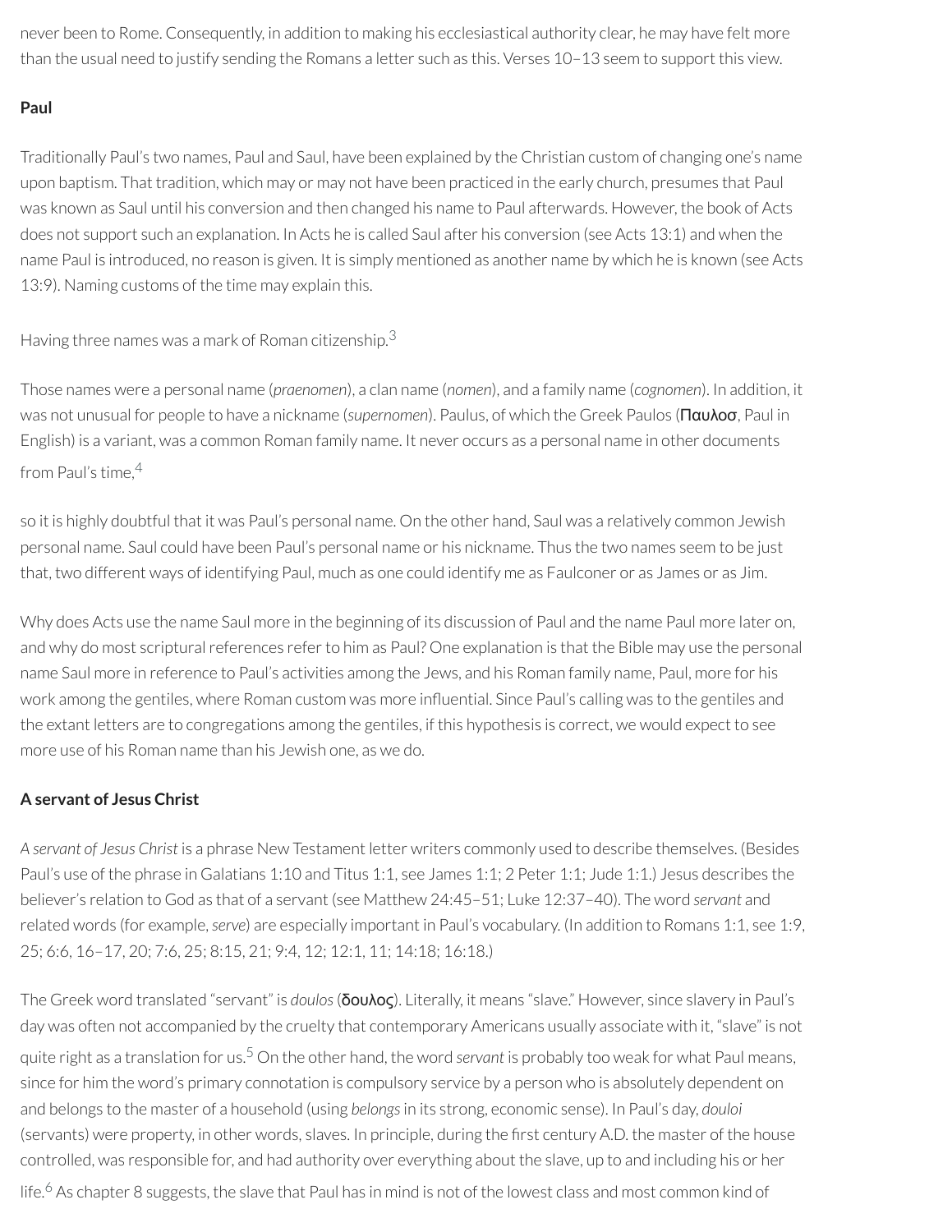slaves, those who do menial work. Many menial slaves may have lived under harsh conditions. [7](#page-47-0) Instead, he seems to have in mind the slaves who managed the affairs of their masters and who were sometimes freed or adopted into the family of the master.

Paul uses the word translated "servant" in a complicated context. His use of the word is in part determined by the way it is used in other scriptures. It is also determined by the conventions surrounding Greek, Roman, and Jewish slavery in his own time, as well as by the ideals of the various cultures in which he finds himself immersed, ideals that do not always square with common practice. Given his rabbinic training, Paul is surely as dependent on the Old Testament understanding of slavery as he is on the meanings of the Greek word he uses here; the members of his audience who are familiar with the Old Testament almost certainly have its use of the word in mind, along with the Greek and Roman connotations resulting from the dominance of those cultures. In fact, though Paul could not be unaware of Greek procedures for freeing slaves (see 1 Corinthians 7:20–22), he does not use the language of those practices, such as is found in the inscriptions at Delphi. $^8$  $^8$ 

In contrast to what the Jews in Paul's audience would have understood, converts probably knew little about the scriptural traditions associated with the word *doulos* and likely depended almost entirely on the cultural practices and ideals of Paul's day for their understanding of slavery and its associated practices. Consequently, when we wish to understand what Paul means by *servant*, we must keep in mind both the Old Testament use of the corresponding Hebrew word and the Greek and Roman concepts of what it means to be a slave.

Using language that is common in ancient Near Eastern religion, <sup>[9](#page-47-2)</sup> the Old Testament describes the prophets as God's servants, as in Amos 3:7, "Surely the Lord God will do nothing, but he revealeth his secret unto his servants the prophets," and Isaiah 53:11, where Christ is called "my righteous servant." (The Hebrew word for*servant* is *ʿebed*; see such passages as Joshua 14:7; 24:29; Judges 2:8; 2 Kings 17:23; Psalms 89:3; 105:6, which suggest that the word *servant* was used for special ministers rather than just for anyone.) The Septuagint (a third-century-B.C. translation of the Old Testament into Greek made from a manuscript that is no longer extant, also the Bible that Paul seems to use most) uses closely related Greek words in Amos 3:7 and Isaiah 53:11 (meaning "slave" and "to be a slave,"respectively). The word used in Amos 3:7 is *doulos*, the same word used by Paul in Romans 1:1. (For more about the Septuagint, see the discussion of verse 17, pages 65–66.)

The Greek word *doulos*is also common in the New Testament. It is one of a number of Greek words that can be translated "slave" or "servant," but it emphasizes the dependence of the slave on his or her master.<sup>[10](#page-47-3)</sup> According to the New Testament, all Christians are slaves (see, for example, Matthew 6:24; Luke 12:41-46; Revelation 19:5). $^{11}$  $^{11}$  $^{11}$ In fact, the word *doulos* may have been an early general title for church leaders, comparable to our use of *Elder*. [12](#page-47-5) In addition to the connotations of prophecy and temple service that carry overfrom *slave* (*servant* in the King James Version [KJV]) as it is used in the Old Testament to refer to the prophets, the New Testament use of the word adds the connotation of the service one owes to one's fellows, as in Matthew 24:45–46; 25:21; Mark 10:42– 45. We can expect the following meanings to come togetherin Paul's use of the word *doulos*: "prophecy" (including and perhaps primarily the preaching of the gospel) and "service" (to one's fellows and even in the temple).

Though the Old Testament makes provisions for the emancipation of slaves at regular periods (see Exodus 21:2–6; Leviticus 25:39–42; 47–54), the Jewish law of Paul's time classed non-Jewish slaves as immobile property. Such slaves had no rights and could not own property. $^{13}$  $^{13}$  $^{13}$  Among Jews of Paul's time, to be called a slave was to be insulted as severely as possible; in fact, calling someone a slave could result in excommunication.<sup>[14](#page-47-7)</sup> Greek and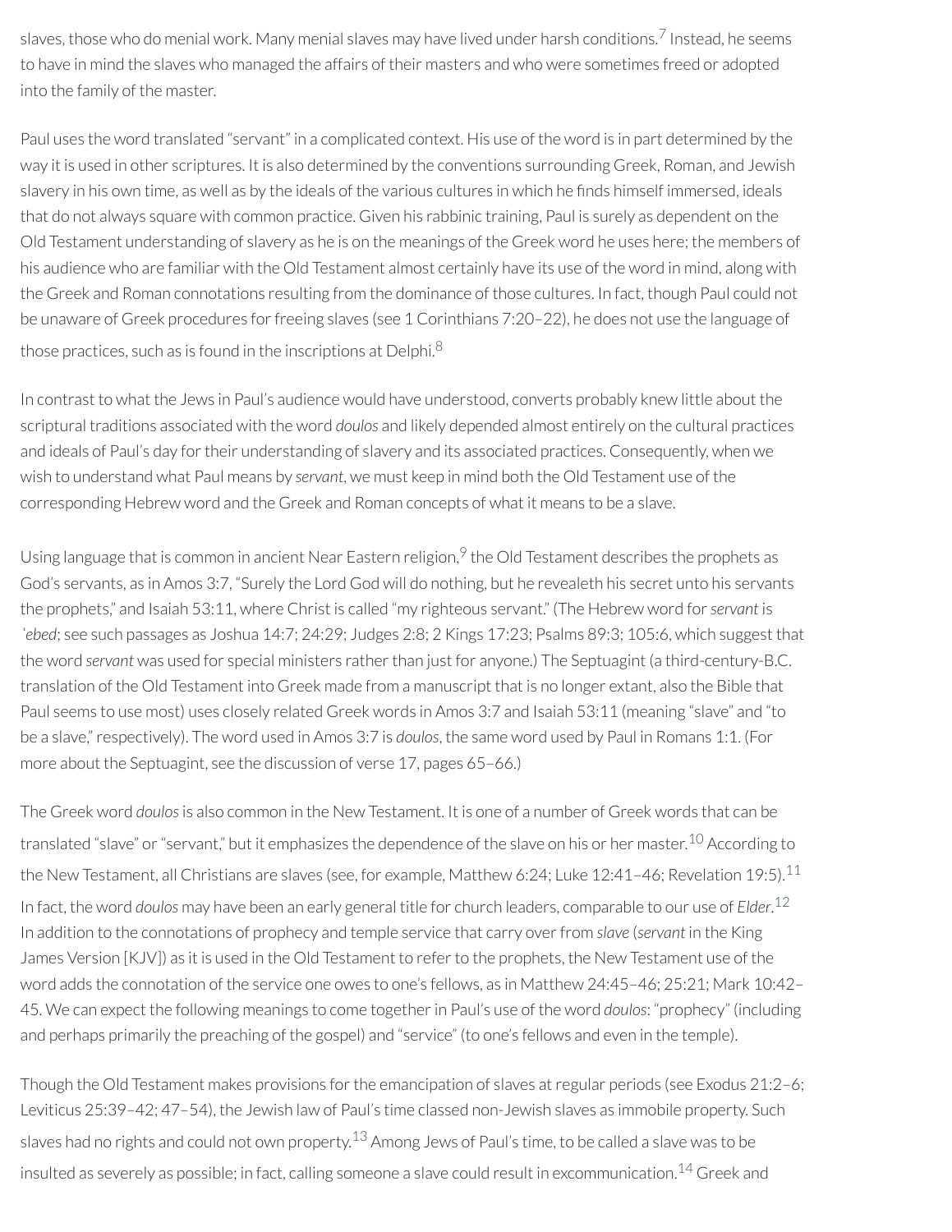therefore Roman ideals concerning slavery were similar and complicated. [15](#page-47-8) A slave was the property of another and owed his owner work. (That the slave was property may well account forthe fact that many of the metaphors Paul uses in Romans are economic, including many words from bookkeeping, or legal.) Though slavery was common, according to Greek and Roman conventional wisdom of the time, to be enslaved was repugnant. It was so repugnant, in fact, that some readers of the New Testament may find it difficult to take seriously Paul's use of the word *slave* in Romans 1:1. For them, Paul would have to mean something different than what his contemporary Greek speakers meant. As I will argue, this approach goes too far, ignoring the Hebrew background within which Paul uses the word *slave* and the doctrine that Paul preaches.

For Greek thinkers, and therefore for all the Mediterranean world at the time, nothing seemed worse for a human to endure than being enslaved. The point of Greek and Roman philosophy was to make freedom possible. The Stoic philosopher Epictetus taught that the point of existence was to be free, and he argued that philosophic wisdom gave one that freedom: "What makes a person free from hindrance and gives a person selfrule? . . . The knowledge of how to live."<sup>[16](#page-47-9)</sup> For the Stoic, those who are wise are not slaves, no matter what their social state, while those who are not wise are slaves. The Greek word *autonomia* (αυτονομια), like the English word derived from it (*autonomy*), means "independence." Literally, it means "self-rule." To the Greeks and Romans of Paul's day, autonomy was the chief goal for human beings: "One is free who lives according to his or her decisions, who is subject neither to necessity nor hindrance, nor force, whose desires are unhindered, whose longings are fulfilled, whose dislikes do not come to pass."<sup>[17](#page-47-10)</sup> For the Stoic, even though one may have no control over certain events or circumstances, such as being physically enslaved or having a physical disability, one always has control of one's thoughts and desires. Those who live wisely rule their thoughts and desires, even in the face of what appear to be conditions that coerce them. No one is their master. They rule themselves by ruling their minds and controlling their desires. According to the Stoic, that is what it means to be free.

Such an understanding of freedom may seem quite modern to us. We often see parallels between Stoicism and Christianity, for example, in the Stoic emphasis on moderation and in the Stoic belief in God. On the issue of freedom, however, the contrast between Stoic philosophy and Paul's understanding is immense. When Paul calls himself a slave—a person ruled absolutely by another—he says something shocking, both to us and to his original audience. It was perhaps especially shocking to anyone who, like his audience, was living in Rome, the cultural and political center of the Mediterranean, where Stoic ideas were so common that they were often considered simple common sense. In fact, they were so obvious that they seemed impossible to contradict.<sup>[18](#page-47-11)</sup> But, as we will see, Paul is purposely denying his autonomy, and his letter to the Romans makes it clear that he is denying not only his physical autonomy but—more importantly—his mental and spiritual autonomy. In declaring himself a slave, Paul sets himself squarely against the beliefs of most of his contemporaries and many of us, and he declares that his life is not his own in any way. Paul, unlike the Stoic, argues that true Christians, the people most developed as human beings, are ruled not by themselves, but by Another.

Paul's understanding of slavery and of his relation to both the Father and the Son makes it entirely appropriate for him to call himself a slave of Christ. Similarly, it is also fitting to think of ourselves as Christ's slaves (though perhaps, given the use of the term *slave* to referto the prophets and the Son, we should instead aspire to be slaves rather than claim already to be slaves). One way to put the central question of this letter is, What does it mean to be owned by God? At least in part, the answer is that Christ bought us through his sacrifice and we are therefore indebted to him: we owe him our work because we owe him our very selves. He owns us. Paul's slavery is his answer to the call given to him through the gospel.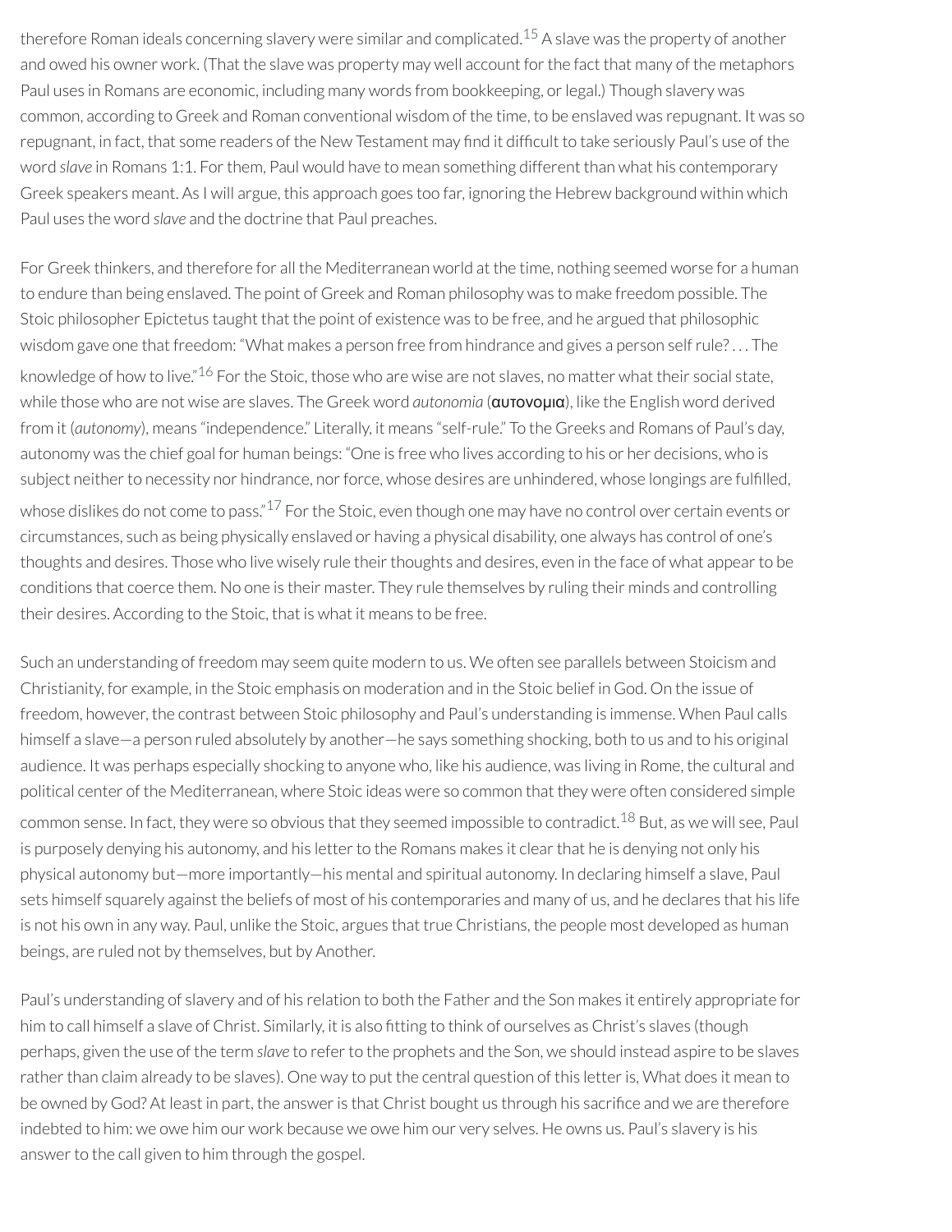This notion of being owned by Christ is the source of much of what is commonly misunderstood in Paul's writings, namely, the idea that we are saved not by works, but by grace. If we think about our works as Paul does, then works are not what we do to earn our salvation, for a slave can earn nothing. A slave works, but by definition, a slave works without being paid; he or she works without earning anything. <sup>[19](#page-47-12)</sup> Thus, if we follow this understanding of what it means to be a slave of God, our works are what we do because we have become the servants, or bondmen and bondwomen, of Jesus Christ. Our works are what we owe him because he owns us; he has bought us with a price, so we are obliged to serve him. If we do not perform the works he requires then we are rebellious slaves, refusing to do what we ought, what we owe. If we do perform that service, when he gives us something, such as a present or gift of grace and kindness, it is not because we have earned it by our work. We do not earn a reward for doing what we are already obliged to do, for trying to pay back what we owe but, as King Benjamin reminds us, can never pay back (see Mosiah 2:24; see also Luke 17:7–10). Rather, we receive the reward because the Lord (in other words, our master, he who owns us) is a kind and merciful and loving lord, or owner. In these first words of his letter to the Romans, Paul introduces what will become a major theme in his letter, namely, how what we owe God is related to what God gives us.

Sometimes as we read Paul or other ancient writers, we may be tempted to read our own understanding of things into their work. For example, when we read Romans, we may wonder about free will and how it fits into Paul's explanations, or when we read about free agency, we may assume that those words mean the same thing we mean by "free will." We sometimes seem to think that our way of thinking is the only one, that ourideas are the standard by which all ideas should be judged. However, Paul's metaphor of the servant explicitly questions ourideas about freedom.

At least since the Enlightenment we have followed the Greeks in placing a high value on freedom and autonomy. The idea of a rational agent freely choosing and defining himself or herself by individual choices is an important part of our understanding of what it means to be a person.<sup>[20](#page-47-13)</sup> Thus we are likely to be as scandalized by Paul calling himself a slave as the Greek philosophers of Paul's day would have been. However, ouridea of free will is not shared by ancient Near Eastern religions, and it is clearly not an idea Paul holds. In direct contrast to the Greek philosophical ideas that have become so important to us, Paul's understanding of what it means to be a person has little or no place for the notion of a rational agent or self-definition. When Paul calls himself a servant or slave, he does not think of himself as defined by a choice he has made. Perhaps Paul could claim to be defined by the simple but important choice to obey rather than to disobey (compare 2 Nephi 2:27). However, even those who choose to disobey are defined by their disobedience. They are negatively defined by their relation to the Savior, but they are not self-defining. Paul is defined by the one who rules him, by Christ rather than by himself. It is precisely Paul's lack of choice that makes him who he is. As he says in 1 Corinthians 9:16, "For though I preach the gospel, I have nothing to glory of: for *necessity is laid upon me*; yea, woe is unto me, if I preach not the gospel!" (emphasis added).<sup>[21](#page-47-14)</sup> In a very real sense Paul does not choose to serve Christ but is required to do so by his experience on the road to Damascus. He owes that service; he *must* serve. Choosing to obey because of his experience gives him

no other real choice; Paul now has no more choices to make, for a slave is one who does the will of another rather than his own. According to this line of thought, if each of my acts is a matter of my free will, a matter of personal choice and self-definition—in other words, if I am autonomous —my obedience is idolatry, for I am the ruler whom I obey, the lord and master, and God is not. I set myself up as equal in authority to the Divine, even if what I choose to do is in accord with what he would have me do. Surely Paul would be as scandalized by such idolatrous autonomy as we are by his rejection of autonomy. $^{22}$  $^{22}$  $^{22}$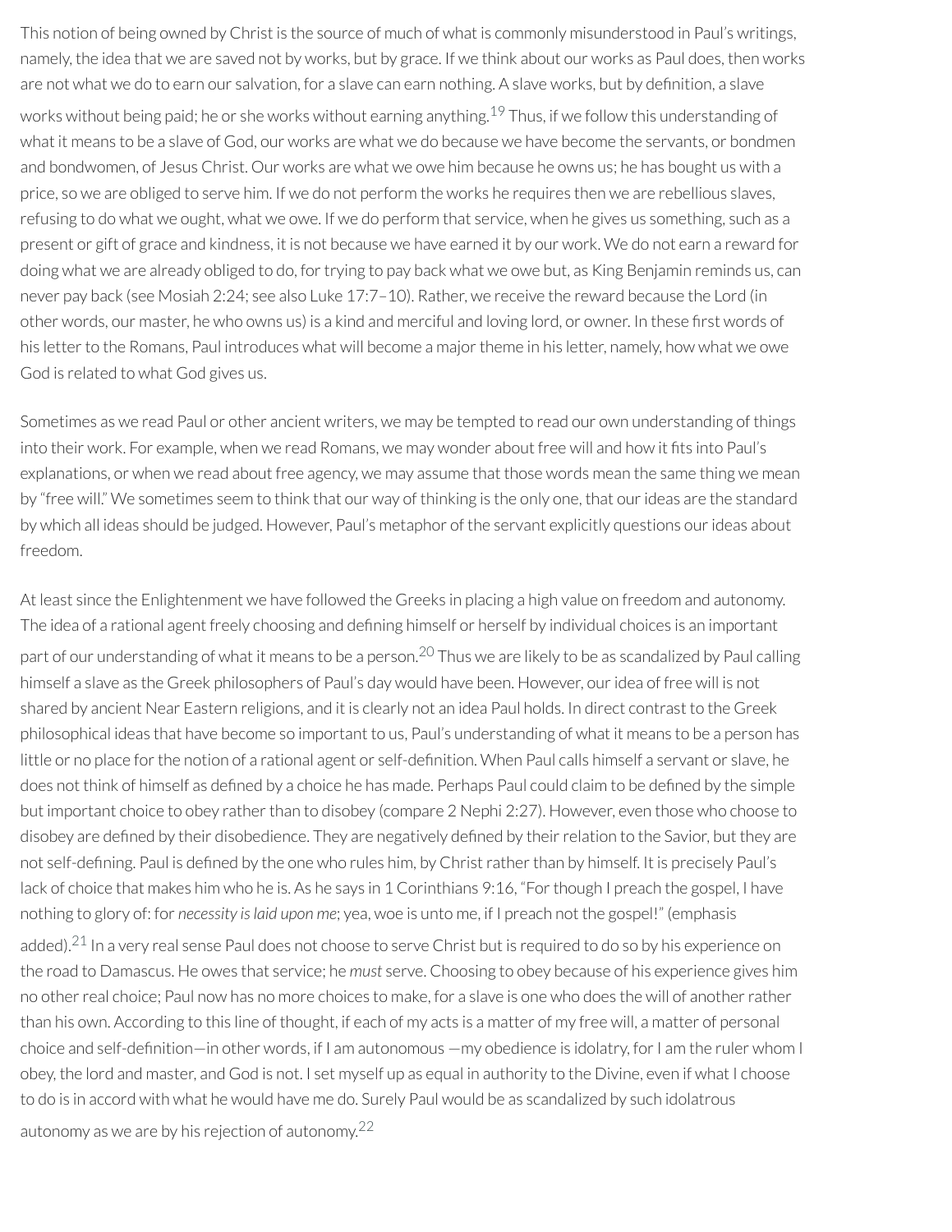An interesting question arises regarding both Christ's promise in John 15:15 that the twelve apostles will henceforth be his friends, not his slaves, and what Paul thinks about slavery. John clearly shares with Paul the understanding that a Christian's relation to Christ is a relation of service, even of servitude, but it is not clear what it means to be a friend of God. Although I risk reading too much into Paul's categories, let me suggest that Romans 8 offers an answer to the question. There Paul explains that we are to become the children of God (see 8:16). Perhaps that is also a discussion of how we become his friends. In chapters 7 and 8, Paul seems to identify three categories of people: (1) the nonslaves or supposedly free, in other words, those who have not yet taken the name of Christ on themselves; (2) the slaves, namely, those who have joined the church and become Christ's slaves by covenant; and (3) the children, those who have been sanctified or adopted and brought back into the family of God to become children of God.

Under Greco-Roman law, a valued slave could be adopted into the family rather than simply emancipated.<sup>[23](#page-48-0)</sup> (As Exodus 21:2–6 shows, the Hebrews had an analogous practice.) In fact, there were denite advantages to being adopted rather than emancipated, chiefly the possible right of inheritance. On the other hand, there were close similarities between children and slaves in Greek and Roman cultures. The word *pais*(παις) can mean either"child" (specifically "son") or "slave."<sup>[24](#page-48-1)</sup> Both Greek and Roman fathers had enormous power over their children: a Roman father had absolute right over his sons until he died. For example, in principle he could order that his children be exposed at birth so that they would die. He could order adult children to execute themselves orto expose their own children.<sup>[25](#page-48-2)</sup> Technically, children, even adult children, had no rights before their fathers. However, it is also true that fathers were expected to treat their children and slaves with kindness; fathers had a moral obligation to their slaves even if they had no legal obligation. [26](#page-48-3)

Paul seems to be using the similarities of children and slaves to make his point. His use of the word *slave* and his chapter 8 discussion of becoming the children of God seem to me to point to the very center of Paul's message: living in a fallen world, we are slaves either to God or to sin. If we are slaves to sin, we will reap only death. If we are faithful slaves to the Father, he will make us his children once again and give us an inheritance with his Son. (Compare this to Lehi's sermon in 2 Nephi 2:27–29.) As Martin has pointed out, the idea of slavery in the New Testament connotes not only obedience, but salvation. $^{27}$  $^{27}$  $^{27}$  Paul's letter to the Romans will show us how that is the case.

In the meantime, since we have not yet been adopted into the divine family, being slaves of God is no small thing. The use of the word *slave* reflects a parallel with the use of slavery in the Old Testament, where, as mentioned, the prophets are called slaves (for example, in Joshua 14:7; 24:29). The prophets are slaves to God, but that slavery gives them a great deal of power, authority, and responsibility. Precisely because they are slaves, what they do is accomplished by the authority of God. This transfer of power from the lord to the slave is paralleled in the practice of slavery among Greeks and Romans during Paul's time. Greek and Roman slaves, especially the slaves of powerful persons, such as the emperor, often had power, wealth, and even social status of their own because they served a powerful person. These slaves administered accounts, sometimes had free persons in their employ, and bought and sold property both for themselves and for their masters. These ancient stewards were often trusted so much that they were allowed to function, for all intents and purposes, as if they were free, though they were in charge of and responsible for the property of their master and were legally the agents of their masters rather than of themselves.<sup>[28](#page-48-5)</sup> In addition to the other connections Paul makes by calling himself a slave, he shows his relation to the Father and the Son: he is their steward and agent, one who manages the earthly affairs of the divine household.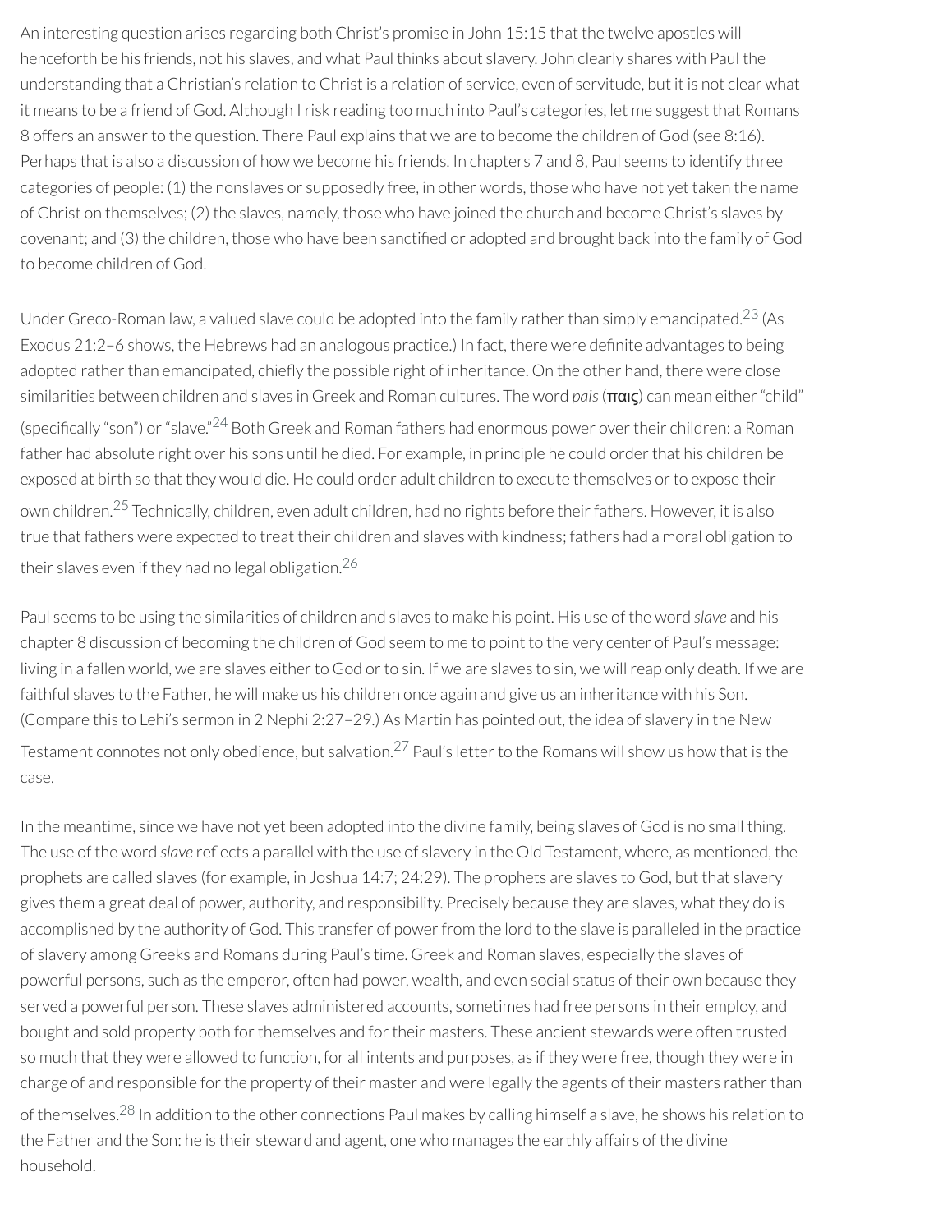Similarly, by referring to himself as a slave, Paul may also be drawing a parallel between his own work and that of Christ. (Recall that Isaiah 53:11 speaks of Christ as a servant, a slave if translated literally.) Writing to the Philippians and speaking of Christ, Paul says, "Who, existing in the form of God, did not think to cling to equality with God, but emptied himself, taking upon himself the form of a slave and being born in the likeness of a human being"(Philippians 2:6–7; author's translation). This verse is worthy of considerable comment. Such things as the contrast between the form of God and the likeness of human beings and the contrast between clinging ("robbery" in the KJV) and emptying oneself ("made himself of no reputation" in the KJV) beg thought and discussion. However, I draw attention only to Jesus' taking on himself the form of a slave. The word used here for*form* (*morphē*, μορφή) most often means "outward appearance" or"shape," but since it contrasts the form of God with the likeness of humans in this verse and since Paul speaks of the form of a slave, which is not a matter of shape or outward appearance, Paul must be referring to something otherthan outward appearance or shape.

Paul hints at what he means by the word *form* in Galatians 4:19, where he says he will work with the Galatians "until Christ be formed in you." In that phrase we see further evidence that *form* means more than "outward appearance," and we also see evidence for the earlier suggestion that Paul's letter to the Romans is intended to show them the possibility of becoming the children of God rather than his slaves—the possibility of being sanctified. In Galatians, the phrase *form of God* must refer to the substance or essence of God. According to that reading, Philippians 2:6–7 can be paraphrased as follows: "Who, already being God, did not think to cling to his equality with God, but emptied himself and took upon himself the essence of a slave to be born as a mere human being." Two points can be made. First, if by becoming a human being Christ became a slave, then for Paul, to be a human is to be a slave. Whether we acknowledge our slavery or not, we are God's slaves: he owns us and we owe him. Thus, another way to see the question of Paul's letter to the Romans is to ask ourselves. Do we recognize him to whom we belong? As Leviticus 25:55 makes clear, the word *slave* describes not only the leaders of Israel, but also all Israelites. To be created by God is to belong to him. To enter into a covenant relationship with God is to recognize that we are his, to acknowledge that he is our master. We may recognize and acknowledge ourtrue master, or we may rebel and pretend to choose another master, Satan.<sup>[29](#page-48-6)</sup> (Lehi teaches something similar in 2 Nephi 2; see, for example, verse 27.) To repent and covenant is to return to our real owner and to recognize him as our Lord and Master. The second point is a rhetorical one. The Savior has himself become a slave, so Paul's reference to himself as a slave creates a parallel: as Christ is to the Father, so is Paul to Christ.

The fact that in taking human flesh on himself the Savior remained essentially God yet also became essentially a slave suggests a connection between Romans 1:1 and Moses 1:39: "For behold, this is my work and my glory—to bring to pass the immortality and eternal life of man." To be God is to be defined by the work, service, even servitude of a god. Thus, to be called as a slave to the Divine is, in the end, to be called to be divine. It is to be called to be holy, sanctified, though the service one performs as a slave cannot itself make one divine. No amount of work a slave does can put the slave in position to inherit the estate of his master. Similarly, our service to God does not make us his children, though we can become his children.

# **Jesus Christ**

Paul does not think of the word *Christ* as a name. The Savior's name is Jesu*s*. The word *Christ* is a title, as the word orderin verse 1 indicates. The phrase *Jesusthe Christ* makes that quite clear.

The Greek word *christos*(Χριστός), transliterated into English as "Christ," means "the anointed one." It is equivalent in meaning to the Hebrew word *messiah*. Israelite kings were anointed by the Lord through the prophet (see, for example, 1 Samuel 9:16; 10:1; 15:1, 17; 16:3, 12–13; 2 Samuel 12:7; Psalm 89:20; 1 Kings 19:15–16; 2 Kings 9:3,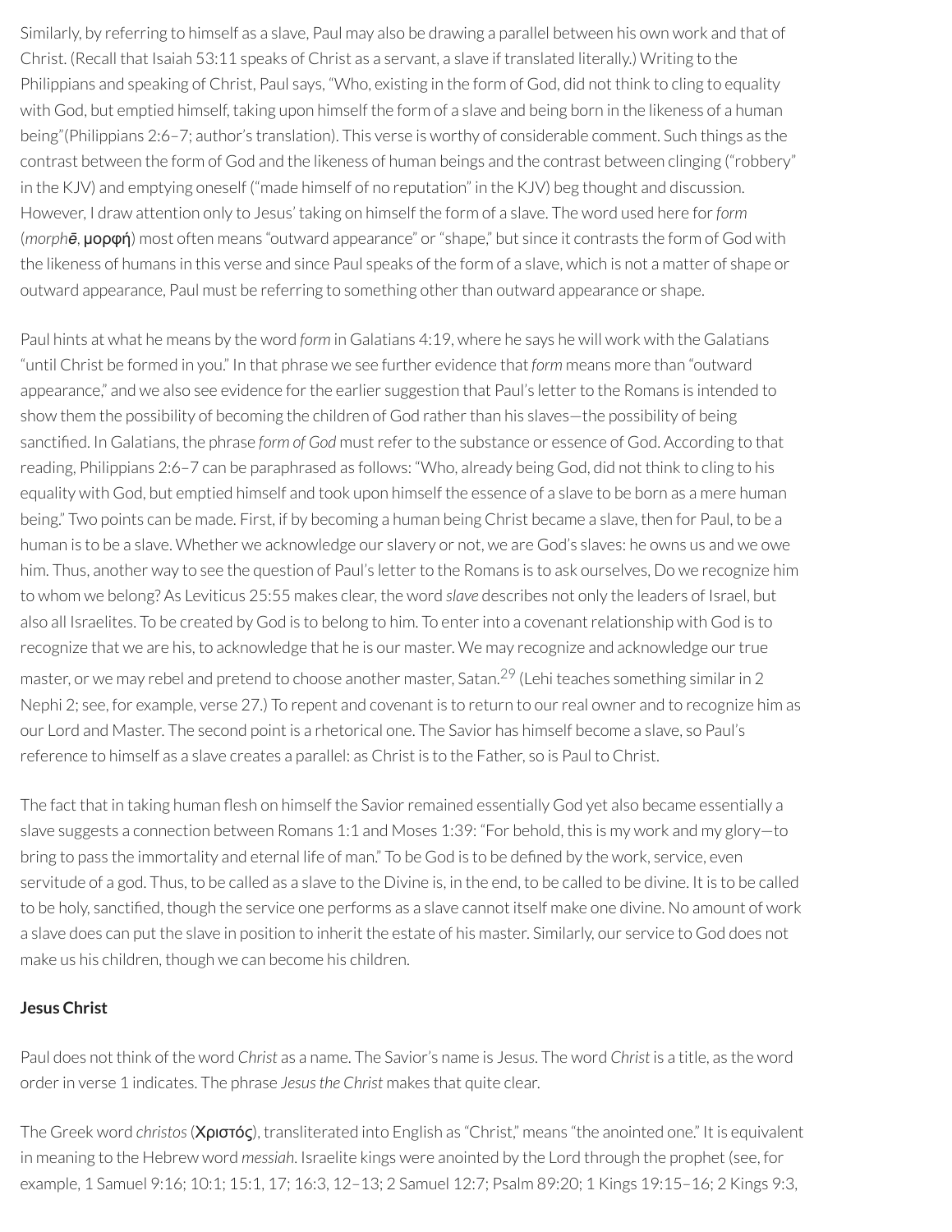6, 12; 2 Chronicles 22:7.) To be anointed king by the Lord is to be authorized by him to act. Perhaps more importantly, to be king is to become the representative of the people before the Lord. Considering both the authority denoted by anointing and the fact that the one anointed represents his people before God, no Christian can fail to see the significance of calling Jesus the Anointed One.

In addition to the king, the high priest was also anointed (for examples, see Leviticus 4:3, 5, 16; 1 Chronicles 29:22; Daniel 9:24). It is clear that the high priest's anointing denoted separation, consecration, sanctification, and cleansing, as well as authority. The high priest was considered the lawful successor of the Davidic king afterthe Babylonian exile.<sup>[30](#page-48-7)</sup> Though kingship and priesthood functioned separately in Israel, the connection between them is obviously a part of Old Testament understanding. It thus becomes especially apropos to speak of Christ, who is both King and High Priest, as being anointed. [31](#page-48-8)

# **Called**

The King James translation, which reads "called to be an," is misleading. In the Greek, *called* is ambiguous. It may mean what the KJV says it does, but it can also be translated as an adjective modifying *apostle*. The latter possibility seems more likely. [32](#page-48-9) The word *apostle* means literally "one sent out," in other words, a messenger. *Called* describes what kind of messenger Paul is. He is not just any messenger and especially not a self-appointed one; he is a called messenger. Unlike other messengers, Paul is a messenger because of his calling. Paul's language emphasizes his calling to the apostleship (compare Acts 9:1-21). His letter to the Galatians begins in a similar manner as Romans 1:1 does (see Galatians 1:1), perhaps because some doubted the authenticity of his calling (Acts 9:21 supports such a supposition).

Paul uses *called* several times in the opening of the letter to the Romans: in verse 1; in verse 6, where he speaks of the saints as those called by the name of Christ; and in verse 7, where he speaks of them as "called saints," again using *called* as an adjective. Paul's use of the word *called* implicitly compares the calling of the apostle and that of the saint. He is called as an apostle while we are called as saints. The life of a saint, and therefore the life of an apostle, is the appropriate response to the call of the gospel (see the discussion of the word *saints*in verse 7, pages 34–36). One of our callings is to be a saint, and Paul has particularly been called among the saints as an apostle, to be a messenger by and for Christ.

Paul may also be playing on the Greek word *klētos*(κλήτος), translated "called." If we compare the writings of John to those of Paul (though John wrote some time after Paul), we may see a play on the word *paraklētos* (παράκλητος), *paraclete* in English, meaning "the comforter." Literally, the word *paraclete* means "one who is called to be with another." A paraclete—a comforter—is a restorer, a mediator, a helper, a counselor, a defense, an advocate, a convincer, and a persuader. In John 14:16 the Savior speaks of both himself and the Holy Ghost as paracletes. Even if Paul is not playing on the connection of the word *klētos*to *paraklētos*, the gospel he has been called to preach proclaims that there is one who has been called to stand at our side, as a paraclete. As we will see (verse 12, pages 47–48), and as is incumbent on one called to be an apostle, Paul will also stand beside the saints as their paraclete. (In verse 12 a variation of *paraklētos* and, perhaps, of *klētos*, [called] is translated "comforted together.")

# **An apostle**

As mentioned, the Greek word for *apostle* (*apostolos*, απόστολος), means "one who has been sent" or"a messenger." The Hebrew and Aramaic terms to which this Greek word corresponds mean not just "messenger," but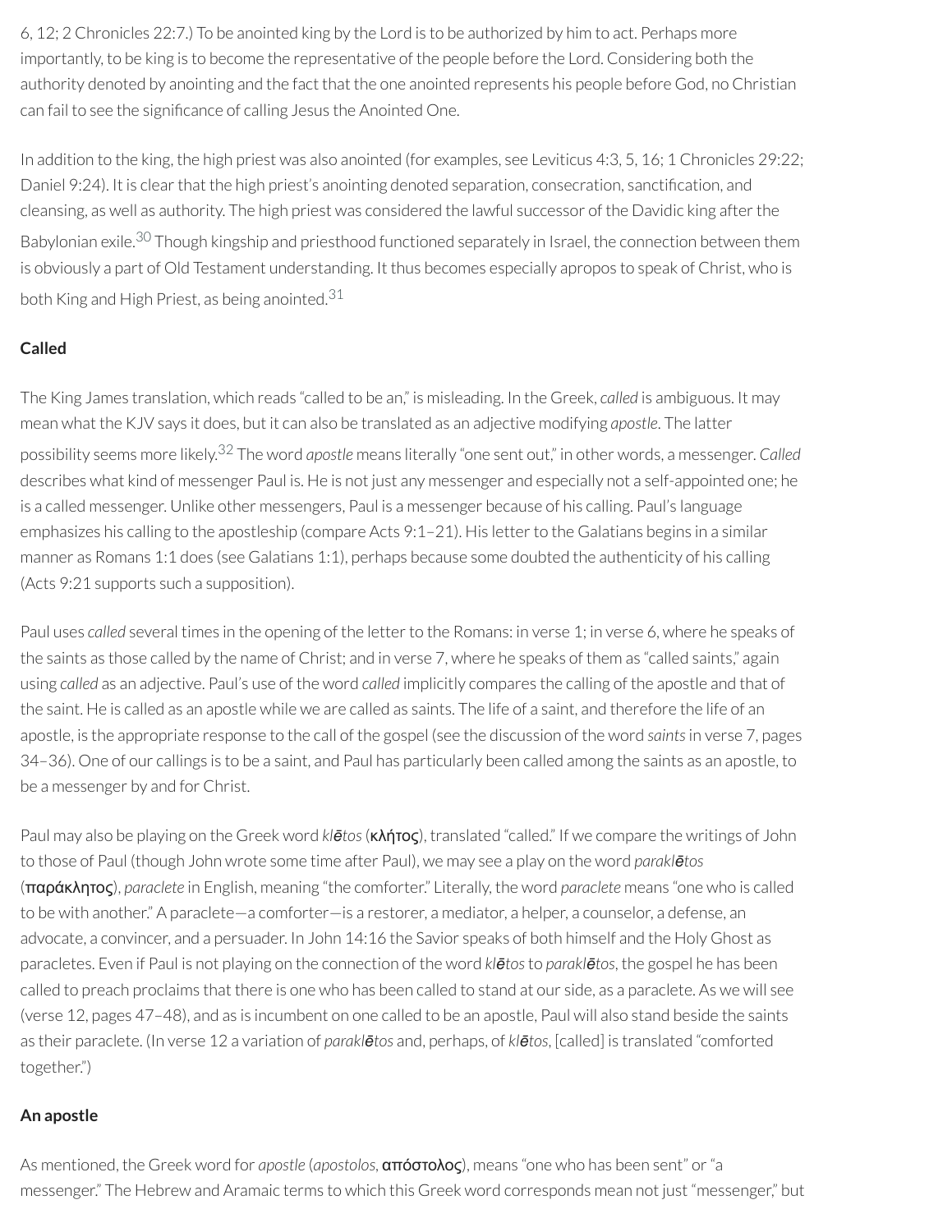"authorized agent," particularly of a monarch. In the Greek translation of the Old Testament (known as the Septuagint; see page 4 and the discussion of verse 17, pages 65–66, for more on the Septuagint), *apostle* is used to mean not only a royal messenger, but a messenger with a special mission, as in Isaiah 6:8. In the Gospel of John, Jesus frequently uses the verb form of the Greek word (*apostellō*, αποστέλλω) to speak of himself as one sent from God (see John 3:17; 5:36, 38; 6:29, 57; 7:29; 8:42; 10:36; 11:42; 17:3, 8, 18, 21, 23, 25; 20:21). Paul uses the word *apostle* to emphasize his authority as a slave of God and to remind those who hear his letter of his divine calling and office.

A comparison of this verse to Romans 16:7 shows that the Greek word *apostolos* was a title in the early Christian church, not just a description of Paul's relation to his hearers. On the other hand, because that title was still new, people of Paul's time would have understood its ordinary Greek meaning, "messenger," at the same time that they understood it as a title. The word would have been meaningful in its own right in addition to being an official title.

Paul begins his letter by emphasizing that he has been called and that he is a messenger to the Romans. He has been sent from Jesus Christ to the world by being called, just as we become emissaries of Christ when we are called to serve in the kingdom. We take on ourselves the responsibility to fulfill our callings as one sent by the Lord.

One of the ironies of describing Paul as an apostle is that *apostolos*is a good translation of the Hebrew word shaliyha, the title used for persons who were official representatives of the Sanhedrin court. Such representatives took documents with them to show they had legal authority in outlying synagogues. [33](#page-48-10) Paul was serving as such a shaliyha, or apostolos, of the Jewish court—perhaps a constable in our terms—when he was on his way to Damascus to set in order the Jewish congregations there by persecuting the Christians. In other words, he was acting as an apostolos of the Sanhedrin when he was called to be an apostolos for the Lord. (The Greek word *apostolos* may have been used among Christians as a translation of the Hebrew word *shaliyha*.)

# **Separated unto the gospel of God**

Before considering the phrase *separated unto the gospel of God* as a whole, let us think about the word *separated*. Paul has not only been sent, but in being sent he has been separated, set apart, or appointed. He has been set apart to the gospel (see the discussion of *gospel*, pages 13–14.) In the New Testament the word used in verse 1, *aphorizō*, ( $\alpha$ φορίζω) has two uses: with one exception (see Galatians 1:15) it refers to either the separation of the good from the wicked or supposedly wicked (see Matthew 13:49; 25:32; Luke 6:22; 2 Corinthians 6:17; Galatians 2:12) or the setting apart of someone for divine service (see Acts 13:2; 19:9). That the same word is used for separation from the wicked and for setting apart is surely no accident. Those set apart are to be different from—separate from—the wicked.

*Aphorizō* could also be translated "excommunicated." Perhaps Paul has been formally excommunicated from the synagogue by the rabbinical authorities. Given his change from one of the Sanhedrin's supporters in persecuting the Christians to a leader of the Christians, that would not be surprising. But even if Paul has not been excommunicated from the synagogue, he is no longer close to the hierarchy of Jewish ecclesiastical authority as he once was; he has been separated from them. One might suspect he has been separated from many of his friends as well, perhaps even from his family.

There is an important irony in the word *separated*: the word *Pharisee* probably means "separatist." [34](#page-48-11) The Pharisees thought of themselves as those who had been separated or chosen. That is the origin of what, when it grew excessive, became a refusal to mingle with sinners and a denial of divine love (see, for example, Luke 15:1–2, the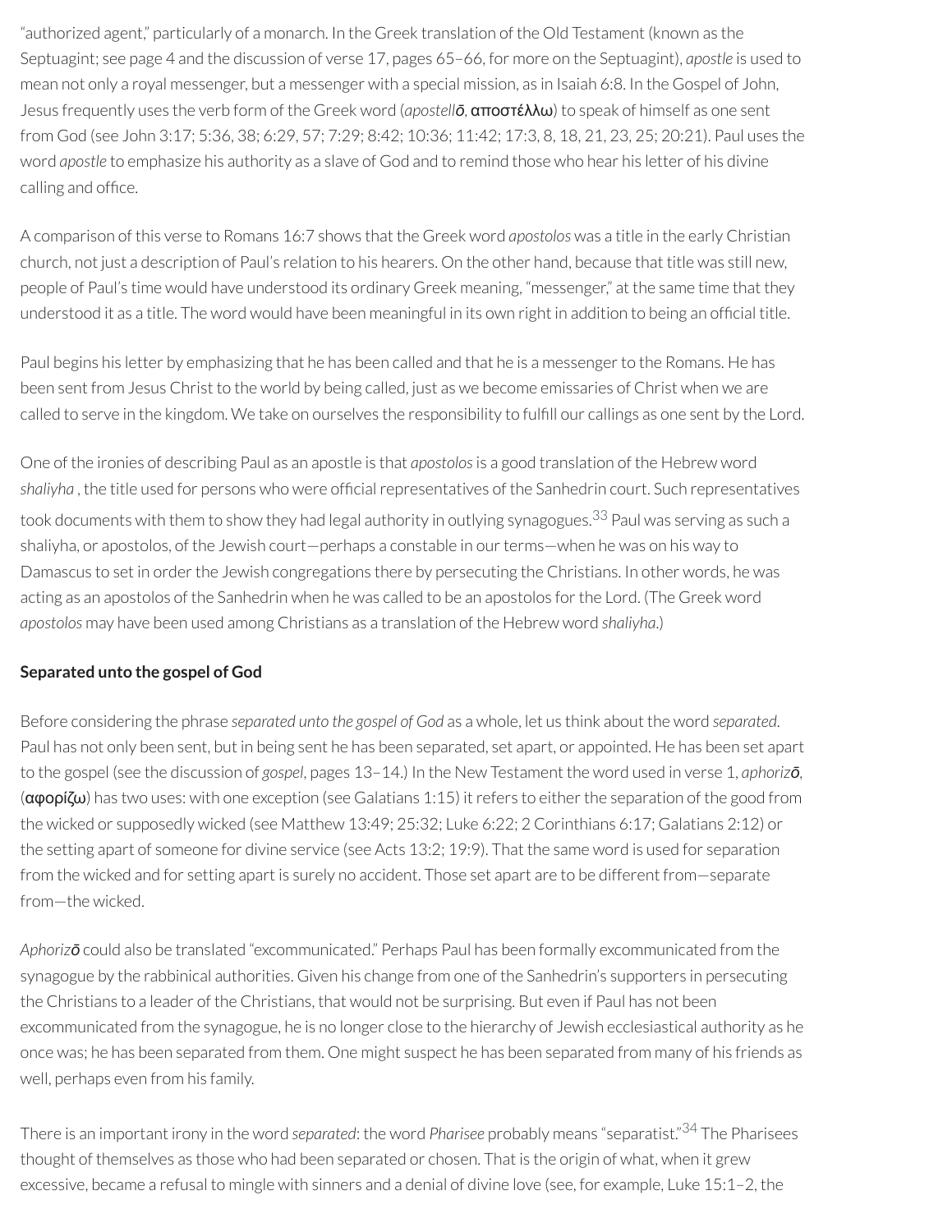motivation for what we usually call the parable of the prodigal son). Like many early converts (see Acts 15:1–5), Paul is a former Pharisee (see Philippians 3:5). However, Paul has been separated from the separatists by—and to —the gospel of Jesus Christ.

The word *separated* may also imply more, though whetherit does is arguable. The Old Testament directs that "when either man or woman shall separate themselves to vow a vow of a Nazarite, to separate themselves unto the Lord" (Numbers 6:2). Amos 2:11 indicates that Nazarites could be not only those who took a vow, but also those called of God to be Nazarites, as were both Samson and Samuel. A Nazarite is one who is consecrated to God, a person separated from the profane (ordinary) things of life for God's purposes, whether by his own vow or by God's calling. A Nazarite refrains from wine and any other grape products, neither cuts his hair nor shaves, and stays away from any contact with the dead because that would make him ritually impure (see Numbers 6:3–8). $^{35}$  $^{35}$  $^{35}$ Though Paul does not say he is a Nazarite, he speaks in terms appropriate for a Nazarite, and we know that he took Nazarite vows (see Acts 18:18 and perhaps 21:23–24), once perhaps about the time of this letter. The idea of being a Nazarite or of understanding a calling from God in terms analogous to the separation of the Nazarite could not be far from any Jewish writer's mind when using the Greek word here translated "separated." As a Jewish writer and especially under the circumstances, Paul almost certainly has this in mind.

Notice that whereas we speak of someone being cut off *from* a church or other group, Paul says he has been cut off *to* the gospel. He has been separated from unrighteousness to the gospel. Similarly, if we will be members of Christ's church, we must be separated from ungodliness; we must be excommunicated—separated—from the world to the gospel.

We use the phrase *set apart* much as Paul uses *separated*. We are accustomed to the phrase *set apart*, or we grow accustomed to it after our conversion to the church. Consequently, unless we are among those who have grown up as something otherthan Latter-day Saints and are still young enough in the church to be not yet accustomed to the phrase, we probably do not see that*set apart to* is as odd a term as *separated*. It is also equally meaningful. Notice that Acts 13:2 says that Paul and Barnabas were "separated for" the preaching of the gospel in Antioch. Today we would say they were "set apart." Thinking about what the New Testament means when it says that people are separated for a calling and about the word's connection to the vow of a Nazarite may add depth to our understanding of the things to which we have been set apart.

The entire phrase *separated unto the gospel of God*, like the two phrases before it (*a servant of Jesus Christ* and *called to be an apostle*), is an appositive to *Paul*. Each describes Paul. As a result of his calling, Paul has been separated, or set apart, to the gospel. He has been separated from his past life to the church in order to preach the gospel. Paul has also been separated within the community of the church as a messenger of Christ, as an apostle.

According to Greek thinking, a thing is what it is because of the way in which it is distinct from other things.

Something is defined, therefore, by that which distinguishes it, that which separates it from other things.<sup>[36](#page-49-0)</sup> This Greek idea can be used well in consonance with the Hebrew and Christian idea that to be set apart, or separated unto, is to be made into a new person by being given a new relation to the rest of existence. Paul is who he is because a line has been drawn between him and everything else. Paul's calling to preach the gospel has separated him from everything both within and without the church; his calling has given him his definition, or being.

#### **Gospel**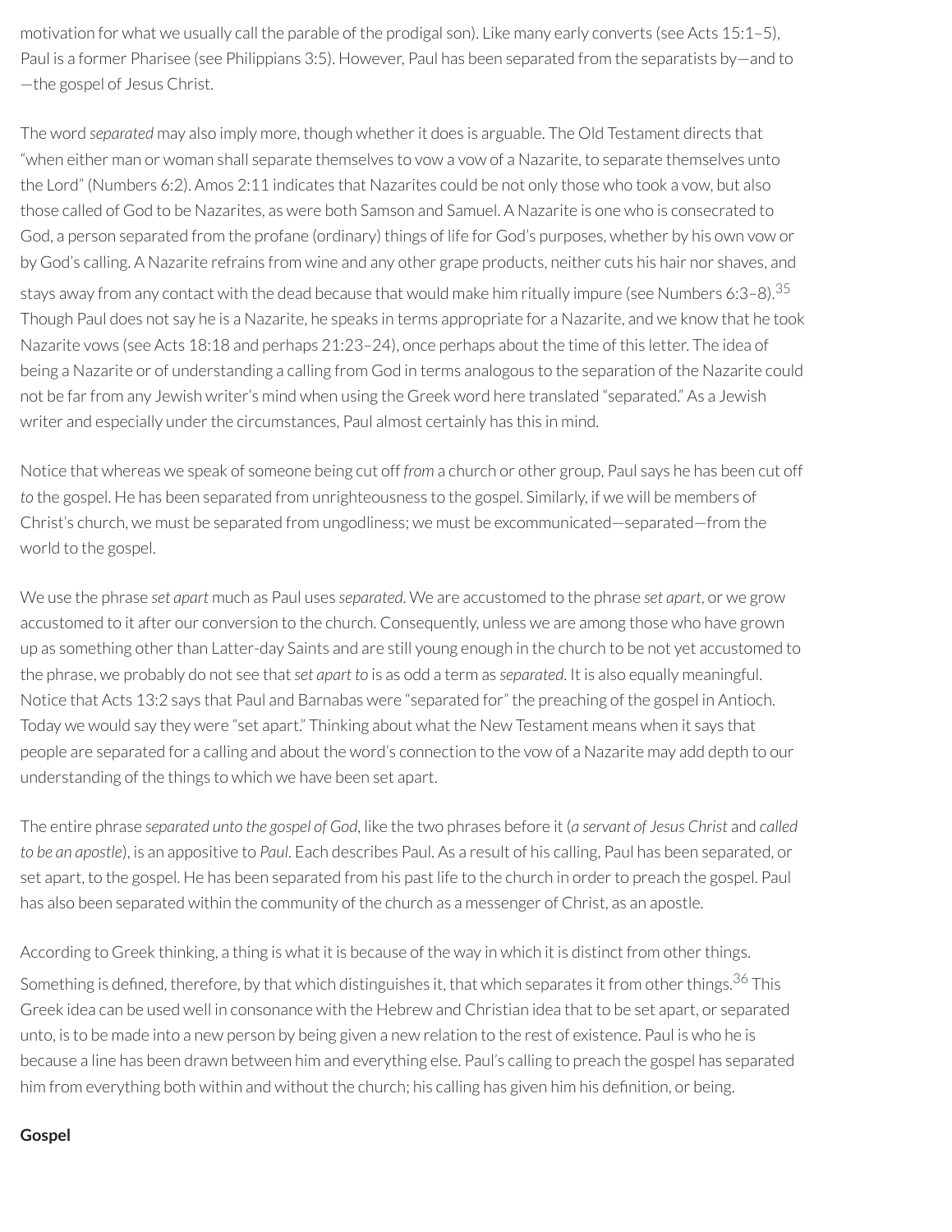The Greek word *euangelion* (ευαγγέλιον) literally means "good news," "pleasing message," or even simply "goodness." In the Septuagint the word is used seven times to mean "good news" (see 2 Samuel 18:20, 22, 25, 27; 2 Kings 7:9). The word is used to announce such things as the birth of an heir to the throne,<sup>[37](#page-49-1)</sup> and New Testament writers used the term as an implicit expansion of that usage. Additionally, the Greek word originally referred to the reward a messenger received for bringing good news, and there seems still to be something of this implied in the New Testament usage. (Compare this use of the word *euangelion* to the Septuagint's use of it in 2 Samuel 4:10 and 18:22, where it means "a reward for good news.")

The New Testament use of the word *gospel* is heavily influenced by the Old Testament use of the Hebrew word *basar* translated "good tidings," "tidings," and "publish" in verses such as 1 Samuel 31:9; 1 Kings 1:42; and Jeremiah 20:15. In the Septuagint, the basic meaning of the verb from which *euangelion* is derived is "to announce news," especially news of victory and, by extension, the advent of salvation, the victory over spiritual and physical death. "News of victory" is the meaning of *euangelion* in such verses as Psalms 40:10 and 96:3 ("declare" in the KJV); Isaiah 40:9; 41:27; 52:7; 61:1 (where the KJV has "good tidings"); 60:6 ("praises"); and Nahum 1:15 ("good tidings"). Given the meaning of the Greek word *euangelion* and the fact that the Greek usage in the New Testament reflects the Old Testament's concepts, we can see that the word *gospel* refers to the proclamation of an event, the victory over both physical and spiritual death announced by the coming of the Heavenly King.

The content of that announcement is essential, but it cannot be reduced to a matter of dogmatic concern. The prophets of the Old Testament demanded that Israel listen, and they equated hearing with obeying: "Hear, O Israel: The Lord our God is one Lord."<sup>[38](#page-49-2)</sup> New Testament writers consider the preaching of the gospel similarly. They announce the news that the Divine King has come, and they expect those to whom they preach to hear. They expect the response "Hosanna, blessed is he who comes in the name of the Lord."<sup>[39](#page-49-3)</sup>

We often think of the gospel as the beliefs, doctrines, and so on, that are taught by the Church of Jesus Christ of Latter-day Saints. Sometimes we use the word *gospel* even more broadly, to referto Christianity and the Christian message generally. However, the New Testament use of the word *gospel* is tied more closely to its literal meaning (pleasing message) and to its Old Testament connections. Just as Christ's redemption is the act ofredeeming us rather than the doctrinal meaning of that redemption, the gospel is for New Testament writers primarily the proclamation of that redemption, the preaching and the hearing of the pleasing message.<sup>[40](#page-49-4)</sup> The doctrinal content of the gospel is important but still secondary to the life and preaching of the gospel.<sup>[41](#page-49-5)</sup> Thus when Paul says he has been separated to the gospel, he means he has been set apart to preach the good news of Christ's life, redemption, and resurrection.

The close connection of the word *gospel* (*euangelion*, ευαγγέλον), meaning "pleasing message," with Paul's calling as an apostle (literally, a messenger) can hardly be accidental. The word *called* and words meaning "messenger" and "pleasing message," each associated with the voice and the use of the voice, occur almost right next to each other in verse 1, demanding that we hear the message Paul has been called to give. (After all, originally this letter was probably intended to be read aloud to the congregation rather than circulated and read as we would read a book of scripture.) Throughout the scriptures we see this connection between the preaching of the gospel message and conversion. Enos, for example, says that remembering the words his father spoke moved him to prayer and, according to one reading of Enos 1:5, to sanctification (see Enos 1:1-5, especially verse 3). Alma also tells us of the power of preaching: "The preaching of the word had a great tendency to lead the people to do that which was just —yea, it had had more powerful effect upon the minds of the people than the sword, or anything else" (Alma 31:5). The scriptures teach us the importance of knowledge (though not necessarily just any knowledge).<sup>[42](#page-49-6)</sup> As important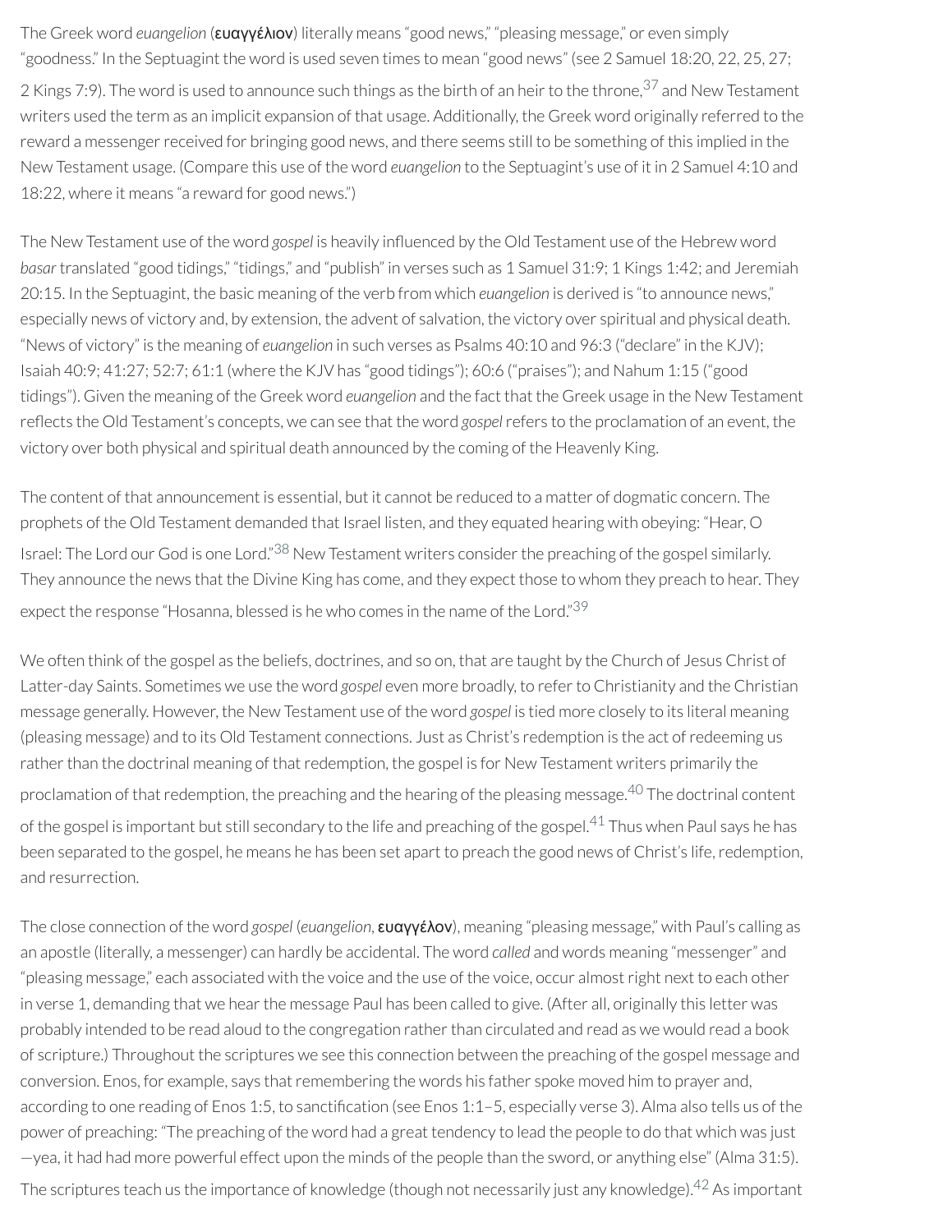as knowledge is, however, preaching and listening to the gospel are more important in that preaching and listening bring us to do what the Lord requires, and simple knowledge may not. $^{43}$  $^{43}$  $^{43}$ 

In verses 2–4, Paul defines the pleasing message, or gospel, he has been set apart to deliver: it is the pleasing message of salvation that has Jesus Christ as both its author and its content.

# **The gospel of God**

There are two ways to read the word *of* in the phrase *the gospel of God*. According to one reading, the phrase means "the good news about God." According to the otherit means "the good news from God." As Fitzmyer argues, the second is more likely.<sup>[44](#page-49-8)</sup> Paul clarifies that the good news about Jesus Christ's sacrifice comes from the Father: God's good news is the news of his Son. Thus Paul's preaching focuses on teaching us to understand ourrelation to the Son.

# **Joseph Smith Translation (JST) Verse 1**

# Paul, <u>an apostle, a servant of God, called of Jesus Christ, and separated to preach the gospel</u>, <sup>[45](#page-49-9)</sup>

The Prophet Joseph's version of verse 1 emphasizes Paul's call by rearranging the verse. This arrangement makes it more clear that Paul is asserting his authority. As we saw earlier, the Greek text uses three phrases appositive to *Paul*, each one equal to the other: *a servant, a called apostle*, and *one separated to the gospel*. The King James translation does not make clear the equivalence of these three phrases, seeming to emphasize *a servant* and allowing us to read *separated unto the gospel of God* as an appositive to *called to be an apostle*. The Joseph Smith Translation divides the three descriptions of Paul into four and rearranges them: Paul is "an apostle" and he is "a servant of God." These two noun phrases are parallel, and they are followed by two more parallel phrases, *called of Jesus Christ* and *separated to preach the gospel*. These two parallels are themselves parallel in that *called of Jesus Christ* can be understood to explain what it means to be "an apostle," and *separated to preach the gospel* can be understood to explain what it means to be "a servant of God."

Both the King James and the Joseph Smith versions finish the verse with two passive verb phrases that use the same two passive verbs (*called* and *separated*). However, the King James Version tells us that Paul has been called to be an apostle and separated to the gospel, while the Joseph Smith version tells us that Paul has been called by Jesus Christ and separated for preaching. In the Joseph Smith revision, the phrase *called of Jesus Christ* focuses on Paul's experience on the road to Damascus, the miraculous event in which he was called to be the authoritative messenger he is. Like the first two descriptive phrases in the JST (*an apostle* and *a servant*), this phrase emphasizes Paul's authority by shifting the emphasis from Paul's servitude to the authority of his calling.

The second of these two passive verb phrases,*separated to preach the gospel*, brings the preaching of the gospel to the fore, something that is evident in the Greek but missing in the King James translation.

Verse 2

Verse 2 is the first verse in a five-verse parenthetical statement. Verse 1 tells whom the letter is from, and verse 7 tells whom it is to. As mentioned earlier, this is a fairly standard, though expanded, beginning for a letter of the time. In verses 2–6, however, is something that probably would have surprised Paul's audience or at least struck them as odd: a digression in the middle of the salutation. In this digression Paul explains his gospel preaching and how the gospel came about through Jesus Christ.

A digression of this length at this particular point is an oddity in a letter of Paul's time, but digressions in general were not unusual. Though such long digressions from the theme may impede our understanding today, many Greek writers and thinkers considered them good style. Brevity was not necessarily a virtue. The audience who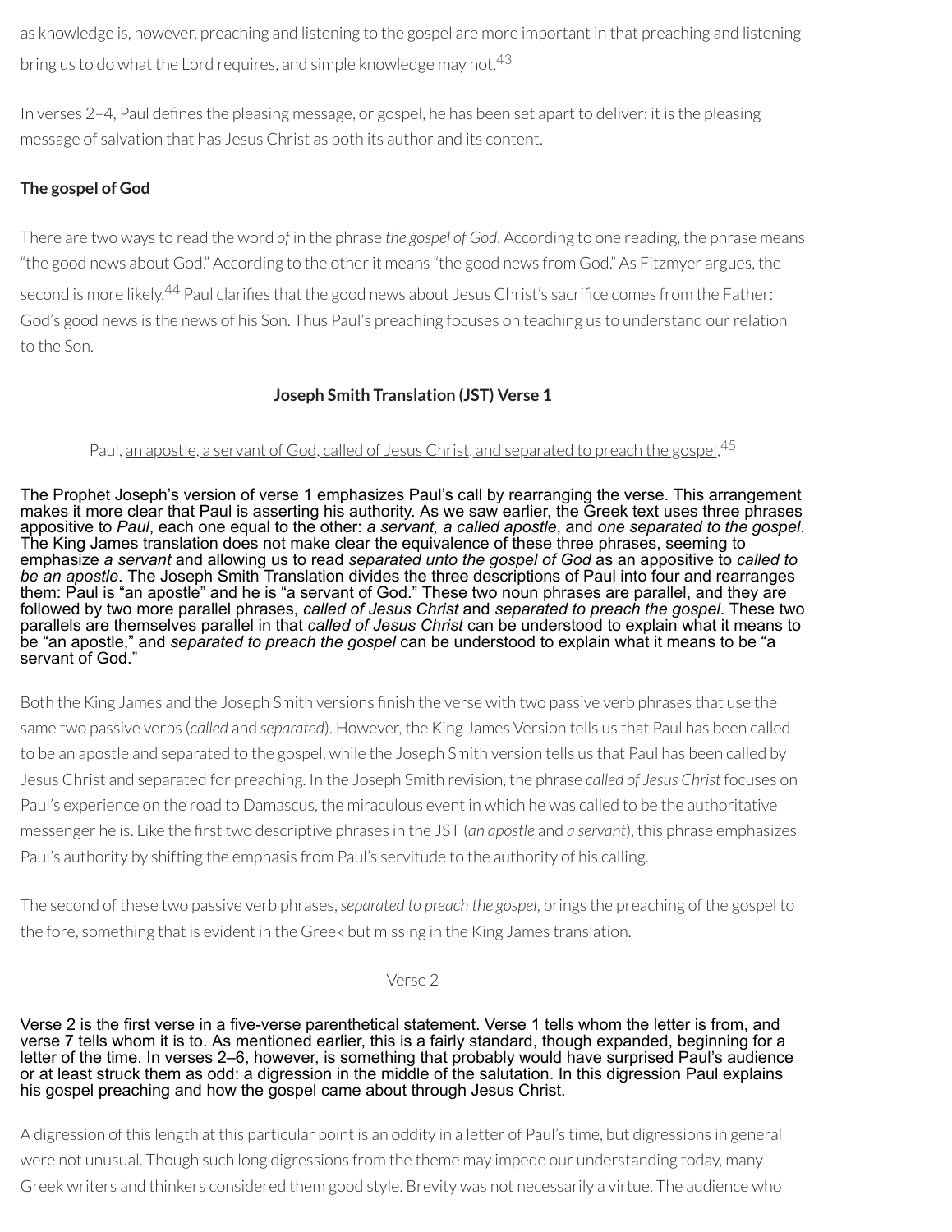first heard this letter read was sufficiently accustomed to these digressions to understand what was being said. Digressions, however, may take some work for us to get used to.

One reason that Paul's contemporaries could keep track of digressions betterthan we can today is that the connectives in Greek—the words used to link sentences and phrases together—were more meaningful to them than English connectives are to us. Spoken, not written, language was the standard, both because many could not read and because the lack of a printing press made the widespread distribution of written material impossible. Greek speakers used rhetorical and grammatical conventions to connect their ideas effectively; such conventions were a kind of oral punctuation. Written Greek had no punctuation marks to show where sentences ended and how clauses related to each other, because such marks were, strictly speaking, unnecessary. The grammatical forms of the nouns and verbs kept sentences separate, as they do for us, but connectives—words like *and*, *but*, furthermore, and so on-clarified relations between clauses. Greek speakers often used these connectives between sentences to show the relation of the sentences to each other. (Sometimes they were used as pauses between sentences, much as we often use *uh* or *you know* in ordinary speech.) By paying attention to connectives, people who spoke Greek (the common language of the civilized world in Paul's time) avoided being confused by digressions. [46](#page-49-10)

A similar, frequent use of connectives is apparent in the language of the Book of Mormon, in which the writers often begin passages and even several successive sentences with *and it came to pass*. The function of such connectives in the Book of Mormon seems to have been different from their function in Greek, but the two languages are like each other and different from English in that good writers of both languages use connectives frequently, while good writers of English do not.

Although digressions have generally been considered poor style since the end of the nineteenth century—they are typically relegated to footnotes or left out altogether—they are more than a cultural artifact. In both speech and writing, digressions serve a useful function. Ancient writers used them because they can add depth that cannot be achieved in simple, declarative sentences. Because scientific writing requires simplicity and getting right to the point, and because in the eighteenth and nineteenth centuries physical science became the model of all knowledge for us, we prize simplicity and getting to the point. $^{47}$  $^{47}$  $^{47}$  Ancient speakers and writers prized thoroughness. Digressions allowed them to show various facets of the subject matter or otherideas the subject matterreminded them of, and digressions allowed writers to show how all these things are interconnected. Without digressions, Greek writers often found it difficult to show the fullness and depth of the gospel. Thus a Greek writer like Paul or a Hebrew writer like Isaiah might have thought that simple sentences, speeches, and letters or essays with only one real point oversimplified the truth, while complexity, including the complexity created by digressions, allowed a writer to be more true to the richness of the subject matter. The Greek language allowed writers to be complex and use digressions without getting lost. Paul likely used digressions, as well as various rhetorical and grammatical patterns, to show how rich any gospel topic is.

# **Promised**

The Greek word translated "promised" (*proepangellō,* προεπαγγέλλω) is etymologically related to the Greek word translated "gospel" (*euangelion*): they share a root meaning, "to announce" (*angellō,* αγγέλλω). The apostle is the messenger, the announcer, of the promise. This conceptual connection of *apostle* to *gospel* and *promised* also suggests that *apostle* is connected to *angel*. The word *angel* is also etymologically related to the words translated "gospel" and "promised," and like the word for *apostle*, the Greek word translated "angel" (*angelos*, άγγελος) means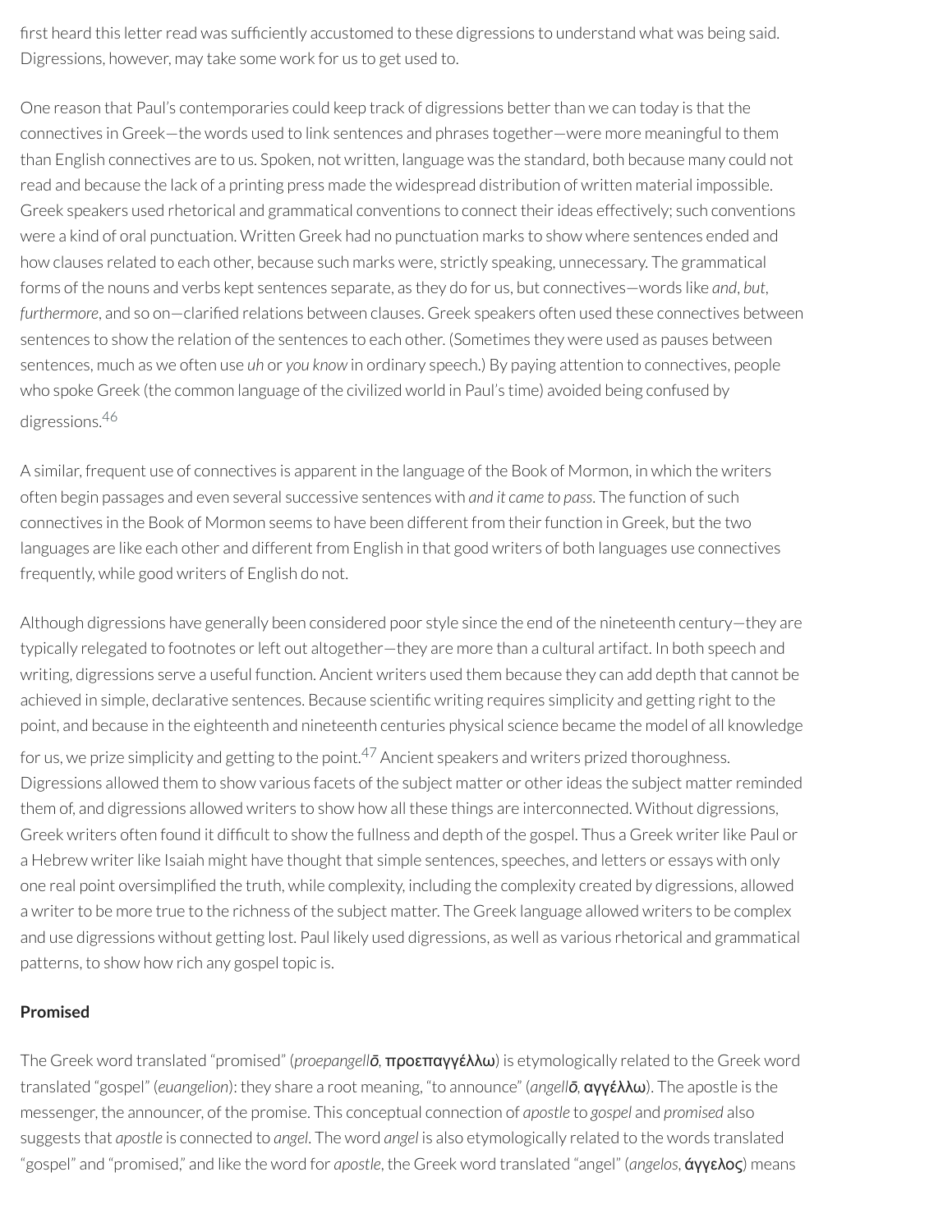"announcer" or"messenger." Paul's message is that the promises made anciently through the prophets have been fulfilled.

# **Prophets**

The Greek word *prophētēs*(προφήτης), obviously a cognate of the word *prophet*, means "an interpreter," one who speaks for another, one who explains what another is saying. The prophets speak to us for God, interpreting his will for us. The Old Testament contains the gospel, the good news of Jesus Christ, because the Old Testament prophets preach of Christ. If the Old Testament preached something otherthan Jesus Christ, then God would have changed his message from the Old Testament to the New Testament, because the gospel of Jesus Christ certainly is taught in the New Testament. That the gospel is the message of the Old Testament may not be readily apparent to those who read it without a knowledge of Christ. However, those who do know of him can see his gospel in it. Given what we have seen in verse 1, namely, Paul's emphasis on his calling as a messenger of God, Paul is surely implicitly identifying himself with the ancient prophets and his message of Christ with theirs.

# **Holy scriptures**

Romans 1:2 is the only place in the New Testament where this particular Greek phrase translated "holy scriptures" can be found (2 Timothy 3:15 KJV uses the phrase *holy scriptures*, but it translates from a different Greek phrase than the one we find here). For Paul, the scriptures are essentially what we refer to as the Old Testament. Modern Jews divide the Old Testament into the Law, the Writings, and the Prophets, and they presumably also divided it that way in Paul's time. However, the notion of a scriptural canon was not as rigorous in Paul's time as it is today. As we will see from the ways in which Paul refers to the Wisdom of Solomon-Wisdom, for short-Paul uses some books as scripture that modern Christians do not presently use as scripture. [48](#page-49-12) Paul seems to implicitly referto or paraphrase Wisdom in the following references: Romans 1:19–23 (compare Wisdom 13:1–19; 14:22–31); 1:26 (compare Wisdom 11:15–16; 12:27); 1:29–32 (compare Wisdom 14:23–26); 2:4 (compare Wisdom 15:1–3); 5:12 (compare Wisdom 2:24); and 5:14 (compare Wisdom 1:14).

# **Which he had promised afore by his prophets in the holy scriptures**

By using the phrase *which he had promised afore by his prophetsin the holy scriptures*, Paul indicates he is not doing something new; the gospel he preaches was preached anciently and is available in the scriptures. Paul's calling is to preach the gospel, to announce that Jesus is the Christ and that redemption comes through faith in him. However, Paul is not the only source of that message, nor are the others who have been called as apostles. The gospel message has already been promised to those who will read the scriptures with understanding. Part of the message of every prophet is that what he preaches is not new but was promised from the beginning. Though new to those who repent (when they were unrepentant they could not hear it), the gospel is everlasting, for it has been preached from the beginning and will always be true. It is both new and everlasting.

While the gospel is not new because it has always existed, Paul, like any other Christian apostle, is definitely introducing something new to the Jews, namely, a new way of understanding and reading the material that we call the Old Testament. Paul is introducing something that will separate Christians from Jews for millennia to come: the question of how to interpret the Old Testament. Along with other Christians, Paul says that the Old Testament, the old covenant, promises the gospel he preaches, which is the new covenantrecorded in the writings that are now called the New Testament. Jews did not then and do not now agree that the New Testament is a fulllment of the Old. One way to highlight the difference between Christians and Jews is to ask whether the books of the Law,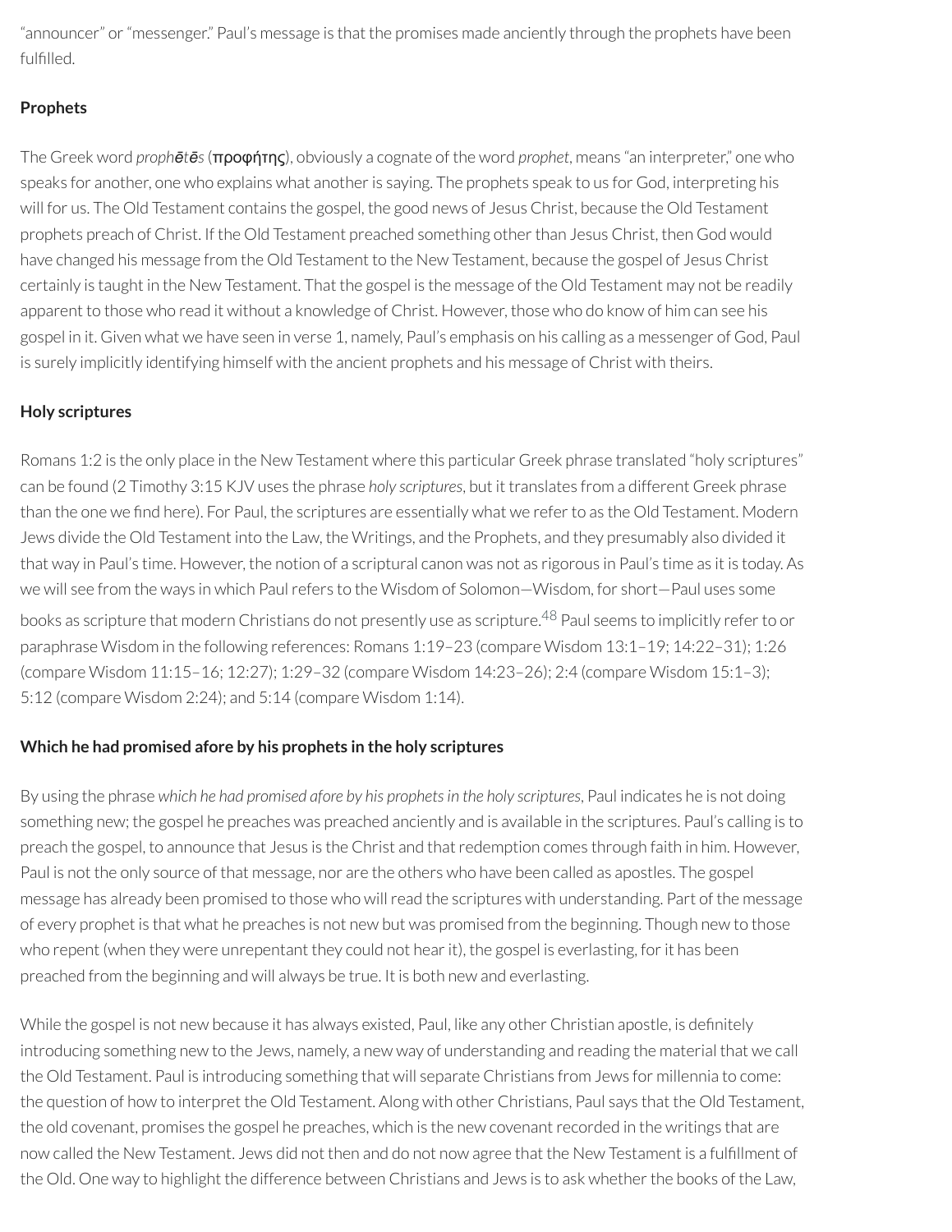the Writings, and the Prophets (the three traditional Jewish divisions of their scriptures, our Old Testament) testify of Christ. If they do, then they are a testament that has been available from ancient times. They are an old testament, and the records of Matthew, Mark, Luke, John, Paul, and others are a new testament, a second witness for the divinity of Christ. The difference between other Christians and Mormons can be similarly highlighted by asking whether the Book of Mormon is a third testament of Christ's divinity. Of course, Mormons believe it is, and the subtitle that was recently added, "Another Testament of Jesus Christ," is as appropriate as the names Old Testament and New Testament are.

### **JST Verse 2**

#### (Which he had promised before by his prophets in the holy scriptures,)

The only difference between the King James Version and the Joseph Smith Translation is the change of *afore* to *before*, a minor change. Presumably the Prophet was modernizing the language with this change.

#### **Verse 3**

Following Rudolf Bultmann, many scholars believe that Romans 1:3–4 uses the language of an already existing formula of confession, something like a short version of our Articles of Faith.<sup>[49](#page-50-0)</sup> These two verses together give us Paul's definition of the gospel. It is the news that Jesus, a descendent of David the king, was resurrected and declared by God to be his holy Son.

#### **Concerning his Son Jesus Christ our Lord**

Jesus Christ is the content of the message of the gospel. It is what Paul as well as the previous prophets has taught. In the phrase *concerning his Son Jesus Christ our Lord* we see the bone of contention between Jews and Christians: is Jesus the Anointed One, and does the Old Testament prophesy of him? This debate exists not only between Christians and Jews, but among fellow Christians. In the eighteenth century, Christian scholars took up the question of whether the Old Testament prophesies of Jesus, and that debate continues today. Many Christian scholars now believe that to read the Old Testament as prophesying of Christ is to read things into the material of the Old Testament. Obviously, Paul does not share that understanding.

#### **Son**

The Greek word translated "son" (*huios,* υιός), is a familial term, just as is the English word *son*. It implies a father and a mother. It can also be translated more generally as "offspring," "heir," or "descendent." In any case, the term clearly implies a familial, genetic relation. Of course, the use of such a term does not of itself establish the correctness of the Latter-day Saint understanding of Jesus' sonship. It is possible to use the term metaphorically. However, we who believe that Jesus is the literal Son of God are reminded of that belief here.

Cranfield points out that the construction of verses 3 and 4 suggests that Jesus was the Son before his earthly birth. [50](#page-50-1) Paul teaches that Jesus did not become the Son of God through his ministry. It was not an earthly achievement, but a status that he held even before his birth as the literal Son of God. $^{\rm 51}$  $^{\rm 51}$  $^{\rm 51}$ 

#### **Lord**

Palestinian Jews called Yahweh Lord. By using the word Lord to refer to Jesus, Paul explicitly identifies Jesus with Yahweh.<sup>[52](#page-50-3)</sup> As Peter recognizes, that identification is a scandal to the Jews (see 1 Peter 2:8). This is the lord, the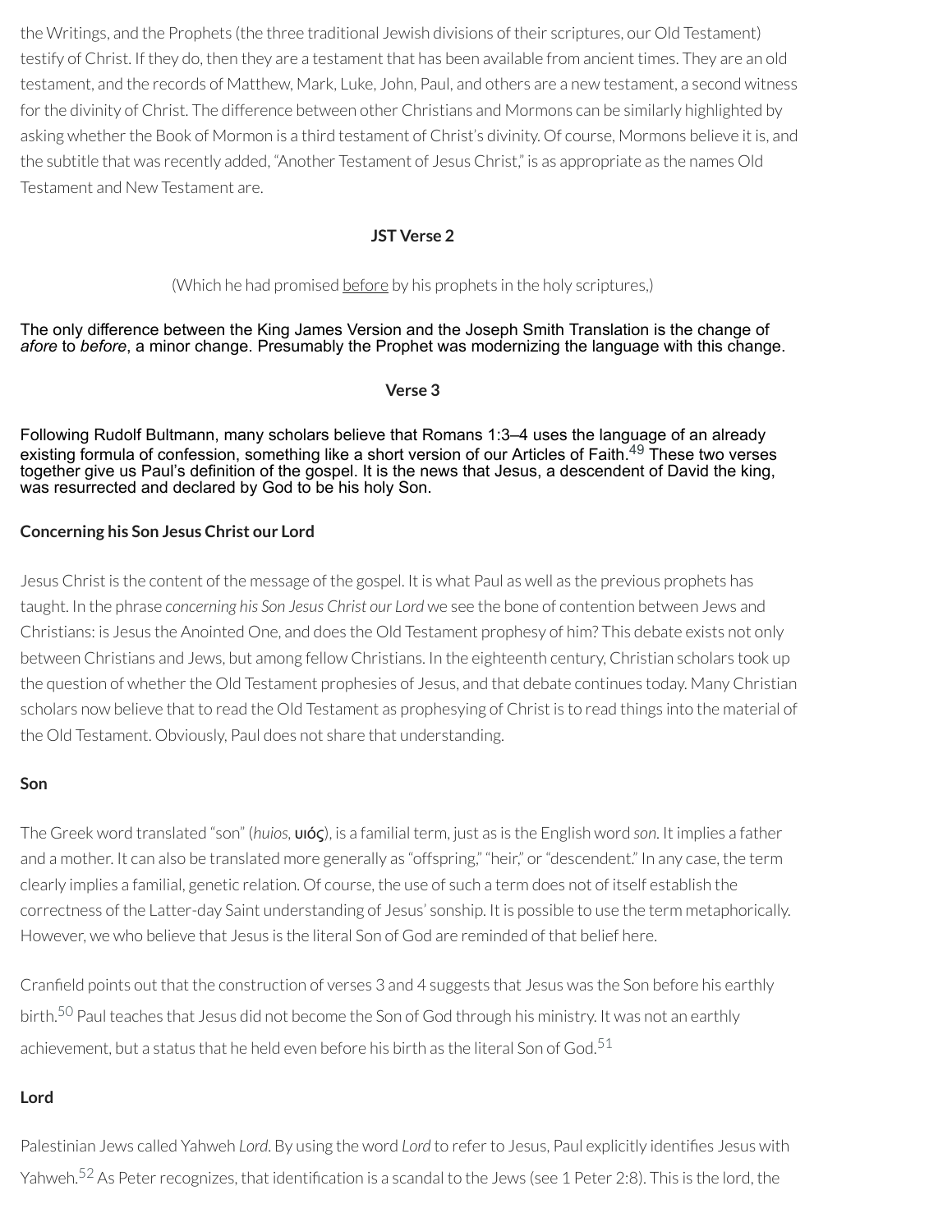master, whom Paul serves as a slave. Paul is implicitly comparing his calling to that of the Old Testament prophets.

# **His Son Jesus Christ our Lord**

The possessive pronouns *his* and *our* in the phrase *his Son Jesus Christ our Lord* show the parallel between Jesus as the Son of God and Jesus as our Lord, as well as identify the emphasis of the phrase. They remind us that Jesus is the Son of God and is thus our Lord, literally "our master." Jesus is the Son, not a slave (at least not in this context), but we are slaves. We are not yet God's children, in spite of the fact that we are his literal spiritual offspring; we gave up our birthright as his spiritual children when we sinned. As things currently stand, we are not yet the Father's, but as converts to Christ we are slaves of the Father's Son (see the discussion of*servant* in verse 1, pages 3–9). By speaking of the Son as our owner and master, Paul draws our attention to the problem to which the gospel is an answer, namely, the relationship of divinity to humanity. There seems to be an absolute gap between God and humanity, between the sinful and the sinless, a gap that makes returning to the Father—being related to him in the way that Jesus is related to him—seem impossible. This is the problem for humans, the problem that Paul addresses in this letter by preaching the gospel.

Mostreligions recognize this gap between divinity and humanity, but Christianity is unique in seeing a bridge across that gap. Greek culture and Christianity both agree that ourinability to bridge the gap is the substance of tragedy. The Greek tragedians explored the tragedy of separation from divinity with nuance and sophistication. There may be no better investigations of what it means to be merely human than the Greek tragedies, and the only meaning those tragedies show is suffering. To be human is to suffer, sometimes because of what we do, sometimes for no apparent reason. Christians also recognize that to be human is to suffer, and this suffering is not always, perhaps not even mostly, because of what we have done. But Christianity goes beyond that recognition. It responds to the tragedy of human existence by showing a way across the gap between the divine and the human. The gap is not crossed by the human becoming divine, but by the divine becoming human. According to Latter-day

Saint theology, this is what makes it possible for the human to become divine.<sup>[53](#page-50-4)</sup> Thus when philosophy seeks to understand human suffering in the context of theodicy (the problem of how a perfect, all-loving, and all-powerful God could allow suffering), it has already misunderstood Christianity. The gospel is not an answerto the problem of suffering, nor a resolution, nor even a dissolution of it. The gospel is a *response* to suffering. It is the announcement that God has joined with us in our suffering (see Hebrews 5:8; D&C 122). He has condescended to become like us, and because he has, he can offer us salvation. He does not offer a surcease of suffering in this life, but he can give us strength, a lightening of our burden (see Matthew 11:28–30), and the promise of salvation.

# **According to**

The Greek word translated "according to" indicates purpose, fitness, or relation. In this case, the last of these seems the only possibility: "in relation to the flesh."

# **Flesh**

Paul sometimes uses *flesh* as a negative term (see, for example, Romans 8:3), but it is apparent in verse 3 that he does not always do so. He also uses *flesh* to represent the body (see verse 3), and I think he sometimes also uses it to refer to the redeemed human being (see Galatians 2:20). Scriptural terms are almost never unequivocal. Our desire to read them as if they were is, as much as anything else, a sign of the influence of the philosophies of our time, a time in which univocity and simplicity, the marks of legalism and scientific thinking, are considered more intellectually rigorous and fruitful than richness and depth. (See the comments on digression in the discussion of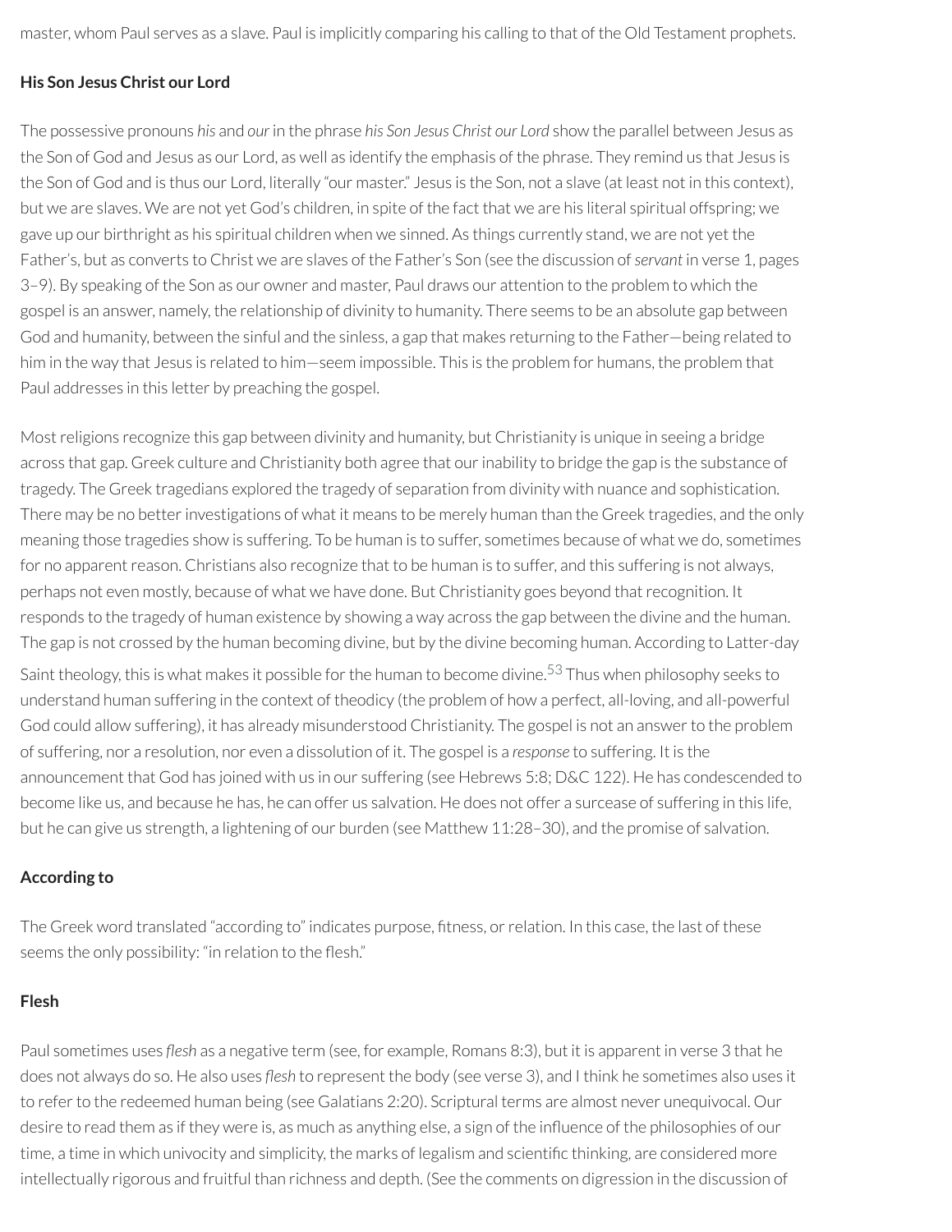verse 2, pages 15–16. Similar comments apply here.) We cannot simply equate *flesh* with *sin* or any other negative term. When Paul does use *flesh* negatively, it is always in contrast to the spirit, a contrast Paul makes much of as he discusses the spirit and the law, grace, and works. We should remember, however, that he begins this letter not only by noticing the contrast of the spirit and the flesh, but what is more important, by pointing out that the same supposed contrast is found in Christ. Thus though the spirit and the flesh may be opposed to one another at times, the Savior's life shows that they do not have to be. Not only are they not opposed in the resurrected Christ (an image Paul uses in Romans 4 to illustrate the relation between faith and works), but they are also not in opposition in the mortal Jesus. Christ's life on the earth—in the flesh—is a promise that we can overcome what seems a necessary and inescapable opposition. The gap between the divine and the human cannot be reduced to the difference between spirit and flesh. Our bodies, our mortality, can be redeemed (see Romans 8:23). Thus the contrast of flesh and spirit is a model for what life "in the Spirit" (Romans 8:9) means as well as the source for Paul's discussion of life without the Spirit. (The two ways of understanding flesh and spirit are developed more fully in Romans 7 and 8.)

Latter-day revelation adds an interesting insight to this contrast of spirit and flesh. The soul is said to be the unity of the spirit and the body (see D&C 88:15). The life of sin, the life in which spirit and body are at odds, is thus a life in which the soul is alienated from and at odds with itself. Christ's redemption is a promise that the alienation of spirit and body can be overcome not, as some would sometimes have it, by the negation of the body but by the perfect unity of both body and spirit. The atonement is not only a reconciliation of the human and the divine, it makes possible the reconciliation of a person with him- or herself, the reconciliation of flesh and spirit.

Note that because Paul uses this contrast between flesh and spirit without comment, he must assume that it is a contrast his audience is familiar with. Contrary to what one sometimes hears about New Testament doctrine, the contrast of flesh and spirit was not invented by Paul.

# **Made**

The Greek verb translated "made" (*gignomai*, γίγνομαι) seems to have originally referred to birth, [54](#page-50-5) as it does here, even though by Paul's time it was not usually used to denote birth (compare Galatians 4:4, where the same Greek word is used). Cranfield has suggested that this may be Paul's way of recognizing the virgin birth. $^{\mathsf{55}}$  $^{\mathsf{55}}$  $^{\mathsf{55}}$ 

# **David**

Compare 2 Timothy 2:8, as well as Hebrews 7:14 and the genealogies of the Savior given in Matthew and Luke (see Matthew 1:1–17; Luke 3:23–38). Christ is a king by earthly as well as heavenly right. However, Mark 12:35– 37 suggests that during Jesus' lifetime, many were not aware that the Messiah would be a descendent of David. If they had known that doctrine, the riddle Jesus proposes in Mark 12 might not have been a riddle.

# **Made ofthe seed of David according to the esh**

Jesus is David's heir. As such he is the king of Israel in both the esh and the spirit. In the phrase *made of the seed of David according* to the flesh we see how flesh and spirit come together in the gospel in the person of Christ.

**JST Verse 3**

# No change.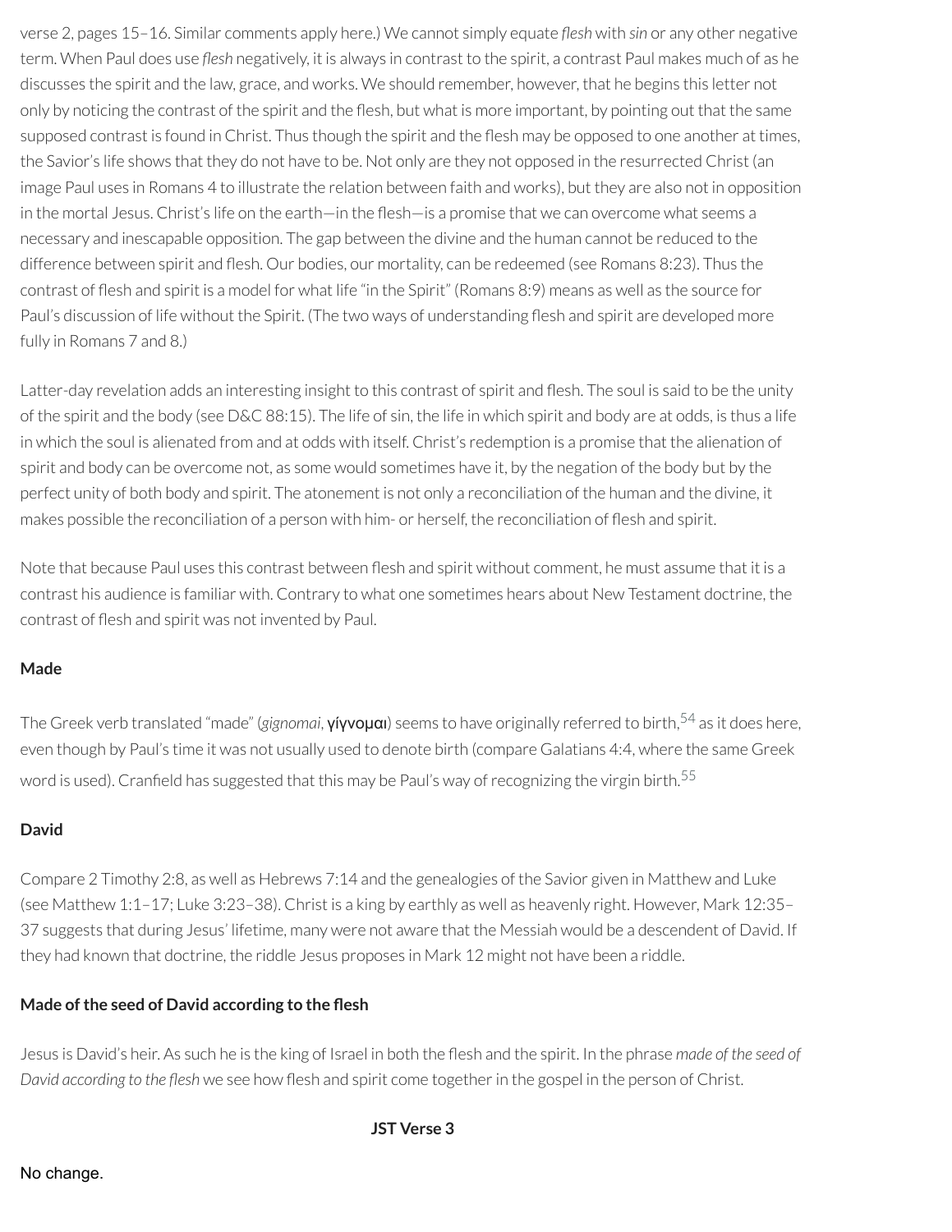#### **Verse 4**

#### Verse 4 is a short synopsis of the pleasing message that Paul conveys: Christ, the Son of God, has power and has been resurrected, initiating the resurrection of all.

#### **Declared**

The Greek word translated "declared" (*horizō*, ορίζω) means "to mark out" or"to set bounds." It is the origin of our word *horizon*. In the New Testament, *horizo* is always used to mean "define," "determine," or "appoint" (see Luke 22:22; Acts 2:23; 10:42; 11:29; 17:26, 31; Hebrews 4:7). The word is the root of *aphorizō,* translated "separated" in verse 1 and "predestinate" in Romans 8:29. Taken literally,*set apart* means much the same thing as does *horizō,* or *declared*.

If, by paying attention to the Greek, we understand *declared* to mean "to mark out," "define," or "determine," Jesus is defined as the Son of God by his resurrection from the dead. That event marks him out, separates him, from anyone else. New Testament writers sometimes use the resurrection as the symbol forthe atonement (see, for example, John 11:25; Acts 1:22; Philippians 3:10–11; 1 Peter 1:3). Paul especially does this. Because as Latter-day Saints we make important technical distinctions between such things as salvation and exaltation, we sometimes misunderstand the New Testament way of speaking, imputing our distinctions to writings where those distinctions are not made. For New Testament writers, the resurrection is a symbol of the atonement, perhaps even *the* symbol of the atonement because it brings the spirit and the flesh together for eternity. In keeping with the implicit discussion of how Christ unifies the physical and the spiritual. Paul emphasizes that because of the redemption we can be made alive again, both spiritually and physically. The parts of ourlives that seem at odds with each other, for example, our spirits and our bodies, can be made whole. The war in the flesh between the various aspects of our character(see Romans 7:8–23) is brought to an end through the resurrection, which is a type and symbol on the one hand and a literal fact on the other. Thus the resurrection is an apt symbol of Christ's redemptive sacrifice. In verse 4 we see Paul saying that Jesus of Nazareth is the Son of God, not by virtue of qualities he has but by virtue of his saving act. That he overcame both physical and spiritual death makes him the Son of God. Our Heavenly Father gave us spiritual birth, but we gave up that spiritual inheritance to come to the earth as embodied beings. The Son gave us back that spiritual inheritance; he made ourrebirth, our adoption, possible. By imitating the Father in giving us spiritual birth, Jesus is the Son of the Father. Because he gives us birth, however, he also becomes our Father. (I take it that the first several verses of Mosiah 15 say something like this.)

As noted above, *horizō* is the root of *aphorizō,* translated "separated" in verse 1. Paul seems to be making a play on words, using the relation between these two words to draw a connection we might not otherwise see: Paul's call to be an apostle is a type of Christ's call to be the Redeemer, just as Paul's divine service is a type of the Savior's sacrifice. (This may say something about what it means to take up our cross. See, for example, Matthew 16:24; Mark 8:34; 10:21; Luke 9:23; 3 Nephi 12:30; D&C 23:6; 56:2; 112:14. It suggests that to be called to serve is to be called to imitate the Savior in doing the will of the Father without self-aggrandizement.)

In discussing the phrase *separated unto the gospel of God* (verse 1), I pointed out that according to the Greek way of thinking, a thing is defined or determined by its delimitation from other things. The perfection of something is what makes it what it is rather than something else—the specific difference, to use the language of Aristotle. $^{56}$  $^{56}$  $^{56}$ Because we as Latter-day Saints are part of a twentieth-century culture, we tend to think of being perfect in terms of how perfection is conceived in the twentieth century rather than how it was conceived anciently; we think that to be perfect is to be without flaw. We also tend to think that a perfect being is able to exceed all bounds and limitations. In contrast, for ancient Greek thinkers and in the Greek language, a person or object is perfect by being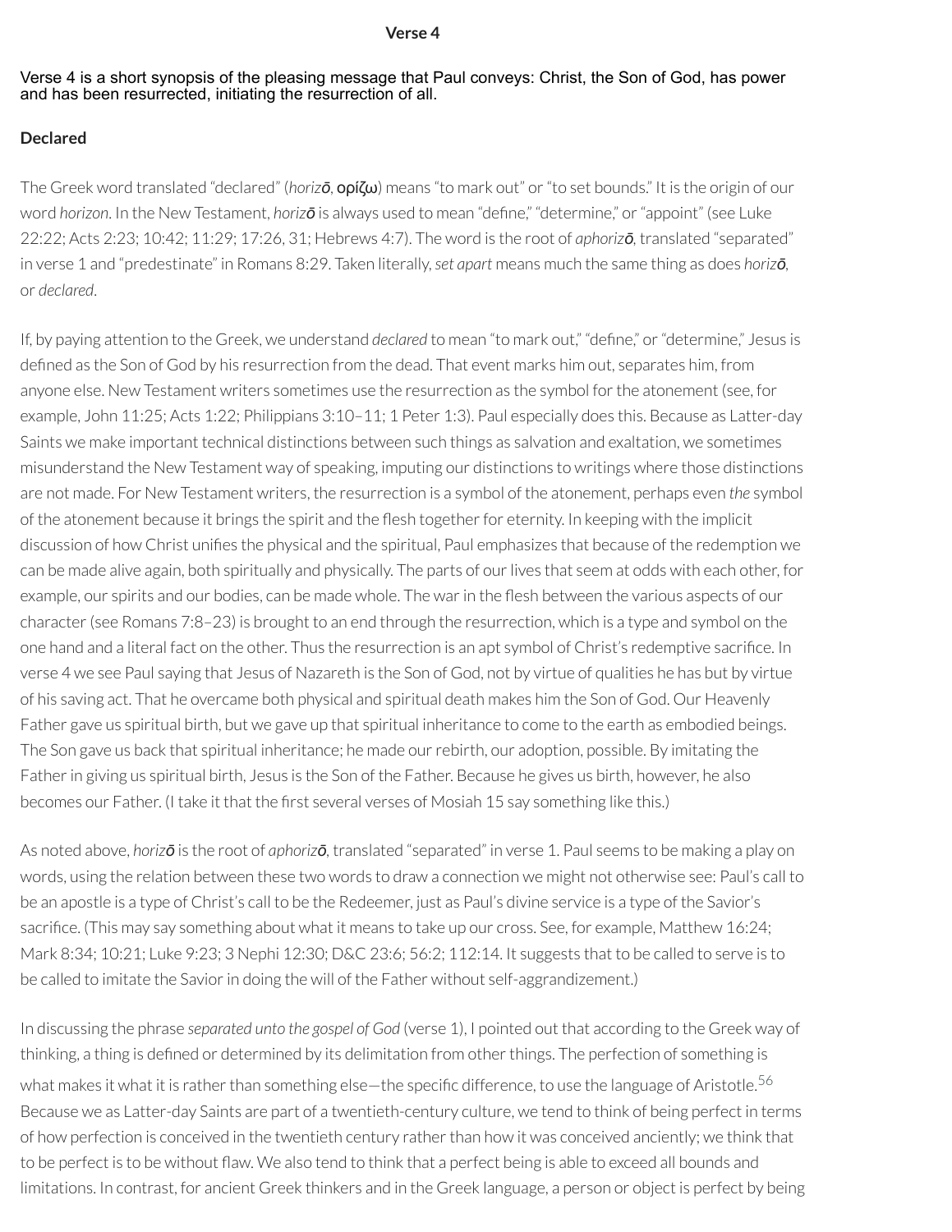circumscribed within a whole, by having definite boundaries that clearly distinguish it from other things. The perfect vase, for example, is the vase that most perfectly fits the definition, the boundaries set for vases. The boundaries of the vase, the elements of its definition, tell us what the perfect vase is. They distinguish it from every other thing and they show how it relates to each other thing, giving it its place in the world. Thus for someone like Paul, a Greek speakerin a predominantly Greek culture, the perfect thing is the thing that is in its assigned place and order. In this way of thinking, Christ's perfection is found in his appointment as the Son of God. He is perfect because he fullls the measure set out by that declaration, by that marking of boundaries. Presumably, we can similarly understand what it means for us to be perfect: it is to fill the measure to which we have been appointed, whatever that measure is (and it may differ from person to person as well as from time to time).

This Greek understanding of perfection, an understanding Paul alludes to in verse 4, should make us reconsider at least some of what we say about scriptures such as Matthew 5:48: "Be ye therefore perfect, even as your Father which is in heaven is perfect." I believe that this scripture is a quotation of Leviticus 19:2 or at least a reference to it: "Ye shall be holy: for I the Lord your God am holy," and holiness is a major theme of this letter to the Romans. (For more about holiness, see the discussion of*saints*in the commentary on verse 7, pages 34–36.) It may even be that this letter is an interpretation of Leviticus 19 for the Roman saints. If so, still other ways to put the question of this letter are, What does it mean to be holy? and What does it mean to be sanctified?

Perhaps surprisingly, neither Leviticus 19:2 nor Matthew 5:48 is necessarily a commandment. In Hebrew and Greek, each is in the simple future tense: you will be holy; you will be perfect. In both languages, as in English, the simple future can be used to express a command (for example, "You *will* do the dishes"), or it can be a simple statement of fact (for example, "You will get cold if you don't wear a coat"). When written in verses such as these, the simple future is ambiguous: it may be a command or it may be a statement of what will be in the future. $^{57}$  $^{57}$  $^{57}$  I think we can take that ambiguity to indicate that the Lord's commandments are also statements of future facts: he will have a holy and perfect people.

If we consider this ambiguity seriously, we can read Leviticus and Matthew differently than we are accustomed to, but still profitably. (That different reading may also apply to 3 Nephi 12:48.) If we take Leviticus and Matthew to be expressing statements of future facts as well as commandments, then we see the Lord describing his people in those verses—not as they now are, but as they will be. According to this reading, Leviticus 19:2 and Matthew 5:48 are as much promises as they are commandments. (See Mosiah 4:12, which suggests that the subsequent "commandments" in verses 13–16 are as much blessings as commandments; and D&C 59:4, in which blessings, commandments, and revelations seem to be equated with one another.) Paul will address the question of how the saints are, as yet, unholy and imperfect. Eventually he will tell them how they can be holy and perfect. As the Lord does in Leviticus 19, Paul will show them how, though they have been converted and baptized, they are not yet the people of the Lord ("the children of Christ," to use King Benjamin's language [Mosiah 5:7]; "perfect," to use the language of Matthew). Paul will then show them what it means to be holy or perfect, in other words, how they can be made the children of Christ and the Father.

Though we cannot legitimately substitute the word *perfected* forthe word *declared* in the phrase *declared to be the Son of God*, it is important to see the connection of this declaration to being perfected. It is as if Paul is saying, "And perfected (or perfectly defined) to be the Son of God." Christ is already perfect and, in so being, is already a child of God in the fullest sense, or scriptural sense. In spite of their divine heritage, those in Paul's audience are imperfect because of sin. They have yet to become children of Christ and, as such, children of God. The question is how that imperfection is to be overcome.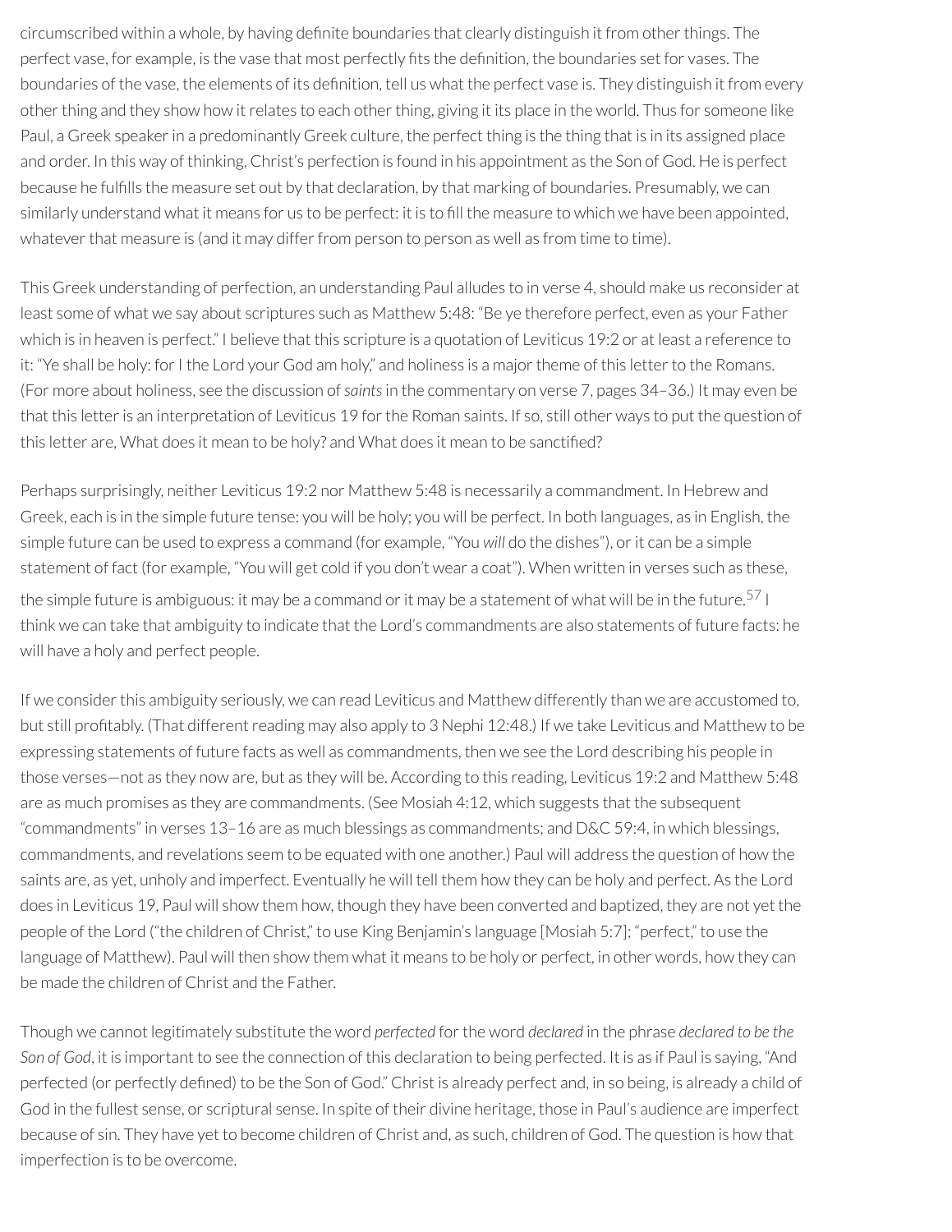Though it is important to understand how the Greek word *horizō* (translated "declared"), is related to the word *aphorizō* (translated "separated") in verse 1, and though it is important to see what the word *horizō* may imply about perfection and the theme of the letter, it is also important to recognize that "declared" is a useful and informative translation. In raising Jesus from the dead, in bringing the flesh and the spirit together again, the Father *declared*—announced—Jesus to be his Son, the Christ. In addition, it is historically accurate to say that the resurrection itself *declared* Jesus to be the Son of God. To a real extent, many, including the apostles, did not understand who Christ was until the resurrection. Even the foremost apostle, Peter, seems not to have understood, in spite of the testimony he gave of Jesus' messiahship (see Matthew 16:13–20; 26:35, 69–75; Luke 24:12). Forthose in the ancient church and for us, Jesus'resurrection *declared* his relation to the Father. Finally, Christ's resurrection is a type of ourredemption, physical as well as spiritual, that by which we will be *declared* to be the children of God.

# **The Son of God**

Jesus' inheritance is dual. Not only is he David's heir and therefore Israel's rightful earthly king, but he is also, and most importantly, the Son of God, the spiritual king of Israel. The image of the physical and the spiritual coming togetherin Christ is continued in the phrase *the Son of God*. In Christ, the spirit and the body come together; in him, spiritual and earthly power are united. In Christ, these seeming dichotomies are no longer at odds with one another.

Throughout the letter, Paul plays with the idea of dichotomies. He often uses a word so that it entails its opposite. For example, he sometimes uses the word *death* to referto our coming into life in Christ, in other words, to referto spiritual life (see, for example, Romans  $6:2-7$ ). At other times he uses the same word to mean spiritual death (see, for example, Romans 1:32). Though we sometimes find his multivalent use of words confusing, he uses them because they allow him to illustrate the points he wants to make. Paul's point seems to be, among other things, that in the gospel the oppositions between life and death, spirit and flesh, peace and wrath, and so on, are overcome (see also the discussion of *resurrection*, page 26).

# **With power**

As the alternate translation indicates, "powerfully" or "in power" is probably a preferable translation to "with power." Like the English word *power*, the Greek word can indicate strength, might, power, and ability, and it is important to remember not only the first three of these, but the last one as well. Christ is the Son of God because of his ability, presumably the ability to carry out the will of the Father, the ability to save us. I think his might and power are best understood in terms of that ability to save, rather than the reverse.

In translating the phrase with *power*, one must ask what it modifies. We can read it as modifying either *declared* or *Son of God.* In the first case, Paul is saying that Jesus was declared to be the Son of God by a mighty act of God, namely, the resurrection. In the second case, Paul is saying that Christ has power, that he is a source of power. Both Fitzmyer and Cranfield prefer the second interpretation. For example, Fitzmyer argues that since the power in question is the power by which the Father brings about the resurrection and by which the Son gives life to human beings, it makes the most sense to understand *in power* as modifying *Son of God*. [58](#page-50-9) I disagree. Of course one must grant that the Father and the Son have power. That is not in question. However, to read the power as the power of the Son rather than as the power of the event by which Jesus' sonship is announced seems odd. The topic under discussion is the appointment of Jesus as the Son of God ratherthan Jesus himself. To read *in power* as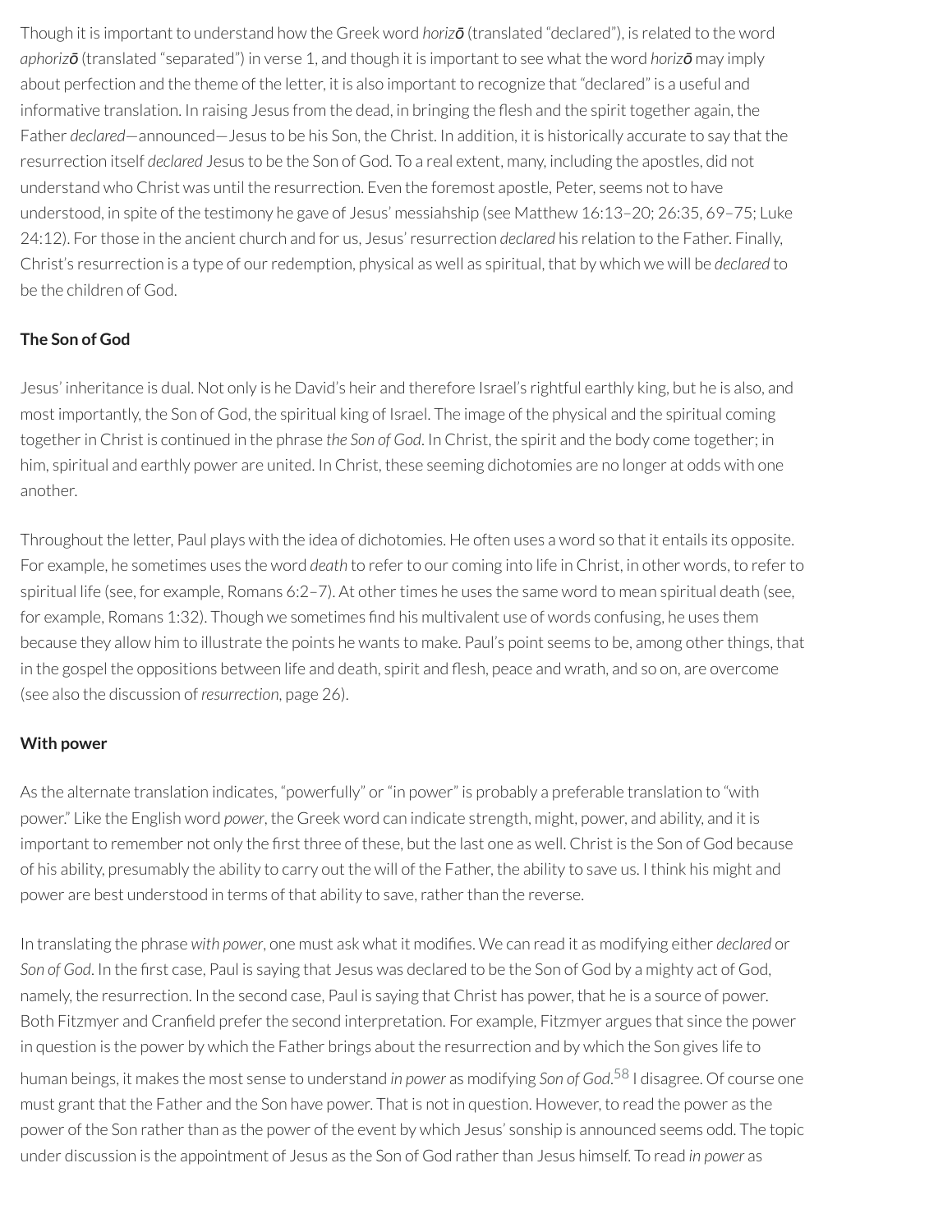modifying *declared* lends force to that topic. To read it as modifying *Son of God* is to take *in power* to be a digression. Because the first is a stronger reading than the second, I think the first fits the context better.

# **According to the spirit of holiness**

In the phrase *according to the spirit of holiness*is the same Greek word translated "according to" in verse 3 (*kata,* κάτα). Paul is using the same word to make sure that his audience sees the parallel he is creating. In verse 4, there seems to be two ways to understand the phrase. One is to take this to mean that Christ was appointed to be the Son of God through the power of the spirit of holiness. The otheris to take it to mean that his appointment is guaranteed by the spirit of holiness.

However, there is a problem in deciding which ideas the connective word translated "according to" joins. It is possible that it connects *spirit of holiness*to the word *declared*: "declared to be the Son of God according to the spirit of holiness." Orit may connect the word *power* to the phrase *spirit of holiness*: "powerfully, in other words, according to the spirit of holiness." Though the first case is possible, it is less likely than the second.

# **Spirit of holiness**

One of Paul's themes is the connection of the spirit to holiness. Given that theme, it may be helpful to notice that the phrase *spirit of holiness*is a pleonasm (a redundancy), since what is truly of the spirit is holy.

It is not obvious here whether*spirit* (*pnuema*, πνευμα)refers particularly to the Holy Ghost. It may be a Greek translation of a Hebrew phrase that refers specifically to God and to any person whose spirit is holy as God is holy. (For Old Testament uses of the Hebrew phrase—*ruach qadosh*—see, for example, Psalm 51:11; Isaiah 63:10–11.) If this is the case, Paul uses the word *spirit* in contrast to flesh (as in verse 3). Christ is the son of David in terms of his flesh, and Christ is the Son of God in terms of his spirit, which is a holy spirit. The contrast of the spirit and the flesh is one of Paul's most important themes, and Paul introduces that contrast by reference to both the body and the spirit of Christ, in whom the two are not in conflict.

On the other hand, this phrase may referto the Holy Ghostratherthan to the personal spirit of the Savior. There are two problems with this interpretation, however. First, if this phrase is intended to referto the Holy Ghost, then we would expect the wording to be different. We would expect the Greek equivalent of *Holy Ghost*ratherthan of *spirit of holiness*. The Greek phrase translated "Holy Ghost" is *pneuma hagion* (πνευμα άγιον), literally "Holy Spirit." Here, however, Paul uses *pneuma hagiōsunēs*(πνευμα αγιωσύνης), literally "spirit of holiness," as the King James translation has it. If this phrase refers to the Holy Ghost, this is the only case where that wording is used to do so. Nevertheless, Paul may be referring to the Holy Ghost, using the phrase *of holiness*(*hagiōsunēs*)ratherthan the word *holy* (*hagios*) to emphasize the purifying nature of the Holy Ghost's work. The second problem is that if we understand this phrase to refer to the Holy Ghost, then it is difficult to know how to read the Greek word translated "according to." What does it mean to say that Jesus has been determined or appointed to be the Son of God according to or by the Holy Ghost? As we saw in the discussion of *according to*, above, there are two possible answers. First, it could mean that the appointment to sonship was made through the power of the Holy Ghost. Second, it could mean that Jesus' appointment is guaranteed by the Holy Ghost. I prefer the second answer, since it fits with the belief that any declaration of Christ's sonship comes through the Holy Ghost. The fact that this verse cites the resurrection as the means of that declaration is only a small problem, for it could still be true that the Holy Ghost declares Jesus to be the Son of God by means of the resurrection. In addition, if a reference to the Holy Ghost is intended, then the verse very nicely brings together each member of the Godhead in their work to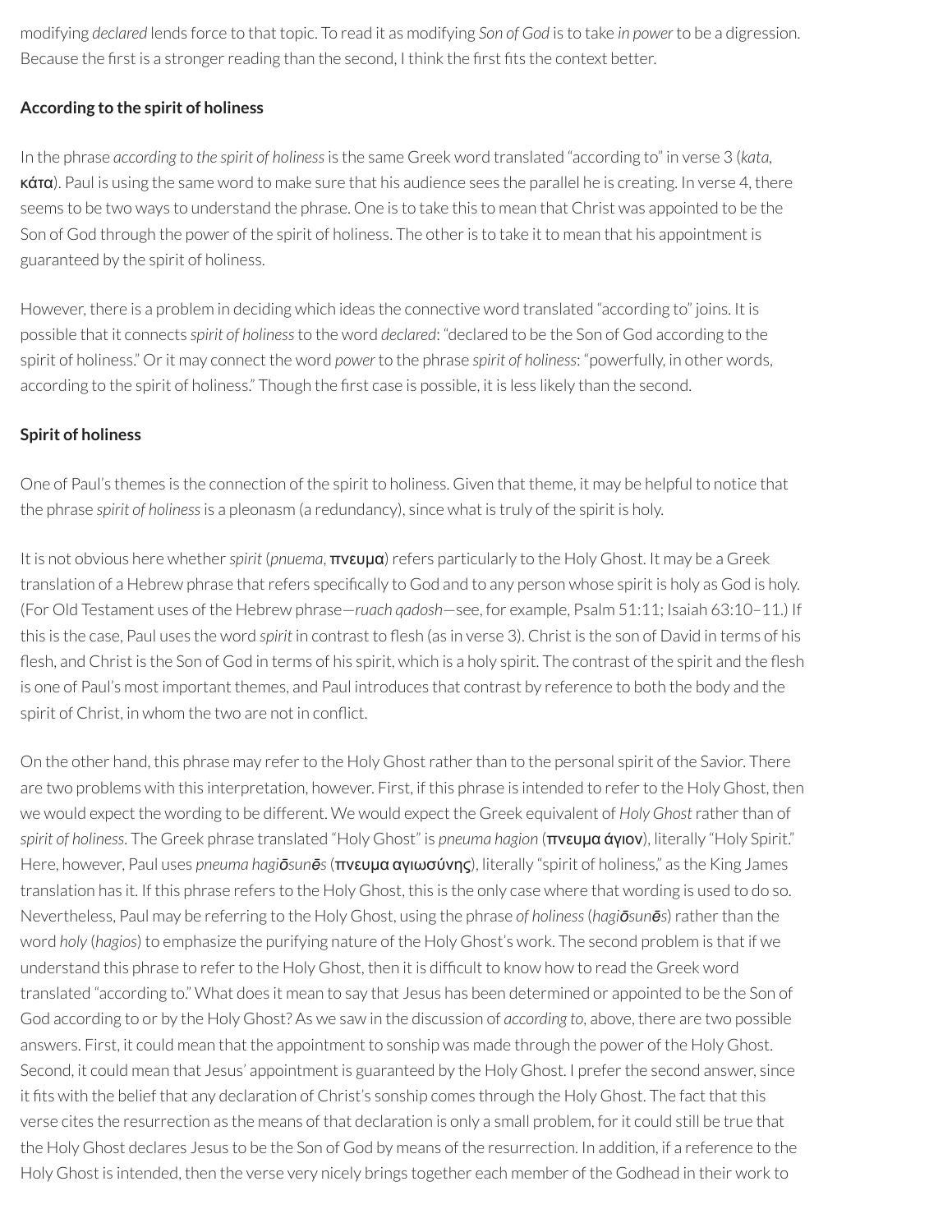save us. In spite of the odd phrasing, I think it reasonable to believe that Paul may be referring to the Holy Ghost here.

We have seen three possible ways of understanding the phrase *spirit of holiness*: It could tell us that Christ was appointed to be the Son of God because of his holy spirit. It could tell us that his appointment came by the power of the Holy Ghost. It could say that his appointment is guaranteed, or witnessed, by the Holy Ghost. The textual parallel of *spirit* of *holiness* with *flesh* suggests that the first of these three possibilities is the best. However, if one of the others is better, I think, as suggested above, that the last is most likely.

Given the ambiguities of the Greek text, there are at least two equally legitimate ways to translate this verse. Rather than insist on one or the other of them, consider each of them for its own merits:

... who was declared to be the Son of God in a power that is in accordance with a spirit of holiness through the resurrection of the dead

. . . who was declared to be the Son of God in power, according to the Holy Spirit by means of the resurrection of the dead . . .

Other ambiguities might also alter the reading we could give this verse. As we have seen, for example, we can question what the phrase *in power* modifies. The KJV leaves this phrase ambiguous.

Ultimately, we cannot decide denitively how to read the phrase *spirit of holiness* orthe other ambiguous phrases in this verse. Whatever other translations are possible, it remains true that the verse, like most scripture, is rich in material for thought and should not be reduced to an easy aphorism that we can master and memorize. The indeterminacy of this verse is not a defect, but a blessing. There is no reason to assume that one, and only one, appropriate reading of scripture exists. In fact, if we make that assumption, then the advice that we should continue to read and reread scripture is poor. If that assumption is true, then presumably, we could eventually discover the one correct reading. Having found that and understood it, there would be no further need of reading.

# **Jesus Christ our Lord**

The phrase *Jesus Christ our Lord* is found in verse 3 of the King James translation and at the end of verse 4 of the alternate translation. This reflects a difference in the manuscripts used for translation. The King James translators used different manuscripts than those now generally believed to be authoritative. Though the King James translation places the phrase at the end of verse 3, the evidence, both textual and historical, supports the belief that this phrase belongs at the end of verse 4. Placed at the end of verse 4, the phrase stands in apposition to *his Son* (verse 3), with a long interjection between the two phrases. As we will see, *Jesus Christ our Lord* marks the end of a chiasm. To better understand why the phrase probably belongs at the end of verse 4, considerthis diagram of verses 3 and 4, given the alternate translation:

# 3which [gospel] is about his Son.

### who is from the seed of David according to the flesh, 4but who was defined . . . according to the spirit . . . namely Jesus Christ our Lord

The end of verse 3, the beginning of verse 4, and the end of verse 4 are all appositive to the word *Son* in verse 3. If Jesus Christ our Lord is appositive to the beginning of verse 4, then the word order is significant. The apposition draws attention to the difference between *his Son* and *our Lord*. The Savior's relation to God is that of son; his relation to us is that of master. (For more about the word *Lord*, see Romans 10:9.)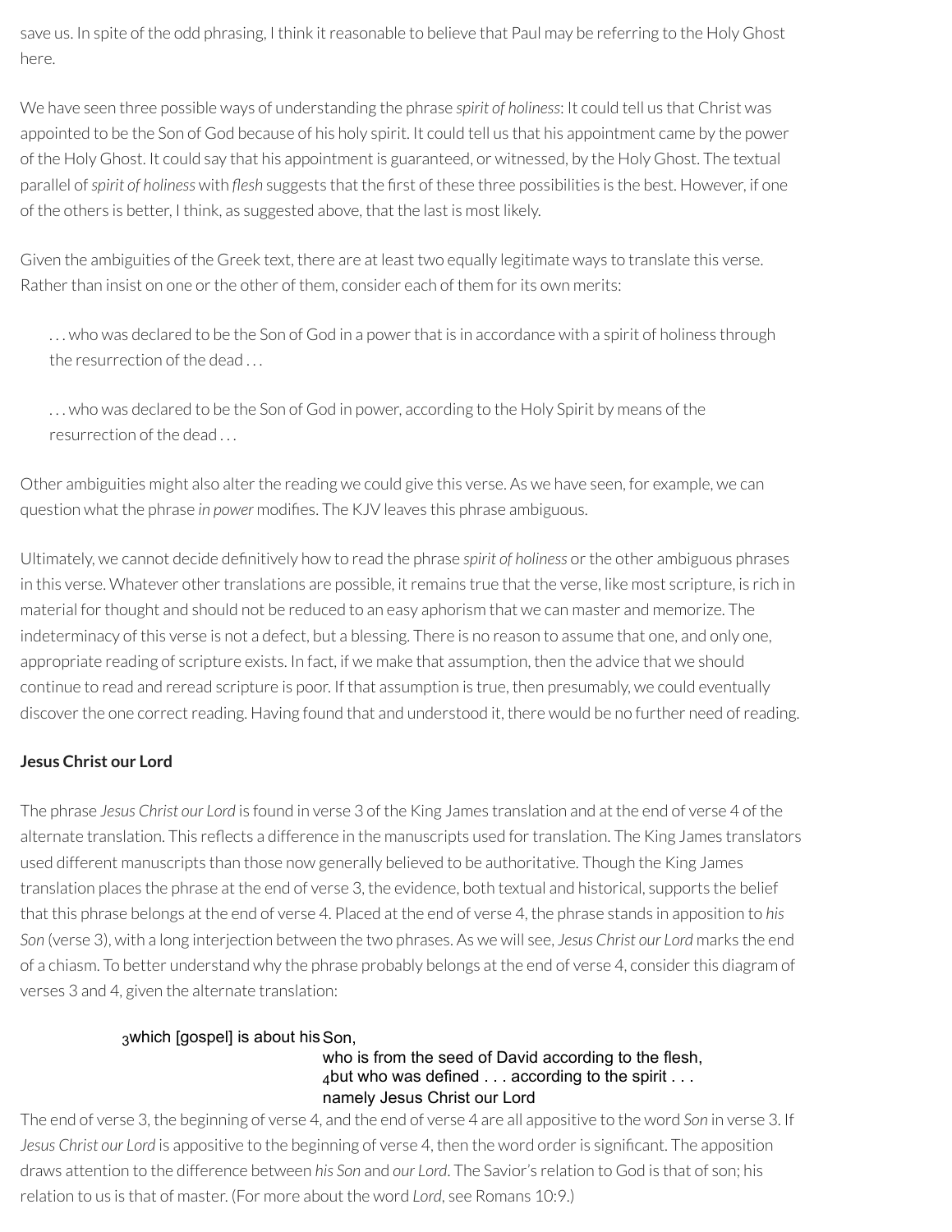### **The resurrection from the dead**

The alternate translation gives a preferable reading of the phrase *the resurrection from the dead*: "the resurrection of the dead." Christ has been resurrected, as the King James translation indicates, but the point is that Christ's resurrection exemplies and guarantees the resurrection of all others. By saying "resurrection of the dead," Paul indicates this. As Acts 4:2 and 23:6 show and as Latter-day revelation teaches, ancient Christians believed that Christ's resurrection was the first resurrection, the one that began the resurrection of all.

#### **Verses 3–4**

In the Greek text of verses 3 and 4 is an instance of a rhetorical convention called chiasmus.<sup>[59](#page-50-10)</sup> Chiasmus is one of the many literary devices (rhetorical conventions) used by ancient writers to make speeches more pleasing and easier to understand and remember, as well as to emphasize elements of the speech. (This chiasm is evidence that verses 3 and 4 may have been part of an existing confession that Paul is quoting. Other Christians used such confessions and would have been familiar with the one that Paul is quoting here.) Ancient writers used many literary devices, but chiasmus is common and probably the one best known among Latter-day Saints. Chiasmus repeats ideas in inverted order, often using the same or similar words to mark the repetition. Chiasms are sometimes described as patterned ideas in the form a-b-b'-a', though longer chiasms are possible and common. We find a chiastic pattern in verses 3 and 4, outlined as follows:

A his Son

B from the seed of David

C according to the flesh

X but who was declared/defined/ appointed to be the Son of God in power

C' according to the spirit

B' from the resurrection of the dead

A' namely Jesus Christ our Lord

Note that I have translated the Greek text very literally to show the chiasm more clearly. Because the King James translation and my alternate translation are made to be readable in English, neither matches the chiastic pattern exactly. Note too that only the parts of this chiasm from A through B' are included in the King James Version, but the currently accepted edition of the manuscript allows us to add part A'. (See the discussion of *Jesus Christ our Lord* on page 26.)

This chiasm defines (or declares, see page 21) Christ by giving him a double genealogy, establishing the foundations of his sonship: it begins and ends by referring specifically to him. Its center point is the declaration or determination of him as Christ. Surrounding the center point are the elements that make up his being: flesh and spirit. The center point suggests what will overcome the gap illustrated by C and C', namely, the gap between the flesh and the spirit, the gap between being a child of God and being, at best, the servant of the Son. This gap is overcome by the Son, in whom the spirit and the flesh come together. The Son was defined and appointed to be the one with the ability to bring us back to the Father, in the spirit and in the body, to be his children once again.

Though I find this proposed chiasm convincing, there are some who feel that chiasms do not occur at the phrase level. They feel that chiastic analysis is legitimate only insofar as itrelates to clauses. Thus they would feel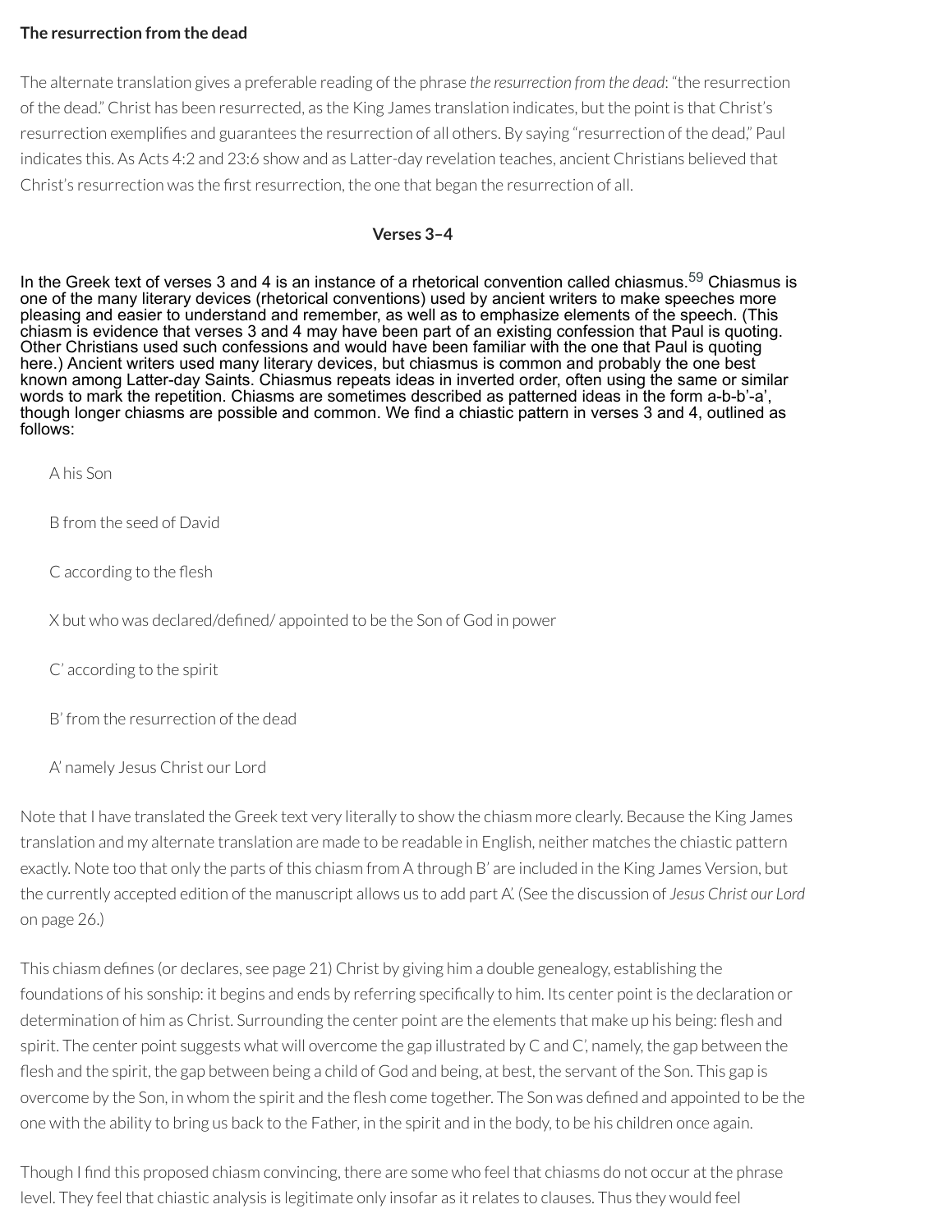uncomfortable calling this a chiasm and would preferto see it as a simple parallelism:

his Son, from the seed of David, according to the flesh,

but . . . the Son of God in power, according to the spirit.

We will see that those who believe this is a simple parallelism have prophetic evidence on their side.

## **JST Verse 4**

And declared // the Son of God with power, by the Spirit according to the truth through the resurrection from the dead;

Before looking at verse 4 by itself, consider Joseph Smith's revision of verses 3 and 4. Joseph Smith's version makes the structure of these verses a parallelism instead of a chiasm:

A made of the seed of David

B according to the flesh;

A declared the Son of God

B by the Spirit

In this parallel, the phrases *with power* and *according to the truth through the resurrection from the dead* play subsidiary roles in the meaning of the two verses. The first modifies *declared* or the *Son* of God (but is ambiguous as to which). The second modies *by the Spirit*.

The Greek version of verses 3 and 4 centers on the declaration of Jesus as the Son of God. This declaration is the focal point of the proposed chiasm. In contrast, Joseph Smith's revision centers on the parallel between Christ's physical and spiritual genealogies. By deleting *to be*, the Prophet's version makes the word *declare* function more as the Greek word translated "declared" in the KJV functions—as a defining term rather than simply an annunciatory one. Joseph Smith removes the ambiguity of the phrase *spirit of holiness*,reading it as a reference to the Holy Ghost. He also clarifies that the Spirit is the means by which the declaration of Christ's sonship is made (see Romans 8:16), and by changing by the resurrection to through the resurrection, Joseph further clarifies that the Spirit makes this declaration by means of the resurrection.

Now consider verse 4 individually. In the Greek and King James versions of verse 4, the declaration of Jesus' sonship is made "according to the spirit of holiness." In the Prophet Joseph's version of the verse, declaration is made "according to the truth." In Joseph's rendering, *according to* seems to function like "in accordance with"rather than "in terms of" or"in relation to." The King James and Greek versions seem to favorthe lattertwo meanings, though it is also possible to read the Joseph Smith version as saying that the declaration was made "in relation to the truth."

One way ofreading the introduction of the notion of truth into verse 4 is as a further disambiguation of the ambiguous phrase *spirit of holiness*. Recall that the phrase can be read as both a name of the Holy Ghost and a description of Christ's spirit. As we have seen, Joseph Smith's translation indicates that the means by which Christ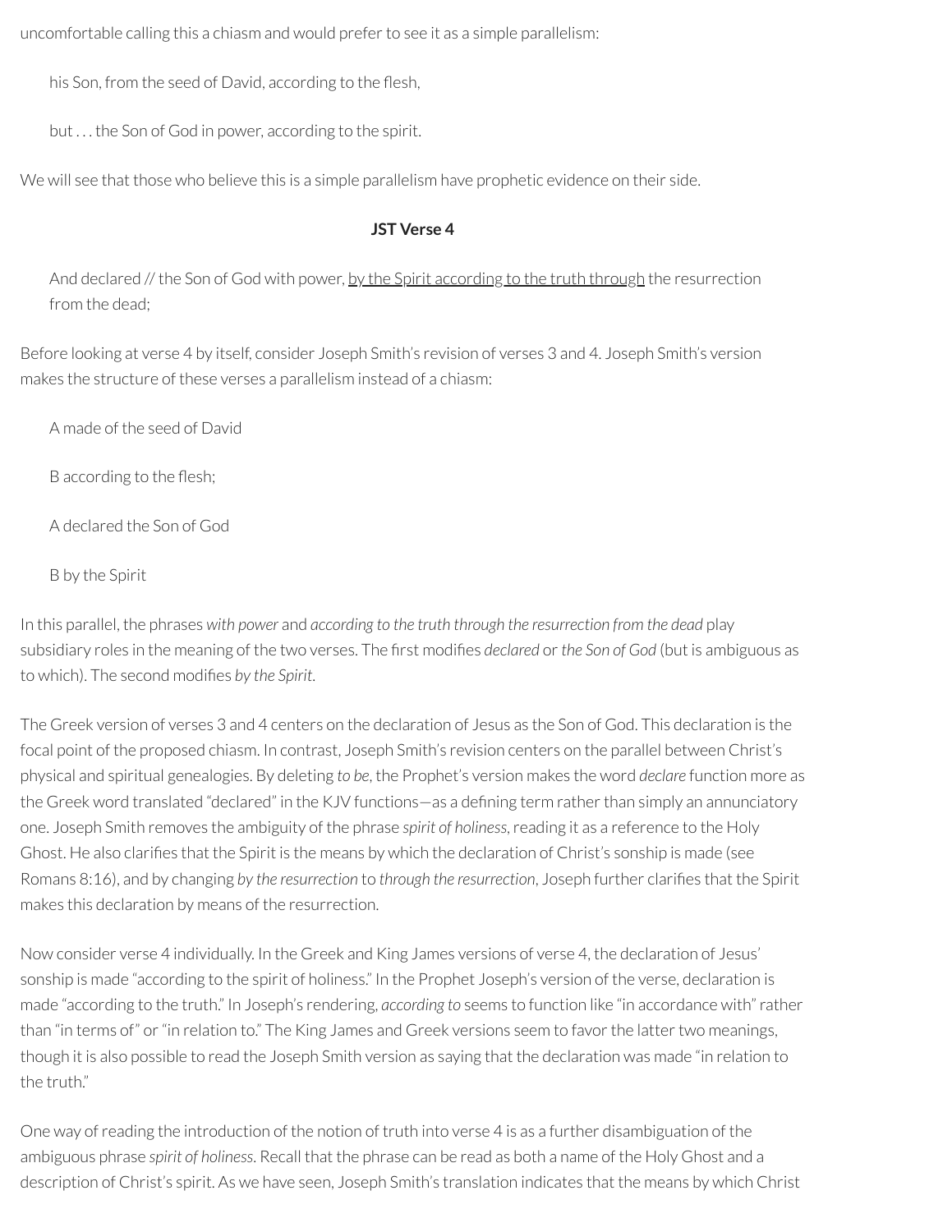is declared the Son of God is the Holy Ghost rather than Christ's character. Perhaps "according to the truth" captures the other side of the ambiguity, the reference to Christ's character. After all, Christrefers to himself as "the truth" (see John 14:6; Ether 4:12), and many scriptures characterize him with truth (see, for example, John 1:14; Ephesians 4:21; Enos 1:26).

Though I find this solution to the question of by what means Jesus was declared the Son of God appealing, it is not conclusive. Both Christ and the Holy Ghost are called "the Spirit of truth" (see, for example, John 14:17; 15:26; and D&C 6:15 on the one hand and D&C 93:9 on the other hand). This indicates that the phrase *according to the truth* might be a continuation of the idea expressed by the phrase *by the Spirit*ratherthan a reference to Christ's character.

#### <span id="page-37-0"></span>**Verse 5**

## Like any other calling or blessing, apostleship brings duties and it requires faithfulness. The Lord was faithful in giving Paul the apostleship. Now Paul must in turn be faithful in receiving that gift.

## **We have received**

In the phrase *we have received*, Paul could be using the plural *we* to include reference to his audience, but he is probably using the so-called writer's we that writers use to give their writing authority. Since Paul's authority is an issue in these opening verses, I believe that this is the most likely explanation of the plural pronoun.

## **Grace and apostleship**

Paul has received grace and apostleship through Jesus Christ so that he can encourage faithful obedience among the gentiles forthe sake of Christ's name. (Paul's calling is particularly to the gentiles. Of course, that does not mean he cannot preach to the Jews too. For other places where Paul connects grace with apostleship, see Romans 12:3; 15:15; 1 Corinthians 3:10; Galatians 2:9.) Paul begins and ends this letter by pointing out that the gospel leads people to faithful obedience: "Now to him that is of powerto stablish you according to my gospel, and the preaching of Jesus Christ, according to the revelation of the mystery, which was kept secret since the world began, But now is made manifest, and by the scriptures of the prophets, according to the commandment of the everlasting God, *made known to all nationsfor the obedience of faith*" (Romans 16:25–26; italics added).

Not taking this connection seriously—either by thinking that faith does not require obedience or by assuming that obedience is enough for salvation—is the same as ignoring Paul's message.

The word translated "grace" (*charis,* χάρις) comes from a verb meaning "to show favor" or"to bestow a free gift." It has two senses: for the doer it means kindness or goodwill, and for the receiver it means thanks or gratitude.<sup>[60](#page-50-0)</sup> Paul says he has received Christ's loving-kindness, in the form of a call to the apostleship (see Acts 9, 22; compare Romans 12:3; 15:15) so that he can work among the gentiles to bring about faith and the obedience that results from that faith.

Most Latter-day Saints understand what *apostleship* means (see the discussion of verse 1, pages 10–11), but the meaning of *grace* is less clear. Many both in the church and outside it use the word *grace* in contradistinction to *works,* as some interpretations of this letter assume. This verse shows the difculty of making that distinction confidently. Paul has received grace ("kindness" or "goodness," see above) so that obedience—works—can come about in the world. Paul does not see any opposition between grace and works, in other words, between faith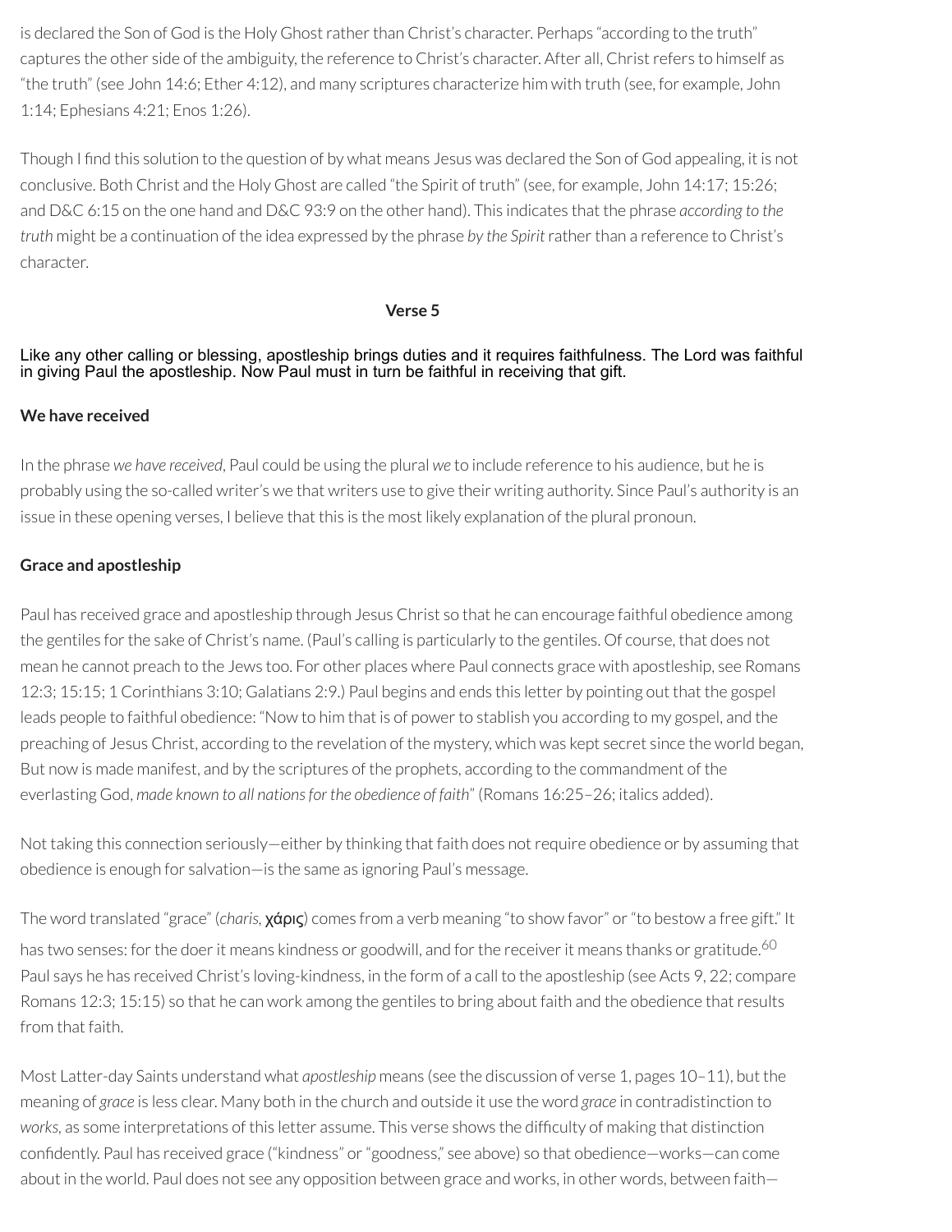trusting the Lord so as to accept his gift—and obedience, when the grace and works come from Christ. Grace and works are both aspects of exactly the same thing, namely, the godly life.

Rather than speaking of grace and apostleship as two gifts given him by the Lord, Paul may be using a pleonastic pair, another rhetorical device that is sometimes also called hendiadys. A pleonastic pair is the use of two nouns connected by *and* to express one idea. Genesis 1:2, for example, says that the earth was "without form, and void." This is probably not a way of saying the earth was not only "without form, it was also empty." Rather, it is probably a way of saying, "without form; in other words, empty." Sometimes a pleonastic pairindicates a modifying relationship between two words. For example, Genesis 3:16 includes the phrase *thy sorrow and thy conception*. This is probably a pleonastic pair that could be translated, "the sorrow of thy conception." Similarly, *grace and apostleship* may be a pleonastic pair. Paul may be identifying God's grace with his call to the apostleship. We might also read the phrase as "the grace of apostleship," as it appears in the alternate translation. Given the miraculous nature of Paul's call, it would not be surprising for him to think of his calling in terms of grace (compare Acts 9:1–9).

The New Testament uses the Greek word *charisma* (χάρισμα), a variant of *charis*(χάρις), which is the word translated "grace," to describe the blessings and callings one receives by the laying on of hands, particularly the gift of the Holy Ghost (compare 1 Timothy 4:14; 2 Timothy 1:6). Grace is what we receive by being separated or set apart, as in the ordinance of confirmation or being set apart for a calling. Grace is a gift, a blessing (see the discussion of verse 1). This supports the view that *grace and apostleship* is a pleonastic pair. We could read this phrase to mean "the blessing of apostleship." According to this view, a calling is a spiritual gift. This may be surprising to those who tend to think of callings as spiritual obligations. Not only can those who receive callings be given gifts of the Spirit, but from Paul's point of view, a calling is itself a spiritual gift.

## **For obedience**

As used here, the Greek word translated "for" means "in orderto bring about." Paul has received grace and apostleship to bring about obedience among all humankind. Not only has the Lord decreed that Paul must obey and then help others obey, but God's loving-kindness to Paul has put Paul under a moral obligation to obey, and he must in turn give that loving-kindness to others, thereby putting them under the same moral obligation.

For example, if a person saves my life, then I am morally obliged to him, whether or not he asks for something in return. If I do something he asks of me, it is because I already owe him, not because I willreceive something. He may in fact give me a gift in response to my service, but I have not earned it. I am actually more in his debt if he rewards me for what I have done for him. To use Paul's metaphor of slavery, the slave is obliged to obey not because of what he or she will get, but simply because that person is a slave. The slave is owned by the master and therefore owes whatever the master demands. If the master, being kind and loving, gives the slave a gift, that gift cannot be construed as something earned, for a slave can earn nothing from the master. Even if the master rewards the slave in proportion to the work done or promises to reward the slave for his or her work, the slave has not *earned* that reward; the slave has acted as a slave acts, obediently, and the master has acted generously. Similarly, because we belong to the Father who created us and have been saved by Christ's loving-kindness, we are obliged to serve Christ and the Father. Paul's conversion experience shows us that contrary to popular wisdom, *love* and *obey* can be equivalents. Paul obeys because he loves. If we love fully, we will want to do the will of the Father; we will respond to Christ's loving-kindness with love. Conversely, when we do not want to do his will, we do not yet love fully.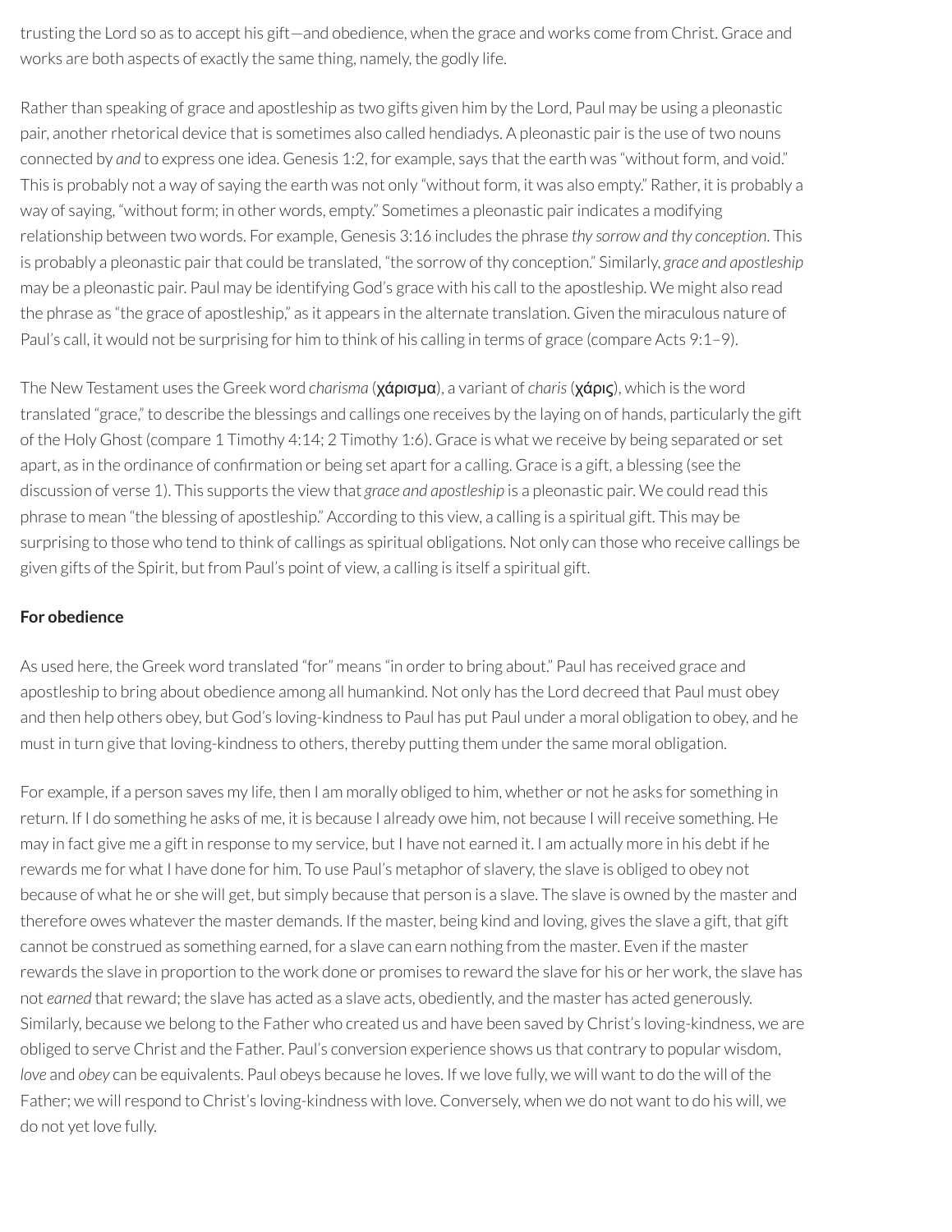The Savior connected love and obedience in John 14:15: "If ye love me, keep my commandments." The other side of this connection can be found in John 15:10: "If ye keep my commandments, ye shall abide in my love." We may be tempted to read the latter scripture to say that if we keep the commandments, then the Lord will love us, but the connection between obedience and love helps us see that this reading of the passage may be misleading. The Father loves us because we are his children, not because we serve him. If it were not so, few would be loved because few, if any, serve him sufficiently. John 15:10 speaks of Christ's love as if it were a home, a place of abode and protection. Christ tells us that we can remain in that place by keeping his commandments. He does not cease to love us when we disobey, but by disobeying we reject that love and refuse to abide in it. We cease to love him, and we leave him. In contrast, we continue to accept and thus to abide in his love when we obey.

In addition, "my love" is ambiguous in John 15:10. The most obvious way to read it is as referring to the Savior's love for us. It can also, however, be read as referring to our love for him, as if it said "love of me" instead of "my love." According to this reading, John 15:10 is a variation of John 14:15: we love Christ by obeying him.

## **Faith**

Like grace, the word *faith* sometimes causes problems. We cannot define *faith* in short, simple terms because the word implies so much. Sometimes we hear it spoken of as if it were something absolutely foreign to our ordinary experience, perhaps akin to magic. But faith is not as mysterious as many would have it seem.

In the letter to the Romans, Paul uses various forms of the word *faith* that are often translated into English in other ways. For example, "belief" is a good translation for some of these cognate words (the King James translators use it often), and "trust" is another good translation. "Trust" is probably the most important meaning of the Greek word translated "faith" in verse 5 (*pistis*, πίστις). Unbelievers do not trust in God. Paul's message will bring them back to trusting him—if they will repent.

<span id="page-39-0"></span>Even when it is appropriate to translate pistis as "faith" or "belief," the word also carries the connotation of trust.<sup>[61](#page-50-1)</sup> To remind us of that connotation, the alternate translation uses the translation "trust" most often. If we keep the connections of "faith," "belief," and "trust" in mind as we read, we can see the connections Paul is making, connections that are not always obvious because the English words are not as clearly related to each other as the Greek words are. The alternate translation may help these relations stand out.

## **Obedience to the faith**

There are a variety of ways to understand the phrase *obedience to the faith*. The King James translators show one understanding by translating the phrase this way rather than more literally. Literally, the Greek text says, "for obedience of faith." The question is, How are we to understand the word *of*? For example, we can speak of a religion as a faith, so one reading of this phrase is "obedience to the precepts taught in Christianity." But that seems not to be a New Testament use of the word *faith*, and the phrase can also mean "the obedience that is constituted by faith," "faithful obedience," or "obedience, in other words, faith." Given the content of the letter that follows this greeting, the first of these alternatives, "the obedience constituted by faith," seems most likely to me. If we have faith—in other words, trust—in the Lord, then we will do what that trust dictates. We will do what our Lord asks because we trust him. We will be obedient to our faith.

#### **Among all nations**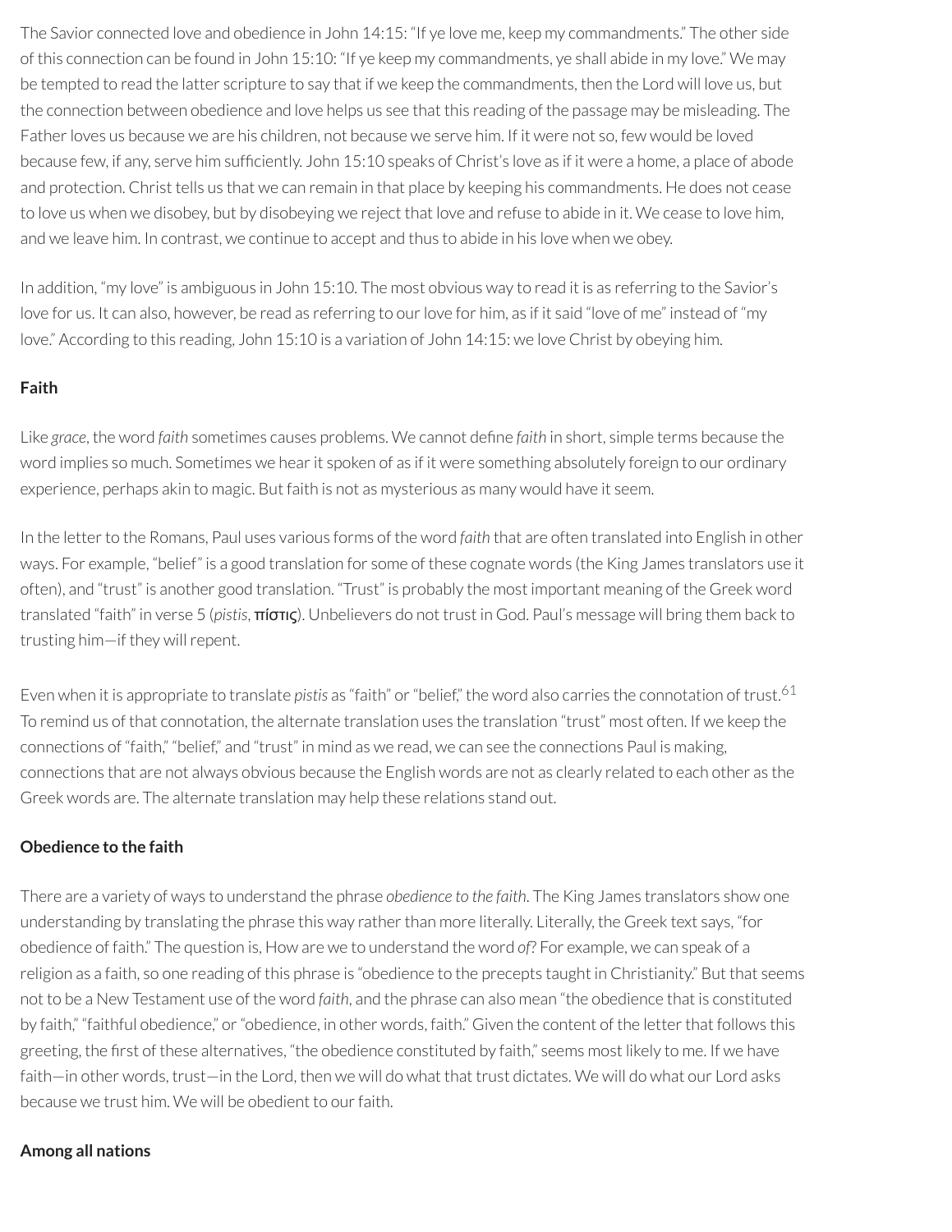The Greek word translated "nations" literally means "nations"; the King James translation is literally correct. However, the Greek word is a translation of a Hebrew term having the specific meaning "gentiles." "Gentiles" has a good deal more content, for both Jews and Latter-day Saints, than does "nations." Hence, I have used "gentiles" in the alternate translation. Paul is speaking of his calling here. He has been called to preach the gospel among all the gentiles in order to bring about obedience to Christ among all people.

## **For his name**

The Greek word translated "for" can mean "on behalf of," "concerned with," and "for the sake of" or "for his glory." Each of these seems applicable to Paul's work: he preaches on behalf of Christ, what he preaches is the good news that Christ has come to save us, and he preaches for the Savior's glory rather than his own.

## **JST Verse 5**

By whom we have received grace and apostleship, through obedience, and faith in his name, to preach the gospel among all nations //;

Joseph Smith changes the preposition *for* to *through*. The Greek preposition indicates that obedience is the object or goal of Paul's receipt of grace and apostleship. Joseph Smith's translation makes obedience the means by which Paul obtained grace and apostleship, though that is strange, considering his former persecution of the Christians. The other changes in the verse, however, make it clear that Paul's call was a consequence of obedience and faith. The Prophet has changed the verse so that it unmistakably says that Paulreceived his call as an apostle to the gentiles *through* his obedience and faith in Christ. Strange as it may seem at first glance, the Prophet Joseph Smith's revision of this verse seems to indicate that Paul was obedient and had faith in Jesus' name before his conversion.

It is possible to see this as an early version of a theme that Paul takes up in detail in verse 19 and continues to discuss into chapter 2, namely, how those who do not keep the law can be saved. If those who disobey the law can have a knowledge of God, then it is reasonable to say that non-Christians live by obedience—and even by faith in the name of Christ, since they have the light of Christ—when they live by their best lights. In spite of his persecution of the Christians, Paul was clearly faithful prior to his conversion in that he did what he sincerely believed was in accordance with the law of God. In fact, Paul's conversion is a good indication that his persecution of the Christians was motivated by his obedience to the law and his faith in God ratherthan by personal gain. Immediately after seeing that he was mistaken, Paul changed his allegiance. It might be better to say that Paul changed the outward form of his allegiance but remained as faithful as he had ever been. That he was immediately willing to obey and be faithful to Christ after receiving a revelation that he had been persecuting God the Son is strong evidence that by being faithful to what God had manifested to him (see verse 19), Paul was already, though unknowingly, obedient and faithful to Christ.

If such an understanding of Joseph Smith's translation of this verse is correct, it sheds a different light on our judgments of one another. We can assume very little about the faithfulness of others, even of those who are our persecutors. The admonition not to condemn others (see Matthew 7:1; Luke 6:37; 3 Nephi 14:1; John 7:24) and the command to pray for those who persecute us (see Matthew 5:44; Luke 6:28; 3 Nephi 12:44) take on new meaning when we see that even our persecutors may be obedient and faithful in their persecution. Those we think of as our enemies may, like Paul, be exercising exemplary obedience and faithfulness, misguided though it may be.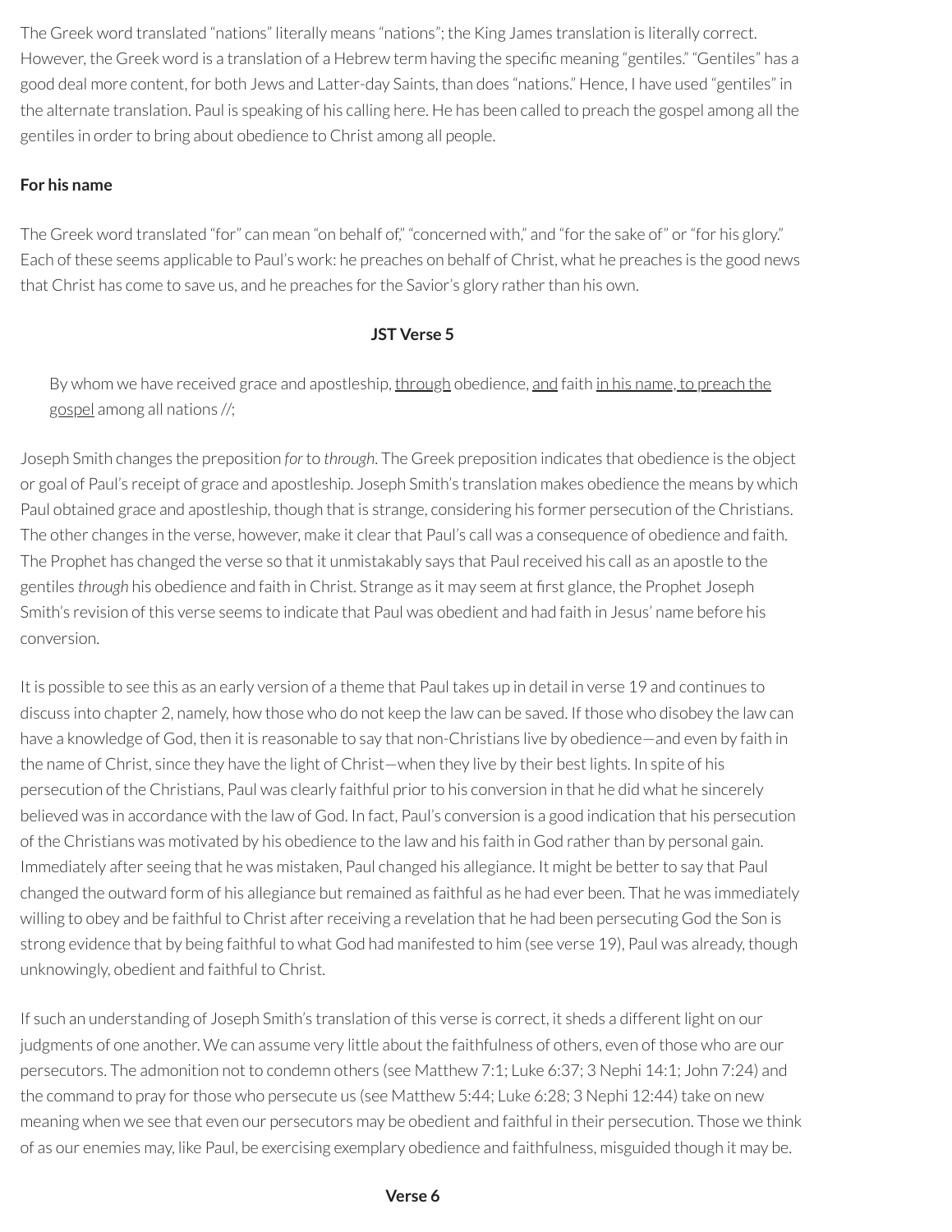#### Verse 6 is the last verse of the parenthetical comment that began in verse 2.

## **Among**

The word *among* is equivocal. It could mean either"living amidst" or"one of." As we will see shortly, Paul's sermon provokes the complacent Roman saints. Paul begins this provocation by being unclear about whether he means that the Roman saints are among the gentiles merely because that is where they live or because they are in a spiritual sense "among the nations"ratherthan in the community of the children of God.

## **The called of Jesus Christ**

The idea of the phrase *the called of Jesus Christ* is parallel to that of a similar phrase in verse 1 (see *called to be an apostle*, page 10) and also appears in verse 7 (see *called to be saints*, pages 36–37). The saints in Rome are called of Jesus Christ; their membership in the Lord's church is a calling.

There are several ways to read the phrase *the called of Jesus Christ*. It could mean "those called by the name of Christ," "those called by Christ," or"those called who belong to Jesus Christ." In this phrase, as we have already seen in other places, the ambiguity is fruitful. It opens up the verse to our thought rather than closing it off.

## **JST Verse 6**

Among whom are ye also // called of Jesus Christ;

Joseph Smith changes only the word order and drops the word *the*. He seems to be making the King James English t the usage of nineteenth-century America more closely and thus making it more readily comprehensible to the saints.

## **Verses 1–6**

In verses 1–6 there is an interesting progression of ideas. Paul mentions in verse 1 that he is an apostle. In verse 2 he explains obliquely that being an apostle or prophet means preaching the gospel. In verses 3 and 4 he tells us what that gospel is. Finally, in verses 5 and 6, he comes back to his calling as an apostle and says that it is particularly a calling to the gentiles, including the Roman saints. Paul begins with himself and moves toward increasingly wider spheres—to apostleship, to the gospel, and to the Lord and his work, including the rest of the members of the church.

Notice how the themes of separation, spirit and spirituality, and holiness run through these verses. We can see at least five related claims:

1. What is separated within or to the gospel is spiritual.

2. What is spiritual is holy.

3. Christ has been set apart, defined, or declared to be the Son of God "in accordance with" the spirit of holiness.

4. Paul has been separated or defined (presumably by his calling) to the gospel as a servant to preach the good news of Christ.

5. The saints are called in the gospel to be holy.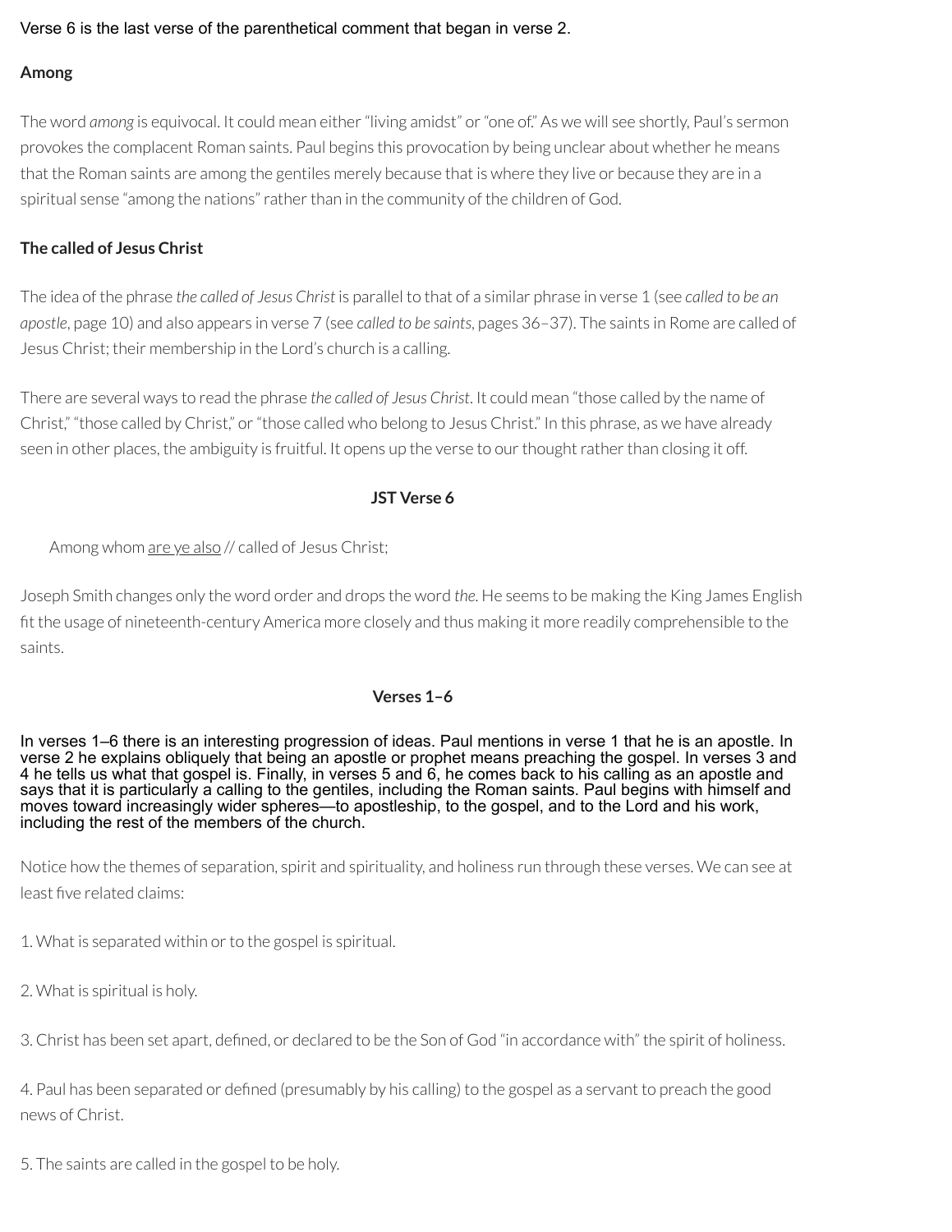#### <span id="page-42-0"></span>**Verse 7**

#### **To all that be in Rome**

After the long digression in verses  $2-6$ , we finally come to Paul's address of those to whom he is writing. Presumably he is writing to the Roman saints, but the phrase *to all that be in Rome* leaves open the possibility that his address is, at least in principle, meant for everyone in Rome. In addition, as a synecdoche (using a part of something to stand for the whole). Rome may stand for the world as a whole.

## **Beloved of God**

The phrase *beloved of God* means "Christians." The word translated "beloved" (*agapētos*, αγαπητός) is used in three ways in the New Testament: as a description of Christ (see Matthew 3:17), as a description of fellow saints (see 1 Corinthians 4:14), and as a term of address or salutation (see 1 John 2:7, where the King James translation has "brethren"). In Greek sources outside the Judeo-Christian religious tradition, the root of the word translated "beloved," namely, *agapē* (αγάπη), is not particularly interesting. [62](#page-50-2) It denotes satisfaction and preference and a love that makes distinctions. Possibly because the Septuagint favors the word *beloved* in its translation of the Old Testament, Christianity emphasizes the word and its relatives. (See the discussions of verse 1, page 4, and verse 17, pages 65–66, for more on the Septuagint.) The Greek word *agapē* denotes what in the Old Testament is usually denoted by the Hebrew word *ʾaheb*. In the Septuagint the word *agapē* is used for marital love (as in Genesis 29:32), for the love of God (as in Exodus 20:6), and for one's obligation to one's neighbor (for example, Leviticus 19:18). Though the meaning of *agapē* varies, the love denoted is usually particularratherthan universal and is concrete rather than abstract.

Sometimes people say that the New Testament distinguishes between *agapē* (αγάπη) and *erōs*(έρως) and that the former is Christian love while the latter is erotic love. The point seems to have reached almost canonized status in Latter-day Saint Sunday School teaching. Nevertheless, I believe that distinction was made by well-meaning clerics and adopted by us but is not a distinction in New Testament Greek. After all, the translators of the Septuagint use the word *agap* $\bar{e}$  for the Hebrew word *'aheb* in each of its senses, including marital or sexual love (see for example, Song of Solomon 7:6 [verse 7 in the Septuagint]; 8:6–7.) It would be surprising if the variety of meanings in the Old Testament did not carry overinto New Testament use. Little evidence exists forthe distinction in the New Testament.

However, the New Testament gives a new reading of the Old Testament notion of love, particularly in its emphasis on God's love as pardoning and in its insistence that love of the neighbor is not preferential. As the parable of the good Samaritan shows, the love recommended in the New Testament is particular and concrete rather than universal and abstract. It is not enough to love everyone in a general sense. We must love those with whom we associate personally, our neighbor. As the parable of the good Samaritan also shows, Christian love is not restrictive as to who the neighbor is. Proximity seems enough to make someone our neighbor.

The phrase *beloved of God* continues the connotation of preference. Though in one sense God loves every person, in another sense *beloved of God* applies exclusively to the saints, not by virtue of their purity, but by virtue of their calling as saints (see, for example, Deuteronomy 7:13, where the Lord speaks of Israel as those whom he loves). On the other hand, the ambiguity of *among all nations*(verse 5) may be repeated here: though the obvious referent is the church in Rome, those not yet in the church may also be implied.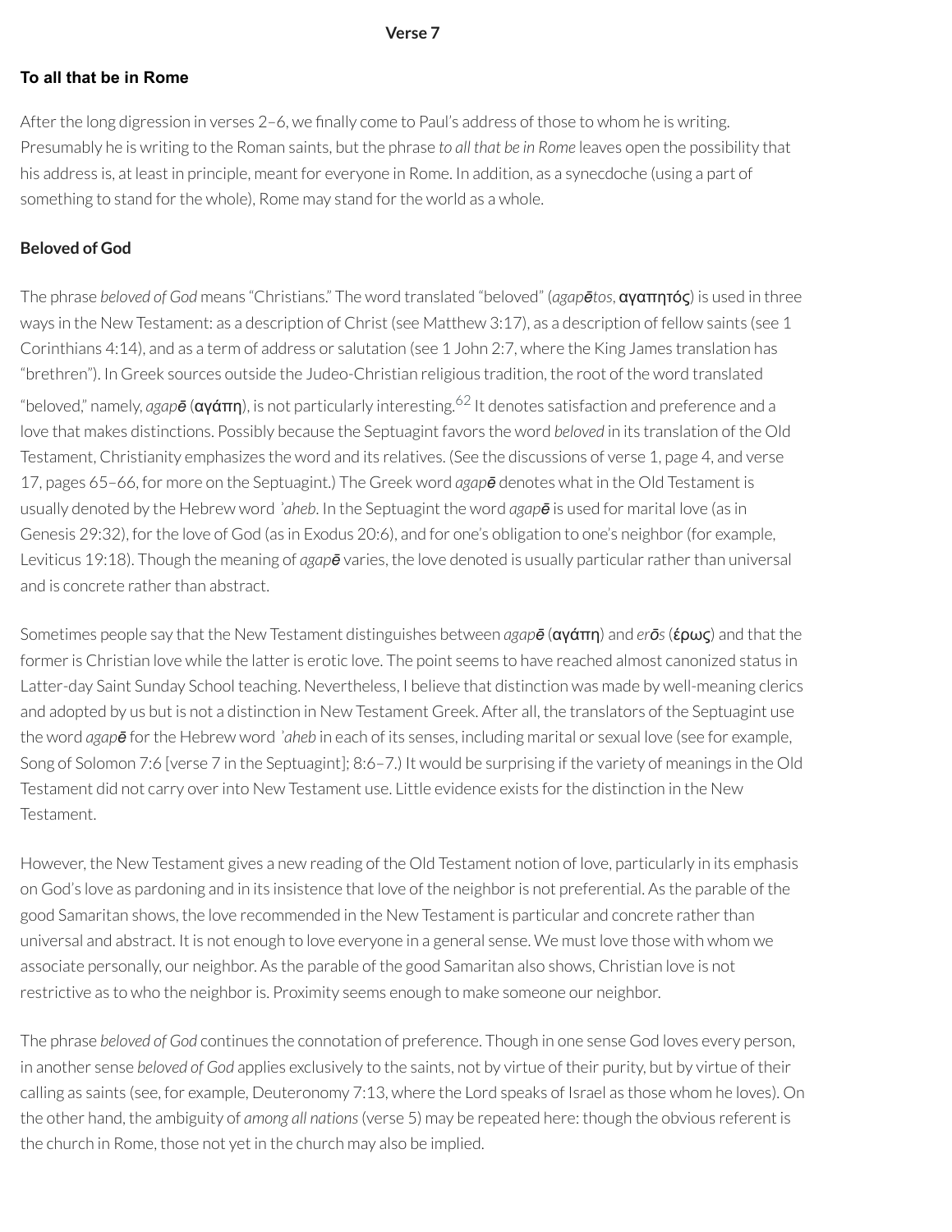It is interesting that Paul identifies the saints not by their love for God or by their love for each other, but by the divine love for them. We must love both God and our neighbor (Matthew 22:37-39), but as we will see, our love for God and our neighbor is made possible by God's love for us. Our love for him does not make us saints; rather, his love calls us to be saints.

## **Saints**

<span id="page-43-0"></span>The Greek word translated "saint" (*hagios*, άγιος) means "one devoted to the gods" and indicates purity of character. It is a cognate of the Greek word for *holy.* In the Old Testament, the Hebrew word for *holy* (*qodesh*, the same word used in the phrase *spirit of holiness*[see pages 24–25]) is used mostly to referto God, but it can also be used in other ways. The Old Testament refers not just to God, but to both people and things as being holy (see, for example, Exodus 3:5; 19:14 [translated "sanctified"]; 26:33; Leviticus 19:2; Isaiah 48:2; 62:12; 64:10). When used to refer to people or things, the word *holy* means something like "set apart for holy purposes," often purposes of temple ritual.<sup>[63](#page-50-3)</sup> Because holy objects have been set apart, they can be used properly only in certain ways. Holiness derives from being set apart, not from the character of the object in question. For example, the altar is holy because it has been set apart for use in the temple, not because it has a certain shape or is made of a particular material. Any use of the altar not in line with its prescribed use as a holy object is forbidden. [64](#page-50-4) Similarly, Israel is holy because it is chosen, not the reverse. Being called and set apart for particular divine purposes makes Israel holy, and that holiness puts her under the solemn and divine obligation to live up to the holiness to which she has been set apart. If Israel obeys God, that obedience is the properresponse to her calling—to the fact that she is holy —but it is not what makes her holy. This interpretation of the Old Testament concept of holiness is crucial to understanding what Paul has to say in his letter to the Romans, because he develops that notion and shows how it applies within the new context created by the coming of Christ and his atonement. The subtitle of Paul's letter could easily be "On Sanctification" or "On What It Means to Be Holy."

<span id="page-43-1"></span>We can see this interest in and emphasis on sanctification throughout the greeting that ends in verse 7. Verse 2 notes that the holy scriptures testify of the gospel. Verse 4 speaks of the holy spirit, meaning either Christ's character orthe being who testies of Christ. Now verse 7 says that Paul's audience is called to be holy.

Surely the purity of character identified with saintliness is at least part of what Paul intends. Those in Rome have been called to be pure. That is expected of them. But given the connotations of the word *saint* in the Old Testament, we must remember that saint describes not just moral cleanliness (in the broadest sense), but also and especially a particular covenant relation to God. The chosen people—saints in the New Testament and today—are those who enterinto covenant. In Exodus 19:3–6, the Lord covenants with Israel. Those verses teach that *by entering into the covenant* (rather than because of their purity) Israel will become a holy nation. Holy nation in Exodus 19:6 could also be translated "nation of saints" (*goy qadosh*). Just as holy objects are those set aside for holy purposes, the saints are set aside for God's holy purposes. Therefore, a reasonable translation of the Greek word *hagios* might be "one of God's people." It may be that Paul is using *saint* as a parallel to *bondman* or*slave*, which appear in the first verse: a saint is a bondman of God, one who belongs to him and who owes him work. As such, the saint is holy and, therefore, is obligated to God to be pure.

Though in scripture holiness has more to do with being called than with actions, the calling to be a saint carries with it the obligation to be pure. As we have seen from verse 6 and as King Benjamin teaches (see Mosiah 5), to be a saint means to be worthily called by the name of Christ. That the Greek word for*saint* indicates purity shows that there is more to being a saint, to taking Christ's name upon ourselves, than membership in the formal organization of the church. We become saints by being called and set apart for God's purposes, and we remain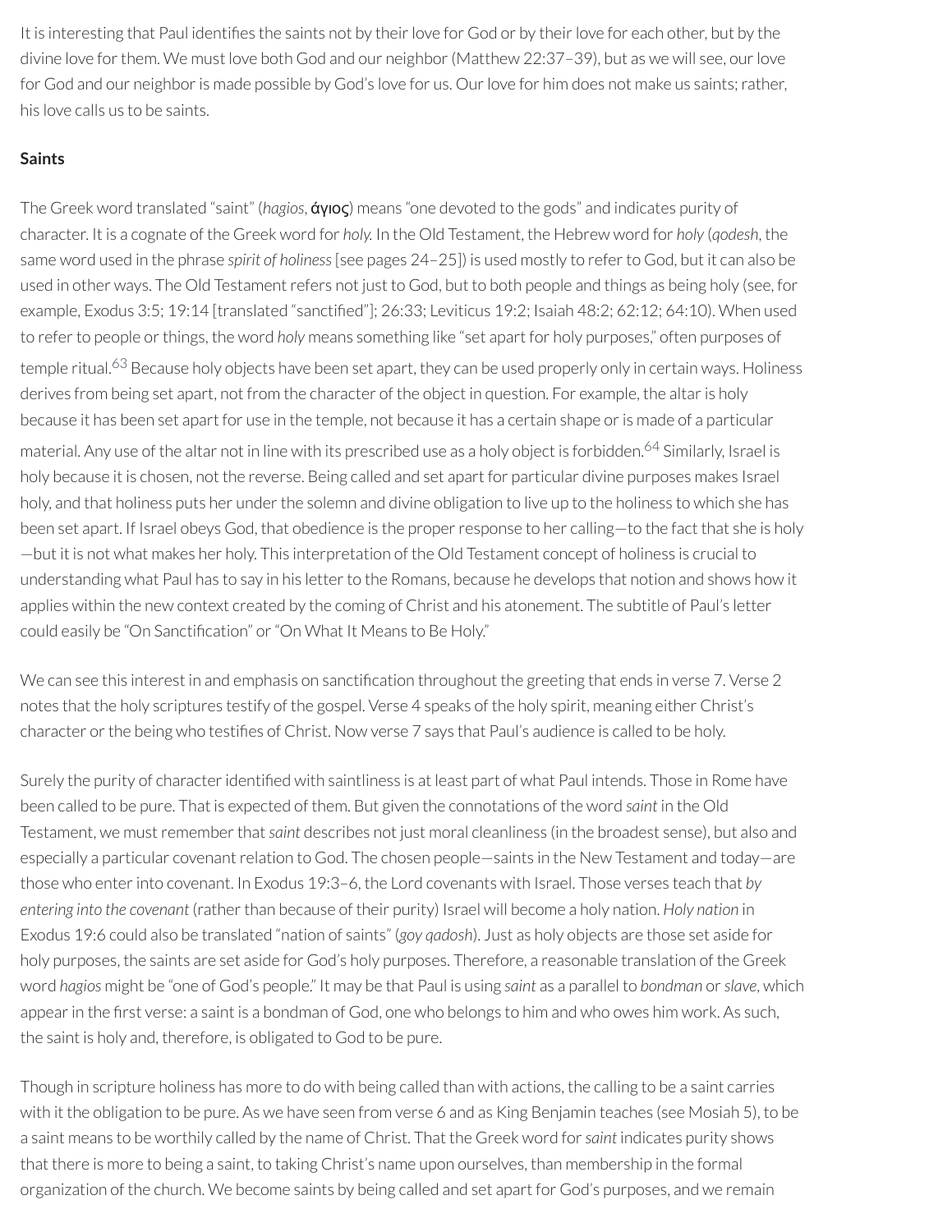saints by striving to meet the obligation of purity that such a calling entails. Severance from among the saints, formal excommunication, is therefore not a matter of saying that the excommunicated person is no longer pure. That implies the obviously false claim that those in the church are pure. Rather, excommunication is a pronouncement that the excommunicate has in some way given up his or her calling as a saint. To excommunicate a person is to judge that the person has gone beyond the limits that define membership in the church. It is to judge that the person has ceased to work to fulfill God's purposes by refusing the obligation of obedience that comes with the call to saintliness. Only by being purified can anyone be worthy of Christ's name, and we cannot purify ourselves. However, accepting the call to fulfill divine purposes qualifies a person for a token of purity, the token we share by being formal members of Christ's church, by being called saints. As part of our calling as saints, we are set apart to holy callings.

Interestingly, the word *saint* does not appearin the New Testament in the singular. In fact, in all the standard works,*saint* occurs in the singular only once, in Mosiah 3:19. As Benjamin makes clear, Christ's redemption and our humble submission to him make us saints. Perhaps the word is used almost exclusively in the plural to remind us that our membership in the community of saints is a token of the possibility that we can become true saints, though we are not yet saints as individuals. Or perhaps it is plural so that we will not forget that we cannot become saints alone. We can become pure only through Jesus Christ and with the help of other saints, particularly our ancestors (see D&C 128:15). An individual would be presumptuous to claim to be a saint, because such a declaration implies a claim to purity that is not in keeping with acknowledging our nothingness before the Lord (see Mosiah 4:11). Saintliness requires humility and a recognition that we are utterly dependent on God. It is even more presumptuous to declare any individual besides Christ to be a saint if by *saint* we mean "one who is pure." However, if by calling ourselves saints we indicate our membership in the church, our communion with the rest of those who intend to live as God's people, and our calling to the service of God, it is not presumptuous to claim to be saints.

## **Called to be saints**

The phrase *called to be saints*is literally translated "called saints." It is grammatically parallel to a phrase like *green bench*. As we have just seen, the saints in Rome are saints by virtue of their calling, not by virtue of their purity. Grammatically, the Greek phrase is exactly parallel to "called apostle" in verse 1: Paul compares his calling as an apostle to the Romans' calling as saints. The parallel suggests something like "You are called to be saints, just as I am called to be an apostle." Compare Romans 8:28–29; 9:24; 1 Corinthians 1:9; and especially 2 Timothy 1:9–10: "Who hath saved us, and called us with an holy calling, not according to our works, but according to his own purpose and grace, which was given us in Christ Jesus before the world began, but is now made manifest by the appearing of our Saviour Jesus Christ, who hath abolished death, and hath brought life and immortality to light through the gospel." To what have both Paul and the Roman saints been called? Certainly not to Christianity. The callings to be an apostle and to be a saint come to those who are already Christians. The answer seems to be that each is ultimately called to sainthood, to holiness, to purity, to sanctification. Along with *slave*, the word saints (and its cognates, seen in words translated "holy" and "holiness") is one of the key words of Paul's introduction. *Slave* and *saints* set the themes that Paul will explicate in the letter: how by being God's slaves we may become his saints, his holy children.

The gospel is the good news that we can overcome the bad news of the fall, which alienated us from God because of sin. It is the good news that we are already holy in an important sense, namely, as God's instruments. We are called and set apart by our baptism and confirmation to be servants of God. The gospel is the promise that we can be purified and eventually become once again the sons and daughters of God. As verse 6 points out, when we hear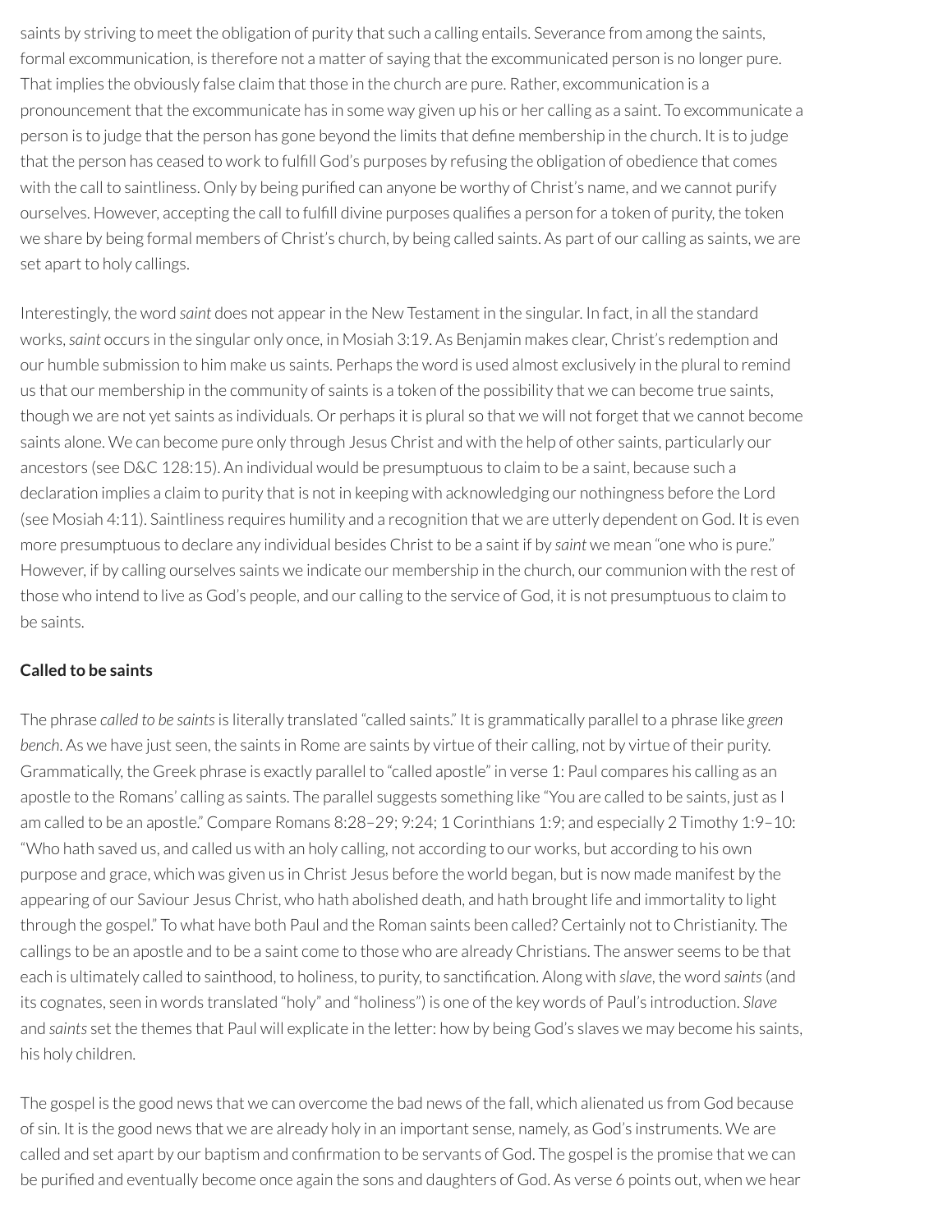that news, we receive a call to participate in a life that is reconciled to our Heavenly Father and to become one of his people, one of the saints. When we hear the gospel message, the only appropriate life is a saintly life. Any other life (any life that includes sin) insists on continuing the alienation from God and from our spiritual selves (see the discussion of *flesh* in verse 3, pages 19-20). Since alienation from God is overcome through the gospel and since the gospel is freely given to us, if we insist on anything other than a life of obedience, we deny the atonement.

Much of Paul's discussion in this letter seems to be an attempt to explain to those called to be saints what that calling entails. As mentioned earlier, the etymological connection between the Greek words translated "holy" and "saint" suggests that the calling to be a saint may be a reference to Leviticus 19:2: "Ye shall be holy: for I the Lord your God am holy." (See the discussion of verse 4, page 22.) Paul wants us to be saints in fact as well as in name, and in this letter he strives, in the words of verse 5, to show us what the obedience of faith is. He does this by showing what the relation between faith and works is and how many dissemble faithful obedience, as if they could wrest salvation from God by their works. When he speaks negatively of works, as is clear in the other chapters of Romans, he is speaking of the dissimulation of faithful obedience.

## **Peace**

If we pay attention to the word *peace* in a later reading of the letter, it changes character. In the first reading, it is possible to read Paul's prayer for peace quite straightforwardly: Paul wishes them peace. But once we have read the whole letter and see that much of it criticizes the present character of the saints, the word *peace* becomes ironic. It is as if Paul is saying, "I bring you peace, but when all is said and done, many of you may not recognize what I bring as peace. It may seem much more like war." The peace that Paul offers the Roman saints is what will come through his call to repentance, something that may not make them very comfortable. He preaches a peace that disrupts the complacent and comfortable "peace" into which they may have fallen.

## **Grace to you and peace**

Fitzmyer suggests that the phrase *grace to you and peace* may be an echo of the Levitical blessing found in Numbers 6:24–26: "The Lord bless thee, and keep thee: the Lord make his face shine upon thee, and be gracious unto thee: the Lord lift up his countenance upon thee, and give thee peace," a blessing still used formally in many Christian churches.<sup>[65](#page-50-5)</sup> However, it may not be a direct echo of that passage. Perhaps the standard Hebrew greeting (see page 2) is an echo of the blessing in Numbers and Paul is varying the standard greeting.

<span id="page-45-0"></span>In any case, Paul's usage is not standard, suggesting that this may be a pleonastic pair: perhaps *grace* and *peace* are to be understood as synonyms, or perhaps we should read this as "the grace of peace to you" (see the discussion of the pleonastic pair *grace and apostleship* in verse 5, page 29). Presumably, the grace that Paul offers consists of his kindness or goodness and the kindness and goodness of Christ that he brings as the Lord's messenger. As we have seen, the peace he offers is the peace of the gospel.

Compare this mention of grace and peace to verse 5: Paul has received grace and apostleship, and he now offers grace and peace. The parallel this creates between *apostleship* and *peace* may suggest several things. For example, it may remind us that Paul received spiritual peace through his call to be an apostle, a messenger of Christ. That peace is something he can now give to others by being faithful to his calling as an apostle, and it is something that they can receive by being faithful to their calling as saints. The parallel may show that just as the gift of apostleship that Paul received necessitated his service, so the grace that the Roman saints have received—the gift of the gospel—and what they willreceive from Paul in this letter necessitates their service. Similarly, perhaps the parallel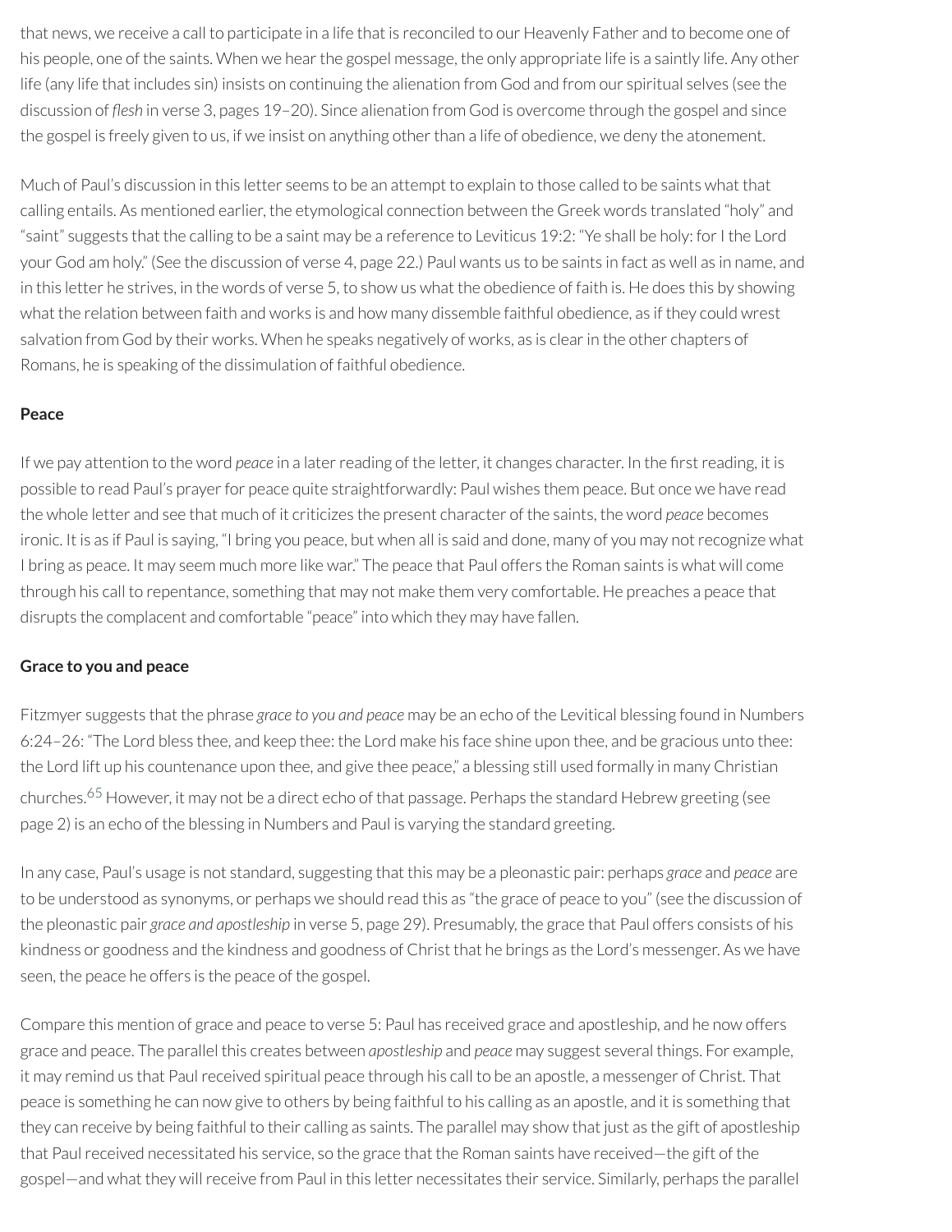can remind us that just as Paul was made into something new by the grace he received, so are we made into something new—sons and daughters of Christ—when we genuinely receive the grace that Christ offers. If we remember the meaning of the word *apostle*, namely, "messenger," the parallel between *peace* and *apostleship* may remind us that peace comes through preaching and living the gospel.

Whatever we make of this parallel, to be a Christian is to receive grace and peace. Paul's letteris a discourse on grace and peace: the grace—gift orfavor—available from God through his son, Jesus Christ, and the peace that comes through accepting that grace.

In addition, as mentioned in the discussion of verse 1 (see page 2), Jewish letters usually began with an offer of peace: "from ——— to ———, peace." By adding *grace* to the usual salutation, Paul emphasizes his relationship to Christ, which distinguishes him from the Jews who do not believe. Given the connection of grace and apostleship in verse 5, by adding *grace* to the usual greeting, Paul offers them his work as an apostle. He offers to bear witness of Christ by preaching the gospel. By referring to his call, Paul offers to others what he has received.

## **From God our Father, and the Lord Jesus Christ**

As evident in the phrase *from God our Father, and the Lord Jesus Christ,* Paulrefers to the Father and the Son as distinct entities. The blessings of the gospel come from both.

## **JST Verse 7**

To all that be in Rome, beloved of God, called // saints: Grace to you and peace from God our Father, and the Lord Jesus Christ.

The Prophet Joseph's version of this verse deletes *to be*, making more obvious what we have noticed in the Greek text, that *called* is an adjective describing *saints*.

## **Notes**

## [1.](#page-13-0) As noted in the introduction, the alternate translation is one I have composed using *The Greek New Testament,* 4th ed., rev. (Stuttgart: United Bible Societies, 1993).

[2.](#page-13-1) See, for example, William G. Doty, *Lettersin Primitive Christianity* (Philadelphia: Fortress Press, 1973), 27–31.

[3.](#page-14-0) See Dale B. Martin, *Slavery as Salvation: The Metaphor of Slavery in Pauline Christianity* (New Haven, Conn.: Yale University Press, 1990), 33.

[4.](#page-14-1) See Walter Bauer, *A Greek-English Lexicon of the New Testament and Other Early Christian Literature*, trans. William F. Arndt and F. Wilbur Gingrich, 2nd ed.rev. (Chicago: University of Chicago Press, 1979), 637.

[5.](#page-14-2) For example, Roman slavery seems not usually to have broken up families in the way that American slavery did. See Martin, *Slavery as Salvation,* 3.

[6.](#page-14-3) See Zvi Yavetz, *Slaves and Slavery in Ancient Rome* (New Brunswick, N.J.: Transaction Books, 1988), 1; Mary Ann Beavis, "Ancient Slavery as an Interpretive Context forthe New Testament Servant Parables with Special Reference to the Unjust Steward (Luke 16:1–8)," *Journal of Biblical Literature* 3/1 (1992): 39.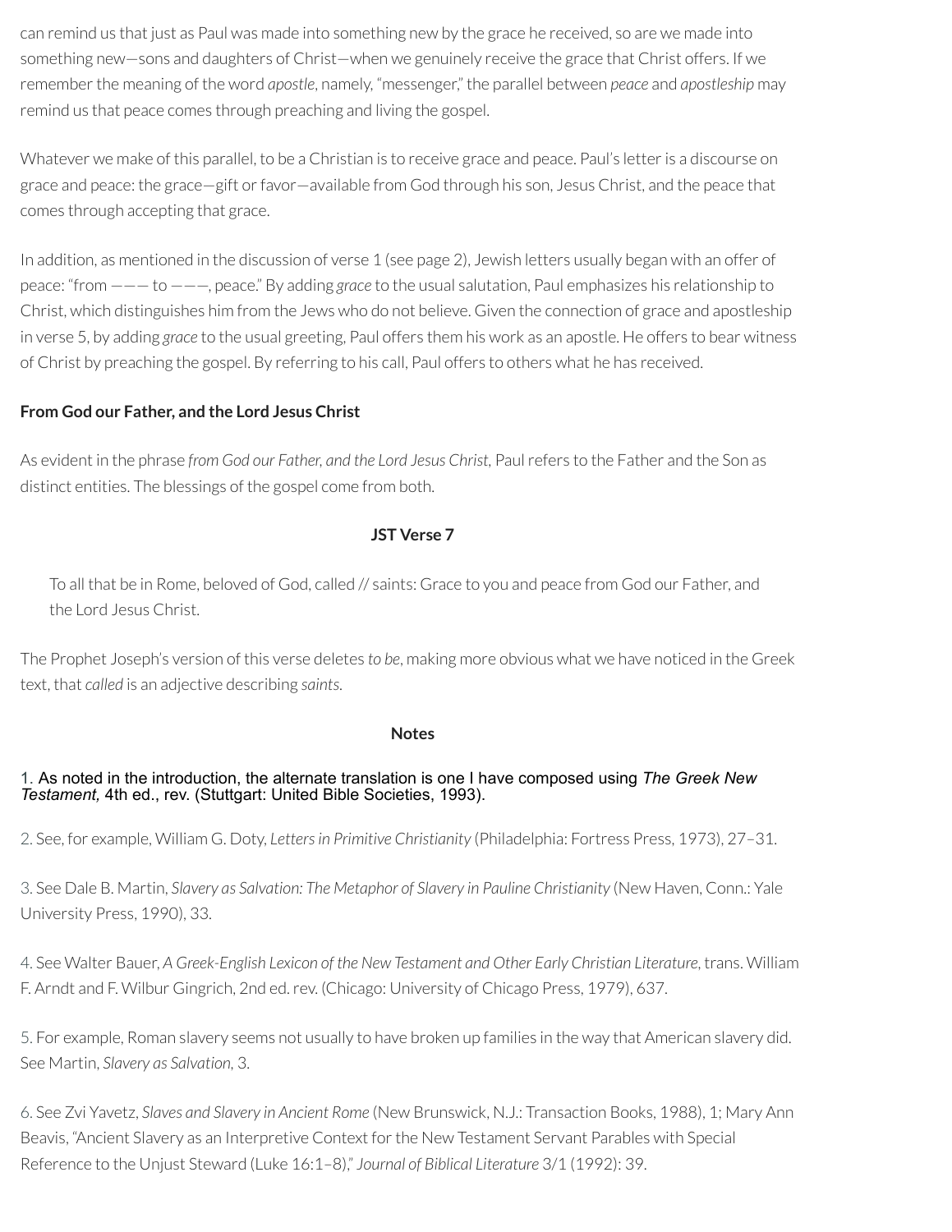[7.](#page-15-0) See K. R. Bradley, *Slaves and Mastersin the Roman Empire: A Study in Social Control* (Brussels: Latomus Revue d'Études Latines, 1984), 18–20, 139–40.

[8.](#page-15-1) See Martin, *Slavery as Salvation,* xvi.

[9.](#page-15-2) See Muhammad A. Dandamayev, "Slavery: Ancient Near East," in *Anchor Bible Dictionary,* ed. David Noel Freedman (New York: Doubleday, 1992), 6:58–62.

[10.](#page-15-3) See Gerhard Kittel, ed., *Theological Dictionary of the New Testament* (Grand Rapids, Mich.: Eerdmans, 1964–74), 2:261, 266.

[11.](#page-15-4) See also Matthew 21:33–41; 22:1–14; 24:45–51; Luke 2:29; Acts 2:18; 4:29; 16:17; 1 Peter 2:16.

[12.](#page-15-5) See Martin, *Slavery as Salvation,* 51–52.

[13.](#page-15-6) See Kittel, *Theological Dictionary,* 2:271.

[14.](#page-15-7) See ibid., 2:271–72.

[15.](#page-16-0) See Martin, *Slavery as Salvation,* 49, 51.

[16.](#page-16-1) Epictetus, *Discourses* 4.1.62–64.

[17.](#page-16-2) Ibid., 4.1.1–3.

[18.](#page-16-3) The shock may have been lessened by the fact that Greeks and Greek-speaking people could also think of a king or otherleader as a slave (see Martin, *Slavery as Salvation,* 86–88). However, that seems not to be the way that Paul is using the term, for rather than speaking of himself as one enslaved by his people and responsibilities, he speaks of himself as enslaved by Jesus Christ.

[19.](#page-17-0) I take it that this is Hugh W. Nibley's point in "Work We Must but the Lunch Is Free," in *Approaching Zion* (Salt Lake City: Deseret Book and FARMS, 1989), 202–51.

[20.](#page-17-1) For a brief overview of the history of the self and some criticisms of the contemporary view of the self, see James E. Faulconer and Richard N. Williams, "Reconsidering Psychology," in *Reconsidering Psychology: Perspectives from Continental Philosophy*, ed. James E. Faulconer and Richard N. Williams (Pittsburgh: Duquesne University Press, 1990), 9–60.

[21.](#page-17-2) Also notice that the next verse (1 Corinthians 9:17) makes clear that Paul does not do his own will but the will of another, and that doing so marks his work as a stewardship, or *oikonomia* (οικονομία; translated "dispensation" in the KJV), that has been entrusted to him, rather than a paid job. The steward, or *oikonomos* (**οικονόμος**), is the slave who manages orrules the affairs of the household, or *oikos*(οικος). For more on stewardship and the use of that idea in early Christianity, see Martin, *Slavery as Salvation*, 15–22.

[22.](#page-17-3) Elder Neal A. Maxwell agrees with Paul rather than with contemporary culture: "The submission of one's will is placing on God's altarthe only uniquely personal thing one has to place there" (Neal A. Maxwell, *If Thou Endure It Well* [Salt Lake City: Bookcraft, 1996], 54). As Michael Wyschogrod says, "A slave who is totally enslaved is an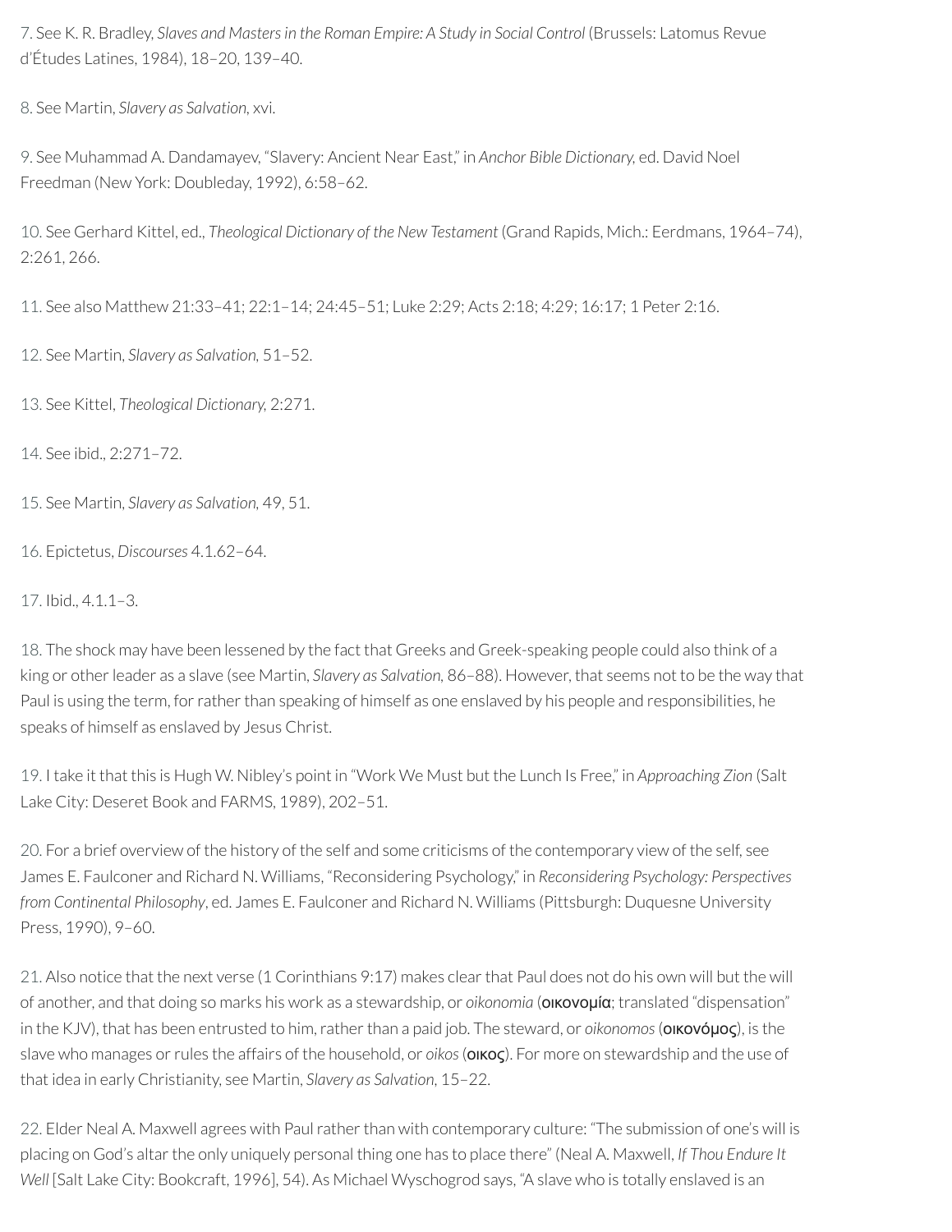inanimate object" (as quoted in André LaCocque and Paul Ricoeur, *Thinking Biblically: Exegetical and Hermeneutical Studies*, trans. David Pellauer[Chicago: University of Chicago Press, 1998], 73). As André LaCocque says, "The Bible emphasizes the 'need for a *continual* surrender of autonomy,'" something thatrequires one's will (ibid.).

[23.](#page-18-0) See Frederich W. Knobloch, "Adoption," in *Anchor Bible Dictionary,* 1:78; Joseph A. Fitzmyer, *Romans: A New Translation with Introduction and Commentary,* The Anchor Bible, vol. 33 (New York: Doubleday, 1993), 499–500.

[24.](#page-18-1) See Bauer, *Greek-English Lexicon,* 604.

[25.](#page-18-2) In contrast, Israelite fathers seem not to have had the absolute authority that other ancient fathers had. Though children were considered property, Deuteronomy 21:18–21 shows that a father's power over his children (at least over his sons) was sometimes limited and required court approval. See Christopher J. H. Wright, "Family," in *Anchor Bible Dictionary,* 2:767.

[26.](#page-18-3) See Beavis, "Ancient Slavery as an Interpretive Context," 37; Bradley, *Slaves and Masters,* 19. Note, too, that besides kindness and custom, there were economic incentives for masters to treat their slaves kindly. It makes no sense to abuse or destroy valuable property. Evidence suggests that masters might manumit slaves to control their other slaves better by holding out the hope of manumission and also to gain social and political advantages among their peers. See Bradley, *Slaves and Masters,* 21–22.

[27.](#page-18-4) See Martin, *Slavery as Salvation*, xix, 60–68.

[28.](#page-18-5) See ibid., 15–22.

[29.](#page-19-0) It may seem that we do, indeed, choose another masterif we choose to follow Satan. However, since his claim to mastery is at best temporary and ultimately illegitimate, if we choose to follow him, we really only refuse our real master, the Father. Perhaps that is why sons of perdition become masters of Satan rather than the reverse. See Moses 5:23, where Cain is told that he willrule over Satan. To choose to follow Satan is to choose against divine mastery and the order that follows from mastery and to choose mere chaos instead.

[30.](#page-20-0) See Salo Wittmayer Baron, *A Social and Religious History of the Jews,* 2nd ed.rev. (New York: Columbia University Press, 1952), 1:73–81, 149–51; E. Mary Smallwood, "High Priests and Politics in Roman Palestine," *Journal of Theological Studies* 13 (1962): 14–34.

[31.](#page-20-1) It is worth considering the connection between the use of the word *anointing* in the Old and New Testaments and its use in the latter days, and it may be especially fruitful to consider the connection between ancient and modern anointings and Jesus' title the Anointed One.

[32.](#page-20-2) See A. T. Robertson, *A Grammar of the Greek New Testament in the Light of Historical Research* (Nashville: Broadman, 1934), 496.

[33.](#page-21-0) See Kittel, *Theological Dictionary*, 1:414–19.

[34.](#page-21-1) See ibid., 9:12–13.

[35.](#page-22-0) Perhaps one aspect of the Word of Wisdom is its typological identification with the Nazarite vow, as well as with the fact that the Savior will refrain from drinking wine until he can drink it again with the saints (see Matthew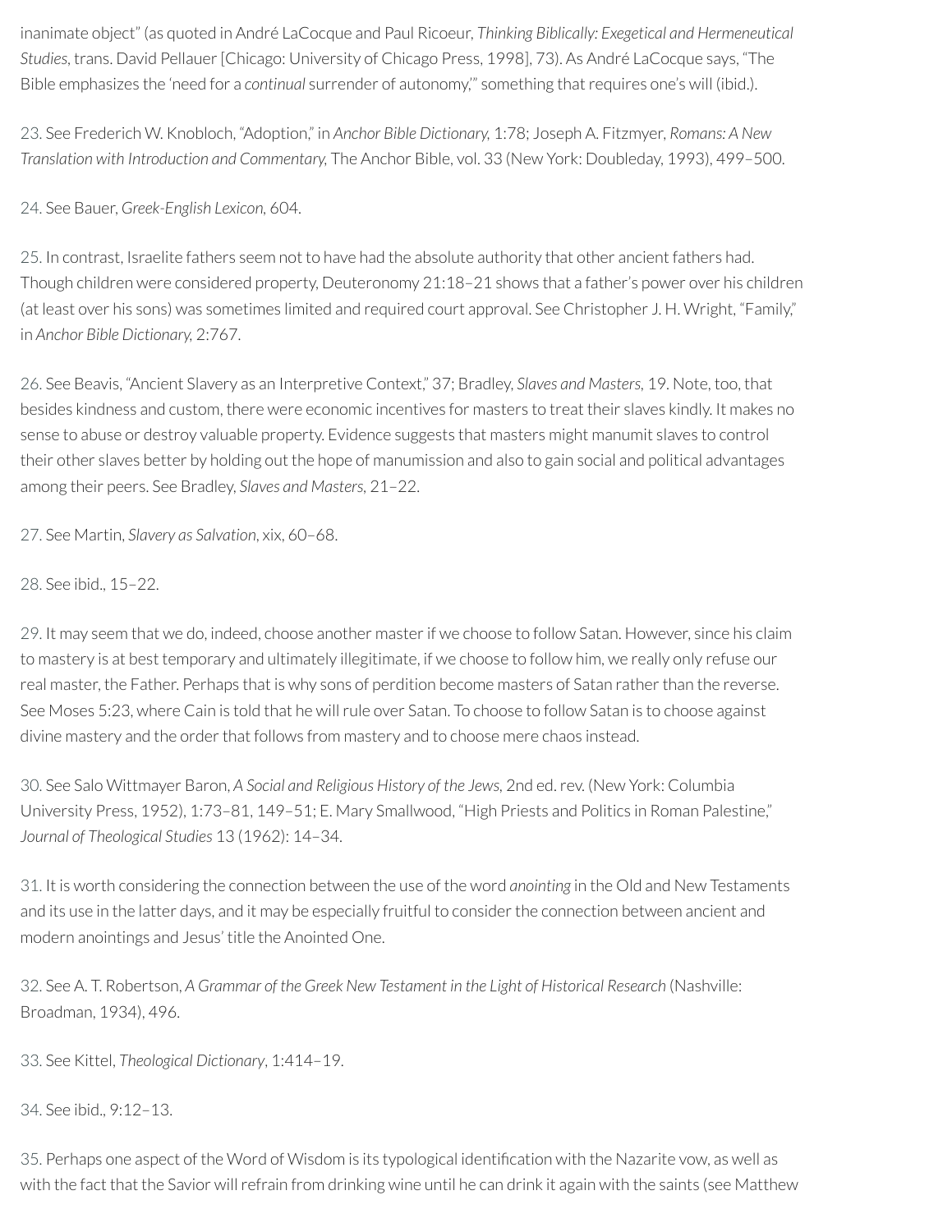26:29; Mark 14:25; Luke 22:18; D&C 27:3–5; 89:5).

[36.](#page-22-1) For example, see Aristotle's discussion of essence in *Posterior Analytics* 73a35–b24 and, especially, *Metaphysics* 1022a14–36.

[37.](#page-23-0) See Bauer, *Greek-English Lexicon,* 317; Kittel, *Theological Dictionary,* 2:724.

[38.](#page-23-1) Deuteronomy 6:4; see 5:1; 9:1; 20:3; 32:1; Judges 5:3; Psalms 50:7; 81:8; Proverbs 4:10; Isaiah 1:2; 44:1; Jeremiah 6:19; Daniel 9:19; as well as a related idea in latter-day scripture, such as D&C 41:1; 76:1; 109:78; 133:16.

[39.](#page-23-2) Psalm 118:25–26; Matthew 21:9; 23:39; Mark 11:9; Luke 13:35; compare 1 Nephi 11:6 and especially 3 Nephi 4:32; 11:17; D&C 19:37; 36:3; 39:19; 109:79; 124:101.

[40.](#page-23-3) See Kittel, *Theological Dictionary,* 2:729–35.

[41.](#page-23-4) This emphasis on the activity of preaching rather than the content of preaching is something that marks Christian self-understanding until approximately the time of the Reformation. For more on this, see my "Scripture as Incarnation," forthcoming in *Historicity and the Latter-day Saint Scriptures,* ed. Paul Y. Hoskisson (Provo, Utah: BYU Religious Studies Center, 2000).

[42.](#page-23-5) See D&C 1:28; 4:6; 19:21–23; 46:18; 50:40; 88:78–80; 93:24; 130:19; 131:6; 132:24.

[43.](#page-24-0) For more about the importance of preaching and hearing, see 1 Corinthians 1:18 and such Book of Mormon passages as Alma 53:10 and Helaman 3:29. For additional Old Testament background on the belief in the power of God's word itself and not just the meaning found in that word, see passages such as Genesis 1:3; Psalm 147:15; Isaiah 40:8; 55:10–11; Jeremiah 23:29. See also passages such as 3 Nephi 28:20 and 4 Nephi 1:30.

[44.](#page-24-1) See Fitzmyer, *Romans: A New Translation,* 232.

[45.](#page-24-2) As noted in the introduction, words in the JST that have been added to the KJV or changed in some way are underlined, and deletions are marked by two slashes (//) at the point of the deletion.

[46.](#page-25-0) It is also probably true that because the people of Paul's day could not depend on written texts, they were good listeners and good at remembering what they heard. Plato's *Phaedrus* points out that writing robs us of our memory (see 274e–275b, especially 275a).

[47.](#page-25-1) For an excellent discussion of various kinds of knowledge, kinds that cannot be reduced to or modeled on scientific knowledge, see Aristotle's Nichomachean Ethics, 1139b14-1143b17, also 1094b12-27. For a contemporary discussion of many of the issues, see Hans-Georg Gadamer, *Truth and Method,* trans. Joel Weinsheimer and Donald Marshall, 2nd ed.rev. (New York: Continuum, 1993).

[48.](#page-26-0) Wisdom is part of what we commonly call the Apocrypha, but because Joseph Smith said that these works contain much in them that is for our profit and that we should read them with a discerning spirit (see D&C 91), we might do better to call them the deuterocanonical works, as others do who think of them as at least partly inspired but not on par with the scriptures. *Deuterocanonical* means that they are secondary in importance to the canonized works, the scriptures.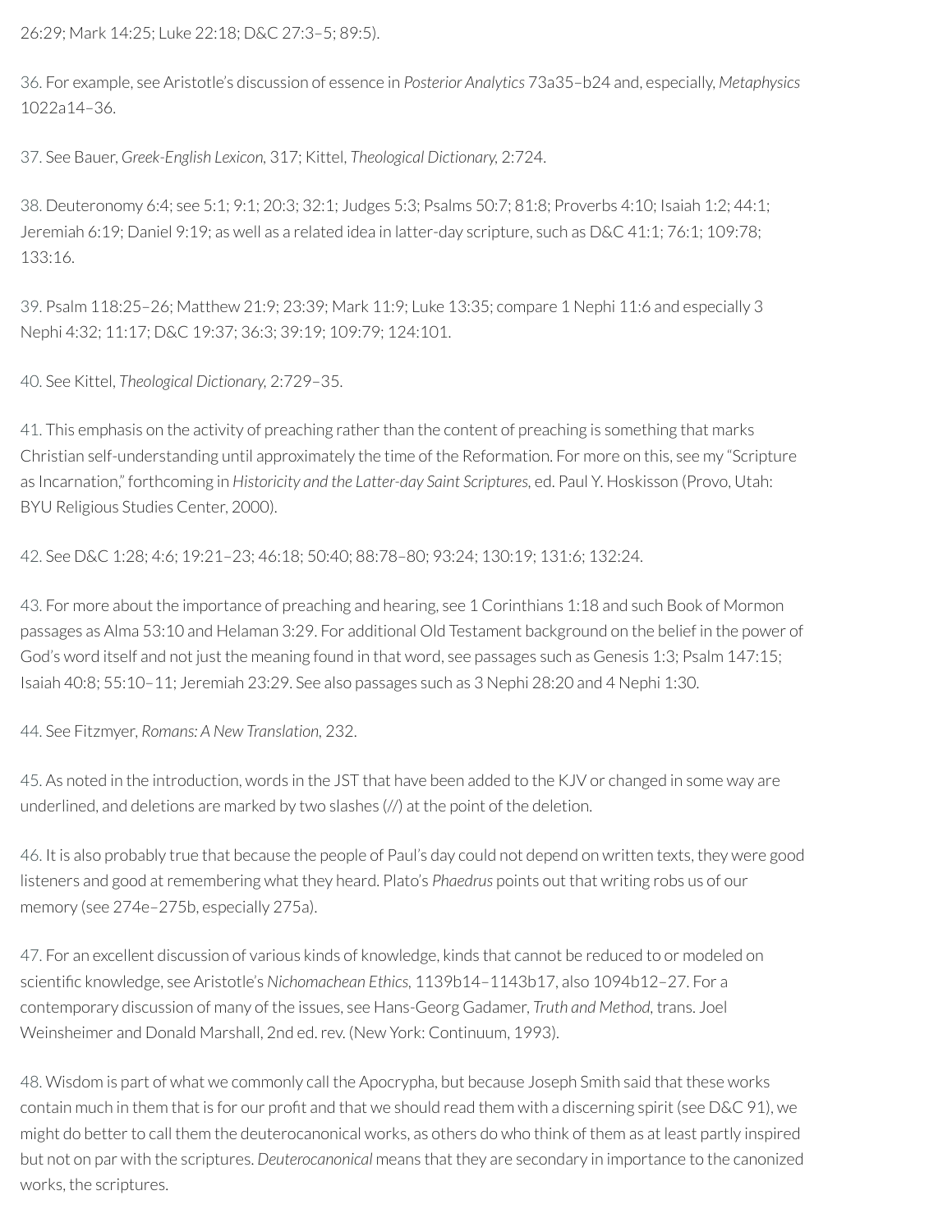[49.](#page-27-0) See Rudolph Bultmann, *Theology of the New Testament*, trans. Kendrick Gobel (New York: Charles Scribner's Sons, 1951–55), 2:121.

[50.](#page-27-1) See C. E. B. Craneld, *A Critical and Exegetical Commentary on the Epistle to the Romans,* 6th ed. (Edinburgh: T & T Clark, 1975–79), 1:58.

[51.](#page-27-2) Some understand Philippians 2:5–9 to teach that Christ *became* the Son of God through his ministry. Though there is not space here to deal with the issue fully, suffice it to say that latter-day revelation teaches otherwise.

[52.](#page-27-3) See Fitzmyer, *Romans: A New Translation,* 112.

[53.](#page-28-0) This should make it more clear why most non–Latter-day Saint Christians are scandalized by Latter-day Saint belief. They believe we implicitly deny the atonement when we believe that the gap between the human and the divine can be crossed by the human's becoming divine. They do not understand that humans can become divine only because the Son first crosses that gap and then brings us across to him. They also do not understand that to become divine is *not* to become equal to God.

[54.](#page-29-0) See Fitzmyer, *Romans: A New Translation,* 234.

[55.](#page-29-1) See Craneld, *Critical and Exegetical Commentary,* 1:59.

[56.](#page-30-0) For example, see Aristotle's discussion of essence in *Posterior Analytics* 73a35–b24 and, especially, *Metaphysics* 1022a14–36.

[57.](#page-31-0) Similarly, "the fundamental verbal tense of the Decalogue is the indicative present, and the negation—that precedes most of the Ten Words [i.e., the Ten Commandments]—does not introduce a prohibition (*ʾal*), but an ordinary statement in the indicative (*loʾ*)" (LaCocque and Ricoeur, *Thinking Biblically,* 85).

[58.](#page-32-0) See Fitzmyer, *Romans: A New Translation,* 235.

[59.](#page-35-0) The first examination of chiasmus in scripture by a Latter-day Saint was by John W. Welch. See his "Chiasmus in the Book of Mormon," *BYU Studies* 10/1 (1969): 69–84.

<span id="page-50-0"></span>[60.](#page-37-0) See Kittel, *Theological Dictionary,* 9:373; Bauer, *Greek-English Lexicon,* 877.

<span id="page-50-1"></span>[61.](#page-39-0) See Bauer, *Greek-English Lexicon,* 662; Kittel, *Theological Dictionary,* 6:175–77, 203–4.

<span id="page-50-2"></span>[62.](#page-42-0) See Kittel, *Theological Dictionary,* 1:36.

<span id="page-50-3"></span>[63.](#page-43-0) See ibid., 1:11, 88–97.

<span id="page-50-4"></span>[64.](#page-43-1) See Robert D. Haak, "Altar," in *Anchor Bible Dictionary,* 1:162–65, for a discussion of altar use in Israel.

<span id="page-50-5"></span>[65.](#page-45-0) See Fitzmyer, *Romans: A New Translation,* 228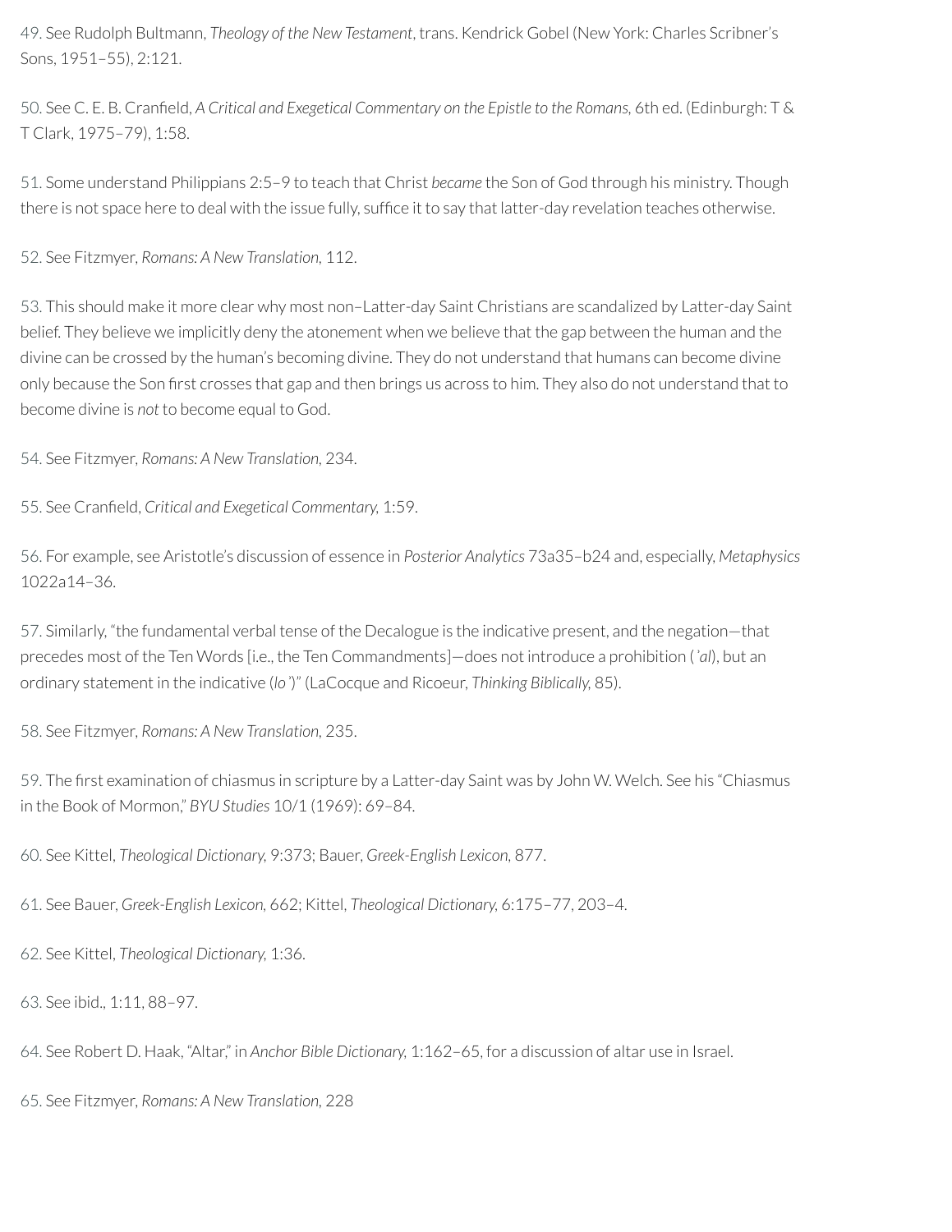# Verses 8–15

#### **King James Alternate**

<sub>8</sub>First, I thank my God through Jesus Christ for you all, <sub>8</sub>Chiefly, I thank my God through Jesus Christ for all that your faith is spoken of throughout the whole world. of you, because your faith is spoken of in the whole <sub>9</sub>For God is my witness, whom I serve with my spirit in world. <sub>9</sub>God, whom I serve spiritually in preaching the gospel of his Son, that without ceasing I make mention of you always in my prayers;  $10$ Making request, if by any means now at length I might have a prosperous journey by the will of God to come unto you. <sub>11</sub>For I long to see you, that I may impart unto you can share some spiritual gift with you so that you some spiritual gift, to the end ye may be established; 12That is, that I may be comforted together with you by strengthened with you through the trust we share, the mutual faith both of you and me. <sub>13</sub>Now I would not your trust and mine. <sub>13</sub>However, I do not wish you to have you ignorant, brethren, that oftentimes I purposed be ignorant, brothers: I often intended to come to to come unto you, (but was let hitherto,) that I might have some fruit among you also, even as among other even as I have had among the other gentiles, but I Gentiles. 14I am debtor both to the Greeks and the Barbarians; both to the wise, and to the unwise, 15So, as much as in me is, I am ready to preach the gospel to <sub>15</sub>thus, for my part, I am eager to preach the gospel you that are at Rome also.

the gospel of his Son, is my witness of how I mention you unceasingly;  $10^{\circ}$ always in my prayers I ask whether now, at last, I will be blessed by God's will to come to you.  $_{11}$ For I long to see you so that I may be strengthened.  $12$ This gift is that I will be you so that I might have some fruit among you, too, was prevented until the present.  $14$  am a debtor to Greeks and non-Greeks, to the wise and the foolish; also to you in Rome.

#### **Verse 8**

To this point Paul's address has been somewhat formal. In verse 8 it becomes more personal. Paul wants the Romans to know and understand him not only because of his official position, but also because of his interest in them.

In verse 7, Paul sent grace to the saints in Rome, and verse 8 shows part of what that grace includes. Remember that grace includes not only kindness or a gift, but thankfulness as well (see the discussion of verse 5, page 29). Thankfulness is part of the grace Paul sends them.

#### **First**

*First* can mean "the first thing I want to say is ..." Yet this word can be taken not just as a marker for the first item in a list, but, as shown in the alternate translation, it can also mean "chiefly." Since no other elements of a list appear in the letter, "chiefly" seems to capture the meaning more clearly.

#### **Ithank**

The root of the word translated "I thank" (*eucharisteō*, ευχαριστέω) is *charis*(χάρις), meaning "grace." The grace of thanks is Paul's response to the grace of God.

As a side note, many Christians refer to what Latter-day Saints call the sacrament (presumably short for the sacrament of the Lord's supper) as the Eucharist. In so doing, they recognize that the sacrament is a sacrament of grace. Our sacrament prayers make this explicit in asking that the bread and water be blessed and sanctified to the souls of those who partake of them.

Paul begins most of his letters with thanks and, somewhat less often, blessings (see 1 Corinthians 1:4; Philippians 1:3; Colossians 1:3; 1 Thessalonians 1:2; 2 Thessalonians 1:3; Philemon 1:4 for similarthanks; and see 2 Corinthians 1:3-4; Ephesians 1:3 for blessings). Notice, however, that Galatians offers neither thanks nor blessings, a fact that is undoubtedly associated with the context in which that letter was written.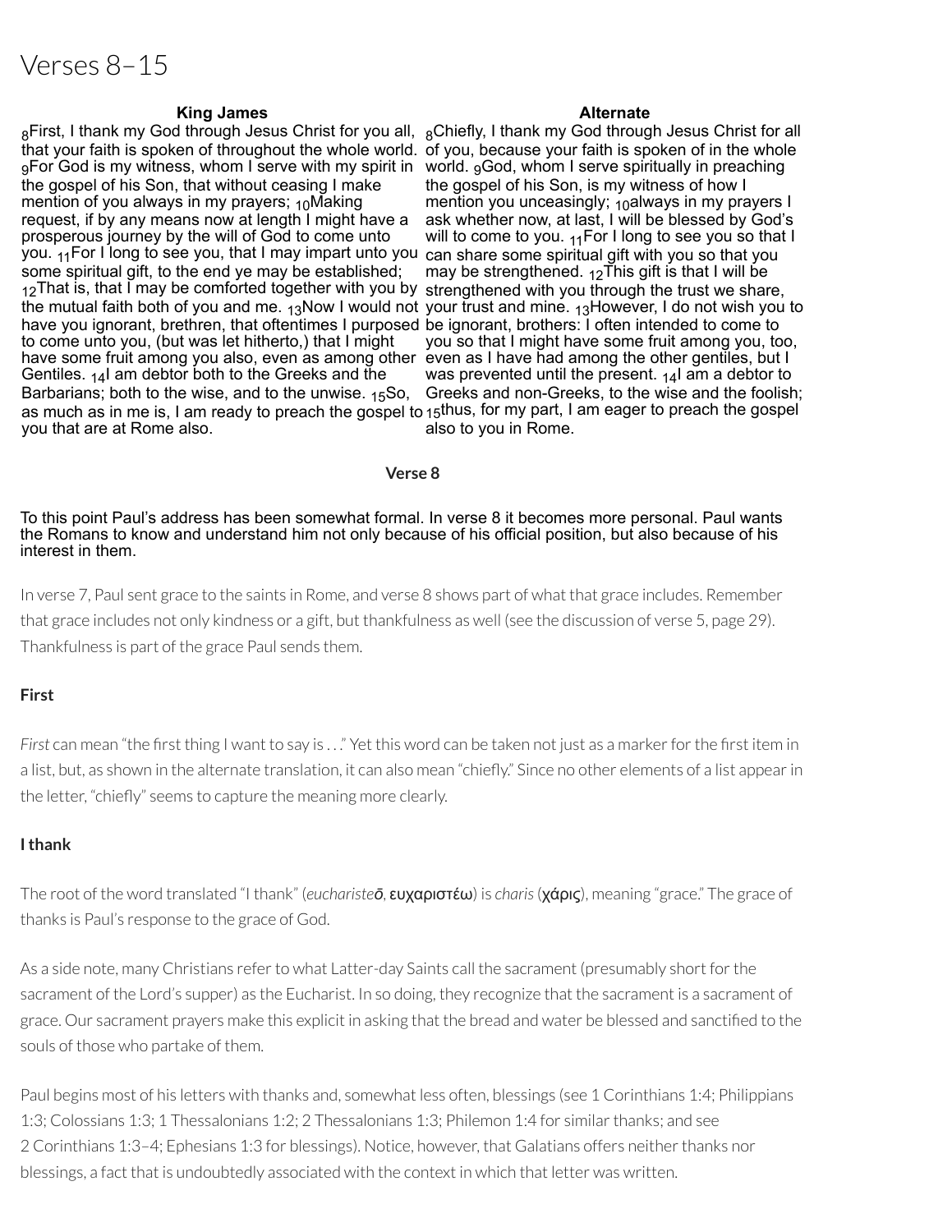#### **Ithank my God through Jesus Christ**

The blessing to the saints comes through two beings, the Father and the Son, and Paul prays to the Father through Jesus Christ.

## **That your faith**

The word *that* has the sense of "because" in the phrase *that your faith*. That the Roman saints are well-known is a cause for gratitude.

## **Your faith is spoken of throughout the whole world**

Rome was considered in the West to be the center of the world, and the Roman saints were part of "a city that is set on a hill" (Matthew 5:14). It is not clear whether Paul is grateful that all people know that there is a Christian congregation in Rome, whether he is grateful that the saints in other locations know about the Roman congregation, or whether he is grateful that the saints in Rome have made a good name for Christianity. Because in Romans 2 Paul makes what can be taken as a strong criticism of the Roman saints, we might be tempted to assume that he means only the first: he is grateful that people know that there is a congregation in Rome. However, the criticism Paul levies in chapter 2 is the kind that can be brought against almost all Christians at any time and at any place, and it is directed at "someone" or "anyone who would say such and such" rather than at a particular person or group. It seems unreasonable to suppose that Paul thinks the Roman Christians have made a poor name for the church. If we include the idea that both all people and other saints are aware of the Roman congregation in our understanding of verse 8, then from the phrase *your faith isspoken of throughout the whole world* we can conclude that Paul believes that it is good that Christians are in Rome and that both Christians and non-Christians know that they are. Surely that would help in missionary work. In addition, Paul is grateful that the saints have made a good reputation for Christians.

There is another way of understanding the phrase *your faith isspoken of throughout the whole world*. Perhaps Paul is using hyperbole, or exaggeration, to carry on the theme he began in verse 6: these men and women are known for their faith. Not only have they taken on themselves the name of Christ and thereby become known among believers as people of faith, but they are also known for their faith among those who do not believe.

Perhaps this letter is addressed to those in obvious need of repentance, maybe even those guilty of the sins described at the end of Romans 1. If this reading is correct, Paul's compliment is backhanded. Because he has never been to Rome, he can know the saints there only by reputation, and a worldly reputation is something of which we must beware (see 1 Nephi 13:8-9). Perhaps by knowing that they are renowned for their faith, Paul knows he must call them to repentance. However, this suggestion seems unlikely. After all, Paul begins his letter by dwelling on the fact that these people are well-known for their faith, not only to him (see verse 6), but to the world in general. This letter is to those who are already obedient, at least in the eyes of most, but who nonetheless stand in need ofrepentance. What Paul says is not what he would say to those who are not yet Christians; he speaks to those who are already thought of as faithful members. This message to those known for their faith and obedience is important not only to the saints in Paul's time, but to Latter-day Saints as well. However, the message has relatively little to say to those who have not yet taken Christ's name on themselves, who are not yet "called saints" (see the discussion of verse 7, pages 36-37). This letter is less like a missionary tract and more like an address in stake or general conference, an address to those who have already taken Christ's name on themselves through covenant.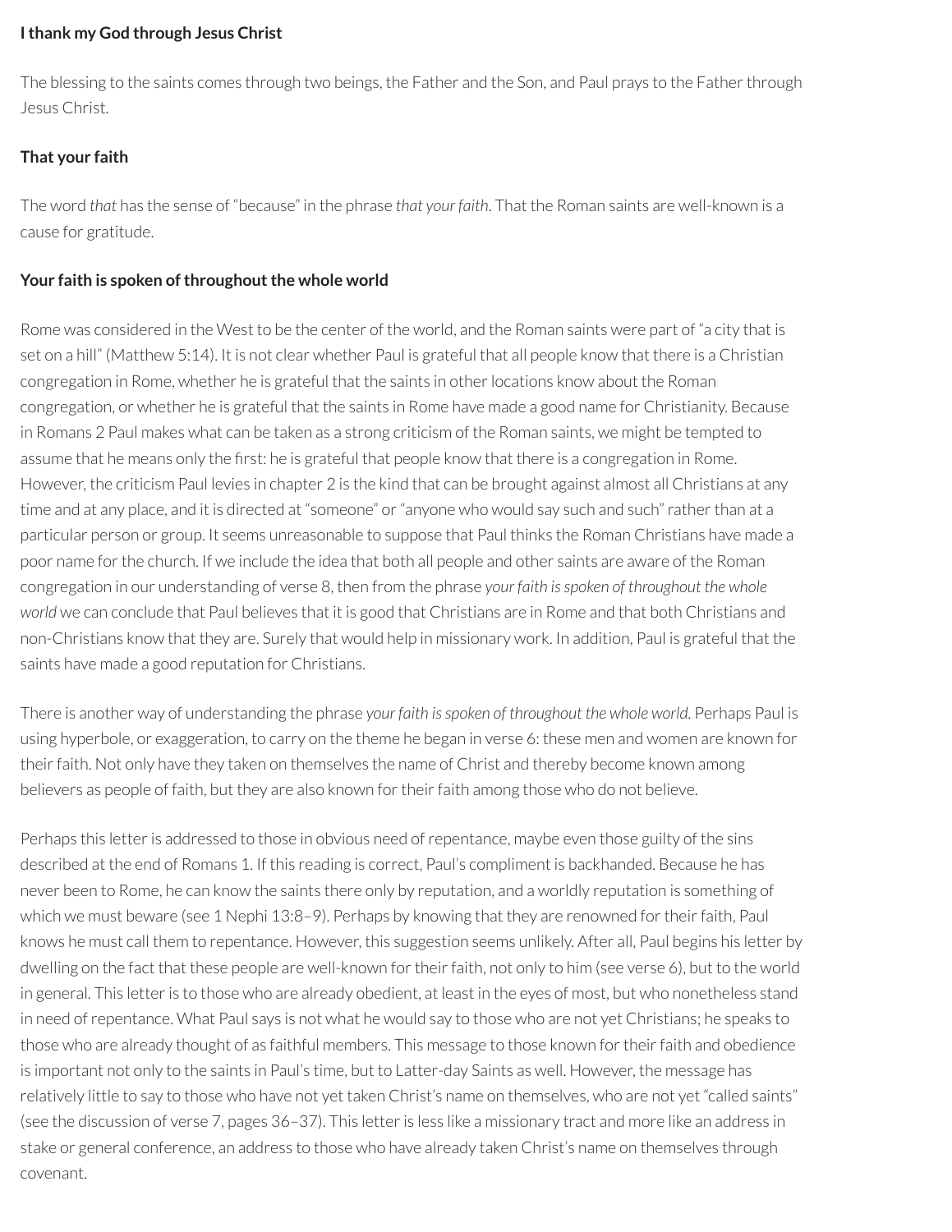#### **JST Verse 8**

First, I thank my God through Jesus Christ, that you are all steadfast, and your faith is spoken of throughout the whole world.

By changing *for you all* to *that you are allsteadfast*, the Joseph Smith revision creates a parallel: *you are allsteadfast* is parallel to the Roman's exemplary faith "spoken of throughout the whole world." This draws our attention to the faithfulness of the saints in Rome, creating an even stronger contrast between their faithfulness and Paul's calling them to repentance than does the Greek text or the King James translation.

This contrast makes it more apparent that the book of Romans is forthe saints of any time. Ratherthan speaking to those still outside the church, Paul speaks, according to the Joseph Smith Translation, to those who have already been baptized, those who have already accepted the gospel and its obligations. It is they who stand in need of conversion, not to Christianity, but within Christianity to genuine faith in Christ. They are already Christians in name, but now they need to be sanctified; in other words, they need to become fully Christian. The work of Paul is much the same as that of Alma (see Alma 5:14–42), namely, calling those within the church to recognize the full meaning of their membership.

**Verse 9**

#### **For**

<span id="page-53-0"></span>The Greek word translated "for" (*gar,* γάρ) is a weak connective that is often used as we might use *and* in conversation: to continue without necessarily indicating a particular logical connection between what came before and what comes next.<sup>[66](#page-65-0)</sup> The alternate translation leaves the word untranslated because it does not contribute significantly to the sense of the passage and could even be misleading.

#### **God is my witness**

The Greek word for *witness*(*martus*, μάρτυς) is also the root of the English word *martyr*. To us *martyr* means something like "one who dies for a cause" or perhaps "one who bears testimony of the truth by dying for it," but the Greek word signifies merely "one who can or should testify to something." Thus the word *martus* can also be translated as a word we hear more commonly: *testimony*. A testimony is something we say to establish the truth. Since the Roman saints do not know Paul personally and therefore cannot directly know of his love for them, God bears testimony to them through the Holy Ghost that Paul prays forthe saints continually.

#### **Serve**

The Greek word *latreuō* (λατρεύω) means "service to the gods" or"worship." The Septuagint always uses the word to refer to religious service, whether to God or idols. It is used in Exodus 12:26 (to mean "service") and 1 Chronicles 28:13 (where it refers to the "vessels of service" in the tabernacle). Although this Greek word for *service* does not share a root with the Greek word for*saint*, both imply the same idea, namely, service to the gods. As 1 Chronicles 28:13 shows, temple service is one of the connotations of the word *serve*, though I doubt it is relevant to this verse since the context is unrelated to temple service.

A different connection to temple service is nonetheless evident. By using a word that connotes temple service, Paul points out that his service is a form of worship: he honors God by the service he renders as an apostle. In that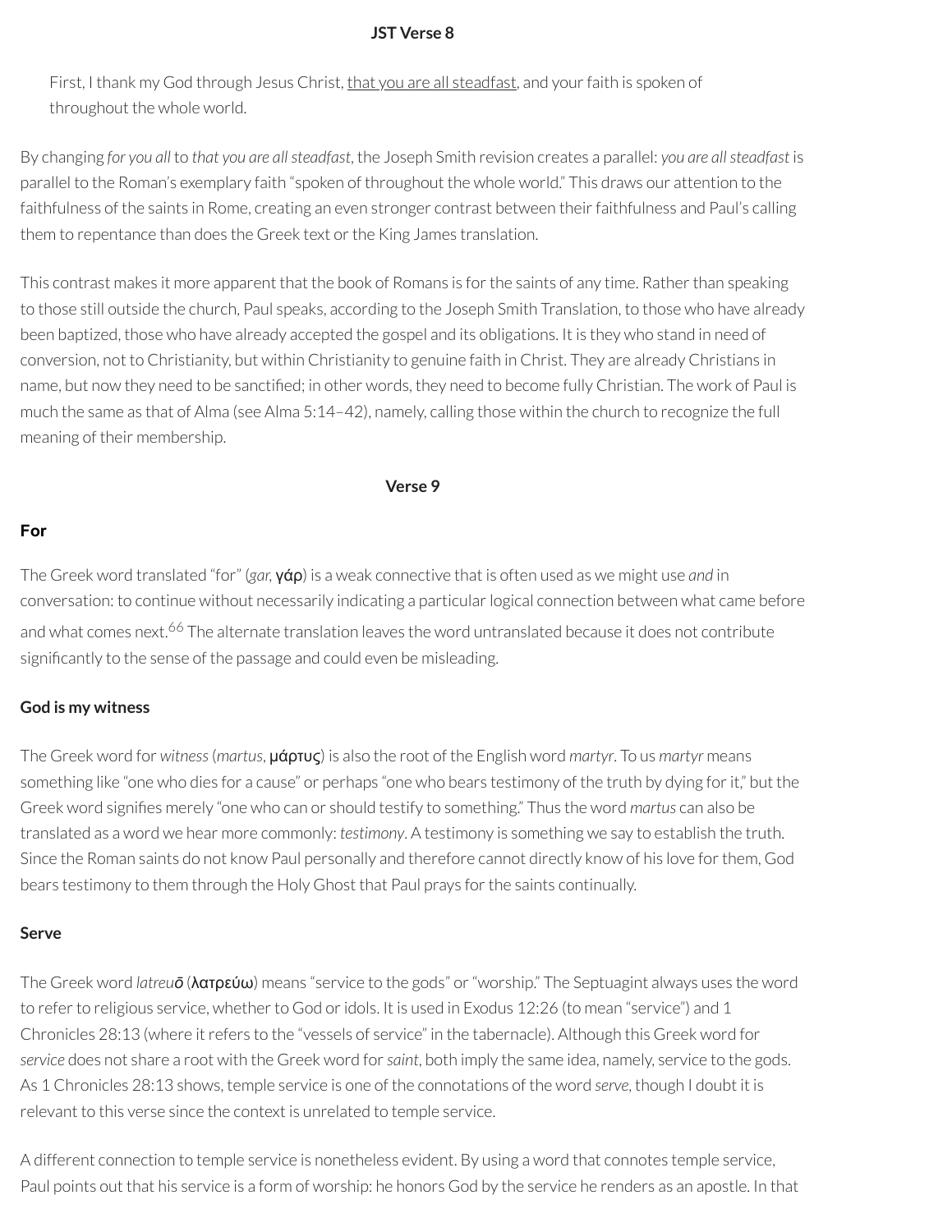sense, any service to the Divine is worship, whether partaking of the sacrament in a worship meeting, working in the stake cannery or on the welfare farm, teaching in the Primary, or visiting and home teaching. Paul teaches the same concept as King Benjamin: "When ye are in the service of your fellow beings ye are only in the service of your God" (Mosiah 2:18).

## **Spirit**

The meaning of the Greek word translated "spirit" (*pneuma*, πνευμα) is similarto the traditional notion of soul or the Latter-day Saint understanding of the spirit. The Greek word, however, can be more broadly translated "mind," though the KJV does not use this particular translation. *Pneuma* refers to the knowing and willing self and is also the word translated "ghost" in KJV references to the Holy Ghost. (For more on *pneuma*, see the commentary on verse 11, page 46.)

## **I serve with my spirit**

The alternate translation renders the phrase *Iserve with my spirit* as "I serve spiritually." A majortheme of this letter is the contrast between the spirit and the flesh. Earlier Paul spoke of Christ's ancestry according to the flesh (see verse 3) and the spirit (see verse 4). In so doing he showed that he is talking not about dichotomy between the flesh and the spirit or between works and faith, but about a unity between them. In verse 9 Paul talks similarly about his own service in the spirit. If the letter contained this absolute dichotomy that some read into it and deduce from scriptures such as Galatians 6:7–8, then Paul would be loath to associate Christ with the flesh and himself with the spirit. That he makes both these associations shows, again, that he does not see the flesh and the spirit as necessarily opposed to one another—except in the unrepentant. Because the unrepentant find the flesh and the spirit, the living body, to be necessarily opposed, conflicted, and self-alienated, they do not find the reconciliation of works and grace that the repentant find. To those who are repentant, grace and works—or the spirit and the body—are ultimately each two ways of talking about the same thing, even if, in a fallen world, they sometimes seem irreconcilable. (However, as we see in Romans 7 and the beginning of Romans 8, Paul sometimes uses the word *flesh* to indicate what we today might call the unrepentant or fallen soul.)

Paul's spiritual service also anticipates the spiritual gift mentioned in verse 11; he serves in the spirit so that he can deliver a spiritual gift to the Romans. Paul also draws a parallel between himself and Christ: because the Son is defined by the spirit of holiness, Paul, as the slave of Jesus Christ, must serve in that spirit, and he serves to call us to that spirit.

When Paul says that he serves or worships God in his spirit, he is not saying that he worships only inwardly, ignoring ordinances and works. Were that the case, he would not have taken the Nazarite vows (see the discussion on page 12). Neither would the admonitions of Romans 12–15 make any sense. Instead, Paul worships with his whole being by preaching the gospel.

## **JST Verse 9**

For God is my witness, whom I serve //, that without ceasing I make mention of you always in my prayers, that you may be kept through the Spirit, in the gospel of his Son,

The deletion of *in my spirit* lessens the impact of Paul's service on the verse and erases the ironic parallel of Christ's esh and Paul's spirit (see the discussion of *Iserve in my spirit*, above). Joseph Smith's revision also moves the rest of the deletion, *in the gospel of his Son*, to the end of the verse and makes it part of the object of Paul's prayers: "that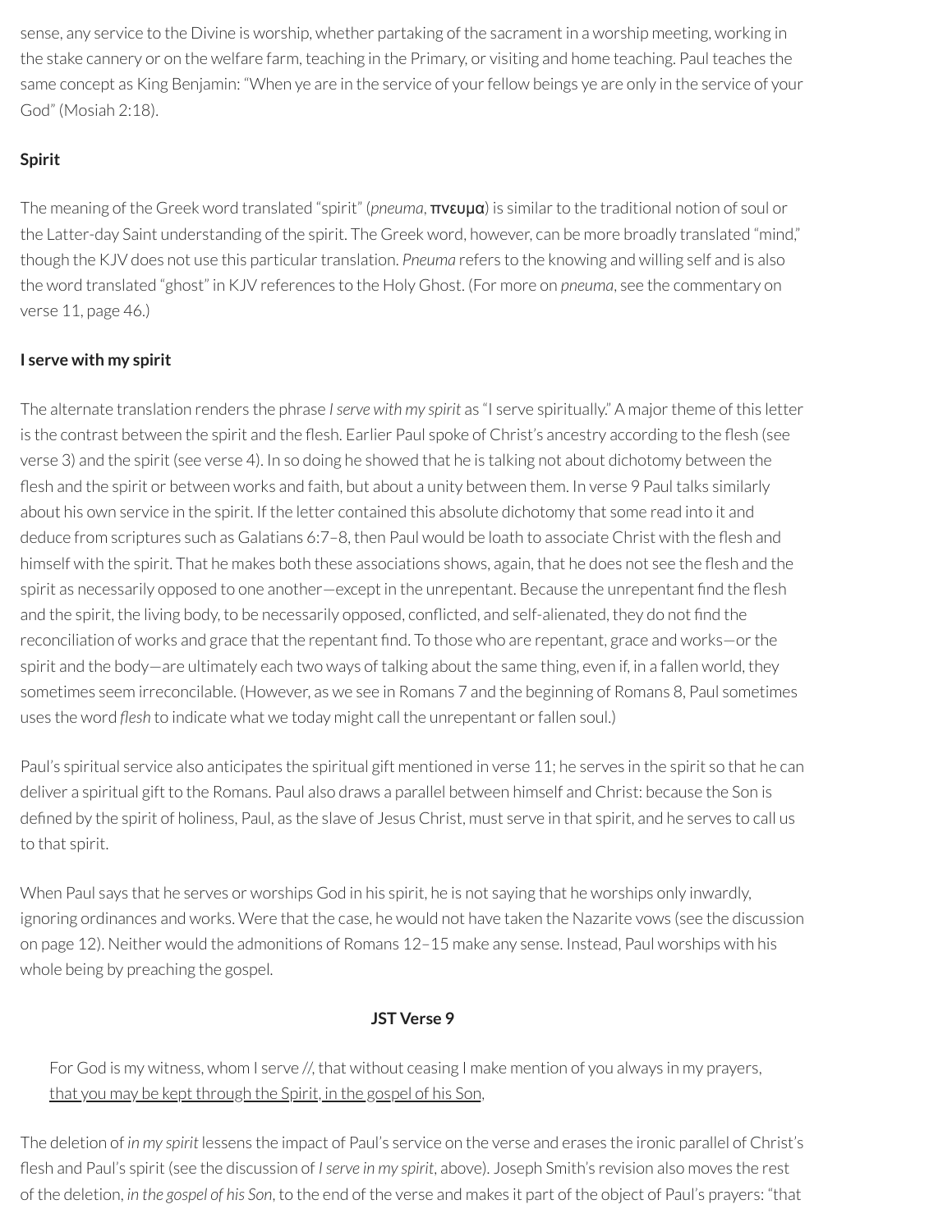you may be kept through the Spirit, in the gospel of his Son." This changes the character of the verse considerably. The King James and Greek texts make a point of Paul's praying continually for the saints in Rome, while the Joseph Smith Translation focuses on Paul's prayers that the saints be kept through the Spirit.

Normal word orderforthe phrase *that you may be kept through the Spirit, in the gospel of his Son* would be "that you may be kept in the gospel of his Son through the Spirit." What are we to make of the inverted word orderin Joseph Smith's translation? Rather than emphasizing that Paul desires the Roman saints to be kept in the gospel, the inverted word order emphasizes that they are to be kept by means of the Spirit. The *Oxford English Dictionary* and the 1828 edition of Webster's *American Dictionary of the English Language* tell us that in this context in the nineteenth century, *kept* could mean "to guard, defend, protect," "to maintain or preserve in proper order," "to provide for the sustenance of," "to tend; to have the care of," "to preserve in being or operation," or "to retain in one's power or control."<sup>[67](#page-65-1)</sup> We can therefore understand the addition to mean that Paul prays that

<span id="page-55-0"></span>1. the saints of Rome will be protected and sustained in the gospel;

2. they will be maintained in the order given them by the gospel—perhaps the order of the church, perhaps the order of a gospel life;

3. the saints will be preserved as followers of the gospel;

4. and within the gospel, the saints will remain under the influence of the Holy Spirit.

Joseph Smith's revision suggests a possible change of emphasis in the letter as a whole. It suggests that the letter is perhaps intended not as an explanation of sanctification, but as a means of strengthening the members of the church in Rome. If we take the letter as a discourse on sanctification, then we read it to say something like "Although you are known throughout the world for your faith, you do not yet understand sanctification." According to the reading suggested by the Prophet's revision of this verse, in spite of the renown of the saints, their faith needs to be strengthened (verse 11 may support this understanding of the purpose of the letter). Of course, the letter may also be some combination of both purposes: an explanation of sanctification and a letter intended to strengthen the saints' faith.

**Verse 10**

## **To come unto you**

In his prayers Paul has asked whether he might be permitted to "come unto" Rome to preach the gospel. It appears he has been asking for some time and has so far been refused. The King James translation seems to indicate that Paul has been requesting permission to make an actual visit to Rome, but in the Greek that is not clearly the case. It is ambiguous whether Paul's prayer has been for a visit or simply for contact with the Roman saints. In the latter case, the idea of a journey is a metaphor and this letter is Paul's way of coming to them. It is what he would say to them if he came in person. As we will see in Romans 15:24, however, Paul would like to visit the Romans on his way to Spain—if he can. Though the King James Version takes a definite stand on the question of whether Paul is speaking of an actual visit to Rome, at this point in the letter the Greek is ambiguous.

## **Have a prosperous journey**

Strictly and etymologically interpreted, the Greek word euodoø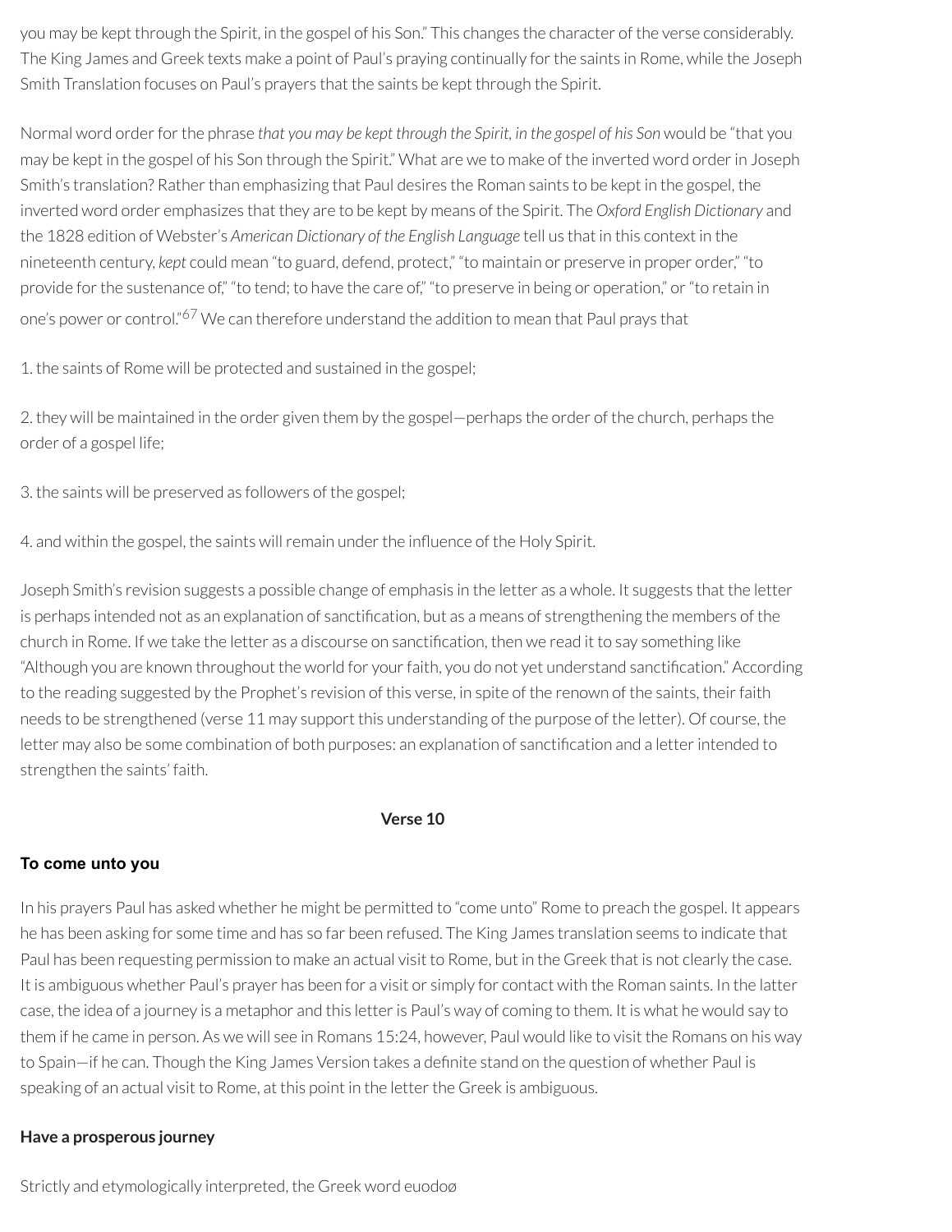(eujodovw

<span id="page-56-0"></span>) means "to have a prosperous journey." This meaning is the basis for the King James translation. However, in the Greek of Paul's time, the phrase *have a prosperousjourney* could also mean "to have success in general," as it probably does here. [68](#page-65-2) (For similar uses, see 1 Corinthians 16:2–3; 3 John 1:2.) The alternate translation uses "blessed."

## **By the will of God**

Because, by virtue of their membership in the church, all saints have always already come together in spirit, even if not physically, Paul needs to come to Rome himself only if the Father wills it. Members of the church have a fellowship that is described in the greeting of the school of the prophets: "Art thou a brother or brethren? I salute you in the name of the Lord Jesus Christ, in token or remembrance of the everlasting covenant, in which covenant I receive you to fellowship, in a determination that is fixed, immovable, and unchangeable, to be your friend and brother through the grace of God in the bonds of love, to walk in all the commandments of God blameless, in thanksgiving, forever and ever. Amen" (D&C 88:133). This kind of fellowship explains why Latter-day Saints feel at home wherever they are when they meet other Latter-day Saints. Anyone moving to a new city or meeting another member of the church for the first time in a strange place, such as when on vacation, can experience instantly having a friend, instantly being at home. The saints have already come togetherin coming to Christ through baptism and the gift of the Holy Ghost, and any meeting they hold symbolizes and enacts that prior union. Our modern worship services are an obvious instance of this, but so are our more mundane meetings, from work on welfare projects, to chance meetings on vacation, to our first contact with the saints in cities or towns that are new to us. Paul would like to join with the saints in Rome, just as he would presumably enjoy visiting with saints in other places, but given his duty to preach the gospel of Christ, he will come to Rome only if the Father wills it.

## **JST Verse 10**

Making request of you, to remember me in your prayers, I now write unto you, that you will ask him in faith, that if by any means //, at length, I may serve you with my labors, and may have a prosperous journey by the will of God, to come unto you.

The Greek and King James versions of verse 10 make Paul's request part of his prayer. Joseph Smith's version seems to make it a request Paul makes of the saints in Rome: "remember me in your prayers" and "ask him . . . if . . . I may serve you." Joseph Smith's version is problematic in that the grammaris odd, but not impossible. The question is how to connect the prayer in verse 9 with the request in verse 10. The grammar of Joseph Smith's version suggests that Paul's request of the saints is part of his prayer: he prays that the saints will be kept and will remember him in their prayers.

However, if verse 9 were to end with a semicolon rather than a comma (this is entirely possible because earlynineteenth-century punctuation was anything but consistent and rule governed) and verse 10 were to begin with the word *and*, then the two verses together would easily make sense. The oddity of their relation would disappear. With that simple change of punctuation, the Joseph Smith Translation of verses 9 and 10 would read: "For God is my witness, whom I serve, that without ceasing I make mention of you always in my prayers, that you may be kept through the Spirit, in the gospel of his Son; and making request of you, to remember me in your prayers, I now write unto you, that you will ask him in faith, that if by any means, at length, I may serve you with my labors, and may have a prosperous journey by the will of God, to come unto you." If this revision is accurate, verse 9 would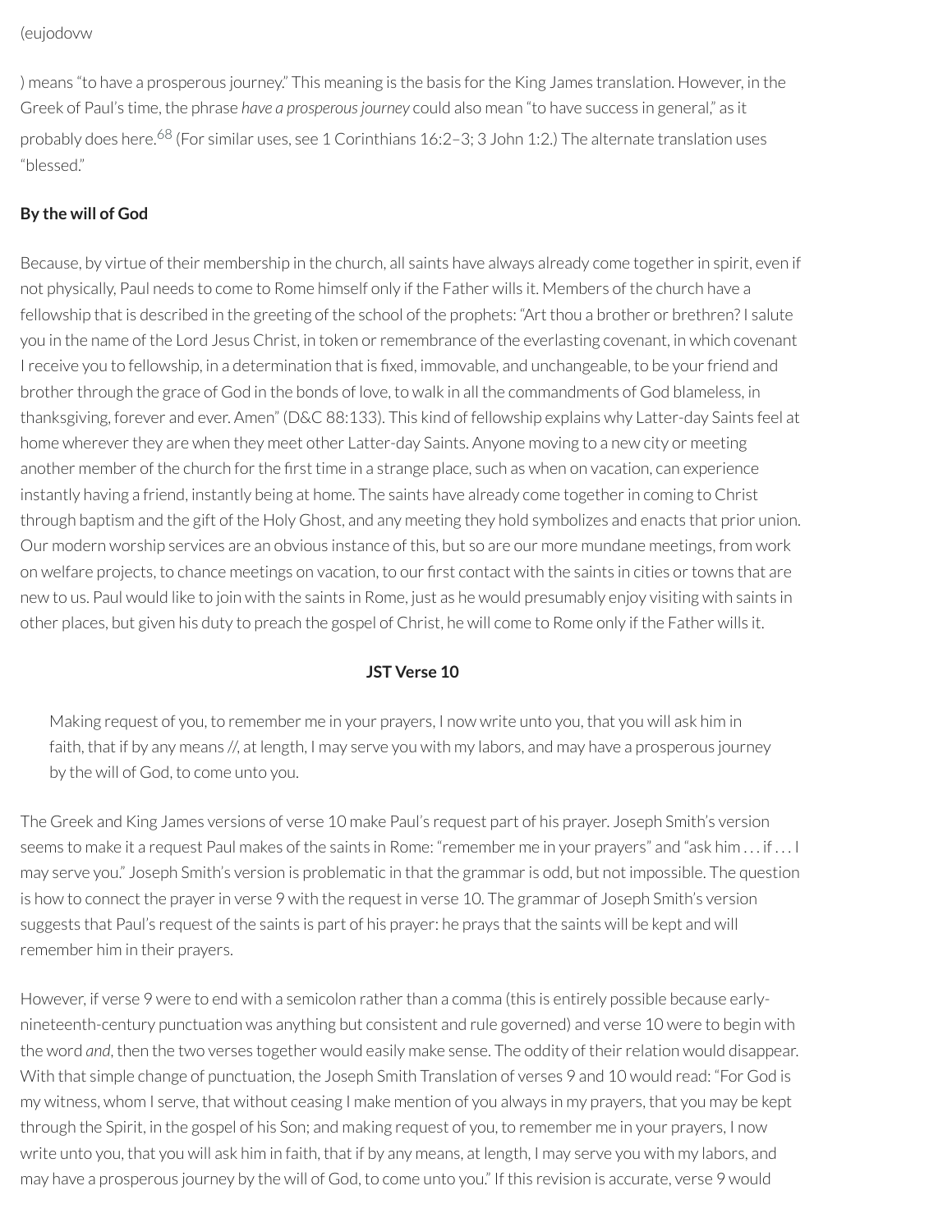express Paul's prayer that the saints be kept in the gospel, and verse 10 would express his request that the saints pray for him to have a safe journey and to come to visit them.

Another difference between Joseph's translation and the standard text, the deletion of the word *now*, also changes the meaning. The King James Version says that Paul would like to visit Rome now, while Joseph Smith's revision of the verse says that Paul would like to visit Rome at some time in the future. This revision makes Paul's visit considerably more tentative. Since it is possible to read the Greek as implying only a general hope that Paul will visit the saints in Rome—perhaps the visit he proposes will be accomplished only by the letter he is writing— Joseph Smith's changes are in line with one possible meaning of the Greek text.

Finally, the Prophet adds "I may serve you with my labors" to what the Romans should pray for. Not only should they pray that he can come to them, but also that he can serve them. This addition anticipates what we will see in verse 13 (see page 49), namely, Paul's hope that he can have fruit among the Romans. It also recalls the potentially provocative comparison of the Roman church members to the gentiles that we have already seen (see verse 5).

#### **Verse 11**

#### **Long**

The Greek word translated "long" (*epipotheo*, επιποθέω) is a combination of a word meaning "to yearn orto long for something" and a prefix that intensifies the meaning of the word. One could read that Greek word as saying "to long for something especially."

#### **Impart**

*Impart* means "share with."

#### **Spiritual**

The gift Paul brings through his service in the spirit is a gift of the Spirit. The word *spirit* and the words related to it are rich. Quite literally, the Greek word for*spirit* (*pneuma*, πνευμα) means "breath" or"wind." (For more on *pneuma*, see page 42.) Because to be inhabited by a spirit is to be alive, and to be alive is, most obviously, to breathe, the connection between breath and spirit is not difcult to see or understand. In Hebrew, *spirit* and *breath* are similarly connected. Hebrew and Greek writers often use the literal meanings of the word *spirit* to connect ideas. For example, the breath of life breathed into Adam (see Genesis 2:7) and the Holy Spirit we receive when we are born again can be connected as parallels via the word *spirit*. Jesus' discussion with Nicodemus (see John 3:5–8) about spiritual rebirth uses the same connection to draw a parallel between physical birth and spiritual rebirth and to teach about the gift of the Holy Ghost and ourinability to explain its inspiration.

Given the association in Greek between the word *spirit* and the breath of life, it is appropriate to see in Paul's reference to a spiritual gift a reference to the gift of life. Paul offers the Roman saints a gift that will give them life. If they were not already members of the church, he might be offering them the gift that comes through baptism, the gifts associated with being members of the church. But because he is specifically addressing baptized members, we must ask ourselves what further gift he could offer. I think we will see that he is offering them the gift of an understanding of sanctification: the gift that shows how God transforms what is unclean into what is clean, what is unholy into what is holy.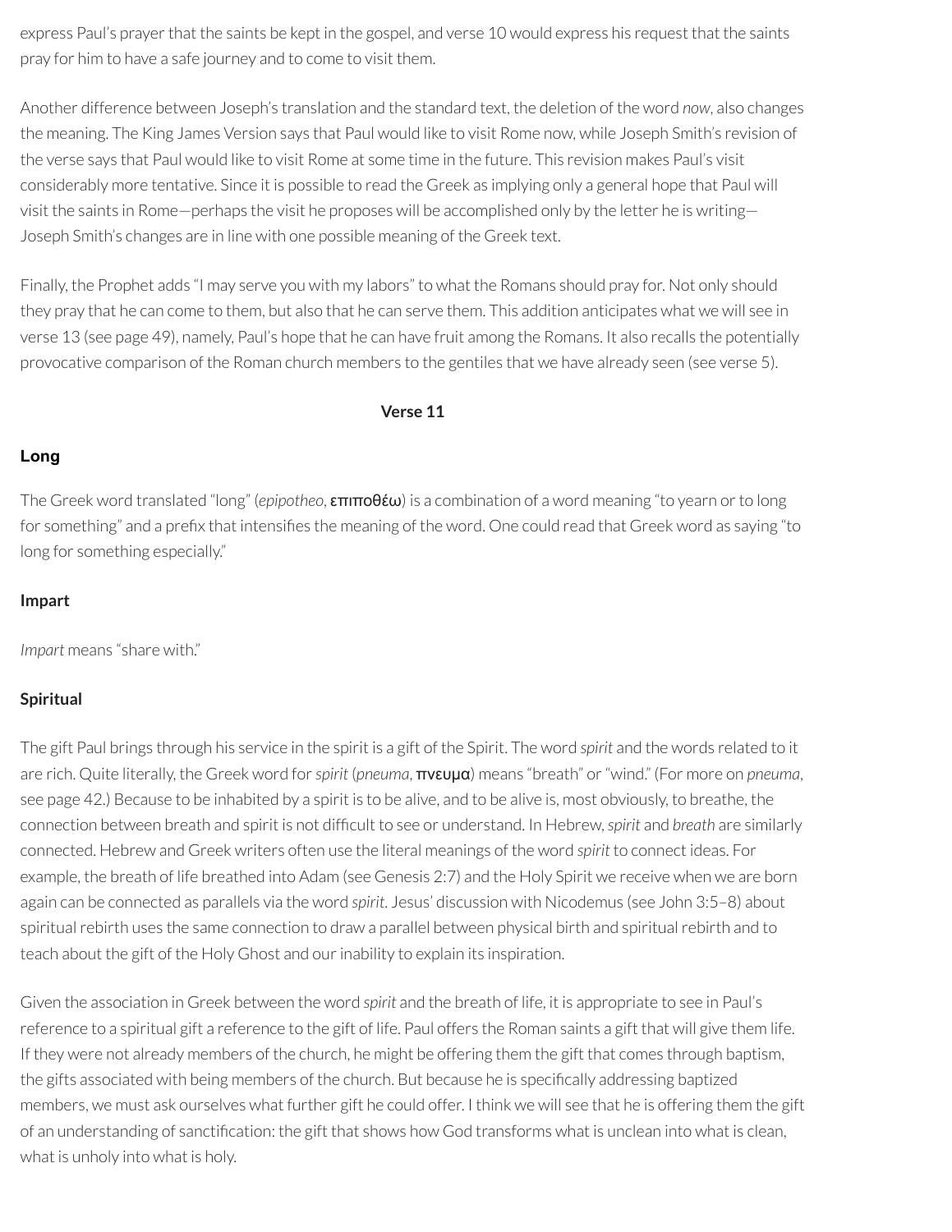## **Gift**

The gift Paul has may be this letter or it may be his apostolic visit. As mentioned on page 29, the Greek word translated "gift," *charisma* (χαρίσμα), is a cognate of the word translated "grace" (*charis*, χάρις). Paul has received grace and has been called to deliver a message that reflects that grace. His message itself is a spiritual gift, or a grace, to the Roman saints. Paul wants to make it plain that his love and concern forthe saints generates the message, and his message also reflects the Father's loving-kindness toward them. If we recall the two parts of grace (see the discussion of verse 5, page 29), then the gift offered, which reflects the Father's loving-kindness, should be received with thanks and gratitude. Though Paul's letteris partly a call to repentance and might seem harsh to those who do not want to hear it, it is offered in kindness and should be received in gratitude. Doctrine and Covenants 121:41–46 tells us that a call to repentance must be made lovingly—with grace. Here we see that it should also be received with gratitude, for a call to repentance is a gift that can strengthen us if we accept it.

## **Established**

<span id="page-58-0"></span>The Greek word for *established* (*stērizō*, στηρίζω) means "set rmly in place," as well as "supported" and even "propped up."<sup>[69](#page-65-3)</sup> (See its use in Romans 16:25, where it is translated "stablish.") Oddly, the verb is in the aorist case, meaning that it refers to a completed event or a specific point in time when something is or will be completed. Usually, but not necessarily, the aorist tense is used to referto past events. Since Paul is notreferring to something in the past, he uses the aorist case to say that he desires to give the Romans a spiritual gift so that, at a definite point in time, they will have been made firm. His prayer is not for something in general, but for specific support for the Romans, perhaps at the time of his intended visit.

## **To the end ye may be established**

This letteris a way of supporting and establishing—strengthening—the members in Rome. In modern terms, it is a way of sustaining them, forto sustain is to support, establish, and strengthen. The spiritual gift that Paul longs to give them, an explanation of sanctification, is something that will strengthen and sustain them.

## **JST Verse 11**

For I long to see you, that I may impart unto you some spiritual gift, that it may be established in you to the end //;

In the Joseph Smith Translation, the purpose of Paul's letter is to make the spiritual gift Paul has to offer firm in the saints rather than to sustain them. The difference is one of emphasis rather than substance, because if the spiritual gift is strengthened in the saints, then they have also been strengthened.

However, Joseph's translation changes the meaning of this verse. The King James translation uses *end* as part of the phrase *to the end* (a phrase that is translated from one Greek word meaning "in orderto"), but in Joseph's translation the phrase refers to the saints' duty to endure to the end. In the King James and Greek versions of this verse, *end* means "purpose." In the Joseph Smith Translation, it means "nal point." The Prophet's understanding of the verse underscores the purpose of the letter: Paul wants to convert the saints in Rome—not only to the gospel itself, but also to the holy life the gospel demands of those who have accepted it. Paul wants to show the saints in Rome the difference between mere membership in the church and a saintly life that is in accordance with their calling.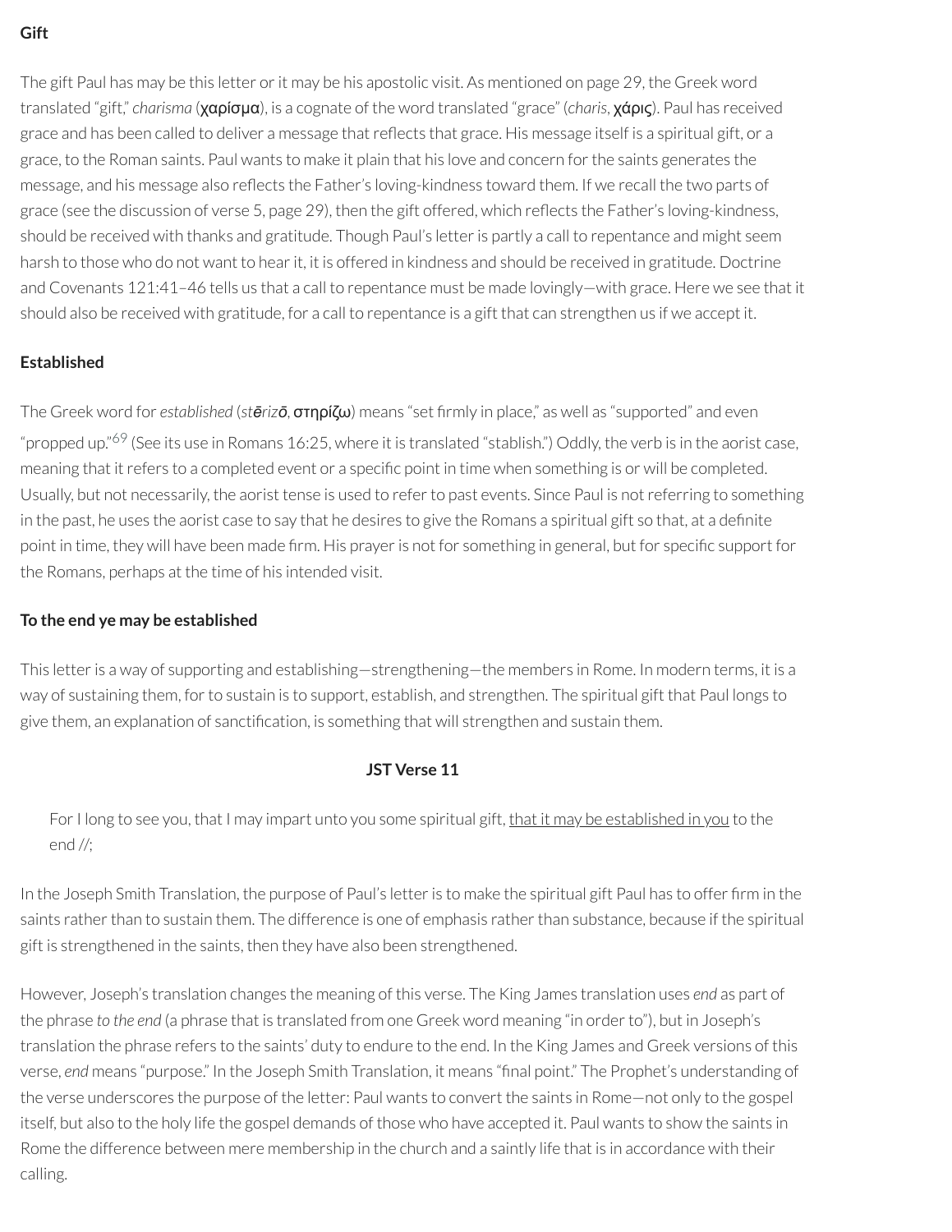#### **Verse 12**

#### **Comfort**

The word Paul uses for *comfort* is *sumparakaleō* (συμπαρακαλέω) and literally means "called together." As mentioned before (see page 10), it is a wordplay on *called* (see verses 1, 6, and 7). We usually think of comfort in terms of sympathy and thus think of comfort as a matter of consolation, reassurance, or soothing. That is not incorrect, but it is useful to think of the word *comfort* etymologically. In Latin, *com* means "with" and *fort* is associated with strength (hence the English words *fort* and *fortitude*), so *comfort* means "to be strong with." This is the meaning of *comfort* in the King James translation and is also what the Greek word indicates. To be comforted is to be strengthened, and we are strengthened together and have strength with another. Offering consolation and reassurance is one way we can strengthen others, one way we can comfort them, but it is not the only way. Our way of thinking about the word *comfort* is narrower than was Paul's.

The phrase *comforted together* emphasizes being with one another; the Roman saints are called to be with each other by virtue of their membership in the church. *Encouraged* is a good synonym for *comforted together*, and its etymology is similarto that of *comfort*: "to give courage, hope, or condence." This is at least one major sense in which the Holy Ghost is a comforter: besides giving sympathy, he strengthens and encourages by being with us in our trials. As the Second Comforter, the Savior will also stand with us (see page 10).

The preaching of the gospel that leads to repentance, the support that Paul will offerin this letter, brings comfort and hope—not just comfort against the ills and misfortunes of life and hope that we will have something betterin the foreseeable future (though both certainly are included), but a general feeling of peace and comfort, the assurance that we are on the right track and acceptable to God even when we do not know what to expect, even when we have no reason for natural hope (see Romans 4:18). Comfort, strength, and hope come not only through ourfaith in Christ as individuals, but also through ourfaith in and with one another. In the community of the church, faith in God founds and creates faith in one another, and faith in one another strengthens ourfaith in God. Bearing our testimonies to each other strengthens us all. Though we must each work out our own salvation, we do so together. Part of working out salvation is comforting one another, strengthening and encouraging one another through our faith, as Paul is doing here.

#### **The mutual faith of both you and me**

In the phrase *the mutual faith of both you and me*, Paul is not emphasizing his apostolic authority. Instead, he is emphasizing what the word *comfort* means: by being with the saints, serving them, and preaching to them, Paul will not only strengthen them through his faith, but he will be strengthened by their faith. His visit, whether physical or by letter, will bless them both. Anyone who, like Paul, has served in the spirit (see verse 9, pages 42–43) has had a similar experience.

Paul may also be explaining why he is coming to Rome, though his usual practice is to preach only where others have not (see Romans 15:20).

<span id="page-59-0"></span>Notice that Paul does not speak of faith as an individual thing. We have an individualistic understanding of faith his faith and my faith—but Paul speaks of the collective faith among the saints. To see this difference more clearly, compare Abraham with Achilles, the hero of Homer's *Iliad*. Achilles trusts only himself, and he claims all the credit: "*I* am going to get Hector." "*I* am going to possess the prize." In contrast, when commanded to sacrice his son, Isaac, Abraham trusts Isaac (Isaac is probably in his thirties<sup>[70](#page-65-4)</sup> and seems not to be a simple, mute victim), Isaac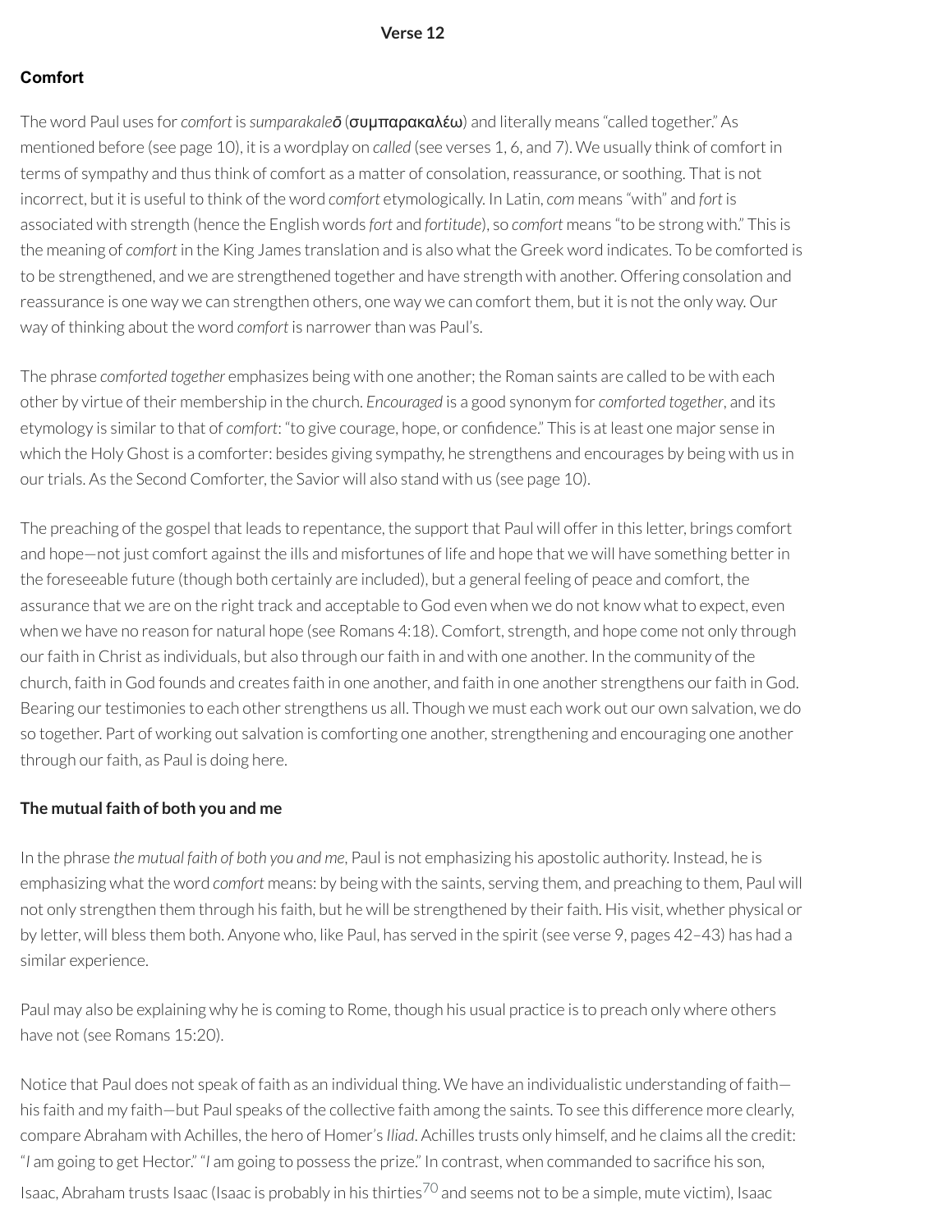trusts Abraham, and they both trust God, who also obviously trusts them. Abraham is willing to give up everything, including all hope of having his divine promise fulfilled, simply because the Lord demands it. Achilles considers trust or faith in and with others to be secondary at best, but such faith and trust are at the very heart of Abraham's experience. The trust that we see among Abraham, Isaac, and God, as well as in Paul's letter, does not occur merely in the individual. It happens among the saints.

## **JST Verse 12**

// That I may be comforted together with you by the mutual faith both of you and me.

The only difference between Joseph Smith's version of verse 12 and the King James Version is the deletion of the introductory phrase *that is*. If the phrase is included, verse 12 restates verse 11: giving the Roman saints a spiritual gift to sustain them is the same as their being comforted together by faith. By deleting the opening phrase, the Joseph Smith Translation makes this verse a consequence of verse 11: Paul wants to give the Romans a spiritual gift to strengthen the gospel in them so that he can be comforted together with the Romans by their mutual faith.

#### **Verse 13**

#### **I would not have you ignorant**

The phrase *I would not have you ignorant* is common in Paul's writing (see Romans 11:25; 1 Thessalonians 4:13; 1 Corinthians 10:1; 12:1; 2 Corinthians 1:8). Though the saints in Rome are renowned fortheirfaith, they can still learn what it means to be saints. Paul writes to them for that reason. He believes that he can have a harvest from among them as he has had among the gentiles.

#### **Brethren**

The intimacy Paul shows with the word *brethren* may be surprising given that, though he knows some of the Roman saints personally (see Romans 16:3, 6–16), he is generally unacquainted with the Romans because he has never been to Rome. The intimacy is also a little odd considering the formality of the opening of the letter. On the other hand, an intimate feeling toward other members of the church, even those one does not know, is hardly unusual (see the discussion of *by the will of God* in verse 10, pages 44–45, as well as examples of Paul's similarintimacy in Romans 7:1, 4; 8:12; 10:1; 11:25; 15:14, 30; 16:17). Fitzmyer points out that speaking of the saints as brothers was adopted from Palestinian Jewish usage $^{71}$  $^{71}$  $^{71}$  (compare Deuteronomy 15:1–18 for the Jewish basis of that usage).

#### <span id="page-60-0"></span>**I purposed to come unto you**

In the phrase *I purposed to come unto you*, the Greek word translated "purposed" indicates at least intention and probably a definite plan. On the other hand, as explained in the discussion of verse 10 (page 44), that plan may or may not have been to make a physical journey to Rome.

## **Was let hitherto**

*Let*, in the phrase *waslet hitherto*, does not mean "allowed," as we might expect. It means "prevented." We do not know what has kept Paul from coming to the Romans, whether by letter or in person, but when we consider this remark in conjunction with the statement in verse 10 that he has been praying that he might come, we can perhaps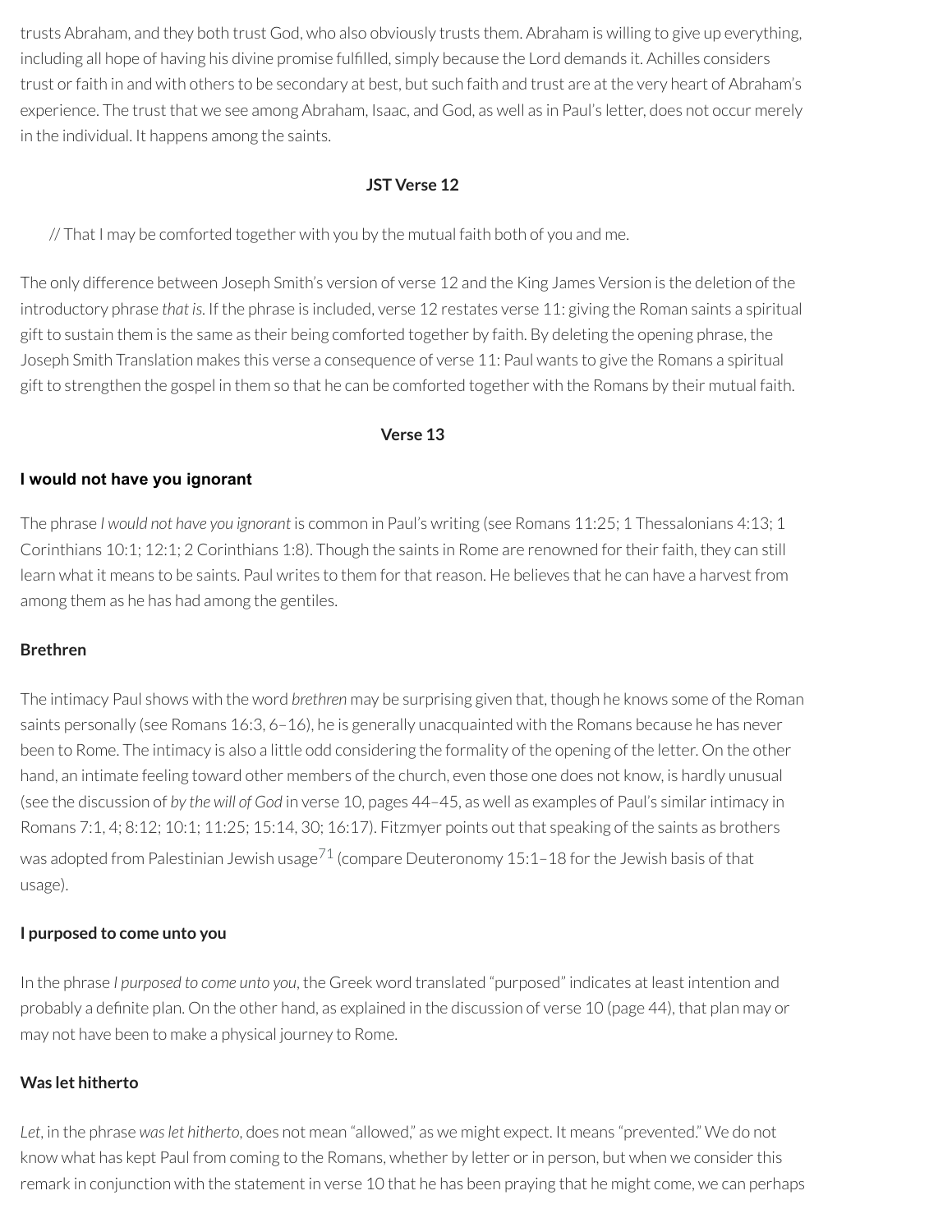conclude that the Lord has until now refused permission. If that is the case, verse 13 may imply that Paul was previously prevented from coming because he would not have been able to find fruit among them. Perhaps their reputation for righteousness would earlier have prevented them from hearing Paul's message, but now they are ready.

## **Fruit**

<span id="page-61-0"></span>The metaphor of fruit is obvious. In Greek, the word *fruit* generally indicates the products of one's labor, what comes as a result of work.<sup>[72](#page-65-6)</sup> Note that this metaphor questions some of our ordinary thinking about work, especially how we sometimes think about our work in the church. A tree does not produce fruit through an extraordinary effort. It produces fruit naturally. The fruit is the natural result of the tree's being what it is. One can hardly imagine admonishing an apple tree to try harder to produce better fruit. To produce better fruit, the apple tree must change itself, and that is almost surely impossible. Perhaps the tree must be pruned. Perhaps it must be fertilized. The apple tree can be worked on, but if it is to produce better fruit, it must be a better apple tree, and it cannot do this on its own.

That our works are compared to fruits should therefore give us pause, as should the fact that we are judged by those fruits. Just like an apple tree, we produce fruit—works—of one kind or another because we are human beings. There is no alternative; our fruits are the natural product of who we are. If we want better fruit, we must become better people. But, like the apple tree or the olive tree (see Jacob 5), we cannot make ourselves better. That is the work of the One who tends us.

If we are to be better, we must repent and make ourselves available to do God's work. We must submit to him as the tree submits to the farmer. Concentrating on the fruit we produce will not help. Comparing our fruit to that of others will probably be counterproductive. Gritting our teeth, cinching our belts, and firmly deciding to produce better fruit will not help. Neither will setting the goal of producing better fruit and writing it in our planners or imagining ourselves as better producers. Only becoming better people will do the job. But we cannot become better simply by choosing to be better. Becoming better is not really the result of an expenditure of our effort. A tree is a better tree because of the care given it by the gardener. Some trees may produce bad fruit in spite of that care, but they can hardly claim to have done so by an act of their will. Likewise, we may reject what the Father offers us through his Son and produce bad fruit. However, if we accept what is offered, we will be good and our fruit will be good, but that fruit will be nothing of which we can boast or be proud. Ourfruit is not our work, but the Father's and the Son's (compare the discussion of *a servant of Jesus Christ* in verse 1 [pages 3–9] and the allegory of the olive tree in Jacob 5).

## **ThatI might have some fruit among you also, even as among other Gentiles**

With the phrase *that I might have some fruit among you also, even as among other Gentiles*, Paul indicates that he would like a harvest among the Romans as he has had among others. In other words, he expects the saints in Rome to be better as a result of his service.

The Greek emphasizes the comparison of the Roman congregations to the other gentiles. Literally it reads, "Also among you, even as also among the other gentiles." The church in Rome may be primarily composed of gentiles— Greeks and Romans, rather than Jews. However, as is obvious from the content of the letter, there are a number of Jews among them (see the list of names in Romans 16, which includes Jewish, Roman, Greek, and Latin names).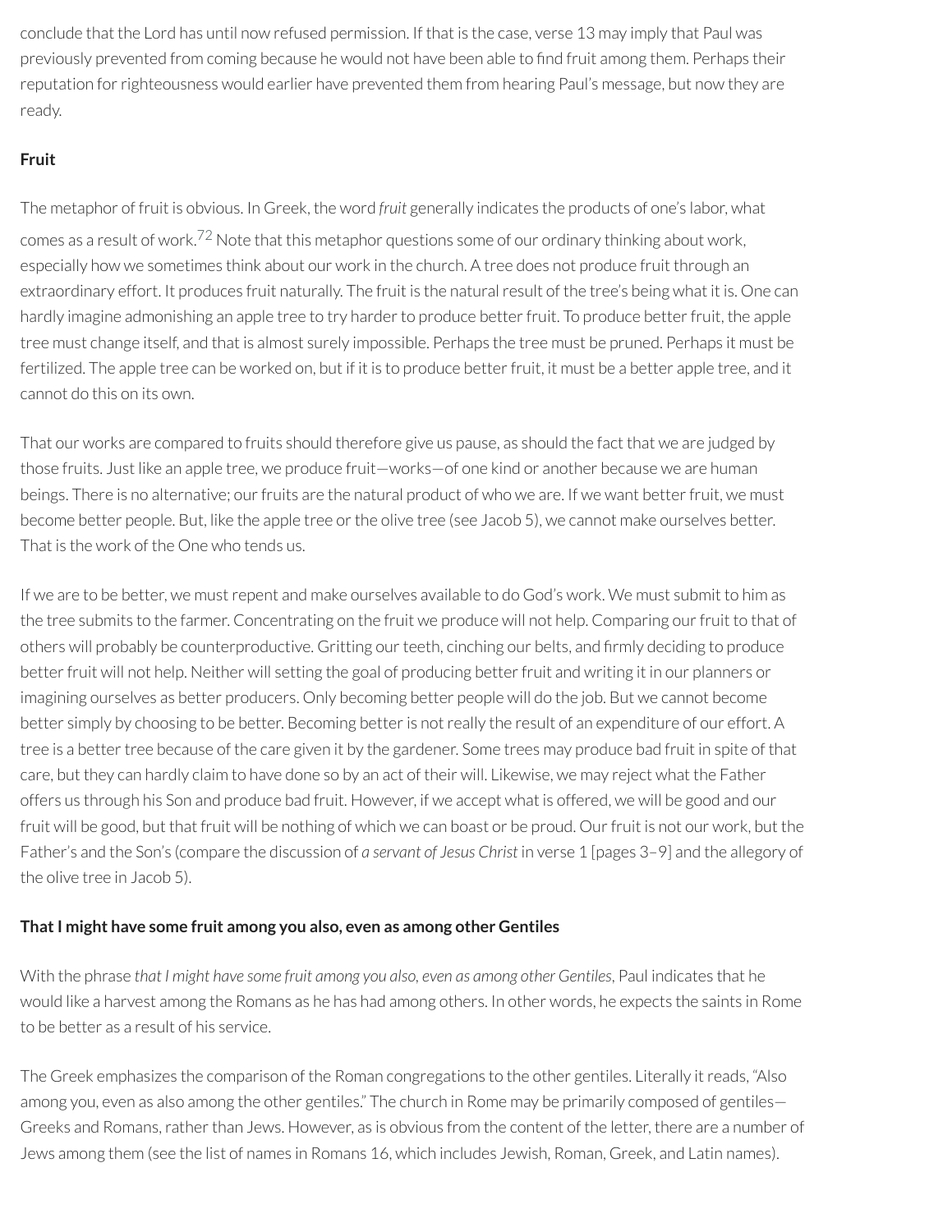Paul is writing to all the members of the church in Rome. He compares them to gentiles, perhaps because most are gentiles or perhaps because all are living in a gentile city. Paul uses the word *gentiles*in an equivocal way.

## **JST Verse 13**

Now I would not have you ignorant, brethren, that oftentimes I purposed to come unto you, (but was hindered hitherto,) that I might have some fruit among you also, even as among other Gentiles.

The only change is one of clarification: *hindered* rather than *let*.

#### **Verse 14**

#### **I am debtor**

Why does Paul say he is indebted? After all, he is preaching and the Romans are receiving the gift he offers. It seems they should be indebted to him. However, in verse 12 Paul says that the saints and he will be strengthened if they can share their faith, and in verse 13 he mentions that he would like a harvest from among them. He seems, therefore, to be indebted on several counts. First, he has gathered fruit from among both the Greeks and the non-Greeks. That is in itselfrewarding. It has often been noted that genuine service to another brings satisfaction. (And what greater service could there be than preaching the message of Christ?) Service also brings a sense of gratitude. When we serve others, the feeling that results is not pride, but thankfulness—thankfulness for the people we have served, for our relation to them, for the work we have done, for our Father in Heaven. Anyone who has helped another hear and understand the gospel and then seen that person accept it is familiar with this feeling.

Paul is indebted to all people because he is indebted to Christ. To be obligated to the Savioris to be obligated to those for whom he died. In one sense, to owe is to be owned: I am owned by those whom I owe. Because Paul owes Jesus Christ, he also owes those for whom Jesus Christ has sacriced. As a result, Paul is not only a slave of Christ, but also a slave of those to whom he preaches. He preaches to them because he owes it to them. Though Paul is an apostle, the saints and those to whom he has been called to preach are his masters.

Building on this notion, we can conclude that if, as verse 12 indicates, our faith is shared rather than individual, then we are indebted to each other. Having been purchased by the blood of Christ, each is owned by all others; each always owes the other as Paul owes him. We cannot escape our obligation to one another except by dying spiritually.

Paul's debt might well come as a surprise to many of his contemporaries in Rome, especially considering that they may think that he at times deals with them harshly. It is odd to imagine a slave owing his master a call to repentance, but that is exactly what Paul owes the saints. His obligation is to bring them grace and peace (see verse 7, pages 28–29). It is to do forthem what they need—what the Father would do forthem—not necessarily what they desire. If I were to attempt to meet such an obligation on the basis of only my own understanding, then I could never be sure that what I did, even if it were in accordance with the other's will, was what that person genuinely needed. Because I can be sure of neither the goodness of my will nor the will of another human being, I cannot deal fairly with others based on what either of us thinks is best. In other words, I cannot be sure of my own justice. In fact, the more sure I am of it, the more likely I am to be wrong about it. I must always worry that my justice is really injustice, but the Father is truly just. To the degree that my service to my fellows is according to the will of the Father, rendered as part of my slavery to the Son, I need not worry about whether I have done right (though I must always be wary of being overly confident that my service is indeed what the Father wills). My will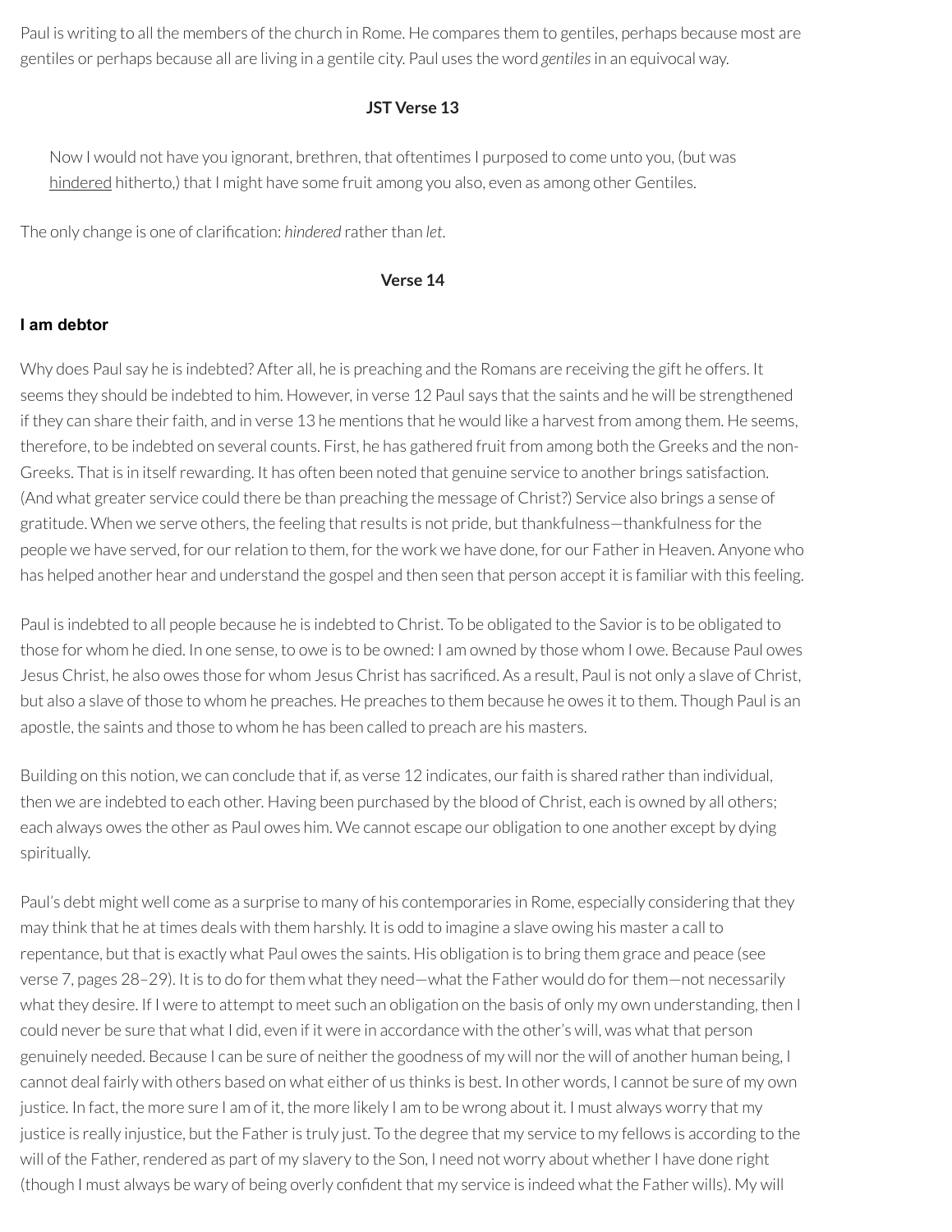becomes irrelevant, and as a servant, my actions are notreally mine. In this idea we see the necessity of being enslaved to God rather than having free will.

The theme of being indebted comes up again in chapters 3 and 4, where we see that even father Abraham is indebted and cannot claim sanctification as his right.

## **Greeks**

The word *Greeks*refers to those who speak Greek. Though the Romans ruled the Mediterranean world and spoke Latin, Greek was the language of the cultured, even among the Romans. As a result, the word *Greek* was often used by people of the time to refer to the dominant culture.

## **Barbarians**

*Barbarians*refers to those who do not speak Greek. In English the word *barbarian* refers to someone without culture. Although the Greek word *barbaros*(βάρβαρος; the Greeks thought the word mimicked the sound of non-Greek languages) can imply a lack of culture rather than only a difference of language, it does not necessarily do so, and it does not seem to carry that implication here. It is just the complement of *Greek*. Thus "the Greeks and the barbarians" includes everyone.

## **The wise**

In Greek and Roman philosophical thought, the wise are those who know how to live well. They are those who have learned "the meaning of life." The overarching goal of Greek education was to achieve wisdom, and this goal had a great influence on Roman education. In its best form, Greek philosophy (literally "the love of wisdom" and therefore the name for education), which originated in Socrates' life and his quest for wisdom as virtue, centered on teaching us that we are unwise. The point of Greek and Roman philosophy and education was to gain wisdom (recall the discussion of Stoic wisdom on page 5).

## **The unwise**

A better translation than "unwise" might be "foolish," though the word *unwise* is a good contrast to *wise*. Literally, the Greek word translated "unwise" (*anoētos*, ανόητος) means something like "mindless." Paul is using the terms *wise* and *unwise* only generally, but either term can also refer specifically to those who are converted or unrepentant. From the point of view of the world, the converted are foolish and those who seek their own selfinterest rather than the glory of God are wise. The reverse is true from God's point of view (see 1 Corinthians 1:25; 3:19; 2 Nephi 9:42).

As is true of much of what follows in the letter to the Romans, what Paul says in verse 14 would have been a scandal to educated Greeks and Romans. As we have seen, the whole point of Greek and Roman philosophy was wisdom, or the overcoming of ignorance, and it would thus be difficult and even scandalous for a philosopher of Paul's time to have thought himself indebted to the unwise.

## **Both to Greeks, and to the Barbarians; both to the wise, and to the unwise**

The phrases both to the Greeks, and to the Barbarians and both to the wise, and to the unwise indicate that Paul is indebted to everyone. The words *Greeks* and *barbarians* emphasize language and culture, and the words *wise* and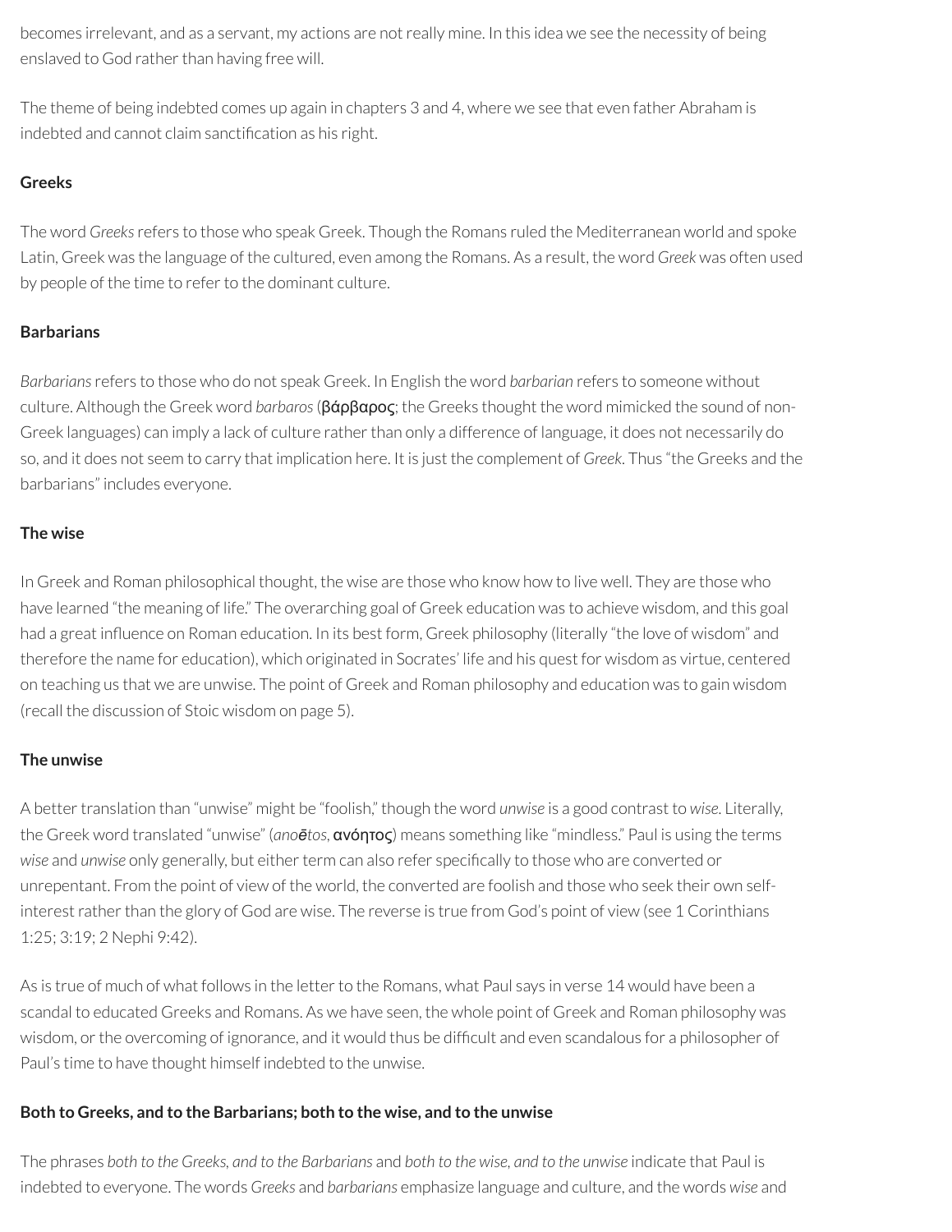*unwise* emphasize mental ability or understanding within the culture. Paul divides everyone in two ways. These two ways overlap each other but are also distinct, and they emphasize that Paul is indebted to all: the Greeks and the non-Greeks and everyone within either group.

The King James translation expands what is quite terse in the Greek version of verse 14. Quite literally, the Greek reads, "Greeks and Romans, wise and unwise," with the word *to* implied in each case by the grammatical form of the nouns.

#### **JST Verse 14**

#### No change.

#### **Verse 15**

#### **So**

The word *so* indicates that what follows is the consequence of Paul's indebtedness. He is ready to preach the gospel to the Romans because he owes it to them.

#### **As much as in me is**

In the phrase *as much asin me is*,Paul shows his humility by acknowledging that he has limitations.

#### **I am ready to preach the gospelto you that are at Rome also**

With the phrase *I am ready to preach the gospel to you that are at Rome also,* the KJV indicates that Paul is ready to preach the gospel. The Greek indicates that he is not justready, but eager. This implies that the Roman saints need to have the gospel preached to them—in spite of their reputation for faithfulness. Given what Paul has already said about their faithfulness, the Roman saints might be offended that he wants to preach the gospel to them as he has among others, most of whom were unbelievers. It might be especially offensive to those who are renowned for their faithfulness to be told that Paul hopes his preaching will find fruit among them as it has among the unbelievers, but Paul has already made clear that his letter is to strengthen, not to offend. Perhaps he has built up to this point slowly so that they will not easily be offended. Perhaps that is why he has prefaced this letter by pointing out his understanding of them and his love for them. In fact, to their credit, he thinks they are ready for his message of repentance, a message intended specifically for those renowned for faithfulness.

#### **JST Verse 15**

And, as much as in me is, I am ready to preach the gospel to you that are at Rome also.

The King James translation begins verse 15 with *so*, a word that implies that verse 15 describes a consequence of verse 14. This is a reasonable interpretation of the Greek text. The editors of the Greek manuscript have put a semicolon at the end of verse 14 to connect it to verse 15. It also seems reasonable to conclude that verses 13 and 14 are two descriptions of a single fact: Paul desires to have fruit among the Romans, and he is indebted to all. Thus, as traditionally rendered, verses 13 and 14 indicate that Paul wants those in Rome to know that he has intended to come to them in order to find fruit among all people. Verse 15 then tells us that Paul is ready to preach the gospel in Rome because he intends to have fruit among the Roman saints and is indebted to all.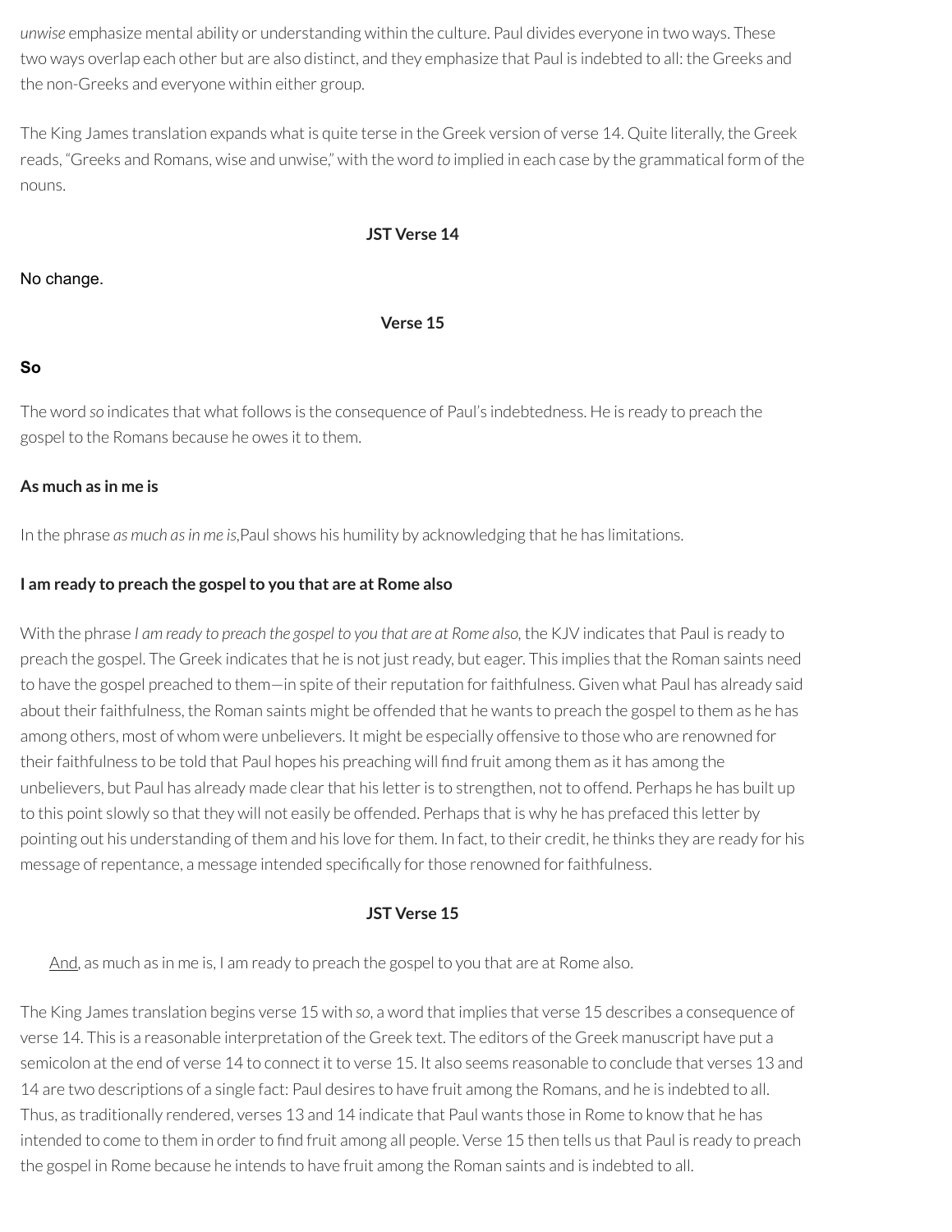In contrast, Joseph Smith's version of verse 15 is parallel to verse 14 rather than a consequence of it. This elevates the importance of verse 15. Joseph Smith's version indicates that Paul wants the church members in Rome to know two independent things: (1) he has intended to come to them, and (2) he is ready to do so.

#### **Notes**

## <span id="page-65-0"></span>[66.](#page-53-0) See Robertson, *Grammar of the Greek New Testament,* 962, 1189–90.

<span id="page-65-1"></span>[67.](#page-55-0) See *Oxford English Dictionary*, 2nd ed., s.v. "keep"; *American Dictionary of the English Language* (1828), s.v. "keep."

<span id="page-65-2"></span>[68.](#page-56-0) See Bauer, *Greek-English Lexicon,* 323.

<span id="page-65-3"></span>[69.](#page-58-0) See Ibid., 768.

<span id="page-65-4"></span>[70.](#page-59-0) Many have come to this conclusion by assuming that Sarah's death, mentioned early in Genesis 23, occurred shortly after the sacrifice at Mount Moriah and subtracting her age at Isaac's birth from her age at death.

<span id="page-65-5"></span>[71.](#page-60-0) See Fitzmyer, *Romans: A New Translation,* 249.

<span id="page-65-6"></span>[72.](#page-61-0) See Kittel, *Theological Dictionary,* 3:615; Bauer, *Greek-English Lexicon,* 404–5.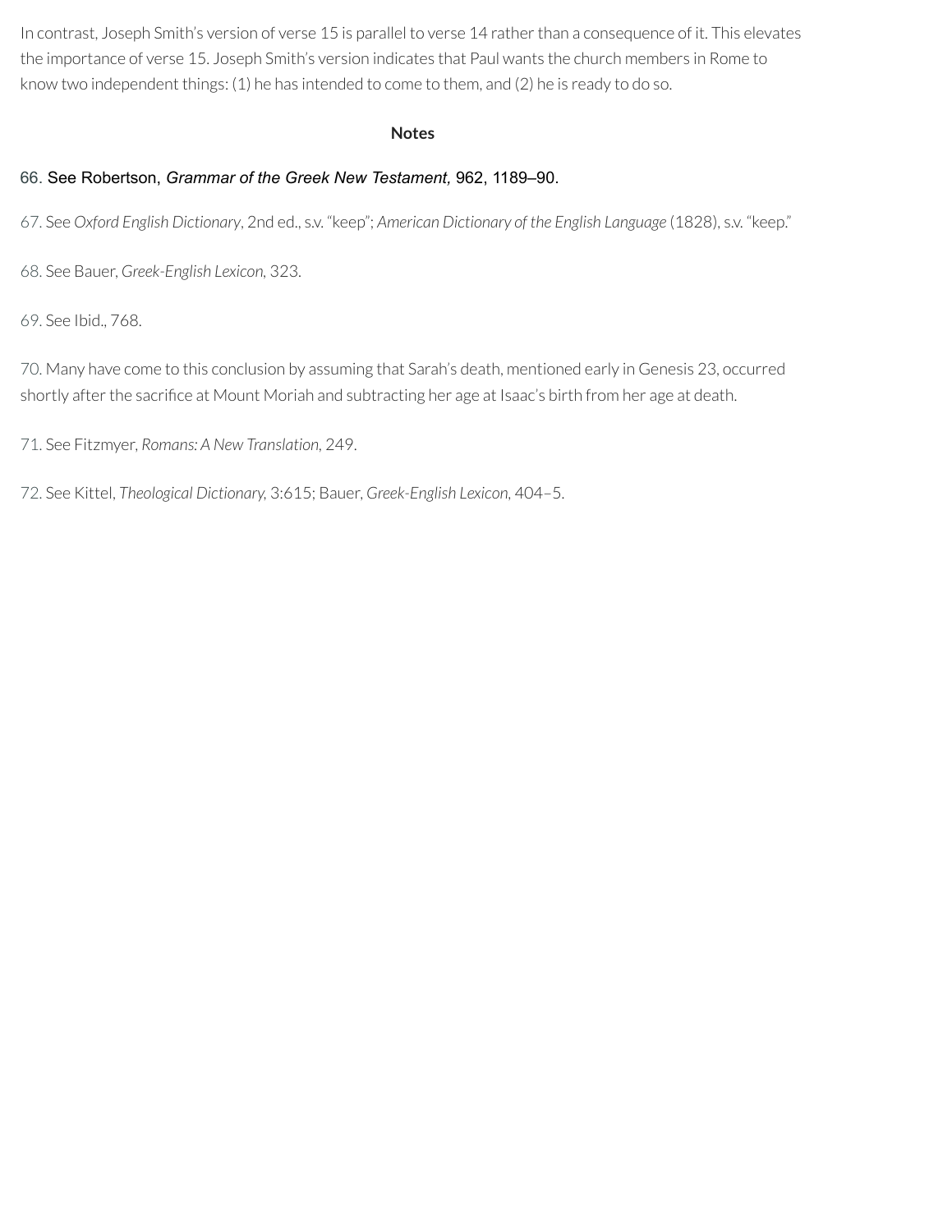# Verses 16–17

#### **King James Alternate**

 $_{16}$ For I am not ashamed of the gospel of Christ: for it  $_{16}$ I am not ashamed of the gospel; for it is God's is the power of God unto salvation to every one that power to bring salvation for all those who are trusting, believeth; to the Jew first, and also to the Greek. 17For therein is the righteousness of God revealed from faith to faith: as it is written, The just shall live by faith.

to the Jew first and to the Greek.  $_{17}$ For through trust, God's justice is revealed by the gospel to those who trust, even as it has been written: "And the just will live by trust."

#### **Verse 16**

The first part of verse 16, Paul's statement that he is not ashamed of the gospel, provides a conclusion to his lengthy greeting. The second part of the verse acts as a transition to the theme of the letter (stated in verse 17), explaining why Paul is not ashamed of the gospel and setting up the discussion of the saving power of faith.

#### **I am not ashamed**

In the phrase *I am not ashamed*, Paul uses the rhetorical device litotes (understatement) to declare that he is proud of the gospel. If he were afraid to preach repentance to both the saints and those not yet converted, he would not be proud of the gospel. Though Roman intellectuals of his day considered the gospel common orlow class—a laughing matter at best—and though it was a stumbling block to the Jews, it does not put Paul to shame. He trusts in the gospel and its message of hope for sinners. Thus, though Paul was himself guilty of assenting to and assisting in killing one of the Seventy (see Acts 7:58; 8:1), now that he trusts in the gospel and understands and accepts Christ's redemption and what it requires of him, he is not ashamed to preach.

#### **Of the gospel**

Paul earlier emphasized the preaching of the gospel rather than its content (see the discussion of verse 1, pages 13–14). When Paul says he is not ashamed of the gospel, he says that he is happy and proud to preach the gospel.

#### **Itis the power of God unto salvation**

The gospel is not just information that people can judge objectively and then decide whether they will accept or reject it. The gospel is not just a message, but power. Thus, to hearthe gospel preached is to be affected, and the effect of preaching is salvation. Recall verse 4, which says that Jesus was "declared to be the Son of God with power." The Father makes that declaration not only through the resurrection, but also through the preaching of his servants.

Like other New Testament writers, Paul takes the saving power of gospel preaching quite literally (again, see the discussion of *gospel* in verse 1, pages 13–14). When done by the Spirit, the preaching of the gospel is the power that brings salvation to all who will hear. This is why Paul has no shame when he preaches: through his preaching, those who, like him, are guilty of sin can receive salvation from their sins. Paul needs no confidence in his own intellect or training because he has confidence in the power of the gospel. In fact, not to have that confidence in the gospel would be to be ashamed of it. When we doubt our ability to do the Lord's work, we really doubt that work itself and we doubt the Lord's ability to do his work through us.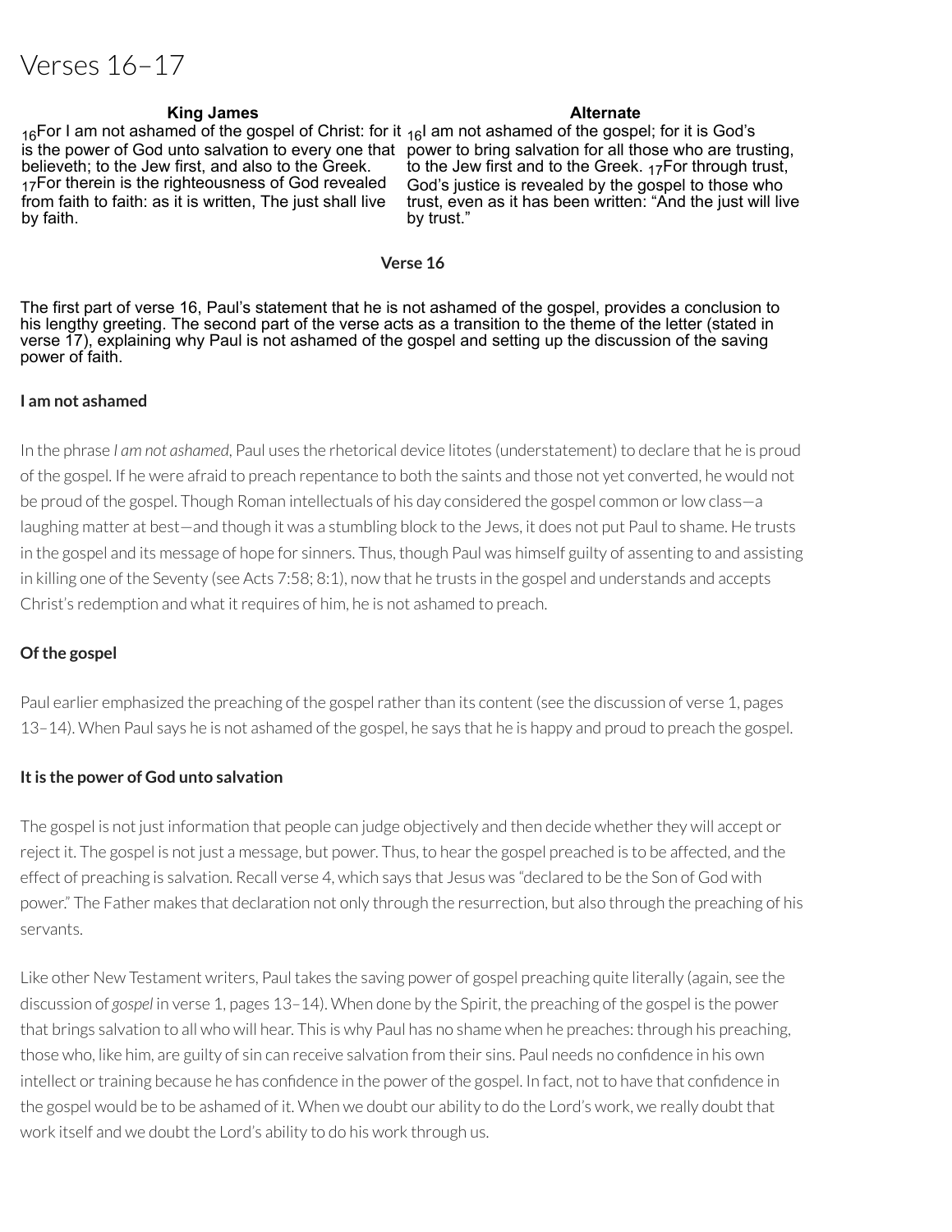The scriptures, especially the Book of Mormon, are full of evidence that Paul correctly says that "faith cometh by hearing, and hearing by the word of God" (Romans 10:17). This belief motivates the letter to the Romans and Paul's other letters. Clearly, the missionaries in the Book of Mormon teach with power and can convert in dramatic ways because they preach the gospel. For example, Ammon converts Lamoni simply through preaching the gospel (see Alma 18–19), and the remarkable sermons of King Benjamin and Alma converted many (see Mosiah 1–4; Alma 5). As Alma reminds us, the preaching of the word tends to have a more powerful effect on people than even the sword (see Alma 31:5).

The King James translation indicates that preaching the gospel is "the power of God unto salvation." However, the Greek has no definite article. Thus the alternate translation is "it is God's power."

In Paul's time, the gospel was believed and taught by only a small group and seemed to have little impact on the world. Few knew anything about it. It might, therefore, have been tempting to think of the gospel as a powerless and ineffectual thing, especially when compared to the power and influence of the Roman government, which many in Rome, including the Roman saints, probably identified with. But Paul does not share that identification with the Roman government or the feeling that the gospel is weak. He understands that exactly the opposite is true: the Roman government, like any human government, is ultimately powerless and ineffectual, and only the gospel has the power necessary for salvation.

## **Salvation**

The Greek word *sōtērion* (σωτήριον) means "rescue from evil or harm." In Judaism, Yahweh delivers, or saves, Israel (see Isaiah 45:17; the Septuagint uses the verb form of*sōtērion*). Paul explicitly identies Jesus and Yahweh as he does in verse 3.

The Greek word *sōtērion* derives from a word meaning "safe and sound." [73](#page-79-0) "Safe" indicates that we are free from harm; "sound," that we are healthy, without flaw. Paul uses *sōtērion* only in connection with salvation from spiritual death. Those who receive salvation are made safe from the adversary, and their shortcomings, spiritual and physical, are removed. The obvious implication is that when we are not yet saved, we are neither safe nor healthy spiritually. If the world and Satan are our masters, then we are always in danger of physical and spiritual death, and we are always diseased, no matter the state of our bodies.

## **Believeth**

Here, the Greek word *pisteuō* (πιστεύω), translated "believeth," is a verbal form of the word *pistis*(πίστις), translated "faith" or"trust" in other places (see, for example, verse 17 and the discussion of *faith* in verse 5, page 31). Connecting this word to other places where the Greek uses *pistis* by using a variation of one English word in each place would help us better understand Paul's message. Pisteu**ō** might therefore be better translated as "is faithful" or "trusts." As mentioned earlier, it is important to remember the connection between faith and trust as we read Romans. *Believeth* does not make that connection. It is also not an active enough word; it is too passive for what Paul describes in verse 16. The gospel message is the power of salvation for the faithful; in other words, it is the power of salvation for those who trust God.

We can use the word belief to describe our response to the gospel message. However, if by belief we mean merely "assent to the truth of a proposition" (this is not usually how the scriptures use the word), then belief is not sufficient to salvation. Trust—that is, faith—involves considerably more. If we have trust we also have belief, for we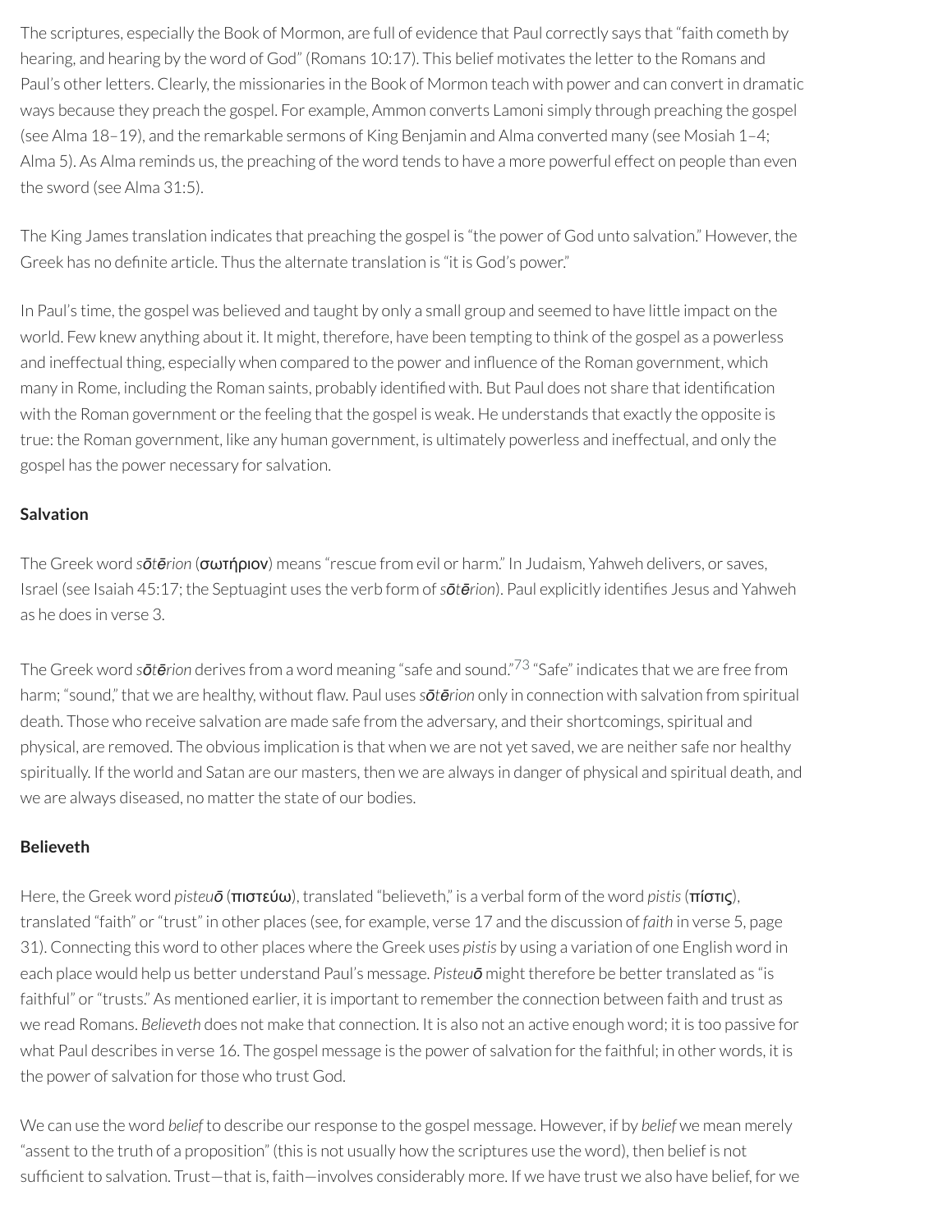agree that what we trust in is true and we believe what we are told by the one we trust. However, the reverse is not true. We can believe something to be true without putting our trust in the person who told us and even without putting our trust in what we believe to be true, though the latter is inexplicable. Satan seems to do just that. He and his cohorts believe that Christ is the Savior—they even know that he is—but they trust only themselves and act against their belief (see James 2:19).

We must exercise faith to be saved. Our faith is already a response to a power, not just to a message. We can exercise faith orreject the power of the gospel, but whichever we do, we are responding to what God has initiated. That is how the Christ is the "author and finisher of our faith" (Hebrews 12:2). He is the author in that he initiated the plan of salvation, making faith possible. He is the origin of ourfaith in that he created a world, including us, and he created a message that cannot be ignored. To hear the message is to respond to it, whether positively or negatively. He also created us to be open to the message, able to hear and respond to it (for more about this, see verse 20, pages 78–81; 2 Nephi 32:9 suggests something similar). Faith is the natural consequence of hearing the message of the gospel, and the gospel message is the power of salvation to those who respond to it in faith. A surprising result of this understanding of faith is that only ourrefusal to obey the message can be said to be our own act (see the earlier discussion of freedom in verse 1, pages 3-9). Christ is the finisher of our faith in that he makes possible the perfection of our faith (see the earlier discussion of perfection, pages 21–22; see also Moroni 6:4).

#### **To the Jew rst, and also to the Greek**

Here *Greek* means "non-Jew." One understanding of the phrase *to the Jew rst, and also to the Greek* notes that this is the order in which the gospel was preached. Paul believes that the Jews have first claim on the word of God (see Romans 9–11), but this seems to involve a paradox. On the one hand, everyone is absolutely equal before God (see Romans 3:22; 10:12), and as Paul has just mentioned in verse 16, all who are faithful can receive salvation. On the other hand, the Jews have first claim to receiving the gospel. Is there any way to account for this apparent contradiction? One way is to remember what it means to be chosen. To be chosen is to be set apart (see the discussion of*saints*in verse 7, pages 34–36). Something chosen is an instrument for a holy purpose; it is something God uses to bring about his purposes. The chosen people, therefore, are a people chosen for a particular work. They are holy people because they are chosen, not because the are necessarily any more pure or more privileged than anyone else. In fact, one could argue that it would be a mistake to choose the mostrighteous people to represent the other peoples of the earth, because saving such a people would not sufficiently demonstrate God's power to save from sin. But what might such an argument say about the latter-day chosen people? The Jews received the gospel first, not because they were privileged, but because they were the instrument God chose to use in working out the salvation that is available to all equally. Presumably our case as the latter-day chosen people is similar: we ought not to think of ourselves as chosen because of our righteousness, but chosen for a work. Like the Jews of old, we are to be a light to the gentiles, that is, to do the work of lighting the world. It does not follow that we are that light because we are holy. As such scriptures as 3 Nephi 11:11; 12:16; and 18:24 make clear, we are a light only insofar as the light of Jesus Christ shines in us, only insofar as we show his light in the world.

**JST Verse 16**

No change.

#### **Verse 17**

Verse 17 is the thesis of the letter: God's righteousness is revealed in the gospel "from faith to faith." In verse 16 Paul said that the gospel is the power of God to salvation. Recall that by *gospel* he means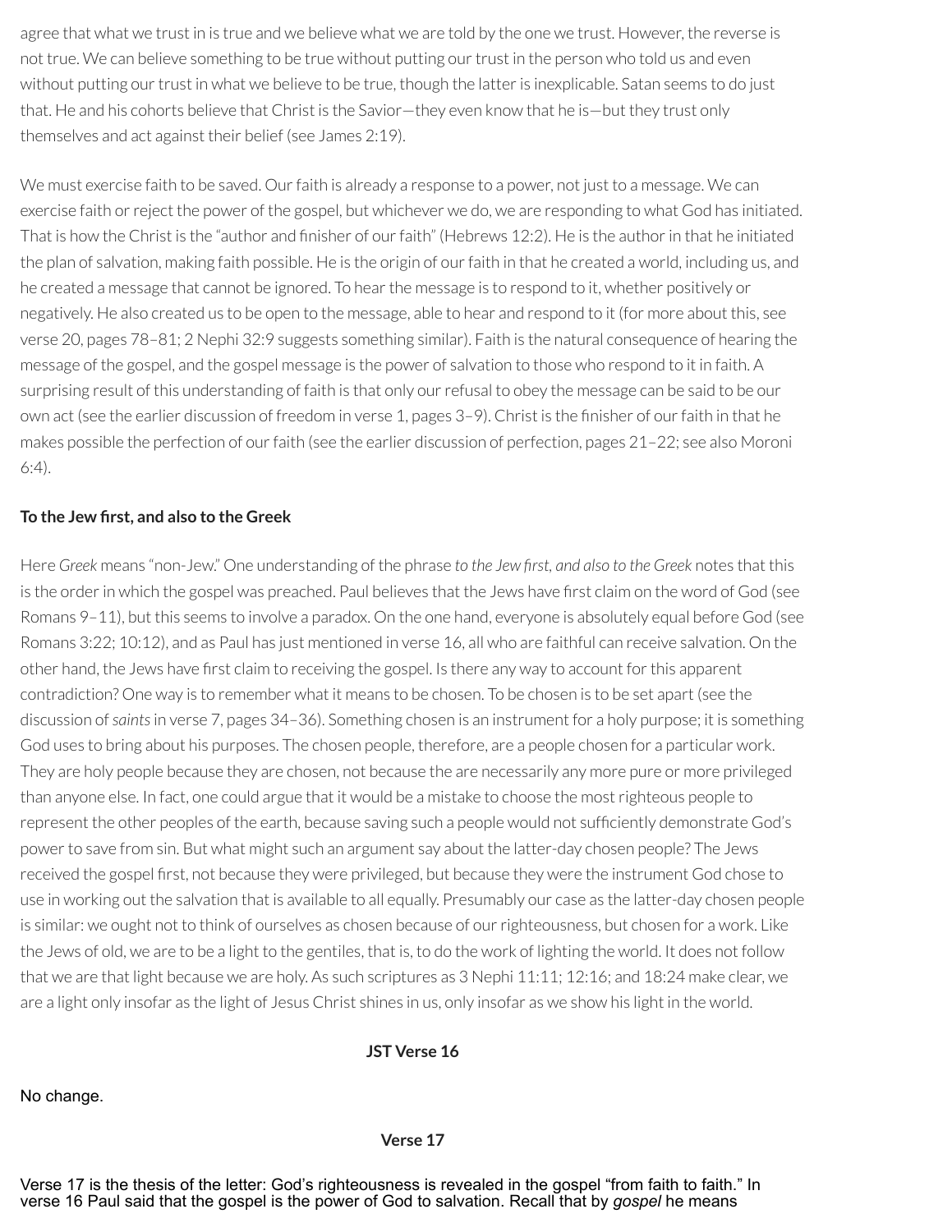something active, the faithful preaching and living of the gospel, not just a list of doctrines or the recitation of such a list. In verse 17 Paul will show at least part of what the gospel entails—how the power of God is salvation for those who are faithful—by concentrating on the role faith and trust play in the plan of salvation.

## **For therein**

*For therein* means "because in the gospel." One reason Paul is not ashamed is that the gospel, the message of the atonement, reveals God's righteousness.

## **The righteousness of God**

The verb *dikaioō* (δικαιόω), the root of the word that the KJV translates as "righteousness" (*dikaiosunē*, δικαιοσύνη) in the phrase *the righteousness of God*, means "to declare something to be just" as well as "to do right." The word dikaiosun**ē** could also be translated "justice."<sup>[74](#page-79-1)</sup> In fact, "justice" might be a more helpful translation than "righteousness" for our purposes. However, as we will see, it is important not to assume that justice and mercy are at odds with each other. To speak of God's righteousness, as Paul does here, is not to speak of the opposite of his mercy. In fact, it is to do anything but that.

The phrase *the righteousness of God* is grammatically ambiguous, and much of the dispute over how to understand Romans can be encapsulated in that ambiguity. It could mean "the righteousness characteristic of God," but it could also mean "the righteousness that originates from God."

Though the scriptures frequently speak of God's righteousness, this particular phrase is not used in the Septuagint, so there is no text to which we can compare this phrase to decide how to disambiguate it. Some readers (especially Protestants) believe that Paul means "the righteousness that originates from God."<sup>[75](#page-79-2)</sup> They cite as evidence such passages as 1 Corinthians 1:30 and Philippians 3:9, where the genitive (the grammatical form translated "of" in English) clearly indicates origin, as well as Romans 5:17, where righteousness is spoken of as a gift, and Romans 10:3, which can plausibly be read as using the same phrase—*the righteousness of God*—to speak of the righteousness that has its origin in God.

On the other hand, there seems to be no such possibility in the Old Testament, where justice and mercy are both attributes of God and neither is in conflict with the other. God's exercising of justice, his defense of Israel, indeed is his mercy. In the Old Testament, God's righteousness is clearly spoken of as a divine attribute and never as a gift that he gives his children. Phrases referring to God's righteousness (e.g., Isaiah 41:10; 56:1; Psalms 5:8; 6–71; 2 Nephi 4:32–33) almost always mean his ability to defend his people against their enemies. As we have already seen, Paul is dependent on the Old Testament and its understanding of words and concepts (see, for example, the discussion of saints in verse 7, pages 34-36). Without referring to the Old Testament, we will not understand much of what Paul says. The quotation in the second half of verse 17 is from Habakkuk 2:4, which clearly attributes righteousness to God as a characteristic. Thus there are good scriptural reasons to believe that the phrase should be translated "the righteousness that is characteristic of God." $^{76}$  $^{76}$  $^{76}$ 

In the Old Testament, *righteousness* means "fidelity to covenants." The Father's righteousness is shown by his fidelity to his covenant with Israel. Israel will show her fidelity when she is faithful to her covenant: an individual is righteous by being faithful to the covenant, in other words by obeying the Law. It seems, therefore, that either Paul is introducing a new concept (the gift of righteousness), as Protestants often argue, or we should understand the phrase *the righteousness of God* as the Old Testament understands it (as referring to the righteousness characteristic of God).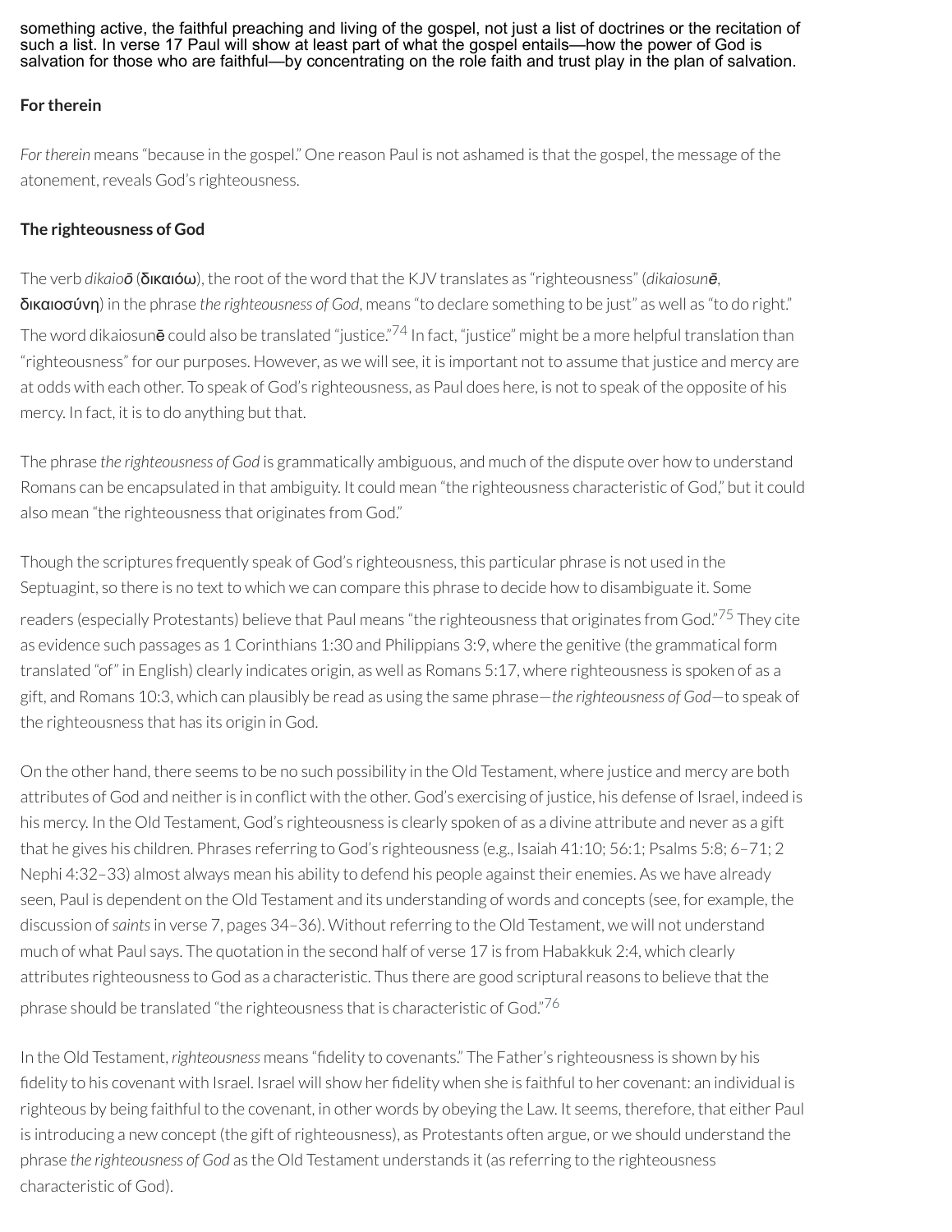There are good reasons for accepting either of these alternatives. We seem to be caught in an interpretive dilemma. However, this is a dilemma only if we insist that the two alternatives are mutually exclusive, if we insist that Paul is either introducing a new understanding or relying on Old Testament usage, but not both. Since both options are plausible and equally informative, I believe we should accept them both. Using Old Testament concepts and understanding, Paul shows us how the Father is righteous and merciful at the same time. He will later show us how the Divine fulfills his covenant obligation to us at the same time that he acts mercifully toward us. However, he will insist that neither of these actions is the result of a legalistic claim that we have on him as creditors to whom he owes salvation and exaltation. Thus Paul teaches something that his contemporaries in Judah did not understand, and he does so by expanding and clarifying the Old Testament concept of God's righteousness, namely, his ability to save his people. He introduces a new understanding of an ancient idea (we also find this idea in the Book of Mormon) rather than a completely new idea.

But what is this righteousness that the Lord gives as a gift and that is characteristic of him? The Greek word for *righteousness*(*dikaiosunē*, δικαιοσύνη) comes from a word that originally meant "what is customary" and later came to have juridical significance as a term meaning "lawful" and "fair," as well as "precise," "exact," and "fit for use."<sup>[77](#page-79-4)</sup> Its use among the Greeks was mostly ethical and legal. In the Septuagint, *dikaiosunē* and its etymologicalrelatives (such as its root, *dikaioō* [διαιόω]) are used to translate a group ofrelated Hebrew words meaning "holy" (those with the root, *tsdq*). In turn, those Hebrew words have as their basic meaning "complying to a norm" and "fulfilling obligations or covenants." As mentioned, in the Old Testament, righteousness is most obviously a matter of fulfilling covenants and meeting obligations. Though there are similarities in meaning between the Greek and Hebrew groups of words, they are not identical. The Hebrew words have more to do with obligation and covenant, while the Greek words refer more to one's conformity to expectations. We will see that in using the Greek word, Paul carries Greek connotations into his work, but we will also see that the Hebrew meaning of *righteousness*is at least as important as the Greek meaning in Paul's thinking and understanding.

First let us considerthis Greek word *dikaiosunō* (δικαιοσύνη) and its Greek connotations. As noted earlier, another reasonable translation of the word is "justice." Such a translation recommends itself forthe alternate translation because it prepares us for the quotation from Habakkuk that follows: "the just shall live by faith," or as Fitzmyer translates the clause, "the one who is upright shall find life through faith."<sup>[78](#page-79-5)</sup> We often think of justice as sternly meting out deserved punishment. Or, at best, we think of it as giving what we owe to another. In keeping with one important Greek understanding of justice, we think of justice and fairness as equivalents. Closely related to this meaning is another meaning, "correct judgment," the ability to discriminate between good and evil and to act accordingly. On that reading of this verse, "the righteousness of God" refers to God's perfect ability to know good from evil and his perfect ability to act in accordance with that knowledge.

The story of Adam and Eve teaches us that the ability to judge between good and evil and to act on that judgment is what makes humans godlike (see Genesis 3:22; Moses 4:28). As Paul points out in verses 19–23, those whom God condemns as sinners are sinners because they exercise poor judgment. In other words, their unrighteousness is their injustice because they do not judge according to God's judgment (i.e., justice) but substitute their own for it. God is righteous because he judges correctly in fulfilling his covenants; they are unrighteous because they do not.

However, I think that in this passage *dikaiosunē* indicates more than God's fairness and careful discrimination between good and evil, though obviously it must also include that. After all, Paul devotes a large portion of his letter to showing how the Father will save us even though we do not deserve salvation. God will be more than fair with us. A meaning of *dikaiosunē* that is more in keeping with Paul's message might be "God's ability to right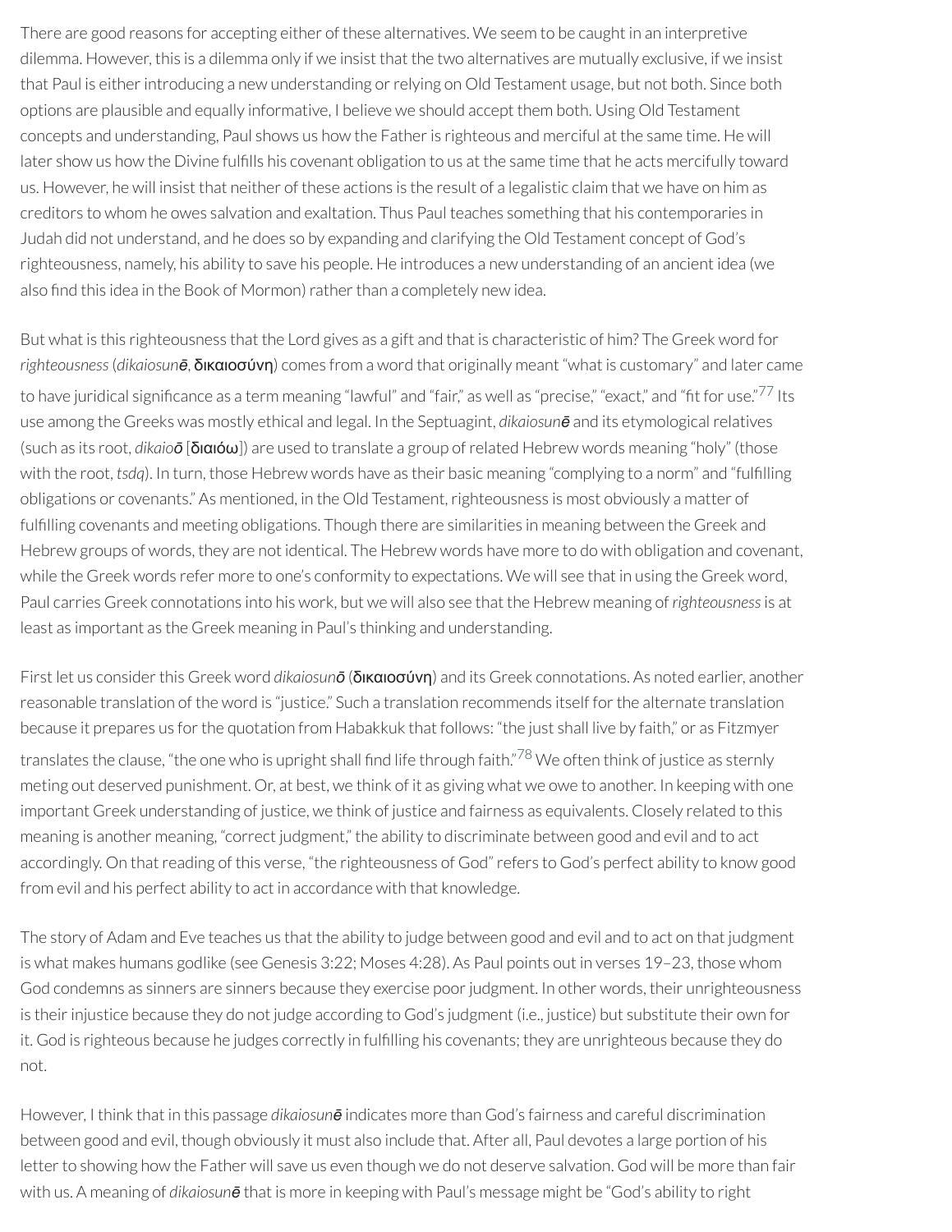wrongs." Sinners do notright wrongs, they commit them. The gospel is the revelation of God's justice, his ability to right wrongs. Even more than it is his correct judgment, the Father's righteousness is his ability to declare accurately that we are just or unjust and to change our state from unjust to just. It is his ability to right our wrongs. Not only can we trust him to be fair with us and not only can he discriminate accurately between good and evil, but he can also right the wrongs that come before him. In the context of covenants, the ability to judge right and wrong and to right wrongs is the ability to know who is and who is not in the covenant relation and to bring those who have fallen from the covenant relation back into it.

Consider next the connotations of the word *dikaiosunē* that come from its connection to Old Testament ideas, particularly the idea of covenant. Given Paul's rabbinic training, these covenantal connotations may be the most important for us to consider. As we have seen, in the Old Testament, righteousness and justice relate to obligation and covenant. Righteousness is meeting our obligations to the covenant of God, and this means obedience to law specifically the law of Moses. In the Hebrew view, the law is not a set of human conventions for treating each other fairly (though such conventions might be an important consequence). For the Jews the law is the expression of a covenant with God; it is the expression of an obligation to God.<sup>[79](#page-79-6)</sup> Those who are faithful to the law are justified or made right—by God. Thus, according to the Old Testament, human justice is a matter of faithfulness and obedience rather than fairness. To be just is to live according to the will of God, in other words, in obedience to the law. Given what we have already seen in the discussion of *a servant of Jesus Christ* in verse 1, pages 3–9, to be just is to be a slave of God and to meet the obligations of one's servitude.

Though such an idea stretches our understanding of righteousness and justice because we often equate justice with fairness, it is important to notice that fairness is not obligatory in either the Old Testament or the New. Achieving fairness is not the point of the Hebrew law, because more than fairness is required. Consider Exodus 22:21–27:

Thou shalt neither vex a stranger, nor oppress him: for ye were strangers in the land of Egypt. Ye shall not afflict any widow, or fatherless child. . . . If thou lend money to any of my people that is poor by thee, thou shalt not be to him as an usurer, neither shalt thou lay upon him usury. If thou at all take thy neighbour's raiment to pledge, thou shalt deliver it unto him by that the sun goeth down: For that is his covering only, it is his raiment for his skin: wherein shall he sleep? and it shall come to pass, when he crieth unto me, that I will hear; for I am gracious.

Similarly, James says, "Pure and unpolluted religion before God and the Father is this: to visit orphans and widows in their affliction, to keep oneself unspotted from the world" (James 1:27; author's translation). Neither of these scriptures requires us to treat others fairly. Both require that we do more than is fair, giving to others without regard to the question of what is fair to us.

The connection of the law with the covenant on one hand and justice on the other is evident in James's writing. I take it that the phrase *pure and unpolluted* implicitly refers to ritual cleanliness. The implication is that keeping oneself unspotted from the world, keeping the divine covenant, is a matter of meeting the ethical demand of orphans and widows, the types for all who come before us.

We might say that justice means rendering each his due, but the gospel teaches that such justice is different than God's. God renders salvation to those who trust in him rather than those to whom he owes it. In turn, both the Old Testament and the New Testament insist that obedience to the will of God-our justice-necessitates a new sense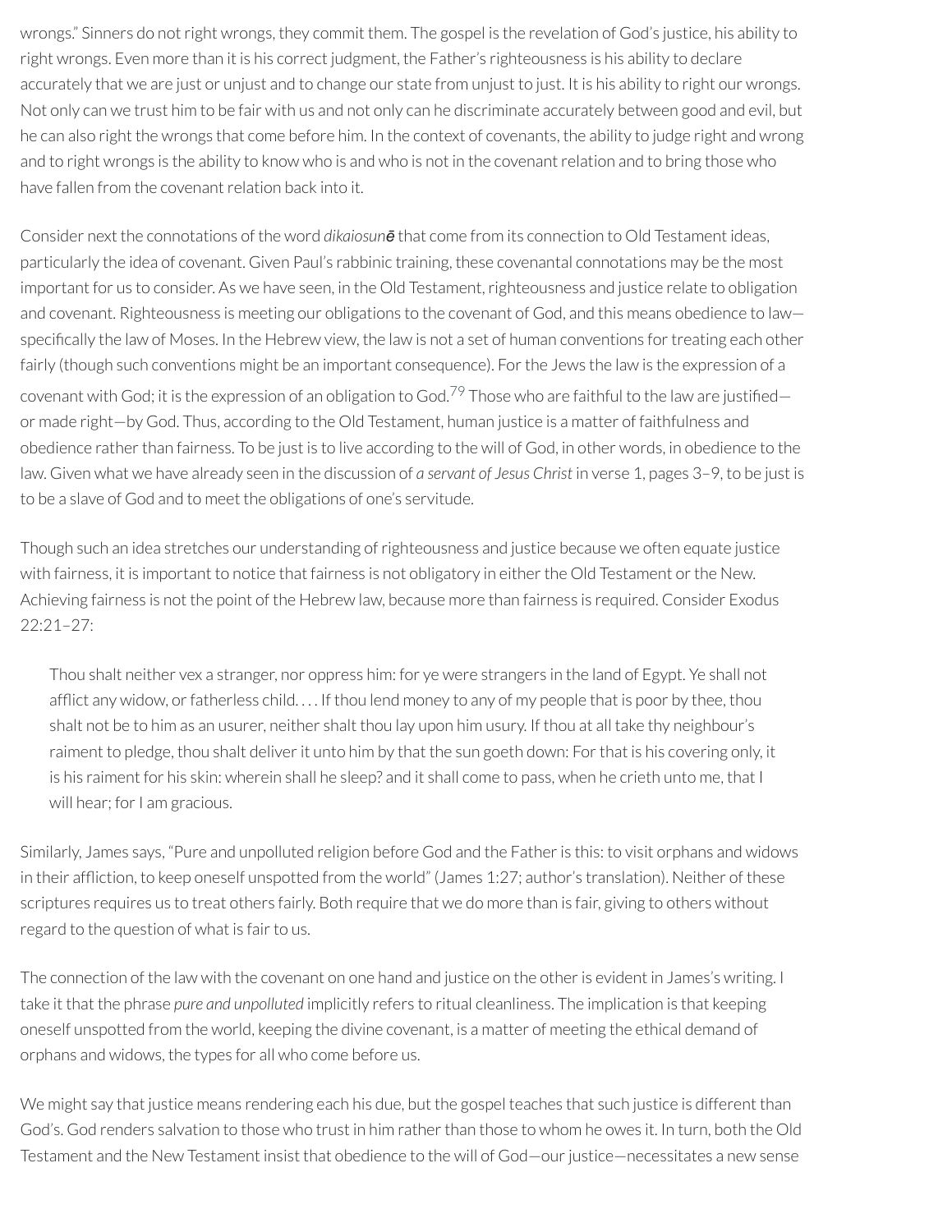ofrendering everyone their due: not what they deserve, but what they need. Justice is the ethical obligation of service to God and to our fellows.

The Savior made it clear that in the gospel, justice is not a matter of fairness or one's rights:

And if any man will sue thee at the law, and take away thy coat, let him have thy cloke also. And whosoever shall compel thee to go a mile, go with him twain. Give to him that asketh thee, and from him that would borrow of thee turn not thou away. Ye have heard that it hath been said, Thou shalt love thy neighbour, and hate thine enemy. But I say unto you, Love your enemies, bless them that curse you, do good to them that hate you, and pray forthem which despitefully use you, and persecute you; That ye may be the children of your Father which is in heaven: for he maketh his sun to rise on the evil and on the good, and sendeth rain on the just and on the unjust. (Matthew 5:40–45)

Our concept of fairness dictates none of what here describes Christian justice: if you lose a lawsuit, pay twice what is demanded; if a Roman soldier forces you to carry his equipment one mile (something that is probably itself unfair), go two; and bless those who curse you, returning good for evil. None of these acts would balance the scales of fairness, but in doing them we imitate our Father in Heaven. His justice is characterized not by fairness and equality of exchange, but by service to those who are in need, even when that service is not fair, not equitable, not deserved. Fairness demands that we be treated in the same way that we treat others. However, if the Father were to treat us "fairly," we would be condemned because we have been unjust.<sup>[80](#page-79-0)</sup> Instead, the Father gives us all that he has: "And he that receiveth my Father receiveth my Father's kingdom; therefore all that my Father hath shall be given unto him" (D&C 84:38; see 38:39). If we are to be just, we must imitate our just Father. We must give all that we have: "So likewise, whosoever he be of you that forsaketh not all that he hath, he cannot be my

<span id="page-72-0"></span>disciple" (Luke 14:33). God's justice is his consecration of everything he has to us. Similarly, for us to be just we must consecrate all that we have to divine service, a service that necessarily includes service to the poor, the widowed, the fatherless, and even our enemies. It turns out that the Greeks were right: justice is giving what we owe. However, we owe more than we might suspect if we think in terms of fairness and equity, for we owe everything.

Because we think of justice in terms of fairness and mercy in terms of going beyond fairness, we often conceive of justice and mercy as antithetical. However, an implication of the understanding of justice outlined above is that the scriptural description of God's righteousness shows no real difference between justice and mercy. For ancient prophets and apostles, one cannot be just without being merciful.

To this point the discussion may seem to have focused on the idea that the phrase *the righteousness of God* means "the righteousness that comes from God" rather than "the righteousness characteristic of God," even though I have suggested that we cannot and should not decide between the two possible meanings of the phrase. That seeming focus is partly because it is so important to understand what righteousness means to us. However, to speak of the righteousness of God is to speak not only of the fact that God has made it possible for us to fulll our covenantal obligations, it is also to speak of the fulllment of his divine obligation.

Such an idea is bothersome to many. Traditionally, many Christians have been loath to ascribe obligation to God. In fact, one of Paul's major points is that we cannot obligate God by our obedience, because to do so would be to leave our positions as slaves. It would be to make God a debtor to us (see especially Romans 4). However, Jews have not been afraid to see the Divine as obligated to humans. Old Testament prophets called on God to fulfil his obligation to his people. In fact, in verse 17 Paul quotes from Habakkuk 2:4, where the Lord replies to such a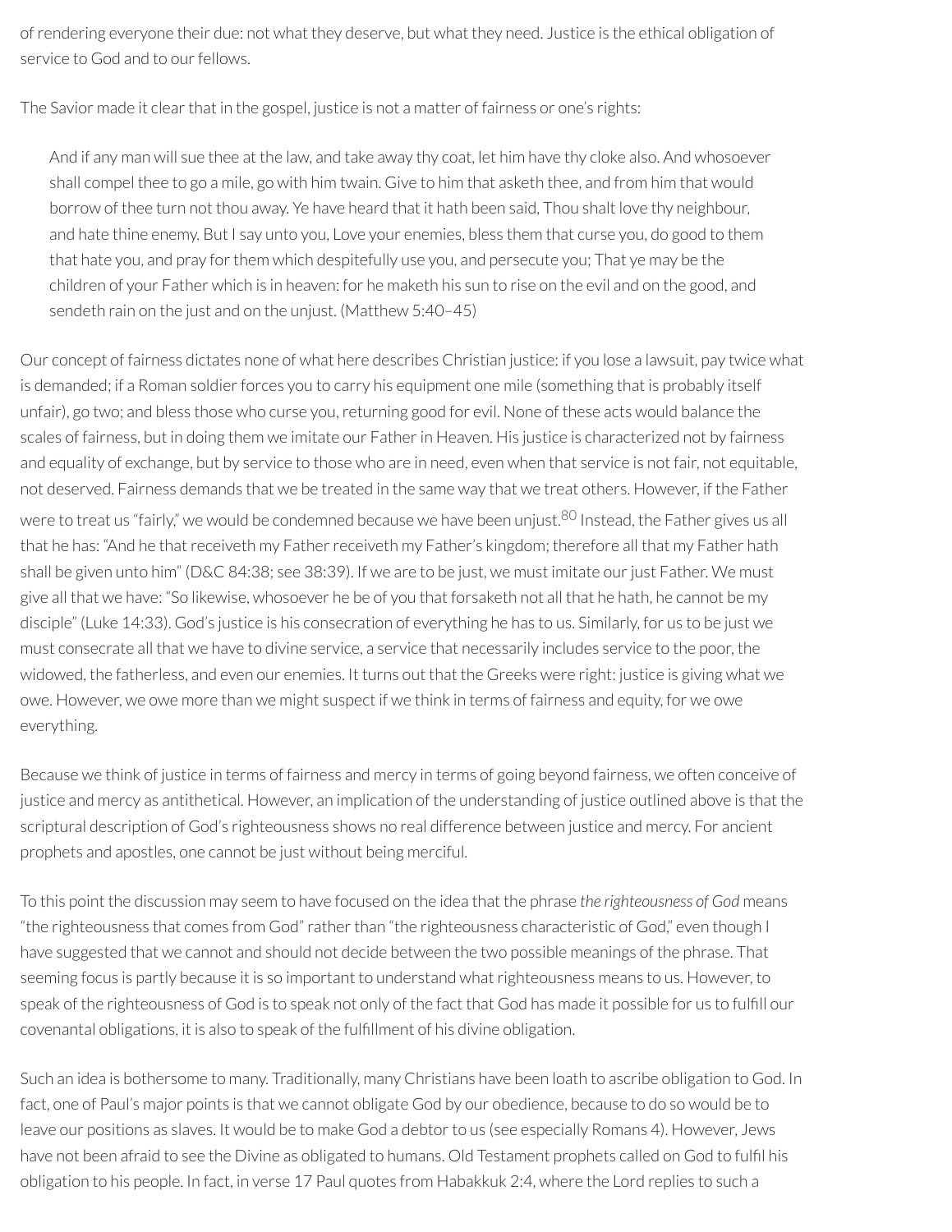<span id="page-73-0"></span>remonstration (see page 65). In Habakkuk 1, the prophet Habakkuk remonstrates the Lord for not fullling his covenantal obligation to protect Israel from her enemies. The tradition of the righteous person who remonstrates with the Divine is an important element of many Jewish traditions. [81](#page-79-1) Such remonstration is also not alien to our own religious tradition and experience (see D&C 121:1–6).

However, that the Divine is not obligated by our obedience does not mean he is not obligated to us at all. He is, in fact, obligated by his word, by his covenant. That is what I understand the Lord to mean when he says that he is bound when we do what he says (see D&C 82:10). For one thing, any reasonable notion of covenant implies obligation. By definition, if the Lord enters into a covenant, he is obliged in some way. Also, the Creator is obligated to his creatures as the parent to the child. This obligation is equally unearned by the creature or child, but it is nevertheless very real.

One could argue, in fact, that the notion of grace (or loving-kindness) implies not only the absence of earned reward, but also the notion of moral obligation on the part of the one who offers grace. Without the moral obligation of parent to child and the obligation that comes with being a covenantor, any gift given by God would be merely arbitrary. It would not be a demonstration of his justice and righteousness, of his love. If to love someone is to be obligated to that person (though not necessarily by that person) and God loves us, then he is, in a very real sense, obligated to—but not by—us.

#### **Revealed**

Literally, the Greek word *apokaluptō* (αποκαλύπτω), translated "revealed," means "to unveil or uncover" and thus "to disclose" or"to reveal." Something of God's character, namely, his righteousness, is revealed in the power of the gospel. As we will see in verse 18 (pages 72–75), Paul is setting up a contrast. He will compare the way in which God's righteousness and justice is revealed with the way in which the unrighteousness and injustice of the sinful is revealed.

### **From faith to faith**

<span id="page-73-1"></span>The phrase *from faith to faith* is difcult to understand. Does it connect grammatically with *righteousness* or with *is the righteousness of God revealed*? Those who believe that the phrase *the righteousness of God* means "the righteousness that God gives" believe that *from faith to faith* modifies *righteousness*.<sup>[82](#page-79-2)</sup> If this is true, the latter phrase tells us that the gift of righteousness springs from faith. On the other hand, those who believe that  $r$ ighteousness means "the righteousness that characterizes God" believe that *from faith* to *faith* modifies *is the righteousness of God revealed, indicating that divine righteousness is revealed to us in our faith. Grammatically, it is* difficult to justify the first possibility. To read this phrase as connecting to *righteousness* requires us to strain the plain grammatical sense and seems motivated solely by doctrinal considerations. I think it mostreasonable to believe that *from faith to faith* explains how the revelation of divine righteousness occurs: if we exercise faith, we will come to see the righteousness of God.

<span id="page-73-3"></span><span id="page-73-2"></span>The question of how this phrase connects to the rest of the sentence is easier to answer than is the question of what the phrase means. It can and has been taken to mean many things. For example, some read the phrase to mean "the righteousness that is revealed through preaching to hearers."<sup>[83](#page-79-3)</sup> Along the same lines, others take it to mean "through divine faithfulness to human beings who are faithful."<sup>[84](#page-79-4)</sup> Perhaps the phrase has no special meaning at all and is simply a way of emphatically making the point that faith is necessary.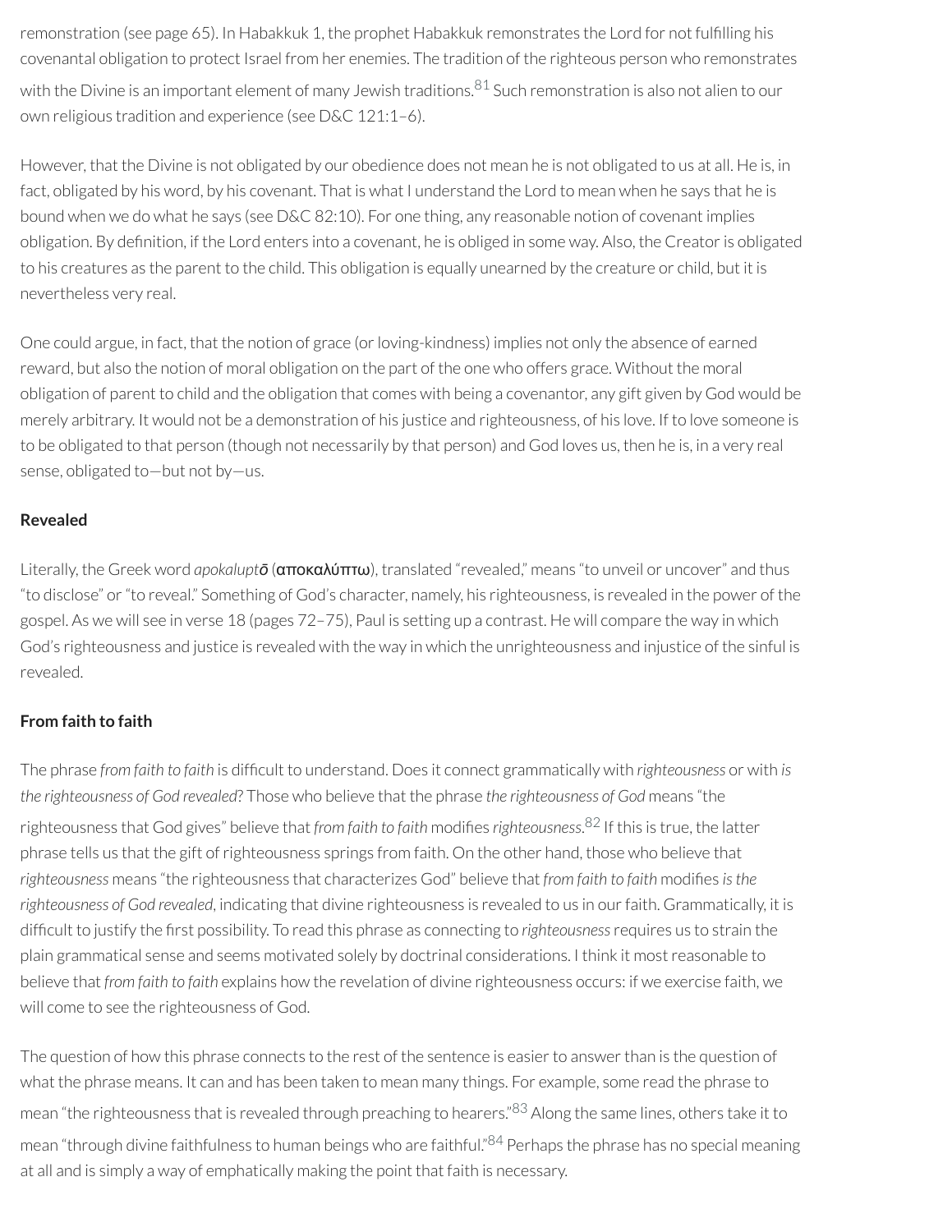Though the possibility that Paul is making a simple rhetorical gesture is strong, I think it even more likely that he is making a meaningful point by repetition, primarily because the rhetorical gesture is an unusual one. The best way to understand this phrase is to look at it one piece at a time. Considerthe clause *isthe righteousness of God revealed from faith*. The Greek word *ek* (εκ) is often accurately translated "from," as in the King James translation. Here, however, I think it is better understood as indicating instrumentality: "God's righteousness is revealed *by* faith." Paul's quotation of the last part of Habakkuk 2:4 at the end of this verse strongly suggests that the instrumental reading of *ek* is correct, because the Septuagint version of Habakkuk 2:4 clearly uses *ek* instrumentally. Such a reading makes perfectly good sense however we decide to read the phrase *God'srighteousness*. If the phrase refers to a characteristic of God, then we come to know that characteristic through our faith: as we trust him, we learn that he is just. If we read it as indicating the origin of human righteousness, then it says that human righteousness is accomplished by faith in the Divine. In this case, the instrumentalreading of *ek* is most plausible: "by means of faith to faith" or "getting faith by means of faith."

The second element of the phrase *from faith to faith* is also reasonably easy to understand when considered by itself in the clause *isthe righteousness of God revealed from faith to faith*. As we have seen, this clause can mean "the revelation of God's righteousness produces faith," interpreting the word *to* (Greek *eis*, εισ) to indicate resultrather than direction. But it may also be that Paul is using metonymy (substituting one word for another word or phrase with which it is easily associated). Perhaps Paul is substituting *faith* for*those who are faithful*." Verse 18 suggests that this is the best way to read this phrase, for it is conceptually parallel to verse 17 and suggests that wrath is revealed to the unrighteous through their unrighteousness.

Putting these ideas together, we can read the clause to mean "God's righteousness is revealed to the faithful by means of their faith." It could also mean "the revelation of God's righteousness produces faith by means of faith." The second of these two possibilities may seem dubious. The claim that God's righteousness is revealed by our faith may seem to be a vicious circle: we cannot know God's righteousness without already having faith, but without knowing that righteousness, how can we come to trust in God? Alma 32 is helpful here. Alma explains that ourfaith increases because we come to understand the revelation of the gospel. Thus progression is from faith to faith rather than from absence of faith to the acquisition of faith. We cannot claim to have come even to our faith on our own; it is a gift, something everyone has been given. For example, Alma does not say that *we* should plant a seed in our hearts and then see whether it grows, in spite of what is often said about the second half of his sermon. Rather, Alma says that a person should "give place, that a seed *may be planted* in your heart" (Alma 32:28). In other words, we should allow the seed to be planted. In fact, in Alma 33, the people send to Alma because they want to know how they can plant the seed. His answer: listen to the prophets (see Alma 33:3–17) and look to Christ (see Alma 33:19–22). In other words, plant the seed by letting it be planted, by hearing the prophets, and by having Christ as a standard and goal (see also scriptures such as 1 Corinthians 12:8–9; James 1:17; and the earlier discussion of *gospel* in verse 1, pages 13–14).

Comparison to Old Testament uses of the same grammatical structure lend support to two other interpretations of Paul's phrase. The Septuagint version of 1 Samuel 2:19 and 1 Chronicles 16:23 uses the same Greek grammatical structure in a phrase translated "from year to year," "from time to time," or "from day to day." This suggests that the phrase *from faith to faith* can be understood temporally. According to one such interpretation, the phrase means that God's righteousness is revealed from the faith of those before Christ to the faithful who live after Christ. In that case, it may by extension referto a transition from the faith required by the Mosaic law to the faith required by the gospel, a transition revealed in divine righteousness, in other words, in the offer of the Son. Or, still taken temporally, the phrase may tell us that God's justice has been revealed to the faithful in all times and in all places. According to another interpretation, if we compare this phrase to Psalm 84:7 ("from strength to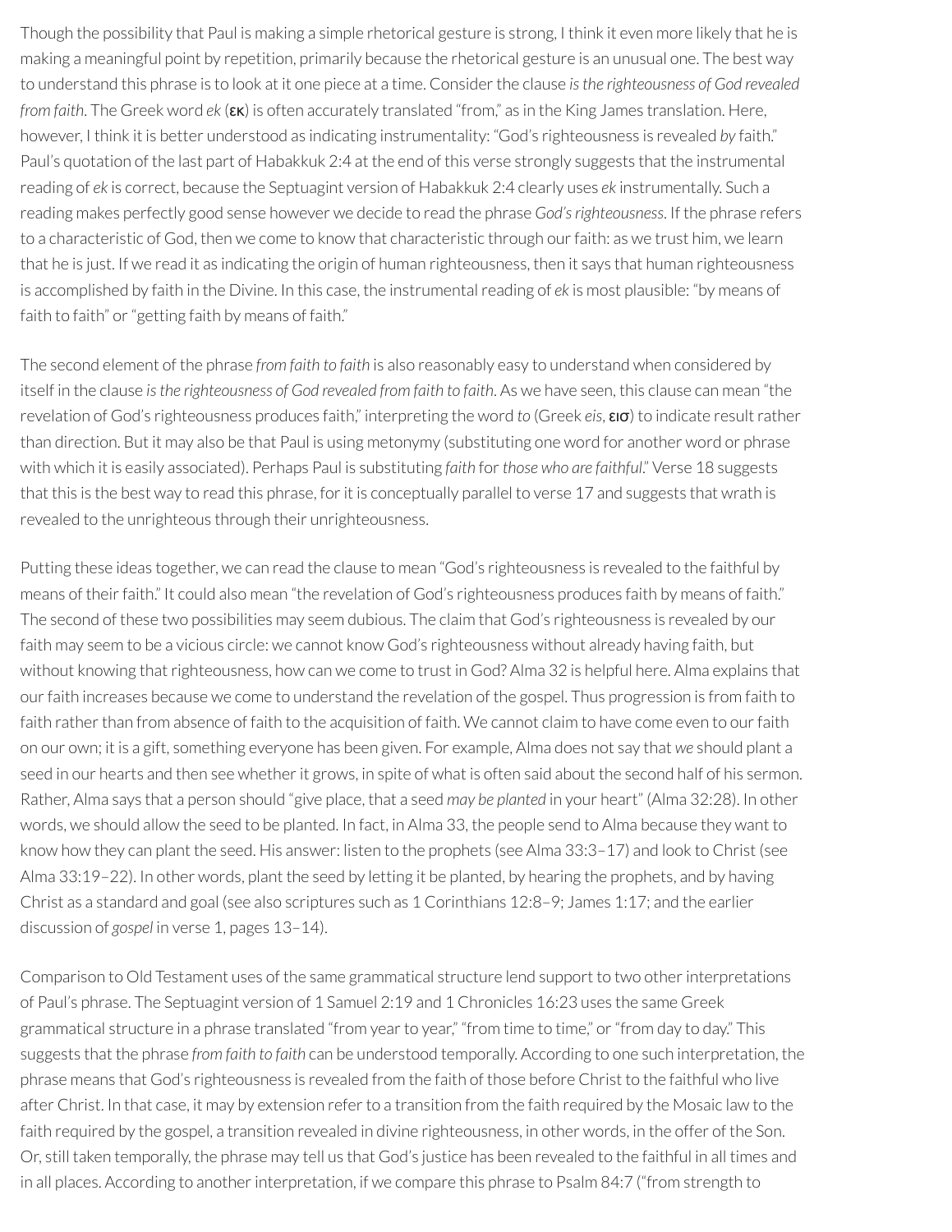strength," another grammatical parallel in the Septuagint), it may suggest a growth from less faith to more, so that the verse as a whole indicates that divine righteousness will be revealed in a growing faith.

# **As itis written**

Paul is about to quote from Habakkuk 2:4. The phrase *asit is written* is the standard way of introducing citations of scripture. Ancient writers did not have footnoting systems or other ways of making citations, so they indicated that they were quoting scripture by beginning their quotations with this phrase.

Paul is not quoting from the version of the Old Testament on which our King James translation is based. The King James translation of the Old Testament is based on a Hebrew version of the Old Testament compiled between the seventh and tenth centuries A.D. and known as the Masoretic text. Paul may be using the Septuagint, a Greek translation of the Hebrew Old Testament made in about the third century B.C.

(See page 4 for more on the Septuagint. The Septuagint is not necessarily better than the King James or the more recent reconstructions just because it is older.) However, Paul, does not quote exactly from the Septuagint as we have it. The Septuagint reads, "the just will live by my faith," which may mean either "the just will live because of God's faithfulness" or "the just will live because of his faith in me." Given the difference between Paul's quotation and the Septuagint, he may be using still another version of Habakkuk. There appearto have been no particular "authorized" versions of the books of the Old Testament at the time, perhaps because heresy was not yet a major problem. Because the people of Paul's time did not have to worry about which version of scripture was authoritative, they seem not to have worried much about the differences between various manuscripts. Except for the five books of Moses (also called the Torah, including Genesis, Exodus, Leviticus, Numbers, and Deuteronomy), books of scripture usually existed as separate volumes, and many existed in more than one version. There was only general agreement about what books were part of the scriptural canon. All the books we recognize were accepted as scripture, but there were other books that many, including Paul, also accepted, such as Wisdom (see page 17). Though Paul uses the Septuagint most frequently, he also appears to use other versions as they suit his purposes. As a result, sometimes the scriptures Paul quotes differ from the version we find in the King James translation.

On the other hand and perhaps even more likely, the difference between Paul's quotation and the Septuagint may be because Paul is paraphrasing the scripture rather than quoting it exactly.

#### **Just**

The Greek word for*just* (*dikaios*, δίκαιοσ) has the same root as the word translated "righteousness," above (see the discussion of *the righteousness of God*, pages 58–63). It indicates living in accordance with law, treating others equitably, doing the right things.<sup>[85](#page-79-5)</sup>

#### <span id="page-75-0"></span>**Live**

<span id="page-75-1"></span>The word translated "live" is *zaō* (ζάω). In its various forms, it is one of the most common words used in Romans, especially in the middle third of the book, which discusses the Christian life.<sup>[86](#page-80-0)</sup> One could see much, if not all, of Romans as a treatise on the life of the just, the life of holiness.

*Zaō,* "to live," indicates physiological, or animal, life, as well as life in its fullest sense, including religious life. The two threads we have seen before, the spirit and the flesh, continue to be intertwined in the word *live*, for the life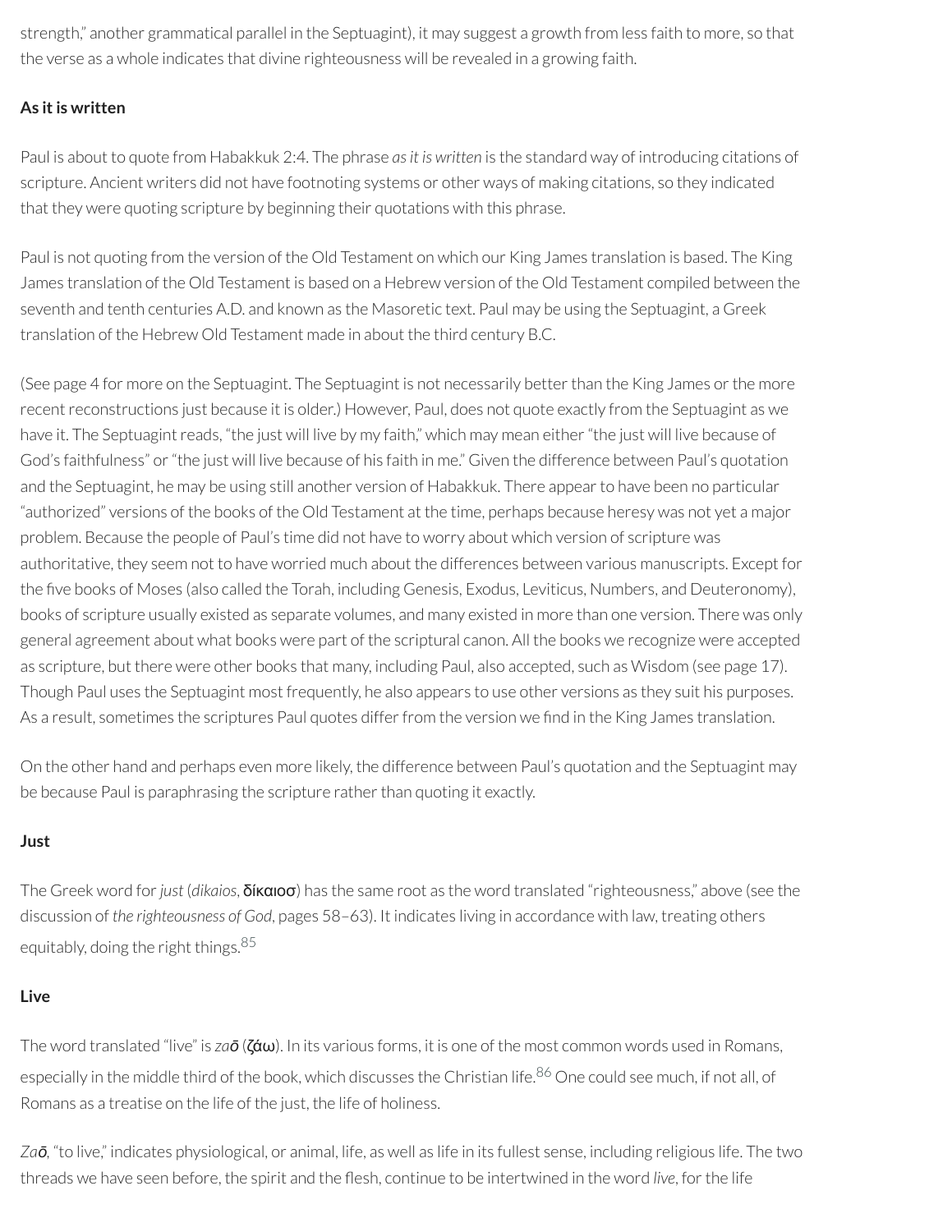referred to is not a life separated from the body.

<span id="page-76-0"></span>Just as life is life in the concrete flesh as well as in the spirit, the justice of the faithful is not abstract. It is incarnate justice, a justice that is necessarily concrete. Those who are faithful are satisfied only to be just in real relations with real people. In the Sermon on the Mount, Christ specifically described what it means to be faithfully just: in addition to possessing such personal characteristics as humility, gentleness, and perseverance in persecution, the just are compassionate, peacemaking, respectful of others, forgiving, and generous both with material things and in understanding.<sup>[87](#page-80-1)</sup> King Benjamin describes the just, or the righteous, even more concretely. He says that the just provide for their children and will not allow them to be at war with one another, and he speaks at great length about the fact that they succor those who are in need (see Mosiah 4:14, 16-23, 26). The just are those who do the work for others that needs to be done, work "in the trenches" on stake and ward welfare projects, in Sunday School and Primary classes, as home and visiting teachers, in the nursery, by helping the homeless and poor in the community, and by teaching disadvantaged adults to read. The just life of the faithful is a life of unselfsatisfied obligation and service.

It is interesting to note in passing that, as if to show that there is no higher or lower duty for the just in the eyes of God, Benjamin concludes his description of the just life with an admonition to return whatever we borrow (see Mosiah 4:28). In the last half of Mosiah 4, Benjamin moves from the home to the wider community, from peace among children to providing our substance to those who stand in need. It might be tempting to read these verses as a movement from lower to higher things. When compared to what we think of as more important matters, such as retaining a remission of our sins or finding a cure for cancer, returning what we borrow seems insignificant and mundane. But Benjamin pointedly undercuts any attempt on our part to order our obedience as if there were greater and lesser spiritual commandments, as if the body and the spirit were divided against one another with the needs and desires of the spirit taking precedence over those of the body. In the just life, the matters we identify as spiritual and important remain so. But the matters that seem trivial and mundane are as significant as the spiritual matters. In the life of justice, the spirit and the world, or the spirit and the body, are not divided from or against each other.

### **Faith**

The word translated "faith" and its cognates are, with the word *life* and its cognates, perhaps the most important words in the epistle to the Romans. There is much confusion and disagreement about what Paul means when he says that we are saved by grace if we have faith, but there can be little doubt that this is his message. (See the discussion of verse 5, page 31, for more about what faith means in the New Testament and why the alternate translation uses the word *trust*.)

# **The just shall live by faith**

The phrase the just shall live by faith is a verse from Habakkuk 2:4, a verse Paul quotes to support his claim that God's righteousness (justice) is revealed from faith to faith. This is why he is not ashamed of the gospel (see Romans 1:16). Habakkuk 2:4 is the scripture on which Paul bases the rest of his letter. Taken with the first part of the verse, this phrase can be best understood as something similar to what Paul says in 2 Corinthians 5:21: "We might be made the righteousness of God in him [Christ]." If we live by faith in Christ, then we will be exemplars of the righteousness, or justice, of God.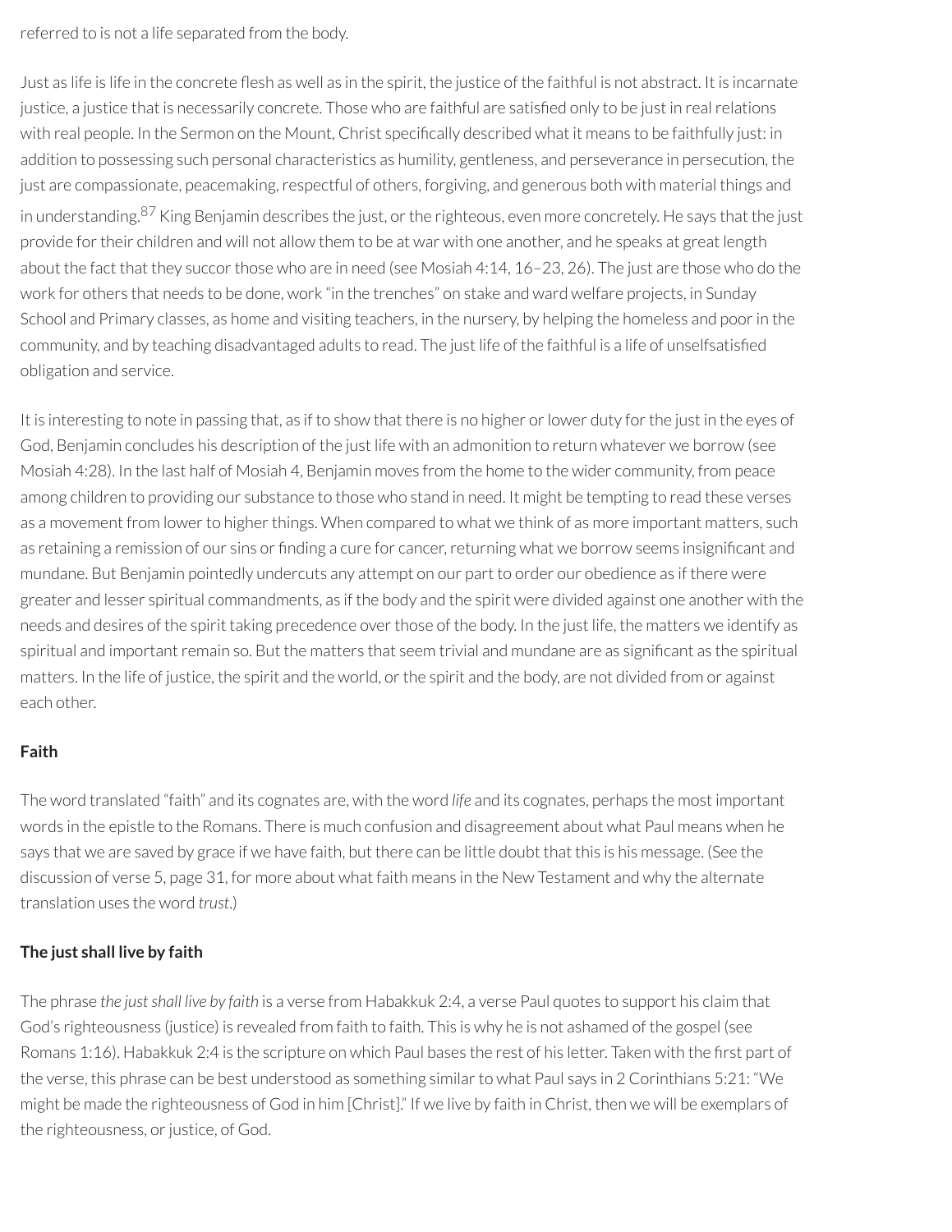<span id="page-77-0"></span>One can ask whether the Greek words translated "by faith" modify *the just* or *shall live*.<sup>[88](#page-80-2)</sup> If they modify the former, then the usual translation is correct: "the just shall live through their faith." However, if they modify the latter, then this says "the person who is righteous through faith shall live." There is no way to decide between the two options based on grammar alone. Interpreters make their decision based on the theological assumptions that they bring to Romans. However, the Septuagint version of Habukkuk 2:4 is not ambiguous: "the righteous [or just], through faith in me, shall live." Since this verse seems to be Paul's point ofreference, it is reasonable to conclude that *by faith* modifies *the* just: "the just shall live by their faith."

The English translation of this clause may lead us to believe that this is a command, but in Greek it is ambiguous. It can be read as a command, but it can also be read as either a promise or a statement of fact. As in English, these three alternatives cannot always be distinguished grammatically in Greek. Conceptually, promises and statements of fact cannot be distinguished when they are spoken by God. Through their faith, the just will have eternal life. That is a promise of God and thus a fact. On the other hand, some Jewish interpreters have pointed to the verse in Habakkuk as a one-sentence summary of the Mosaic law: those who are righteous live, in other words, remain in the covenant relation to God by their trust in God.<sup>[89](#page-80-3)</sup>

<span id="page-77-2"></span><span id="page-77-1"></span>Given this ambiguity, what are we to make of the quotation from Habakkuk? Is it a promise, a description of the life to come for the exalted, or a command to God's people? As Cranfield points out, the key words of this phrase, *live* and *faith*, can be seen as marking two major subdivisions of Paul's epistle, neither of which can be fully understood without the other.<sup>[90](#page-80-4)</sup> In Romans 1:18–4:25, the first major subdivision of the book, variations on the word *faith* occur thirty-seven times, indicative of the focus on faith in that section. However, in Romans 5:1-8:39, the next major section of the book, the word *faith* occurs only twice, and one of those occurrences is in a summary of Romans 1:18–4:25.

In contrast, in the first subdivision, *life* and its cognates appear only twice, but in the second subdivision they appear twenty-five times. Life is the theme of the second section. We should not overlook this shift in theme when we read Romans, because it marks a development: Paul moves from an understanding of faith to an understanding of the life of faith.

<span id="page-77-3"></span>I think Cranfield's observation is important, but I also think he gives insufficient weight to another major section of the book, Romans 9:1–15:13. The movement from faith to the life of faith that we see in Romans 1–8 is the same movement that we see in the letter as a whole: from understanding the necessity of faith and its function to understanding the life that faith requires and makes possible. Romans 9:1–15:13 answers the question of what it means for Israel to be chosen and what the obligations of the saints are, what the life of faith demands.<sup>[91](#page-80-5)</sup> Thus the last part of Romans is the third and last phase of the development that Cranfield has noticed. Paul moves from faith, to the life of faith, to the obligations of faith, or the law. In other words, the chapters of the last major part of Romans are about the other key word in this phrase in verse 17: *just*. (Though my outline [see pages xx–xxi] does not divide the letter this way, one could see Romans 9–11 as parallel to 12–15. Chapters 9–11 deal with God's relation to Israel, while 12–15 deal with his relation to the church.)

It would be fair to say that the central question of Romans is that of the relation of faith to the law, whether the law of Moses orthe law written in the hearts of all human beings (see Romans 1:19–20). Paul seems faced with the belief that obedience to the law can bring salvation, that we can put God under obligation by our obedience. He will oppose that belief by arguing that it is not obedience to the law that brings salvation, but faith in Christ.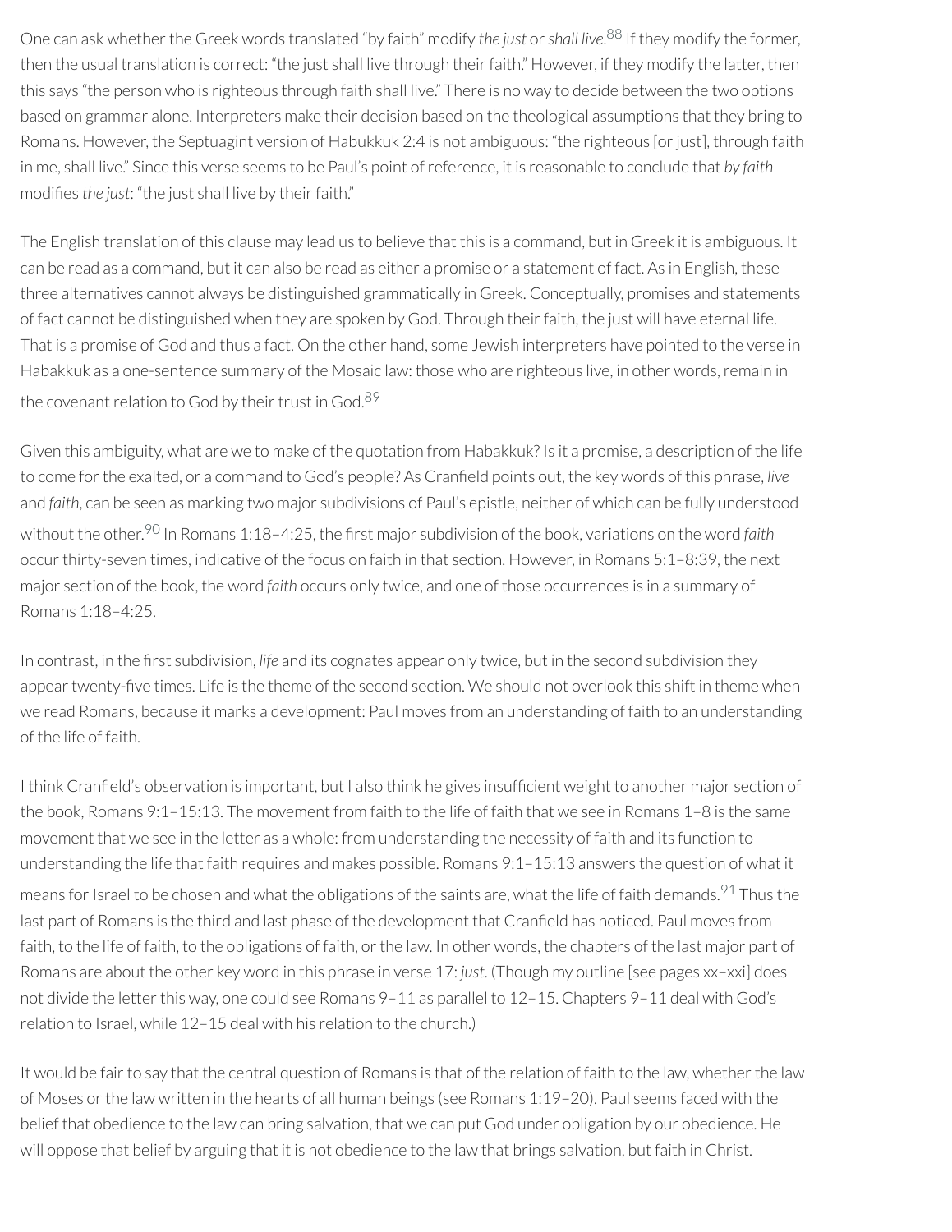However, at the end of his argument he will reestablish the importance of the law, arguing that obedience is the service we owe to God.

Beginning a sermon with a scriptural quotation, as Paul does in verse 17, is a common method of preaching. A speaker chooses a scripture and uses the sermon to discuss as fully as possible what that scripture means. Sometimes, however, we give the scriptures insufficient respect by talking as if our ideas are most important and the scriptures exist to support our ideas when we need them to do so. Consequently, we sometimes find it difficult to devote more than a minute or two to any particular scripture. We seem to feel that no more than a few minutes' reflection will tell us everything we need to know about that scripture. Obviously, Paul feels otherwise, for he writes an entire book about what one short scripture means.

When some read Habakkuk 2:4 in context, they accuse Paul of "proof-texting." (Proof-texting is using a scripture that appears to back up a particular point of view, whether its context supports that view or not.) Like most, if not all, other ancient writers, Paul does proof-text, but the feeling that proof-texting is wrong is a modern idea, a development of eighteenth-century theories about history and historical documents. This feeling may thus be one of what we call "the philosophies of men" (compare Colossians 2:8). Today we find proof-texting problematic, but, within limits, the ancients did not.

Whether proof-texting is appropriate or inappropriate, the opinion that Paul is proof-texting when he quotes Habakkuk 2:4 may stem from a desire to read his letter as an argument that to be saved by grace alone means that works are unnecessary. However, as we have already seen and as is apparent throughout the letter, Paul is not preaching a separation of faith and works, but explaining the scripture from Habakkuk to clarify the relation of faith to the law. Habakkuk clearly indicates that the just faithfully fulfill the law of Moses; in other words, they faithfully meet the covenantal obligations expressed through that law. Paraphrased, Habakkuk 2:4 could mean "the just (those who do right) live by faith, which has made them just, or obedient." Paul wants us to understand that the righteous are justified by God—made right, brought into the covenant fully—because they are faithfully obedient. Their faith makes them just. The just live by faith now (in their obedience), and because they are faithfully obedient, they will live in the eternities.

In light of what we have learned about the words *just*, *live*, and *faith*, the following paraphrase of Paul's quotation (one of several possible) seems reasonable: "Those who receive life with God live obediently through trusting God." Like Moroni, Paul teaches that right action is made possible only by faith (see Moroni 7:6–14). Paul shows that faith and obedience to the law are related to each other by pointing out how they are inseparable. James tells us that faith cannot exist without works (see James 2:14–17), and Paul argues that works without faith are also dead, that righteousness comes not in mere obedience to the form of the law, but in obeying in faith. Justice (right judgment, right action, and meeting our obligations to God and others) and faith are not two different things; they are the same thing or two aspects of the same thing.

Paul begins verse 17 by saying that the justice of God—his ability to discriminate between good and evil, to right wrongs, and his faithfulness to his covenants—is revealed in the gospel, the preaching of the life and work and glory of Jesus Christ. After speaking of the Father's justice, Paul describes true justice for mortals: faith and trust in Christ. If we truly exercise our faith in Christ, if we truly trust him, then we will be just, for he has told us we need not worry about ourselves. We will be able to deal with others justly, giving all that we have, with no need to fear how we will fare, for we can rely on his promise of salvation. Just as to do something to one of the least is to do it to Christ, so, too, to be just with others is to trust in Christ, because he guarantees the possibility of ultimate justice. Those who have faith-those who trust God-will, like God, be just. Genuinely just people live by faith. Their trust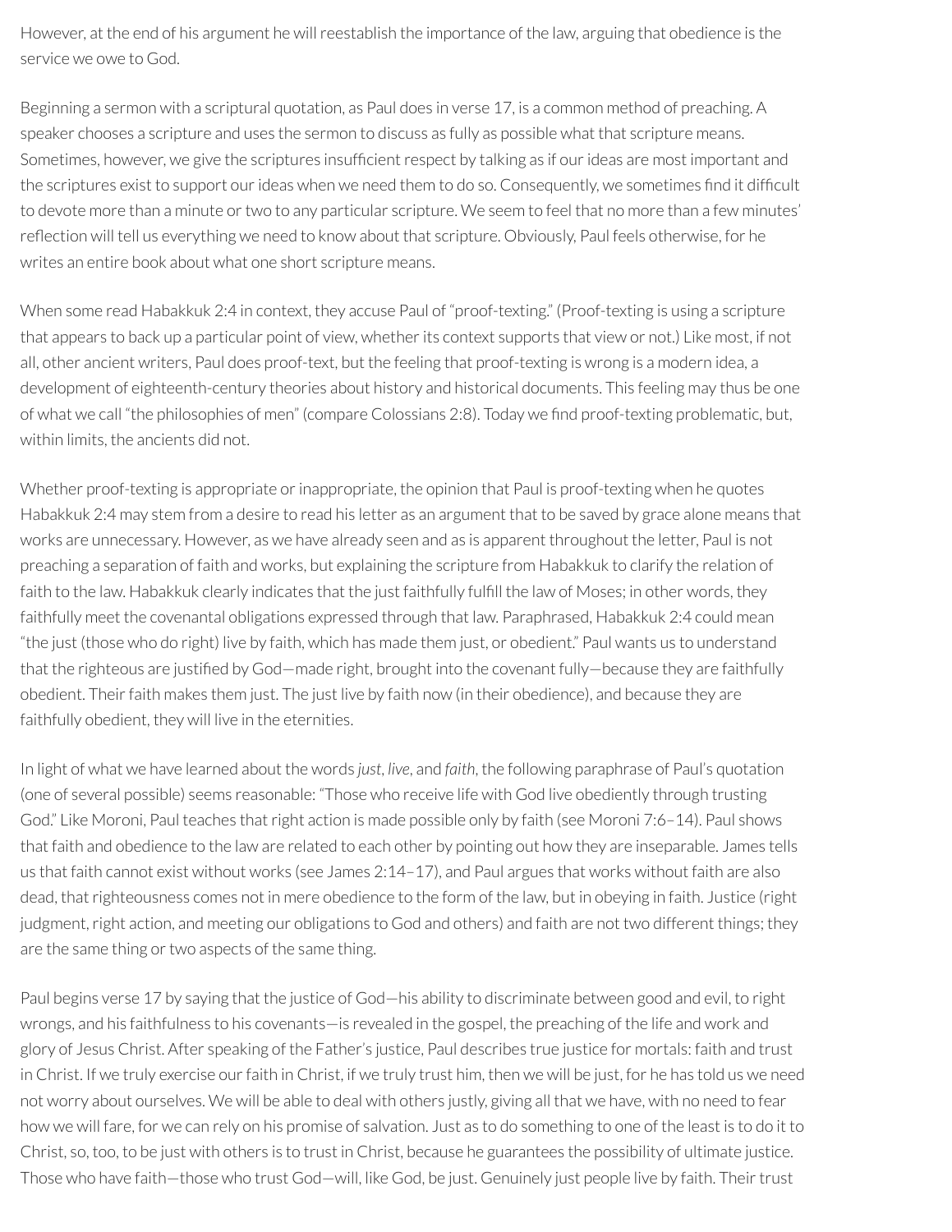in God gives their justice a foundation. God is just because he makes our justice possible, and that is something that sometimes seems impossible in a fallen world.

Finally, we might ask why Paul cites a scripture about the justification of the faithful as proof of God's justice (see verse 17). At least two answers seem plausible: (1) there is really only one faithful person: the Son; and (2) God's justice is exemplary of the justice of those who are made faithful. That God offers us salvation even though we are not faithful to him (because we sin) proves his infinite justice or righteousness, his ability to right wrongs. To the degree that our sins are removed and we are filled with the Spirit (see Romans 8), we emulate God's justice. As evident in Romans 8:17, that means we will inevitably suffer unjustly.

# **JST Verse 17**

### No change.

#### **Notes**

### [73.](#page-67-0) See Kittel, *Theological Dictionary,* 7:965.

[74.](#page-69-0) See Bauer, *Greek-English Lexicon,* 196.

[75.](#page-69-1) See John Murray, *The Epistle to the Romans*(Grand Rapids, Mich.: Eerdmans, 1959), 1:30.

[76.](#page-69-2) Murray shares this view rather than the common Protestant view that he mentions earlier. See ibid., 1:30-31.

[77.](#page-70-0) See Kittel, *Theological Dictionary* 1:179–80, 184, 188.

[78.](#page-70-1) See Fitzmyer, *Romans: A New Translation,* 257.

[79.](#page-71-0) See LaCocque and Ricouer, *Thinking Biblically*, 71–109 (especially 82–95), 111–38.

<span id="page-79-0"></span>[80.](#page-72-0) However, the Father*is*fairin some circumstances. After all, if we do not forgive, then we will not be forgiven. That is a description of fairness.

<span id="page-79-1"></span>[81.](#page-73-0) Psalm 137 is one example of such a remonstration orlament, as is Abraham's argument with God in Genesis 18:20–33. See Graham S. Ogden, "Joel 4 and Prophetic Responses to National Laments," *Journal for the Study of the Old Testament* 26 (June 1983), 97–106; "Prophetic Oracles against Foreign Nations and Psalms of Communal Lament: The Relationship of Psalm 137 to Jeremiah 49:7–22 and Obadiah," *Journal for the Study of the Old Testament* 24 (October 1982): 89–97.

<span id="page-79-2"></span>[82.](#page-73-1) For example, see Cranfield, *Critical and Exegetical Commentary*, 1:102.

<span id="page-79-3"></span>[83.](#page-73-2) See ibid., 1:103.

<span id="page-79-4"></span>[84.](#page-73-3) Fitzmyer attributes this interpretation to Ramaroson (see Fitzmyer, *Romans: A New Translation,* 263).

<span id="page-79-5"></span>[85.](#page-75-0) See Kittel, *Theological Dictionary,* 2:188–90.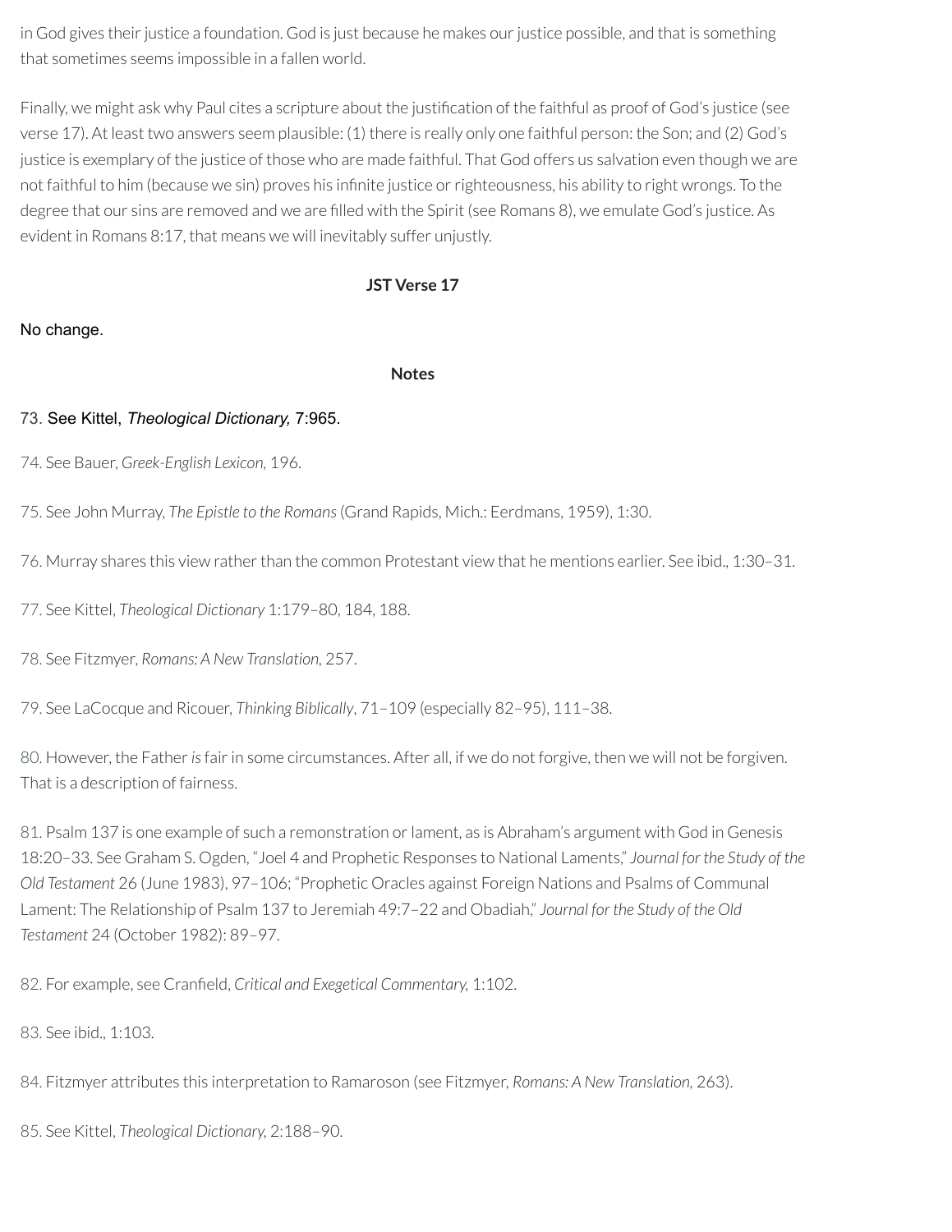<span id="page-80-0"></span>[86.](#page-75-1) See Romans 2:7; 4:17; 5:10, 17, 18, 21; 6:2, 4, 10, 11, 13, 22, 23; 7:1, 2, 3, 9, 10; 8:2, 6, 11, 12, 13, 38; 9:26; 10:5; 11:15; 12:1; 14:7, 8, 9, 11. Also recall the major divisions of the letter(see pages xx–xxi).

<span id="page-80-1"></span>[87.](#page-76-0) See Matthew 5:3, 5, 7, 9, 10–12, 21–25, 27–28, 38–48; 6:14–15, 19–21; 7:1–5; 3 Nephi 12:3, 5, 7, 9, 10–12, 21–26, 27–30, 38–48; 13:14–15, 19–21; 14:1–5.

<span id="page-80-2"></span>[88.](#page-77-0) See Fitzmyer, *Romans: A New Translation,* 265.

<span id="page-80-3"></span>[89.](#page-77-1) "The Talmud records the famous remark of R. Simlai (Makkot 23b), 'Moses gave Israel 613 commandments. David reduced them to 10, Isaiah to 2, but Habakkuk to one: *the righteous shall live by his faith*'" (A. Cohen, ed., *The Twelve Prophets: Hebrew Text, English Translation and Commentary* [London: Soncino Press, 1959], 219).

<span id="page-80-4"></span>[90.](#page-77-2) See Cranfield, *Critical and Exegetical Commentary*, 1:102.

<span id="page-80-5"></span>[91.](#page-77-3) Perhaps Cranfield's commitment to evangelical Protestant doctrine explains his emphasis on the first two sections and his neglect of the third.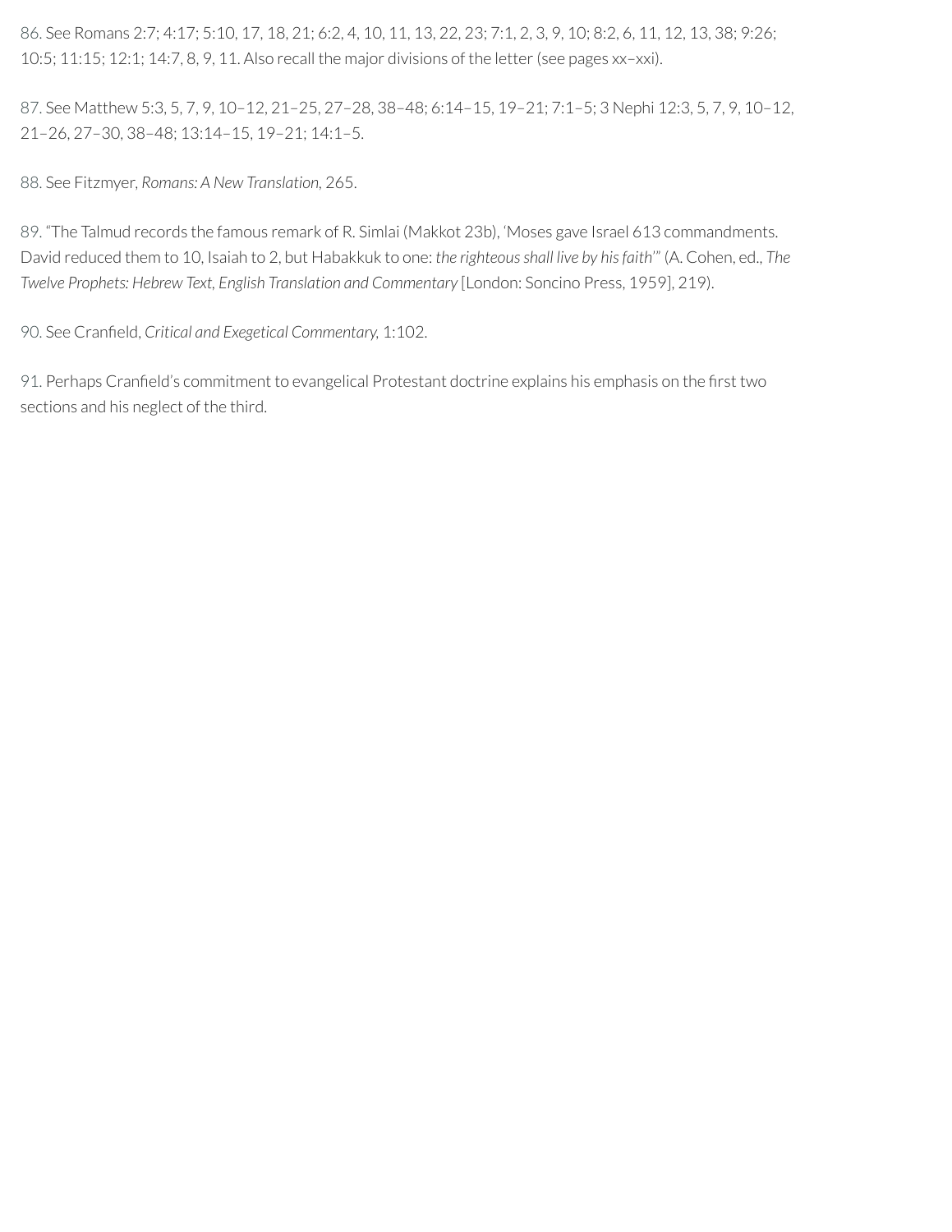# Verses 18–23

**King James**<sub>18</sub>For the wrath of God is revealed from heaven against all ungodliness and unrigh- teousness of men, who hold the truth in un- righteousness; 10Because that which may be known of God is manifest in them; for God hath shewed it unto them.  $20$ For the invisible things of him from the creation of the world are clearly seen, being understood by the things that are made, even his eternal power and Godhead; so that they are without ex- cuse:  $21\text{Be}$  cause that, when they knew God, the glorified him not as God, neither were thankful; but became vain in their imagina- tions, and their foolish heart was darkened.  $22$ Professing themselves to be wise, they be- came fools, 23And changed the glory of the uncorruptible God into an image made like to corruptible man, and to birds, and fourfooted beasts, and creeping things.

**Alternate**<sub>18</sub>For God's wrath is revealed from against all the impiety and injustice of those the truth by injustice.  $19$ This oc- curs becaus known about God is manifest in them, for Go manifest in them.  $20$ Since the creation of the unseen attributes, both his eternal power an are perceived when they are un- derstood b works. Thus, such persons are without excu al- though they knew God, they did not glorif nor were they thankful. Instead, they were b futility in their specula- tions, and their undis were darkened.  $22$ Claiming to be wise, they foolish, 23and they exchanged the glory of the God for the likeness of an image of corruptit of birds, and of beasts, and of reptiles.

#### **Verse 18**

Having in verse 17 stated his thesis—God's dealings with the faithful reveal his righteousness—Paul begir with the negative formulation of that thesis: the Lord's dealings with the unfaithful. In chapter 1, he discuss the unfaithful among the gentiles. He turns to Israel at the beginning of chapter 2. Romans 1:18–2:11 may be a case of diatribe, a rhetorical form in which one pretends to argue with someone to teach something. If Paul uses diatribe, some of the difficulties we find in reading Romans, such as to whom Paul is referring in Romans 2:1 and what to make of his description of himself in Romans 7:8–23, are solved.

Much of verse 18 and the following verses seems to have been influenced by Wisdom, a book that was popular among the early Christians and often used as scripture. The book is echoed in many places. For example, chapter of Wisdom discusses the necessity of justice, and Wisdom 13:1–10 is much like this section of Romans, explainin how those who worship idols could have known about God (for more on Wisdom, see page 17).

In places, Paul seems to combine Stoic philosophy and Jewish thought, a combination that is also evident in Wisdom. This combination probably does not reflect Paul's education, but contemporary ideas that had also four their way into Wisdom. Because these ideas were current, they likely appealed to the congregation at Rome and were easy to understand because the terms Paul used to describe them were familiar. The Stoics believed a sens ofright and wrong is available to every person through reason and contemplation. Thus, because this part of Sto philosophy was both familiar to the people of Paul's time and consonant with the gospel, it was useful to Paul as l preached. However, the early leaders of the church clearly rejected other Stoic doctrines, such as their doctrine fate and the resulting mechanistic attitude toward the creation (see, for example, 2 Peter 3:4–5).

### **The wrath of God**

In verse 17 we saw that divine justice is revealed to those who are faithful. The converse of divine justice is divin wrath, and in the phrase *the wrath of God* we see that divine wrath is revealed to those who are not faithful.

Though the most obvious and literal translation of the Greek word translated "wrath" (*orgē,* οργη) is "wrath" or "anger," we must be careful as we think about what this means. On the one hand, we do not want to overlook the fact that anger is attributed to God. On the other hand, we probably do not want to attribute to God the kind of anger we are most familiar with, especially not the blind and blinding anger we associate with the word *wrath.* Notice that we do not see the Father punishing the sinners described later, at least not in our ordinary sense of t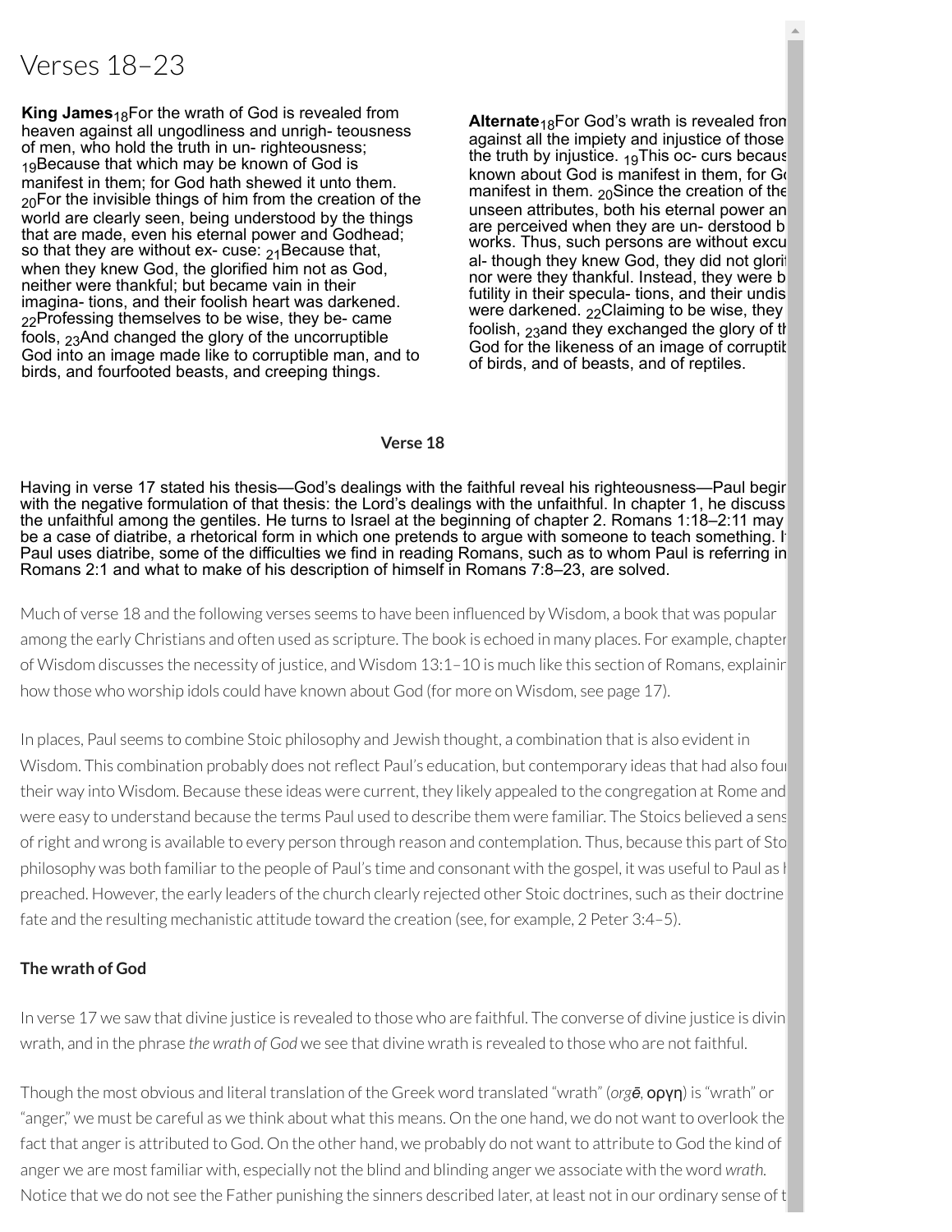word *punish.* Rather, as we will see, Paul says that the Father gives them up to their sins (see verse 24). Their sin their punishment.

One legitimate understanding of divine wrath is that the Father's wrath is his reaction to evil, his abhorrence of sin. One who judges rightly abhors the evil and sin he condemns, and sinners rightly call that abhorrence wrath. We stand condemned for our sins by the Father's righteous judgment, and from our point of view, *wrath* is a particularly appropriate word. However, *wrath* describes our experience, not God's emotion. On this view, the Father's wrath is his refusal to be indifferent to or permissive with those who sin. In his love for us, he calls us to repentance and demands that we cease to be sinful (see Amos 3:2), often warning us what will happen if we do n This demand and warning are acts of love, but the sinner experiences them as anger and wrath.

# **Is revealed**

The phrase *isrevealed* corresponds to the same phrase in verse 17, making the two verses parallel. In verse 17 th justice of God is revealed in the gospel, and in verse 18 through the end of the chapter the wrath of God is revealed against all sin.

# **Ungodliness and unrighteousness**

<span id="page-82-0"></span>Another translation of the phrase *ungodliness and unrighteousness* is "impiety and injustice." In verse 17, God's righteousness, his justice, was revealed. In verses 18-32 (and also in Romans 2:1-11) the injustice, in other word the unrighteousness, of human beings will be revealed. The mention of ungodliness (*asebeia,* ασεβεια, meaning "impiety") $^{92}$  $^{92}$  $^{92}$  prefigures the idolatry of the sinners in verses 21–25. Not to worship God is to worship something else, as is to find something to be more valuable than God. Thus the failure to worship (or to worship properly) ca be used as a metonymy for sin in general.

*Ungodliness and unrighteousness* may be a pleonastic pair(see the discussion of *grace and apostleship* in verse 5, page 28–30). If so, either the two words are intended to be understood as the same thing or may be translated a "the impiety (or ungodliness) of injustice." To be impious is to transgress one's obligations to God, while to be unjust is to transgress one's obligations to other mortals. God's wrath is revealed on all in each group because th are, in reality, the same. To transgress one is to transgress the other. Paul's mention of both emphasizes the point that God will not condone evil, no matter what its form, no matter whom it is against. The Father is no respecter persons (see Romans 2:11) and will no more accept transgression against another person than he would against himself: "Inasmuch as ye have done it unto one of the least of these my brethren, ye have done it unto me" (Matthew 25:40).

# **Truth**

In New Testament usage, the word translated "truth" (*alētheia,* αληθεια) has basically three meanings: dependability and uprightness (as in Romans 3:7; 15:8); truth in our sense, namely, what corresponds to reality, the opposite of what is false; and finally, reality. The last of these may strike us as odd, but that is at least partly because we think of reality differently than did the people of New Testament times. For us, reality is physical reality. For them it was closer to what we might broadly call moral reality, and this is why the Savior could say, "I a the way, the truth, and the life" (John 14:6).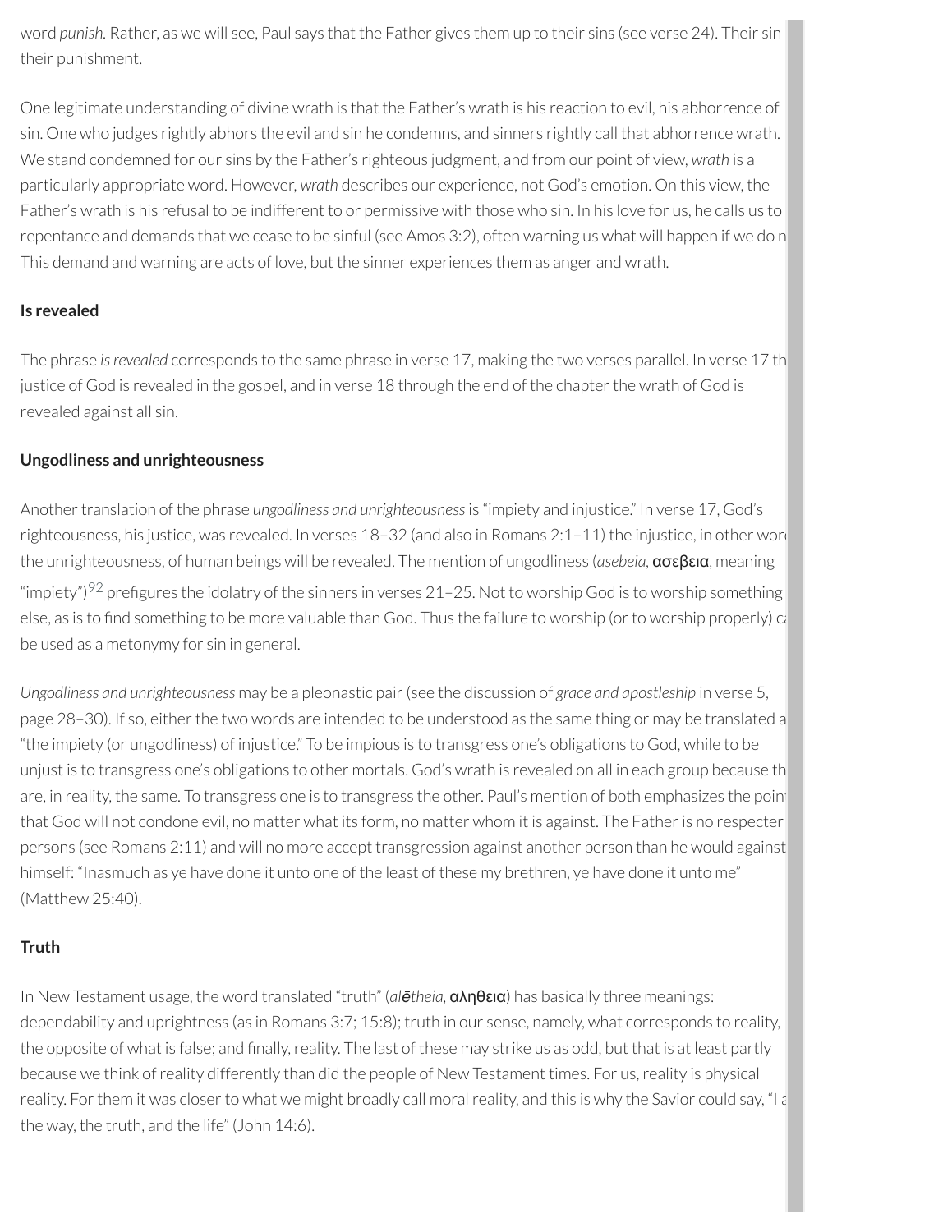<span id="page-83-0"></span>This supposed failure to separate the moral, or spiritual, realm from the physical is one of the things that most significantly marks the difference between the ancient Greek and Hebrew world and the modern world. Several hundred years before Paul, the Greek philosopher Plato claimed that only the virtuous could have knowledge. $^{93}$  $^{93}$  $^{93}$ Though this idea makes no sense to us (except perhaps metaphorically) because we do not have the same understanding ofreality as did the ancients, it is implicit in much Greek and other Mediterranean thought. For example, it is a prominent feature of Stoic philosophy, perhaps the most common philosophy in Paul's day. This identification of virtue with knowledge tells us as much about the ancients' concept of knowledge as it does abou their concept of virtue.

<span id="page-83-1"></span>For us, what is—reality—is objective rather than personal, and it is ultimately static, "a datum at rest in itself." $^{94}$  $^{94}$  $^{94}$ However, for the ancients, the most real thing is that which makes all other things possible. For Plato, that was the Good. For the Hebrews and Christians, it was God. For the ancients, any discussion of reality that did not take account of what is most real was deficient. Thus they would see our objective descriptions of things as deficient because they explicitly omit reference to the Good or to God.

<span id="page-83-2"></span>The implications of this view are numerous. Suffice it to point to just one. Hebrews and early Christians believed that God is ultimately the reality, and for them reality was "pre-eminently *personal being*."<sup>[95](#page-93-3)</sup> All other realities had to be measured against that one. Thus Hebrews and Christians would have agreed with Plato that knowledge is virtue (i.e., being in harmony with the divine), for to know is ultimately to know God, and only the virtuous can know God. [96](#page-93-4)

<span id="page-83-4"></span><span id="page-83-3"></span>If translated literally, the word translated "truth" (*alētheia*) means "the unhidden." That meaning does not carry overfrom preclassical Greek times even into classical times, much less into New Testament times, but the etymology is nevertheless sound and informative.<sup>[97](#page-93-5)</sup> With this caveat, we can conclude that Paul and other write use the Greek word for *truth* in ways similar to the way we use *truth*, but this root meaning can help us understar that truth is revelation. Sin hides or suppresses the truth, and the Lord reveals it again. One of Paul's themes is th the Lord does indeed reveal truth, though he is not obliged to do so. He does it as a gift. For Greek- and Hebrewspeaking people, truth is connected to acquaintance and experience more than to a recitation of facts. This explains why we are free if we know the truth: genuine knowledge is more than the ability to recite a list of facts. Jesus was born on the earth and died to save us, Joseph Smith was a prophet of God, and prophets on the earth today guide us and speak for God. Knowledge is not merely knowing these facts, but living and experiencing ther as true. That life and experience, the truth in its ancient sense, frees us.

<span id="page-83-5"></span>Though ancient Greek and Hebrew writers would certainly have thought such lists of facts were true, they did n think that a knowledge of those lists was the primary manifestation of truth. Instead, for ancient writers truth wa a matter of acquaintance. This follows from their understanding ofreality: to know God (or, forthe Greeks, what ultimate) is not to know about him as much as it is to be acquainted with him. Thus while we think a person know something if he can tell us various facts about it, they would have thought he knew it if he were familiar with it an had experience with it, whether it was a fact, an idea, a thing, or a person.<sup>[98](#page-93-6)</sup> To the ancients, that Heavenly Fathe knows all things did not mean primarily that he could tell them about everything if he wanted to. It meant instead that he has experienced everything, that he is familiar with all. According to this way of thinking about God's knowledge, God can tell us everything. He is omniscient. This ability to tell us everything is a consequence of his knowledge, but it does not constitute his knowledge.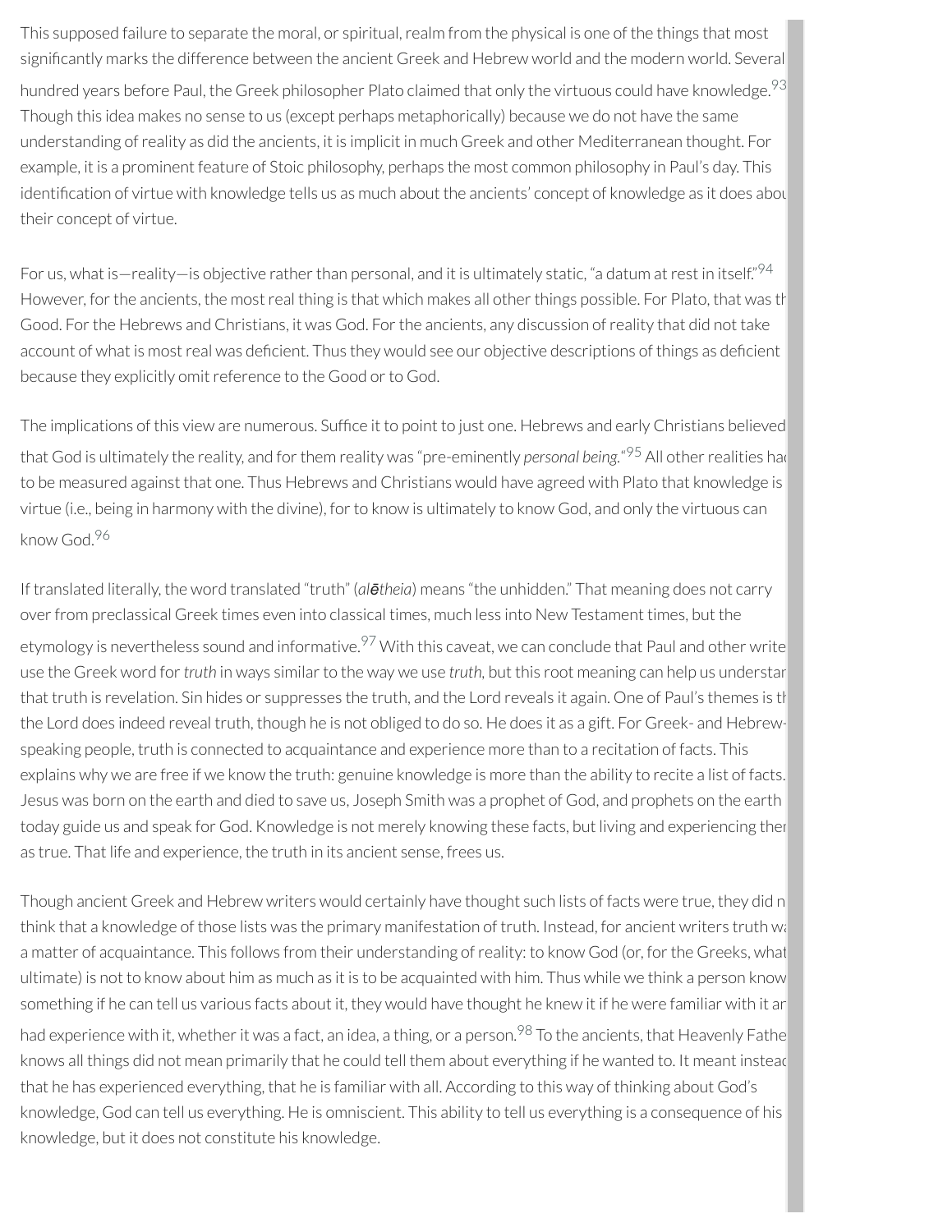Knowledge necessarily means knowledge of the truth; it is self-contradictory to know something that is not true truth is acquaintance and experience, then genuine knowledge is like that gained by Adam and Eve: a lived, experiential acquaintance with good and evil and God that gives a person the ability to see the difference betwee good and evil and to choose between them (see Genesis 3; Moses 4). That kind of knowledge is the basis for our ability to be just as our Father in Heaven is just. Such knowledge comes by faith and is absent when we are in sin

From this point of view, one thinking as did the ancients might go so far as to say that we cannot know evil at all. Evil and what is false are correlates, and we cannot know something false. We can know that something is false, but we cannot know the thing itself—be acquainted with and experience it—unless it is true. I cannot know that t moon is made of green cheese, because it is not. The knowledge of good and evil, then, is an acquaintance or experience with the reality and fullness of what is good (God) and the knowledge that it is possible to deny that fullness (evil). In this sense, Satan has no knowledge because he refuses that experience of God.

Though it sounds strange to our modern ears, given, as we have seen, that one ancient understanding of the wor *truth* is "the real," logic implies that evil is unreal. Of course, that is not to say that there is no evil orthat it is imaginary or any other thing that we think of when we say that something is unreal. By coming to that conclusior we apply our understanding of reality anachronistically. We use our concept of reality to interpret reality quite differently than did the ancients.

When the ancients said that evil is unreal, they used morality rather than physicality as the measure of reality. When, as ancient thinkers did, we use God as the standard of reality, then we can see a fullness of reality and know that what is ungodly is unreal because it does not measure up to God's standards.

# **Who hold the truth in unrighteousness**

In the phrase *who hold the truth in unrighteousness,* the Greek word *katechō* (κατεχω), translated "hold," means "to hold captive," hence the alternate translation "to suppress." As before, another translation of the Greek word translated "unrighteousness" is "injustice." People's unrighteousness, theirrefusal orinability to judge rightly between good and evil and to right wrongs, suppresses the truth. We commonly think of the truth as something that can be believed or at least understood apart from our righteousness. However, as we have seen, for Paul an others of his time, the truth is moral as well as factual. For them, the truth is something one cannot hold without acting on it. To the degree that we are unjust, we suppress the truth and thus cannot know it. Sin and truth are mutually exclusive in the gospel.

We will later see some ways in which people have held the truth captive by their injustices (see pages 83–97).

### **JST Verse 18**

For the wrath of God is revealed from heaven against all ungodliness and unrighteousness of men, who love not the truth, but remain in unrighteousness.

Joseph Smith changes *who hold the truth in righteousness*to *who love not the truth, but remain in unrighteousness.* Th shows what it means to hold the truth in unrighteousness. That loving the truth and remaining in unrighteousnes are opposed to one another in the JST phrasing suggests that to remain in unrighteousness is not to love the tru If we do not love the truth, then we will not seek to reveal it. In fact, because our unrighteousness is opposed to the truth, when we are unrighteous we suppress the truth by the very act of being unrighteous. The Prophet's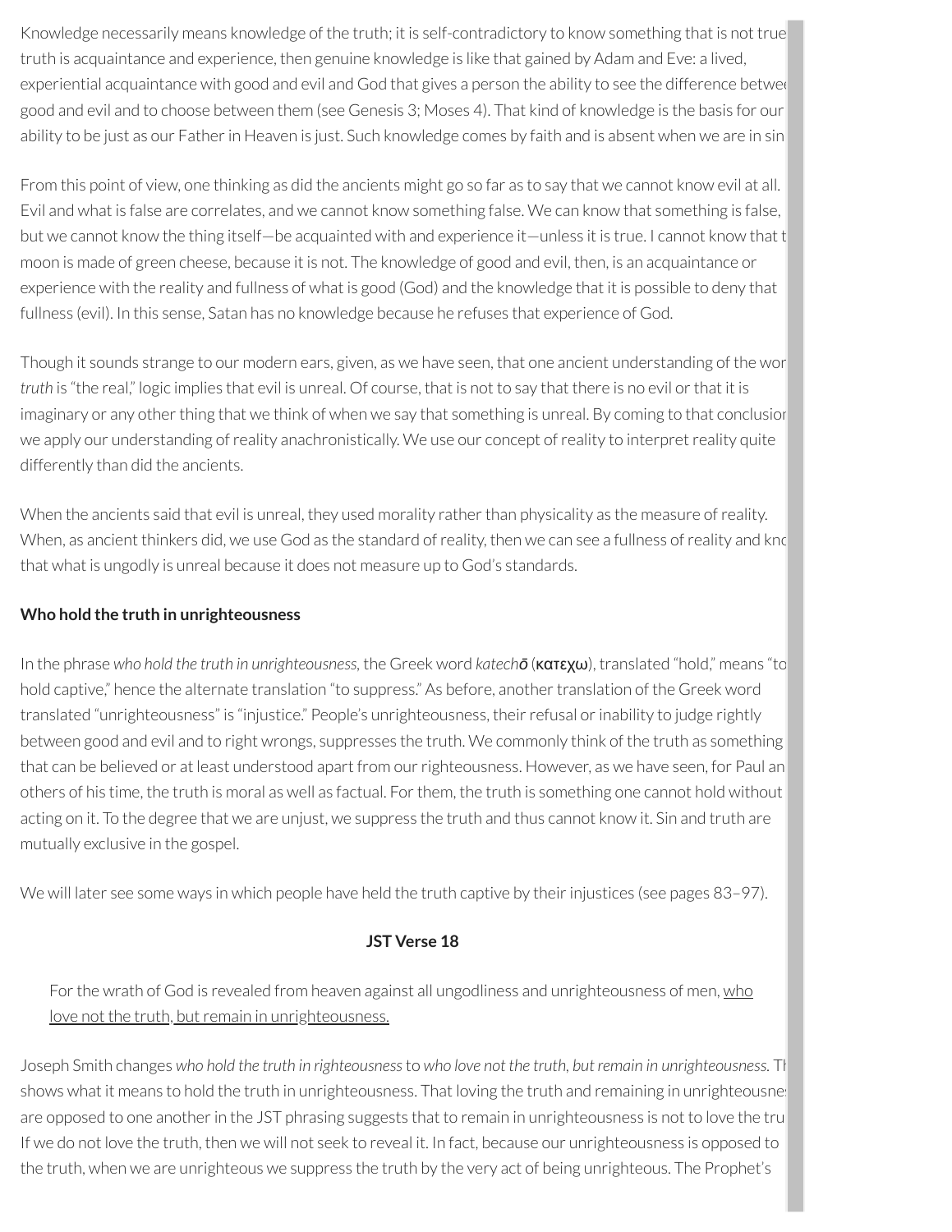revision clarifies the relation between denying the truth and injustice and states it in contemporary terms, thus making the point more clear for us.

**Verse 19**

Verse 19 repeats the idea of verse 18 and explains that verse. Verse 18 tells us that God reveals his wrath to the unrighteous, and verse 19 tells us that he does this because he has already shown the unrighteous what they can know of him. Verses 20 and 21 will expand this idea.

#### **Because**

*Because* indicates that the following words explain what accounts for God's wrath.

#### **Known**

<span id="page-85-0"></span>The Greek word *gn***ō***stos* (γνωστός) has a broad variety of uses. In general, it indicates understanding rather than sensory perception.<sup>[99](#page-93-7)</sup> (That is one reason for thinking that Paul is not presenting a cosmological argument in thi and the following verses. See the discussion of verse 20, page 79.) In gnosticism, a movement related to early Christianity and holding some similar doctrines as well as some heretical ones, *gnōstos*, meaning "knowledge," mo often refers to what is known by divine illumination. The book of Wisdom (see the discussion on page 17) may us *gnōstos*in a similar manner. "Intimate knowledge" or"intimate acquaintance" is thus a good paraphrase. Given th meaning of *truth* discussed above (verse 18, pages 73–75), this meaning of the word is important, forit bolsters the point that the truth is something one cannot merely hold, but must live. That knowledge is not merely the ability to recite a list of facts, but something intimate, something a person experiences.

### **That which may be known of God**

Literally, the phrase *that which may be known of God* means "the thing known of God." We can read the genitive (t *of*) in two different ways: "the things we know about God" or"the knowledge that comes from God." As we have seen, for Paul, to know about the Father in any full sense is to know not only what his characteristics are (that would be merely to have a list), but also what our relationship to him is and, therefore, what he requires of us. It i to know these things not just as facts, but as elements of our experience. For example, to know that I must not lie not only to have learned that fact, but to feel that command as an imperative. It is to experience the need not to l Such knowledge is from God because it is from our experience of him; it is godly knowledge. Thus the second reading of the genitive, "the knowledge that comes from God," is more appropriate, though it does not exclude ou knowing things about God.

### **In them**

The phrase *in them* indicates that not only has God revealed himself to all human beings since the creation of the world, but the fact that he has done so is revealed in those human beings. Even their unrighteousness is a revelation that they know good from evil. We will see below how they have that knowledge in themselves.

#### **Is manifestin them; for God hath shewed it unto them**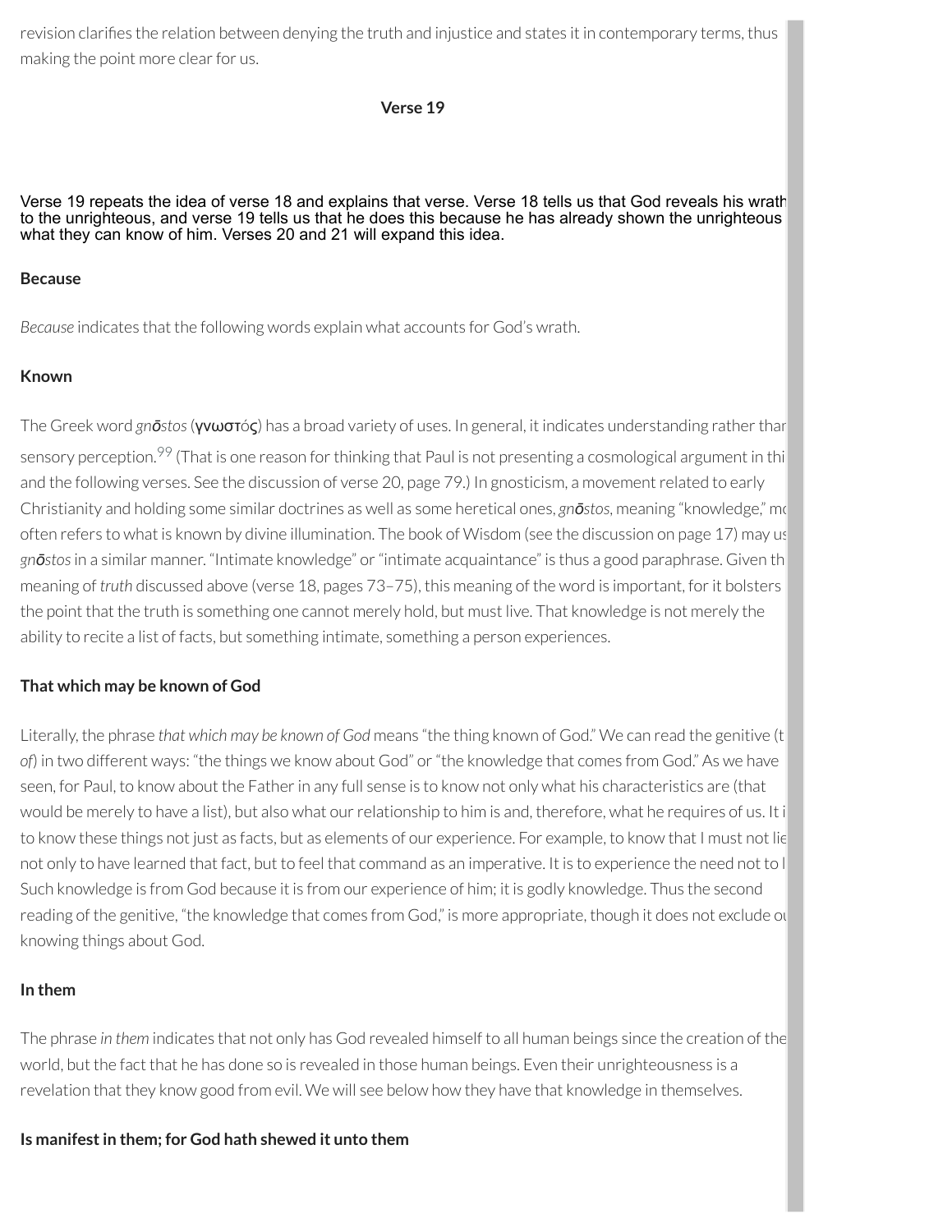The King James translation does not take into account a significant wordplay in the Greek version of the phrase *manifest in them; for God hath shewed it unto them.* The word translated "manifest" (*phaneros,* Φανερóς) can also b translated "known." It comes from a word meaning "to appear" or "to shine forth." The word translated "hath shewed" (*phaneroō,* Φανερóω) is a cognate of *phaneros. Phaneroō* could easily be translated "revealed" (though it not the same verb as that translated "revealed" in verses 17 and 18). Thus one way to translate the phrase would be "is revealed in them, for God has revealed it to them" or "is known to them, for God has made it known to ther Because the word *phaneros* carries with it the idea of shining forth—of light—anothertranslation is possible: "is clear to them for God made it clear to them." But since the Greek also carries with it the notion that the manifestation is in them already and not merely an observation orthe result of an observation, the alternate translation is "is manifest in them, for God made it manifest in them."

One might suppose that most people act unjustly because they are ignorant. However, if they are truly ignorant, then they are not accountable for their sins, and God will not punish them for those sins (though he might allow them to suffer for other reasons, since, as Christ's life demonstrates, even the just suffer). Paul does not believe that for the most part we act unjustly out of ignorance; he says that all people, including those who are impious a unjust, have already had piety and justice revealed to them.

<span id="page-86-0"></span>For modern people this is a strange notion. How is it possible, we might ask, for everyone to already know piety and justice? For people of Paul's time the answer was not particularly difficult. Though many disagreed about the details, most thought of truth as something like harmony [100](#page-93-8) (recall the earlier discussion of *truth,* verse 18, page 73–75). Knowing the truth meant being in harmony with the way things really are. Ancient people tended to thin of truth as a way of being, or tting into the reality of the world, and that is why ancient Greek thinkers thought i obvious that only virtuous people could know the truth. Virtue meant acting in harmony with reality.

For those who, like the Greeks and the Hebrews and other ancients, think that truth is a matter of harmony, everyone who lives at all is in harmony with the world to some extent or another. People must be able to get alor in the real world to some degree. They must be in harmony with it enough to eat and drink and to avoid falling int pits in broad daylight. If they were not, they could not survive. Gaining knowledge, or virtue, is a matter of becoming more and more in harmony with what is mostreal, the source for or model of the world we live in. It is matter of getting rid of things that create disharmony. Because, from this ancient point of view, everyone must b in harmony with the world to some degree, everyone already knows what the truth is, or they at least know it sufficiently to learn more. No one starts from zero, so no one is incapable of being virtuous.

Given this understanding of truth and ourrelation to it, Paul can appeal to the creation of the world as the standard of truth: God created a harmonious world, people live in that world and are necessarily in harmony wit it to some degree, and every person can thus become more harmonious and act rightly by developing the harmo in which they already live. Those who do not do this go against the testimony of their own lives, a testimony that God has provided to everyone.

<span id="page-86-1"></span>Though this is not the way we usually think of the light of Christ today (we think of it as a power or an ability rath than a function of our own existence), this is generally the way most people of Paul's time would have thought of our ability to know right from wrong, $^{101}$  $^{101}$  $^{101}$  and it is probably what lies behind Paul's remarks in verses 19 and 20. Paul is speaking of the light of Christ, though not in ways that are familiar to us.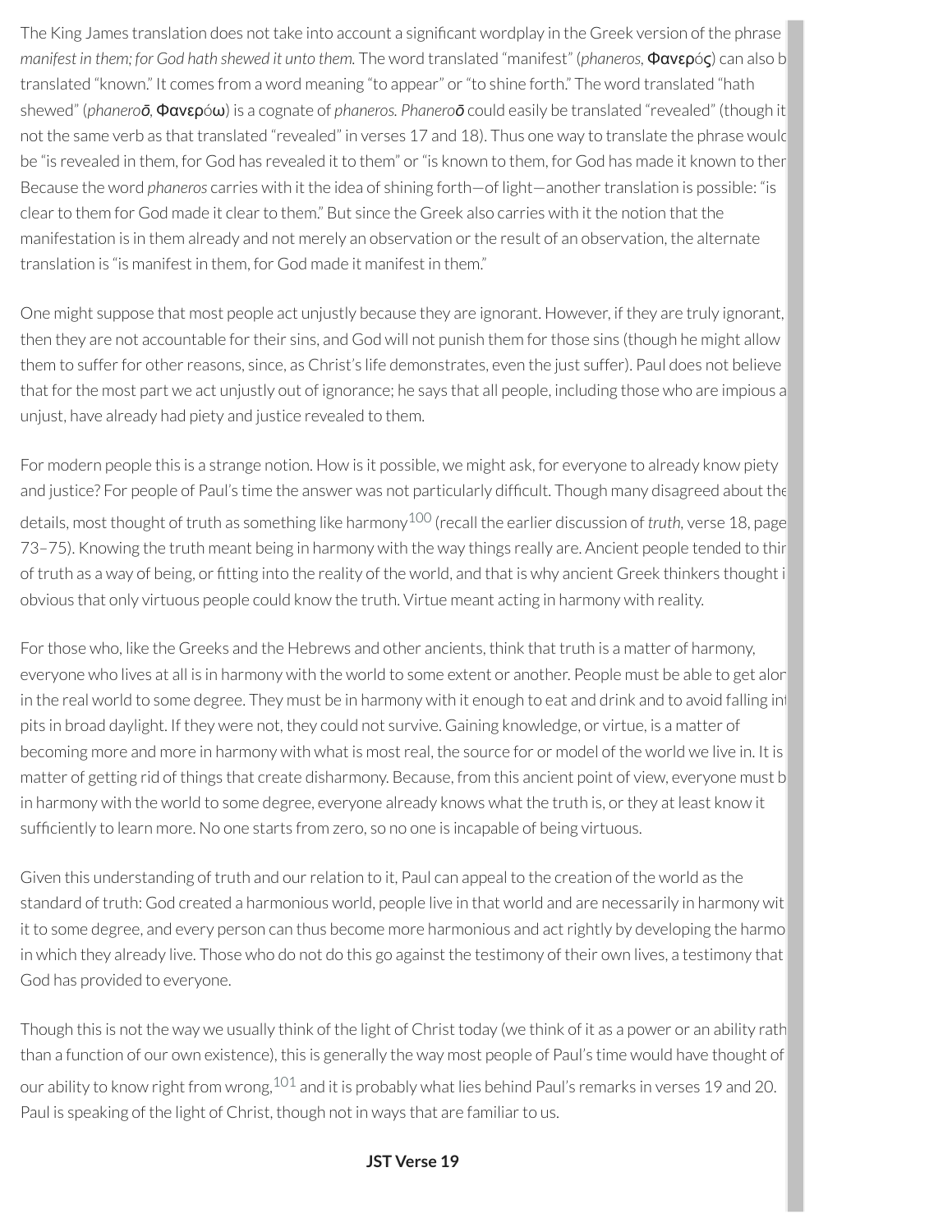#### After that which may be known of God is manifest to them  $//$ .

The changes in the JST are slight, but significant. Joseph Smith joins this verse to the previous one with the word *after*ratherthan *because,* he changes *in* to *to,* and he deletes the phrase *for God hath shewed it unto them* that appears in the KJV at the end of the verse.

To understand the first of these changes, we must see the change in the context of verses 18 and 19 together. Th King James translation of verses 18 and 19 can be paraphrased in this way: "God's wrath is revealed against all th unrighteousness of people who remain in unrighteousness, and it is revealed against them because what can be known of God is revealed in them." Verses 18 and 19 of the JST read, "God's wrath is revealed against all the unrighteousness of people who remain in unrighteousness and do not love the truth, even after what can be known of God is revealed to them."

As we have seen with several other changes the Prophet made, the difference is not so much a change in meanin as it is a change in emphasis. The Greek and King James texts use verse 19 as an explanation of why God's wrath can be revealed to the unrighteous. Joseph Smith's text ignores that question and uses verse 19 to emphasize th unrighteousness of those who love evil and not truth. The King James and Greek understandings of these verses emphasize divine wrath and how people suppress the truth. The Joseph Smith translation emphasizes the sinfulness of those who suppress the truth, balancing that, as it were, with divine wrath.

By changing *in* to *to,* Joseph Smith changes the meaning. The traditional text says that the unrighteous know of God because that knowledge is revealed in the people themselves, and it is revealed in them because God made them and the world. The Prophet's change deletes the idea that the knowledge of God is shown in the unrighteous.

#### **Verse 20**

### **The invisible things**

The translation "the invisible things" is excellent because the English word carries many of the same connotation as does the Greek. Paul contrasts what can be seen with what cannot. The Greek word he used in verse 19, when he spoke of "that which may be known of God," implies that the things of God cannot be seen by the eye. In verse 20 he refers to those things once again, calling them invisible, or not visible to the eye.

### **Of him**

As is often the case, the question is how to read the *of* in *of him.* Given the earlier discussion of the things of God (see the commentary on verse 19), it is reasonable to read this as "from him."

### **The world**

The word translated "world" (*kosmos*, **κόσμος**) refers not simply to the planet earth, but to the created universe. "Cosmos," a transliteration of the Greek word, is a good translation.

### **From the creation of the world**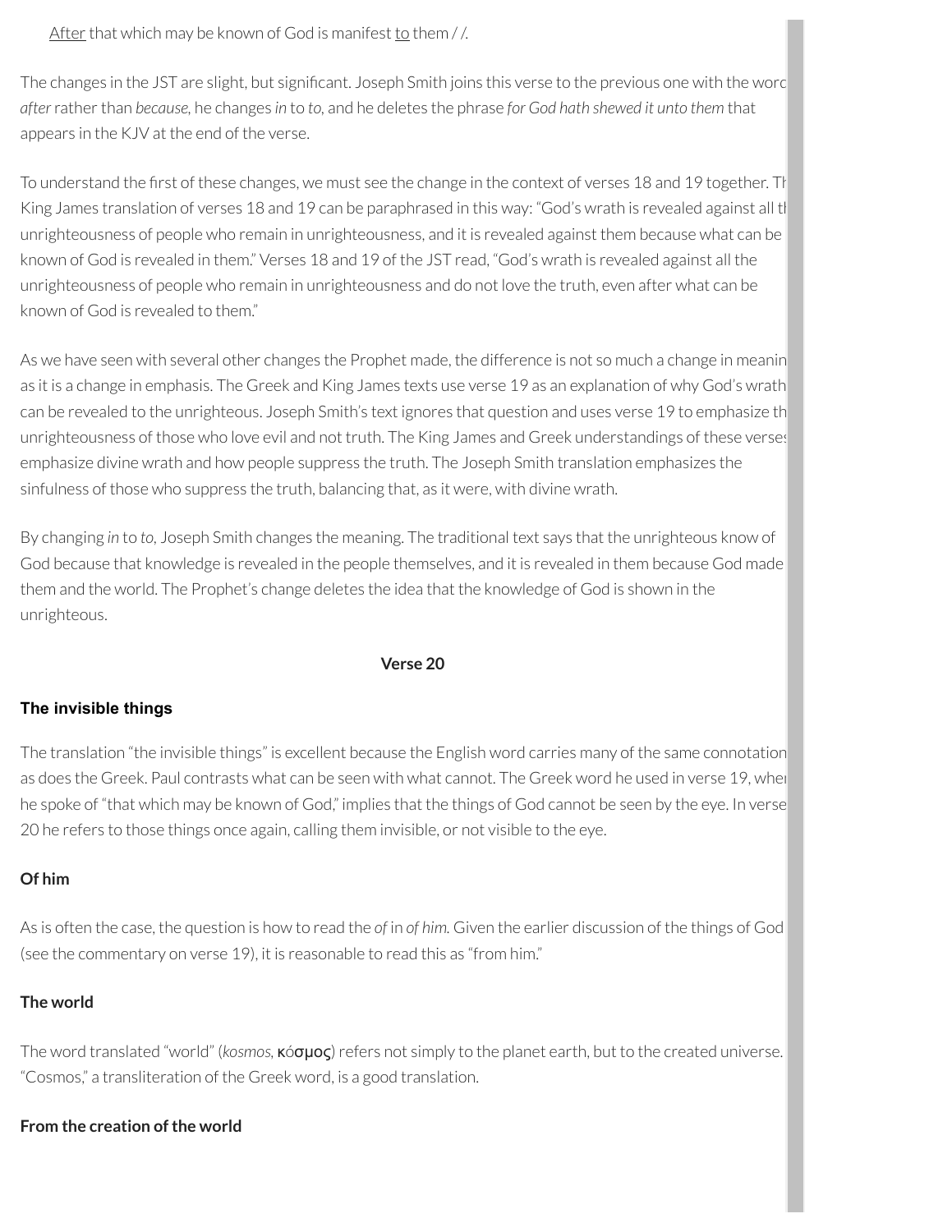<span id="page-88-0"></span>The Greek word translated "from" (*apo,* απó) in the phrase *from the creation of the world* could also be translated "since," in other words, "since the creation of the world." Sometimes this Greek word is used to indicate the originating point of a particular thing.<sup>[102](#page-93-10)</sup> The most obvious meaning in this context is "since." Nevertheless, I thir the other meaning carries an important connotation: the knowledge Paul is speaking of had its beginning in the creation, and the creation itself, of which we are part, gives us the knowledge of God.

#### **The invisible things of him from the creation ofthe world are clearly seen**

The phrase *the invisible things of him from the creation of the world are clearly seen* is Paul's explanation of why he rejects the assumption that people act unjustly out of ignorance: since the beginning of the world and implicit in creation, invisible things like the truth are clearly known to those who choose to understand them through God's works. Isaiah has said the same thing (see Isaiah 40:21–23), and so has Alma (see Alma 30:41–44). No one is incapable of knowing the truth if they will honestly strive to do so, if they will honestly give up ignoring it. We are capable of this because the Father has already given the truth to us, and he has made us so that we are in harmo with it unless we give up that harmony. Presumably, one way to explain the need for an atonement is that, being fallen, we are out of harmony with God. We have refused to be in harmony with him. However, even if we cease t refuse this harmony, something more than our own effort is needed to restore it.

#### **Being understood by the things that are made**

If we contemplate the visible things that the Father has made, such as the natural world, then we can understand what is supposedly not visible to us, namely, God's power and his divinity. At first glance it might seem that Paul i offering proof of God's existence with the phrase *being understood by the thingsthat are made,* proof based on the order of the universe (what philosophers call cosmological proof), but I do not think he is. Paul is explaining that each person can discriminate between good and evil, and this has been true from the beginning of the world. Tha is the way we and the world were created. Though we may not know what to call our knowledge of good and evil or how to explain that knowledge, if we understand the world and our existence in it (which we necessarily do; se the discussion of *truth* in verse 18, pages 73–75, and the discussion of *is manifest in them; for God shewed it unto them* in verse 19, pages 76–77), we know what we need to know. Our human existence in the world with other humans shows us the basics of right and wrong.

As shown by the endowment ceremony and the various versions of the story of Adam and Eve in the garden, the ability to discriminate between good and evil is central to the plan of salvation and our understanding of our plac in the world. If we are evil it is because we refuse to be good, not because we cannot be good or even because we are ignorant. Though we may be ignorant of the finer points of what we should do, if we are genuinely serious an aware of the world and the way we live in it, we are able to see what is right and what is wrong. Both we and the world are made in such a way that seeing that difference is always possible unless we refuse to allow it to be. Eve person has the light of Christ (see D&C 84:45–46). Therefore, Paul says, those who are impious and unjust have no excuse.

### **Eternal power**

<span id="page-88-1"></span>One of the things we see if we look at the world attentively is the power of God. The word *power* translates the Greek word *dynamis*(δυναμις), from which we get words like *dynamic.* The emphasis of the Greek word *power* in the phrase *his eternal power* is not on sheer strength or powerto overcome, as seems to be the case with the English word *power*, but on the ability to act.<sup>[103](#page-93-11)</sup> The world reveals God's ability to act. It shows his eternal ability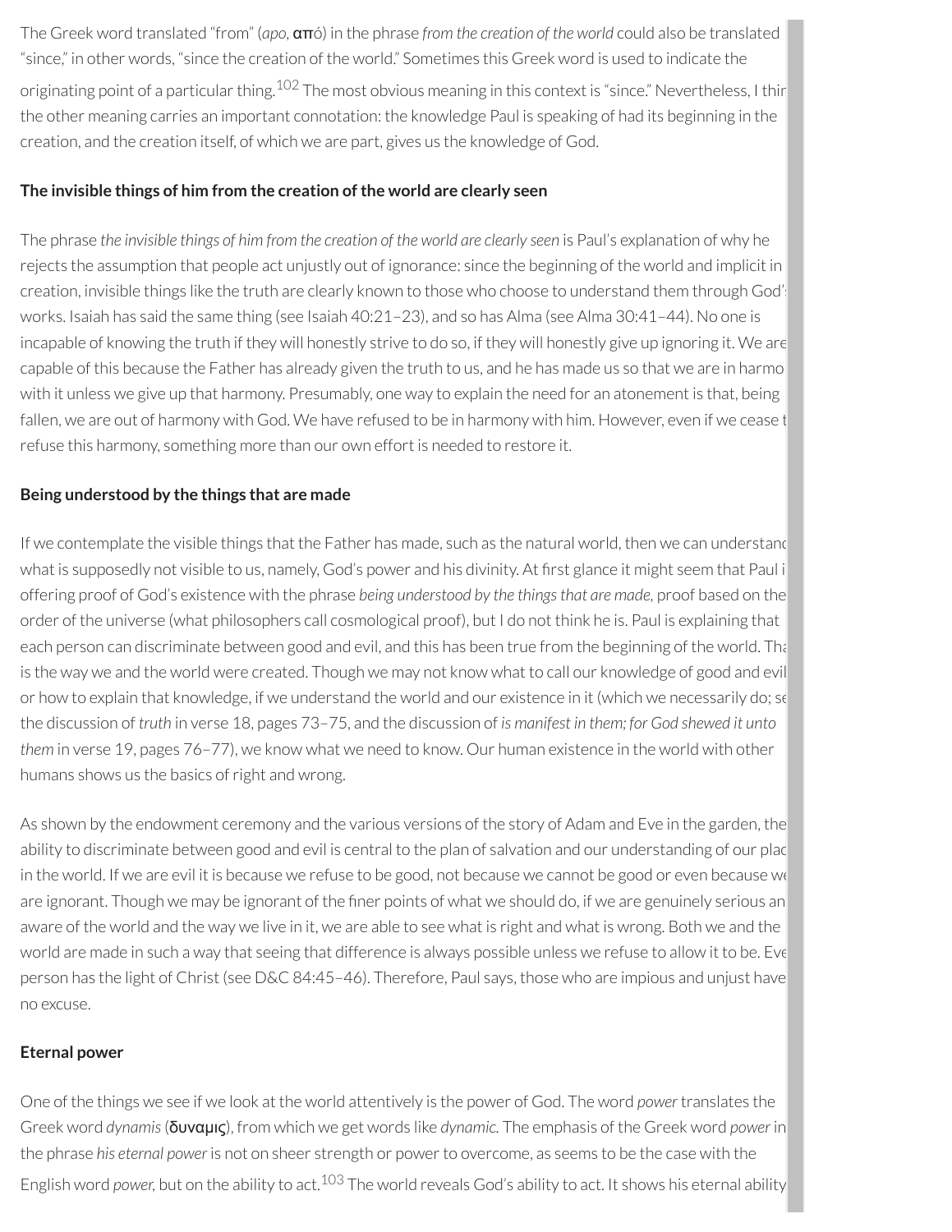create, and more. If the Father has eternal power, or infinite ability to act—in other words, if his power to act doe not come to an end—then he has power to save us. The creation of the world guarantees God's ability to do what needs to be done for us. Nothing can stop him from acting.

# **Godhead**

"Divinity" is a more accurate translation of *theotes*(θεóτης), translated "Godhead," though perhaps *divinity* and *Godhead* can be synonyms. In the creation, we see the divinity of God, the things that make him God. What are those things? One mentioned in the phrase within which the word *Godhead* appears is his creative power, something that distinguishes him from the supposed divinity of the false gods, idols that are made and cannot make anything themselves. As we learn in the temple, creative power, the power to be a parent, is the mark of tru divinity. Another of the distinguishing characteristics of the Divine is righteousness, or justice. Given the earlier discussion of God's righteousness (see the discussion of *the righteousness of God* in verse 17, pages 58–63), and the contrast that Paul makes between divine righteousness and human unrighteousness, it seems reasonable to assume that Paul is suggesting that we can see divine righteousness in the creation. If so, we presumably see it in the Father's making the world harmoniously and thereby making it possible for us to have harmony in ourlives (compare the discussion of *is manifest in them; for God hath shewed it unto them* in verse 19, pages 76–77).

### **His eternal power and Godhead**

As a whole, the phrase *his eternal power and Godhead* describes the unseen things that an attentive understandin of the world allows us to see. God has created the world so that, by being part of the world, we have what Latter day revelation calls the light of Christ (see Alma 28:14; Moroni 7:19; D&C 84:45–46), and it allows us to see the difference between good and evil. But to know the good is to know God, even if only implicitly, for whatever persuades us to do good is of God (see Moroni 7:16). Thus, if we have the light of Christ then we know the powe of God. We experience it even if we do not have cognitive understanding of it. Implicit in our experience of life in the world is the knowledge that God has the power to do good and to persuade us to do good. With this knowledge, which is not necessarily explicit or cognitive, we also know what it is that makes him God; we know what the verse calls his Godhead. We also know that these godly attributes are what make him the ruler of the world with infinite creative power. To know he is the omnipotent ruler is to know we need not fear that Satan wil win the confrontation between good and evil, for our Father has the eternal powerto bring about good. Notice t difference between having the power to defeat evil and having the power always to do good. These verses sugge that the Father's divinity is found in the latter rather than the former. Thus the light of Christ is the basis for our faith in God, our trust in him. We can refuse to trust if we wish, but we have already been given sufficient knowledge for us to have faith if we do not refuse. This is one way in which even our faith in God is a gift from hir to us.

The phrase *his eternal power and Godhead* also may be a pleonastic pair, which is a pair of phrases intended to hav the same meaning, but used together for emphasis (see the discussion of verse 5, pages 29–30, for more about pleonastic pairs). If it is such a pair, the phrase defines God's divinity as his eternal ability to act.

# **Without excuse**

The Greek word apologia (απολογια), translated "excuse" in the phrase *without excuse,* can also be translated "explanation." There is no explanation for sin. That strikes modern ears as strange, for our scientific way of thinkin tells us that everything can be explained. However, if why people are evil could be explained, we would excuse it.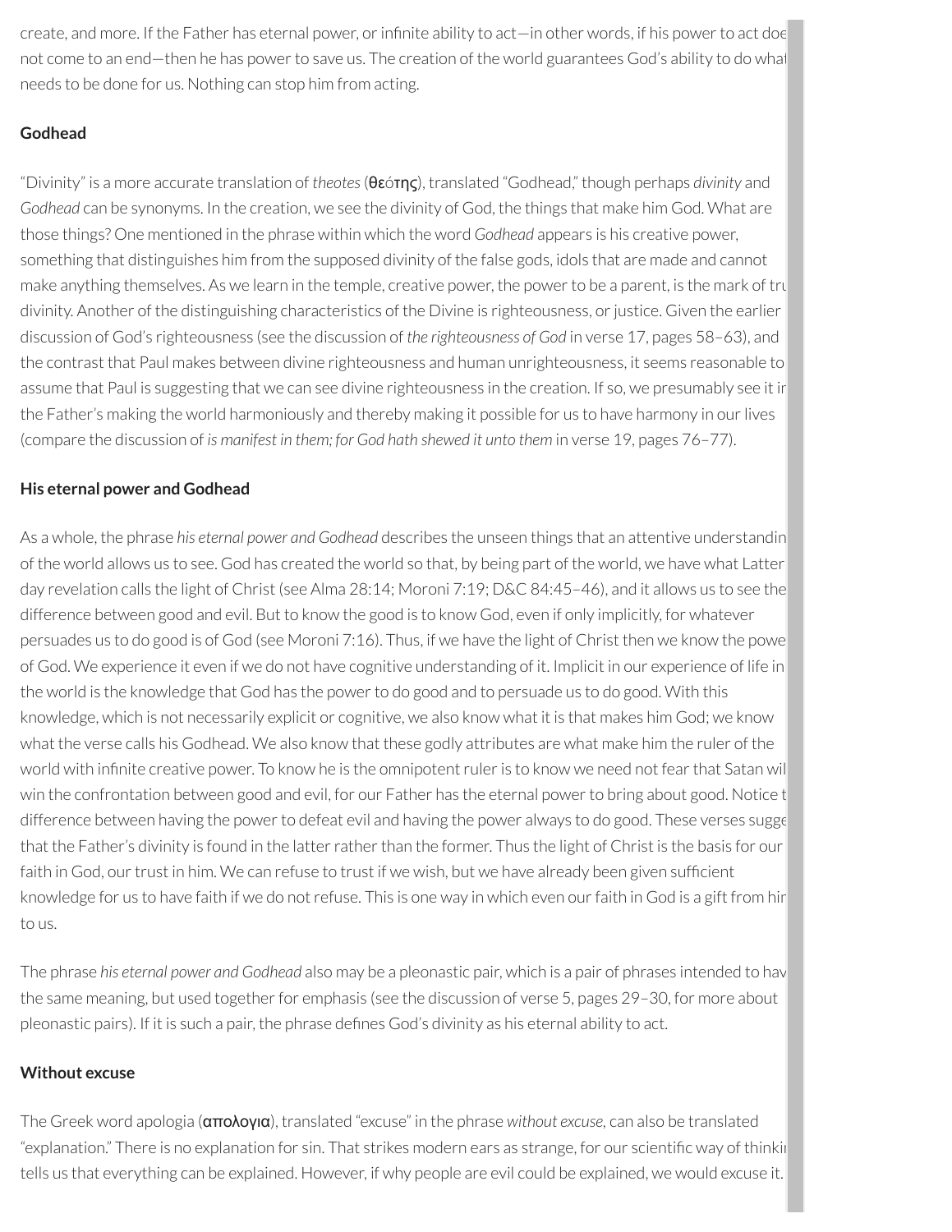truly explain sin is to describe what causes it, and if it is caused, then those who commit sin are not responsible for doing so. In the sense of naming a cause, there is no explanation for sin except for the sinners themselves.

#### **JST Verse 20**

For God hath revealed unto them the invisible things of him, from the creation of the world, which are clearly seen; things which are not seen being understood by the things that are made, through his eternal power and Godhead; so that they are without excuse;

The traditional version of this verse and Joseph Smith's revised version of it explain how the unrighteous have handa revelation of God. The Prophet's version makes this more apparent with the insertion of *God hath revealed unto them,* a repetition of the underlying theme of this section of Paul's letter. In the traditional text, this clause is passive, but Joseph Smith makes it active and therefore more readable. In addition, he changes *clearly seen* from phrase telling us how the things of God are revealed to a phrase describing the things God has revealed. The thir change, the addition of *things which are notseen,* ties the two clauses together, making it clearthat Paul is still speaking of the invisible things of God, including the ability of created beings to understand what they cannot se The final change identifies divine eternal power and Godhead not as things that created beings see, in other words, the creations of God, but as the method by which they see them.

#### **Verse 21**

#### **When they knew God, they glorified him not as God**

The Greek version of the phrase *when they knew God, they gloried him not as God* is even more powerful than the English. Literally and therefore awkwardly it reads, "having known God, not as God they glorified him nor were thankful," and can mean "though they knew God, they did not give the glory due to him as God and they were not thankful to him."

#### **When they knew God**

Those against whom God has directed his wrath may not have known him personally, but they have known him through the light of Christ, in other words, through knowing what it means to be a person created by God in a world created by him. The word translated "knew" in the phrase *when they knew God* is the same word used in verse 19 (*gnōstos*, γνωστóς) and connotes an intimate knowledge. Recipients of God's wrath know not just facts about him and his creation and hence good and evil, but are intimately acquainted with these things through the experience.

#### **They gloried him not as God**

Had sinners acknowledged what they knew through the light of Christ and acted rightly, they would have glorific God. But because they have sinned, they cannot glorify God as he is. Sin is implicitly but necessarily a denial of th Father. A refusal of his righteousness and justice is equally a refusal of him, because that righteousness and justi are an essential part of what he is. Therefore, even if those enmeshed in sin seem to glorify the Father, they necessarily glorify something else, and to glorify something other than the Father is idolatry. Idolatry is at the heart of an absent conscience, for both are the refusal to recognize God as God.

#### **Neither were they thankful**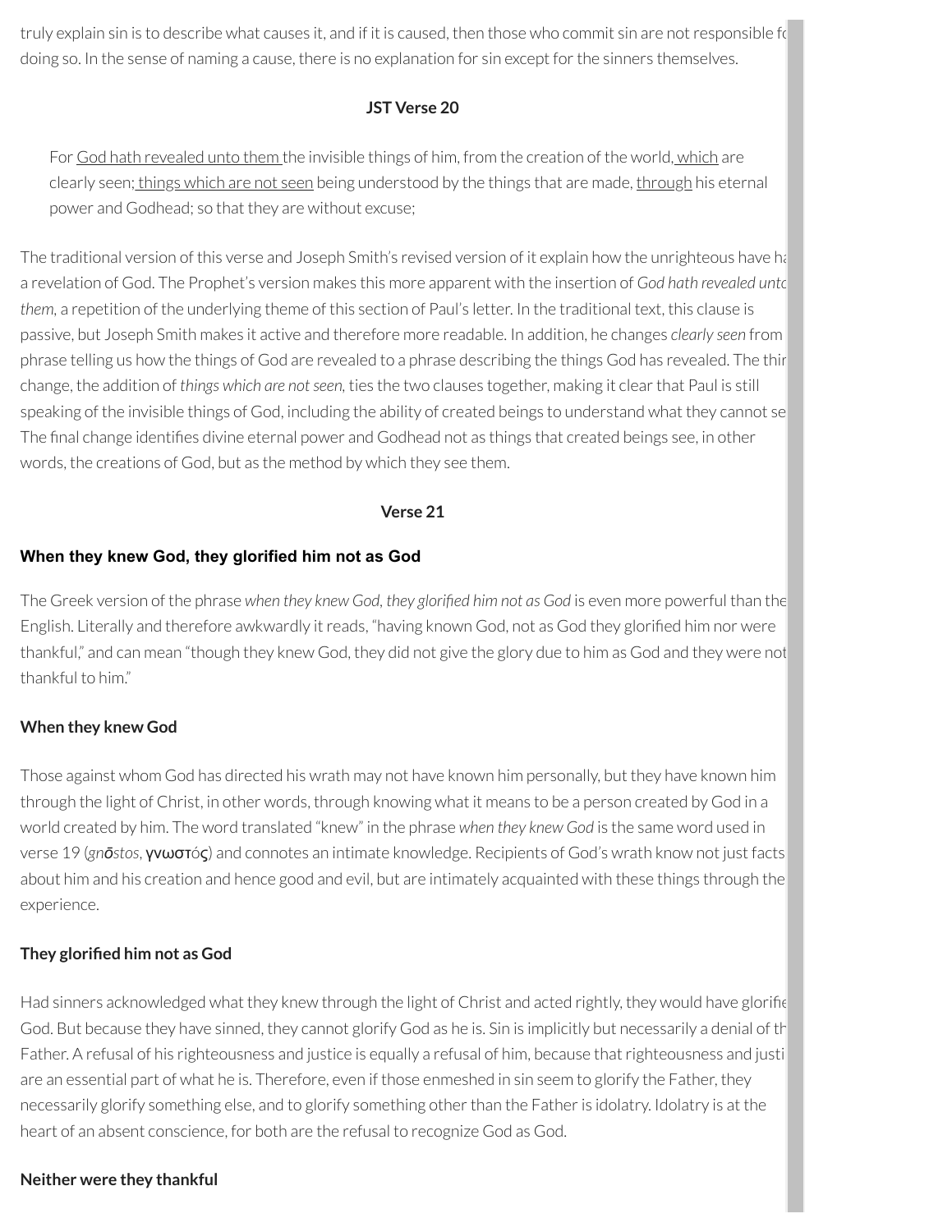The word translated "were thankful" (*eucharisteō*, ευχαριστεω) in the phrase *neither were they thankful* has as one of its roots the word for *grace,* or *charis*(χαρις). They refused to accept God's grace—in this case, the light of Chr —so they were not thankful. They have the gift, but they refuse to recognize that they have it; they are ingrates. Doctrine and Covenants 59:21 notes the following about ingratitude: "And in nothing doth man offend God, or against none is his wrath kindled, save those who confess not his hand in all things, and obey not his commandments."

# **But became vain in their imaginations**

In contemporary English, "imaginations" is not as good a translation as "thoughts," "reasonings," or"speculations" would be in the phrase *but became vain in their imaginations*(the Greek word is *dialogismos,* διαλογισμóς). When they thought about God, they did so futilely, fruitlessly, profitlessly. Their sinfulness and their refusal to see God' power and Godhead in the world made their thinking profitless.

### **Vain**

The Greek word translated "vain" (*mataioō*, ματαιóω) meaning "useless" or"futile," translates the Hebrew word that denotes idols, "vain things" (*hebel,* הבל ;see Acts 14:15 forthe Greek and Leviticus 17:7; Jeremiah 2:5; and 2 Kings 17:15 for the corresponding Hebrew). Their reasonings were not only useless, but also idolatrous, as we v see in verse 23. This repeats the idea that "they glorified him not as God."

# **Imaginations**

As mentioned above, another translation of *dialogismos*, is "speculations" or "reasonings," rather than "imaginations." *Dialogismos*is often, if not always, used negatively in the New Testament [104](#page-93-12) and refers to the undisciplined use of the mind, especially in service to a corrupt heart, as here. This is why the King James translators used the word *imaginations.*

### **Heart**

The people of Paul's time considered the heart to be the seat of the human being.<sup>[105](#page-93-13)</sup> The heart can connote sucl things as counsel and courage, as well as wisdom and feeling.

### **Foolish heart**

The Greek word translated "foolish" (*asunetos,* ασυνετος) could also be translated "intelligent," "sagacious," "wise "discerning," or "having good sense" without its negative prefix (like *un*– in English). Sinners have a heart that, as Paul has just shown, lacks wisdom. Their heart does not understand the creation and refuses to discern between good and evil.

# **Their foolish heart was darkened**

By refusing to discern good from evil, they darkened the light that would make it possible for them to discern.

<span id="page-91-1"></span><span id="page-91-0"></span>**JST Verse 21**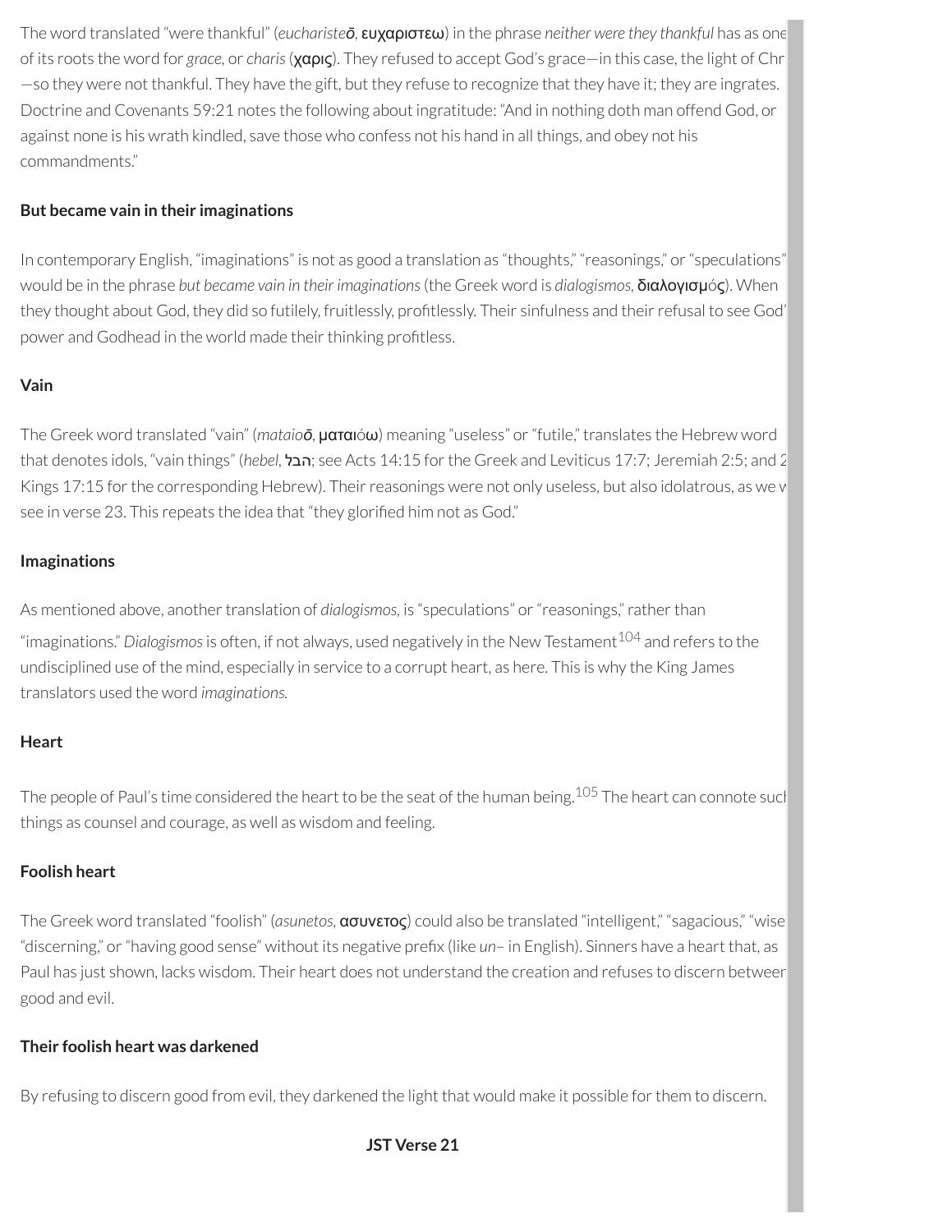Because that, when they knew God, they glorified him not as God, neither were they thankful, but became vain in their imaginations, and their foolish hearts were darkened.

The first change is minor: a semicolon becomes a comma. This may simply reflect the fact that nineteenth-centur punctuation conventions were different than those of the sixteenth and seventeenth centuries, when the King James translation was made. The second change is more signicant. The Prophet makes the abstract noun *heart* more concrete by changing it to a plural noun. By using the abstract noun, the Greek and the King James Version emphasize the idolaters as a group. The Prophet's change shifts that emphasis to the individuals.

### **Verses 22–23**

Verses 22 and 23 may be read as an explanation of the foolishness of the people described in verses 23– 32. These people claim to be wise but have been made foolish. They are sinful because they have claimed to be wise. They vaunt themselves and in so doing refuse to see what God has placed before their eyes in the creation of the world. The result is their sin, their foolishness.

#### **Verse 22**

### **Professing themselves to be wise, they became fools**

The phrase *professing themselvesto be wise, they became fools*tells us that, while claiming to be wise, idolaters wer actually stupeed by their sinfulness. In Greek, the root word translated "became fools" (*mōrainō*, μωραινω) means "stupid, silly, orfoolish." It is the root for our word *moron.* The verb is passive. This is what happens to thos who claim to be wise, especially when the wisdom they profess denies what God has made manifest in them and around them.

**JST Verse 22**

No change.

### **Verse 23**

# **Changed the glory of the uncorruptible God into an image**

(See Psalm 106:20; Isaiah 40:19–20; 44:9–20; 45:16.) The sinners Paul describes in the phrase *changed the glory of the uncorruptible God into an image* exchanged the truth of God, which God had implanted in their hearts by creating them, for the lie of idolatry. They worshiped the creature more than the Creator. The irony is that the ve creation they worshiped would have revealed the truth of God to them—a truth about his glory that would have glorified them—if they had been willing to understand it (see verse 20). Not to be holy as the Lord God is holy (se Leviticus 19:2) is to be an idolater. Paul is almost certainly specifically thinking of those whose culture is fundamentally Greek, which would include most Romans, but he is using them as a type for all sinners.

# **Uncorruptible . . . corruptible**

The Greek words translated as "uncorruptible" and "corruptible" mean "immortal" and "mortal,"respectively (*aphthartos,* αΦθαρτος; *phthartos,* Φθαρτóς). The idea is that mortal bodies are corruptible (they are subject to disease, decay, and so on) and thus perish. Immortal bodies, on the other hand, are not subject to such corruption and do not perish. By extension, this contrast may also referto the major difference between humans and God: s God is not corruptible, but humans are subject to moral decay.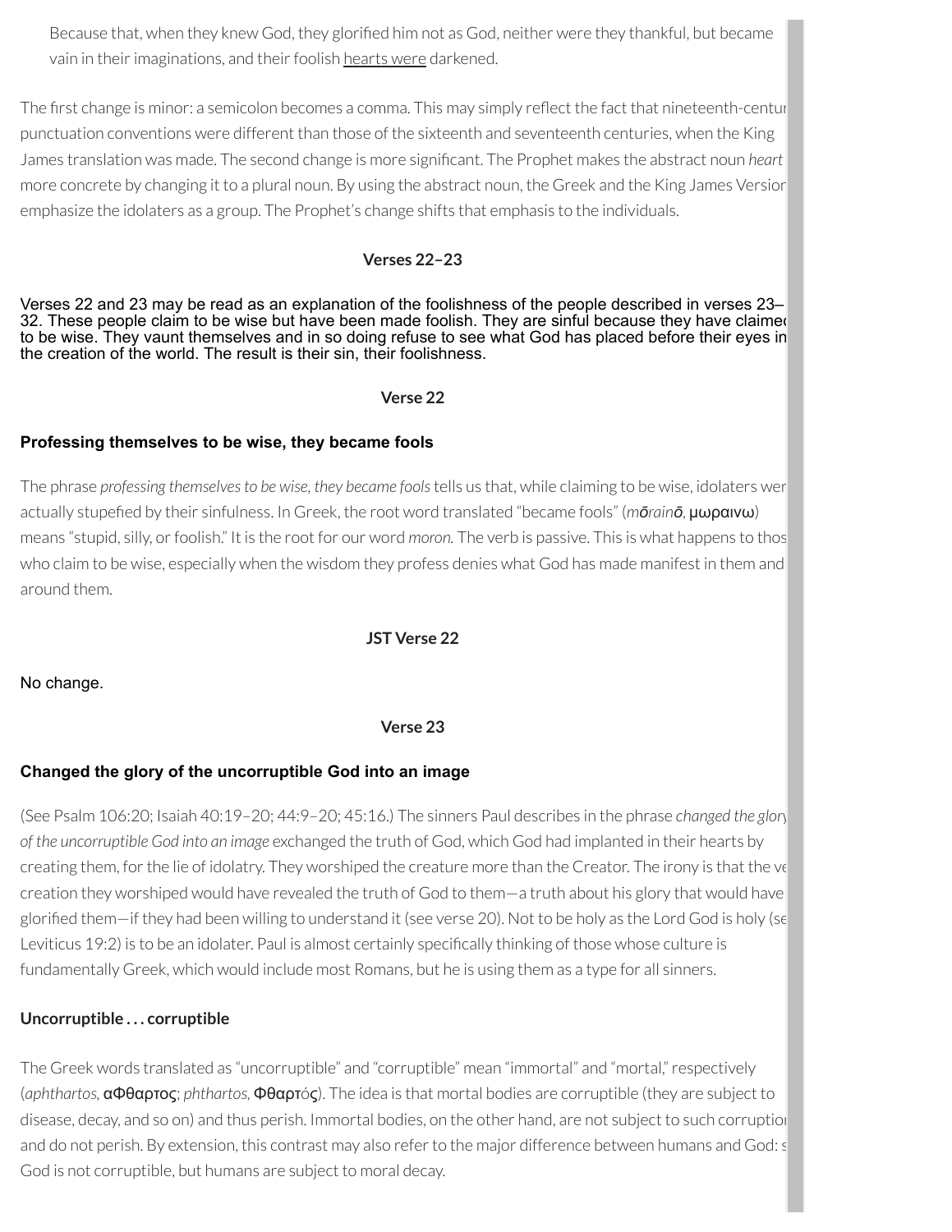#### **Notes**

<span id="page-93-0"></span>[92.](#page-82-0) The Greek word *asebeia* literally means "failure to worship," but in general usage it has a more narrow character: not just failure to worship, but failure to recognize God. See Romans 11:26; 2 Timothy 2:16; Titu 2:12; Jude 1:15, 18 for other uses of the term, as well as related terms in 1 Peter 4:18; 2 Peter 2:5–6; 3:7; Jude 1:4; 4:5; 5:6.

<span id="page-93-1"></span>[93.](#page-83-0) See Plato, *Meno,* passim, and *Republic,* book 7.

<span id="page-93-2"></span>[94.](#page-83-1) Thorlief Boman, *Hebrew Thought Compared with Greek* (Philadelphia: Westminster Press, 1961), 45.

<span id="page-93-3"></span>[95.](#page-83-2) Ibid., 45–46.

<span id="page-93-4"></span>[96.](#page-83-3) For more on the question of how the ancients understand the real, see James E. Faulconer, *Scripture Study: Tools and Suggestions*(Provo, Utah: FARMS, 1999), 123–53; and "Scripture as Incarnation."

<span id="page-93-5"></span>[97.](#page-83-4) See Kittel, *Theological Dictionary,* 1:238, where it is discussed as "nonconcealment"; Henry G. Liddell and Robert Scott, comps., *Greek-English Lexicon* (Oxford: Calrendon, 1968), 63–64.

<span id="page-93-6"></span>[98.](#page-83-5) We see evidence of this understanding of knowledge as acquaintance in the story of Adam and Eve in the Garden of Eden. We also see it in Plato, for example, in his story of how we came to know the Forms (the ultimate reality of things) in a preexistent life where we were acquainted with them.

<span id="page-93-7"></span>[99.](#page-85-0) See Bauer, *Greek-English Lexicon,* 164.

<span id="page-93-8"></span>[100.](#page-86-0) For example, Stoic philosophy speaks of the state of being in the truth, that is, knowing the truth, as harmon orimperturbability. See Ioannes ab Arnim, comp., *Stoicorum Veterum Fragmenta* (Stuttgart: B. G. Teubner, 1964), 1:49–55.

<span id="page-93-9"></span>[101.](#page-86-1) Again, Stoic philosophy provides an excellent example. For an excellent, brief article on stoicism, see Thoma Schmeller, "Stoicism," in *Anchor Bible Dictionary,* 6:210–14.

<span id="page-93-10"></span>[102.](#page-88-0) See Bauer, *Greek-English Lexicon,* 87; Fitzmyer, *Romans: A New Translation,* 280.

<span id="page-93-11"></span>[103.](#page-88-1) See Kittel, *Theological Dictionary,* 2:285.

<span id="page-93-12"></span>[104.](#page-91-0) See Matthew 15:19; Mark 7:21; Luke 24:38; Romans 14:1; 1 Corinthians 3:20; Philippians 2:14; 1 Timothy 2:8; James 2:4. Some uses of the word in Luke may not be negative (see 2:35; 5:22; 6:8; 9:46, 47), but the contex of those uses and the fact that the word is negative in every other case suggests that it should be read as a negative terms in those verses too.

<span id="page-93-13"></span>[105.](#page-91-1) See T. F. Glasson, "'Visions of thy Head' (Daniel 2 <sup>28</sup>): The Heart and the Head in Bible Psychology," *The Expository Times* 81/8 (May 1970): 247–48.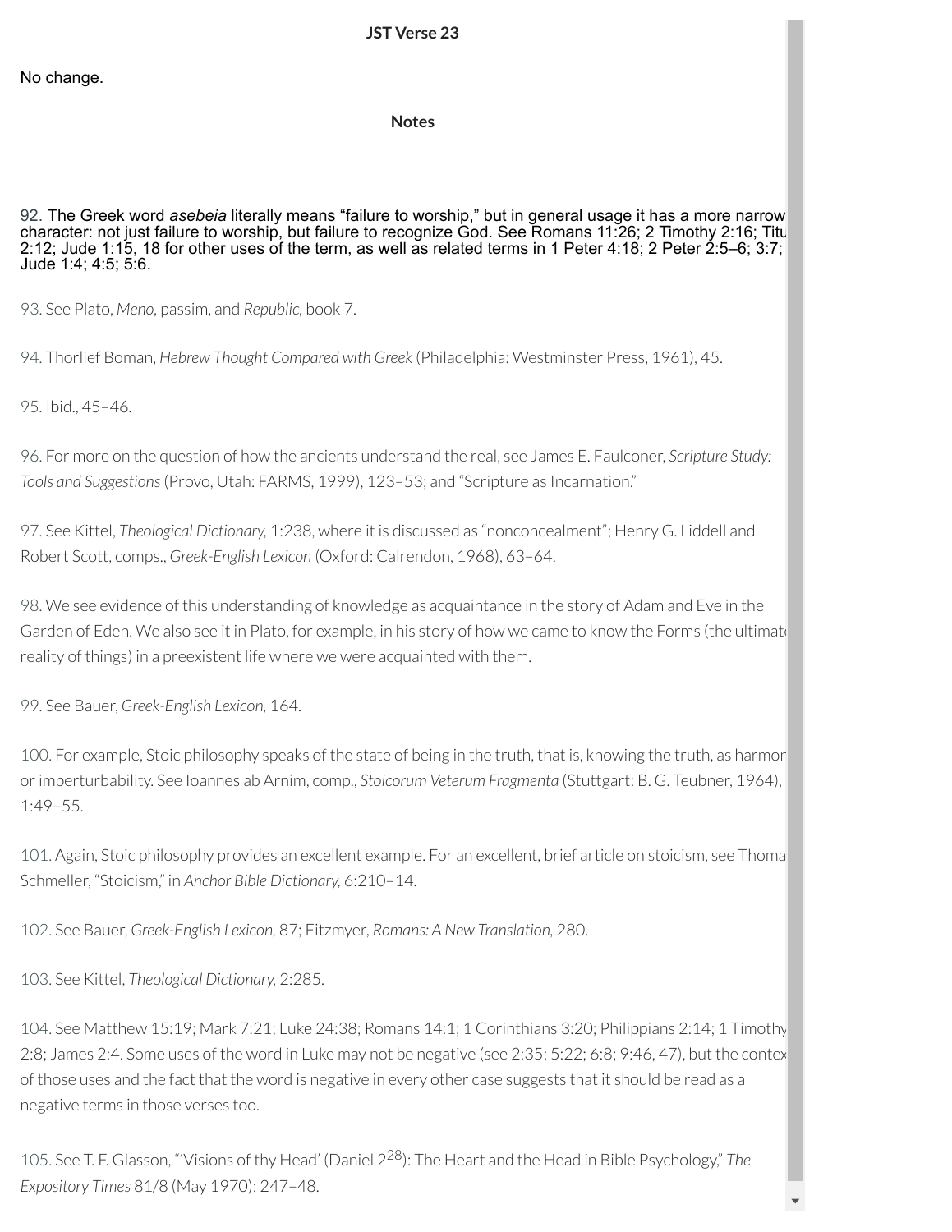# Verses 24–32

#### **King James Alternate**

24Wherefore God also gave them up to uncleanness through the lusts of their own hearts, to dishonour their own bodies between themselves:  $25$ Who changed the truth of God into a lie, and worshipped and served the creature more than the Creator, who is worshipped and served the created thing in place of blessed for ever. Amen.  $26$ For this cause God gave them up unto vile affections: for even their women did  $26$ This is why God gave them over to dishonorable change the natural use into that which is against nature:  $27$ And likewise also the men, leaving the natural use of the woman, burned in their lust toward one another; men with men working that which is unseemly, and receiving in themselves that recompence of their error which was meet.  $_{28}$ And even as they did not like to retain God in their knowledge, God gave them over to a reprobate mind, to do those things which are not convenient;  $29B$ eing filled with all unrighteousness, fornication, wickedness, covetousness, maliciousness; full of envy, murder, debate, deceit, malignity; whisperers, 30Backbiters, haters of God, despiteful, proud, boasters, inventors of evil things, disobedient to parents, 31Without understanding, covenantbreakers, without natural affection, implacable, unmerciful: 32Who knowing the judgment of God, that they which commit such things are worthy of death, not only do the same, but have pleasure in them that do them.

 $24$ For this reason, God abandoned them in the lusts of their hearts to uncleanness that they might dishonor their bodies with one another;  $25$ they exchanged the truth of God for the lie and the Creator, who is to be praised for eternity. Amen. passions: even their females changed the natural use to that against nature.  $27\text{ln}$  the same way, the males, having forsaken the natural use of the female, burned up in their lust toward one another, males acting out shamefulness among males, and receiving in return the reward that was appropriate to their selfdeceit.  $28$ Just as they did not think it fit to maintain a knowledge of God, God left them to an unfit mind, to do the things that are improper:  $29$ having been filled with all injustice, malice, insatiability, and vice; full of envy, murder, quarrels, deceit, and conspiracy; being gossips, 30slanderers, God-haters, over-reaching, proud, braggarts, devisers of evil, disobedient to parents, 31undiscerning, covenant breaking, unloving, and unmerciful—32they are they who, having known the judgment of God, namely, that those who practice such things are worthy of death, not only do them, but also approve of those who practice them.

#### **Verse 24**

#### **Wherefore**

In Greek, *wherefore* (*dio*, διό) is a strong connective. Paul uses it to referto verses 22 and 23, and this connection can help us understand verse 24 to mean "because people are such fools, God gave them up to sin."

#### **Gave them up**

"Gave them up" is a literal translation of the verb *paradidōmi* (παραδίδομι), but "abandon," in the alternate translation, more fully captures the awfulness of what is described. Idolaters abandon God and are, in turn and perhaps necessarily, abandoned by him until they repent. This is the same word translated "gave them up" and "gave them over" in verses 26 and 28.

#### **Uncleanness**

The Greek word *akatharsia* (**ακαθαρσία**), translated "uncleanness," means "what is impure," "refuse," or "filth." We could understand this to mean "unatonement," though that would probably not be a good translation of the Greek word. The Father is clean and pure. When idolaters refuse to be clean, they refuse to be at one with him. God punishes them by allowing them to be alienated from him. The book of Wisdom says much the same thing in its assertion that the instruments of sin are the instruments of punishment (see Wisdom 11:16 and page 17 for more on the book of Wisdom). Just as virtue is its own reward, sin is its own punishment. As Alma says, "Wickedness never was happiness" (Alma 41:10). Those who sin have chosen not to live in harmony with the world God has created. That harmony is a unity with the will of the Father and, therefore, with the rest of creation. The Father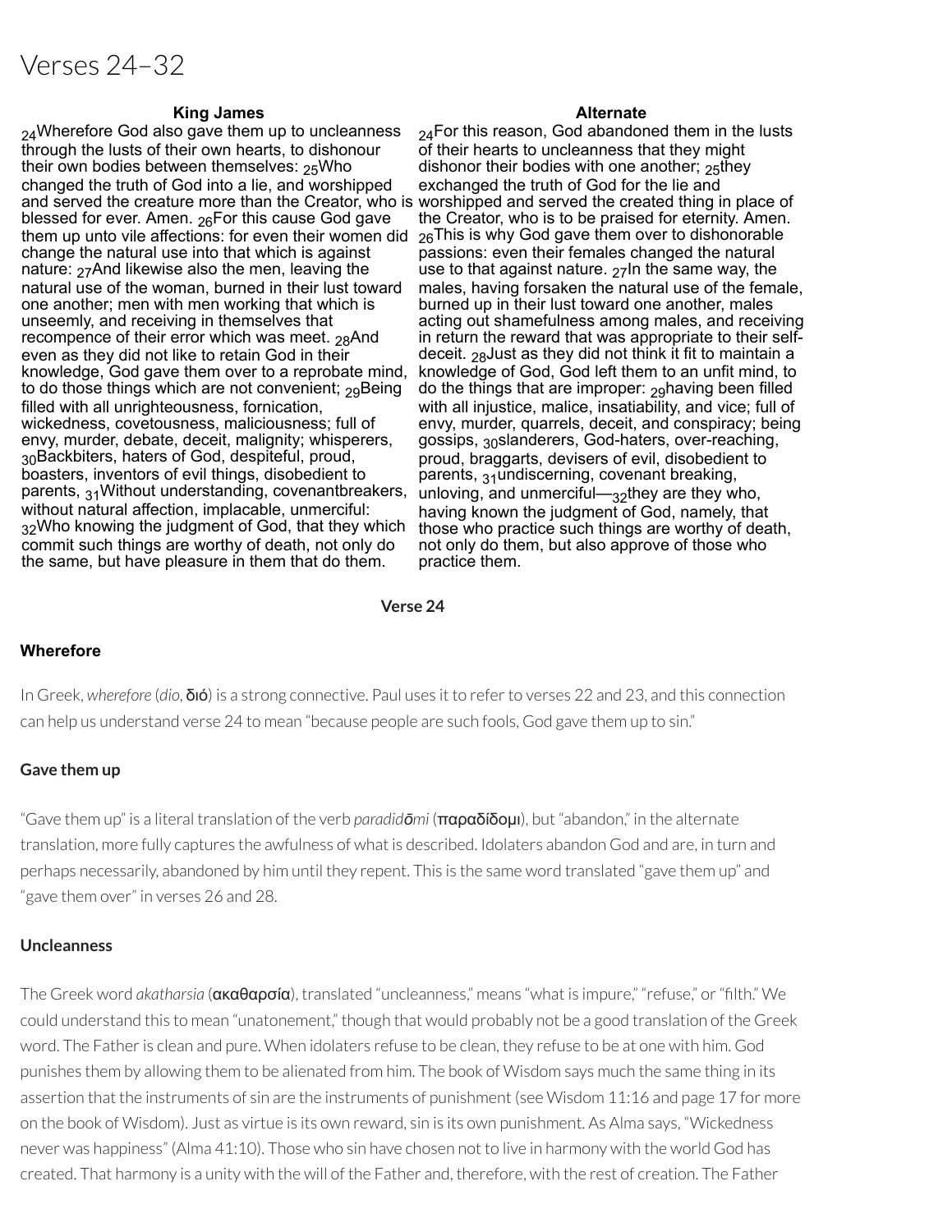allows those who sin to live in the disharmony they have created, outside the unity that is possible and thus outside the at-one-ment that is possible. Sinners thereby deny the atonement of Christ, which makes possible our return to at-one-ment with the will of God.

### **God also gave them up to uncleanness**

Failure to worship God is sin, and sin is a consequence of that failure to worship. This is evident in the phrase *God also gave them up to uncleanness*. Failing to recognize God as God results in the sin of idolatry. God not only permits idolaters to sin, he gives them over to their sins and to the lust and dishonor they feel is their just reward. He gives idolaters what they say they want. If we envy the sins of others, then we are not yet converted. If we were converted, we would realize that they cannot be happy in their sins and would not see their experience as either happy or even pleasurable in any fundamental way. Verse 24 explains why this is so: when we sin, we are given up to our sins and lose God. To lose God is to lose everything, just as to gain him is to gain everything (compare D&C 84:38). When the creature loses its connection to the Creator, it loses the meaning of its existence. As the ancients would say, it becomes unreal.

#### **To dishonour**

*To dishonour* (*atimazō* ατιμάζω) means "to treat shamefully." In verse 26, the same word is translated "vile affections."

#### **To dishonour their own bodies between themselves**

As we see in the phrase *to dishonour their own bodies between themselves*, when we commit idolatry—in the broadest sense, all sin—we disgrace our own bodies. We do what we are ashamed of. Spiritual death results in physical shame, in the self-disgrace of the body. This implies that in the absence of sin we would not be ashamed of our bodies; we would not disgrace them.

#### **JST Verse 24**

#### No change.

#### **Verse 25**

This verse continues the sentence begun in verse 24. Verses 24 and 25 together form an inclusion. Inclusion is a rhetorical device that is similar to chiasmus but not as structured. The material is "sandwiched" between an idea or phrase that appears both before and after it.

Wherefore (in other words, because men foolishly worship something other than God (verse 24, referring to verses 21 and 22)],

God gave them up to the uncleanness of their hearts [verse 24]—

namely, those who worshipped the creature more than the Creator [verse 25, referring to verses 22 and 23].

### **Who**

The antecedent of *who* is *them*—the wicked—in verse 24.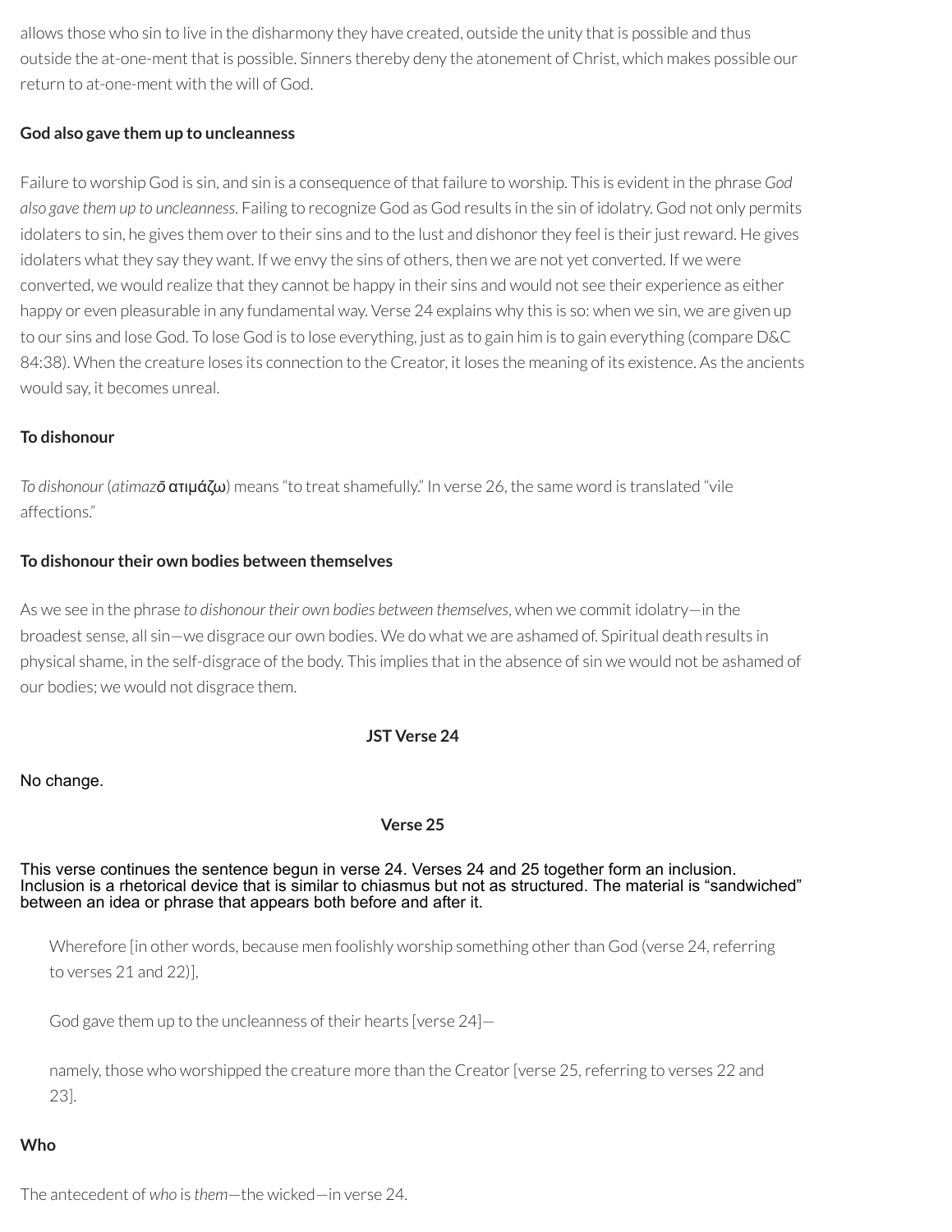#### **Into**

As the alternate translation shows, "into" is not as accurate a translation of *en* (εν) as "for." This verse uses the language of exchange: those who abandon God for idol worship exchange one thing for another. In chapter three, Paul capitalizes on this idea, using the language of economics and business to discuss ourrelation to God.

### **Lie**

*Lie* is the Greek *pseudei* (ψεύδει) and means not just a lie, but what is false or unreal.

# **Who changed the truth of God into a lie**

From the phrase *who changed the truth of God into a lie*, we can see that the truth of God is that through faith in Jesus Christ we can again be a part of the Father's orderly, harmonious creation (see the discussion of *truth* in verse 18, pages 73–75). Those who, by sinning, refuse to recognize God exchange this truth for the lie that the world is ordered by someone or something other than God. Sometimes when we sin we think that our own desires order the world. Other times we think it is ordered only by supposedly natural processes, and still other times we let the world and our lives be ordered by greed and self-interest. In all cases, sinners give up the truth of God for idolatry.

# **Worshipped**

The verb translated "worshipped" (*sebazomai*, σεβάζομαι) has the same root as does the word for*impiety* in verse 18 (*asebeia*).

### **Served**

The verb translated "served" (*latreuō*, λατρεύω) is the same verb used in verse 9, where Paul served God with his spirit. Here we see that because idolaters refuse to recognize God with their spirits, with their bodies they serve the world that God created. Idolatry is refusing to serve God.

### **And worshipped and served the creature more than the Creator**

In the phrase *and worshipped and served the creature more than the Creator*, Paul continues to use the language of exchange. Idolaters worship what is created rather than the Creator. As the alternate translation suggests, they worship the created world "in place of" its Creator. They may worship the world itself, things in that world, idols, or other humans. They probably worship themselves in addition to whatever else they claim to worship. In any case, they worship the creation-the creature-rather than the Creator.

Sin is always idolatrous because it replaces God, who should be in our hearts, with something else. This is why sin is adulterous and why adultery is idolatrous (see below, page 89). Sin replaces the Creator with one of his creations. When our eye is on something other than the Father, we value something more than we value him. Thus, when our eye is not single to his glory (see, for example, D&C 4), or when we sin, we are idolaters.

### **The Creator, who is blessed for ever**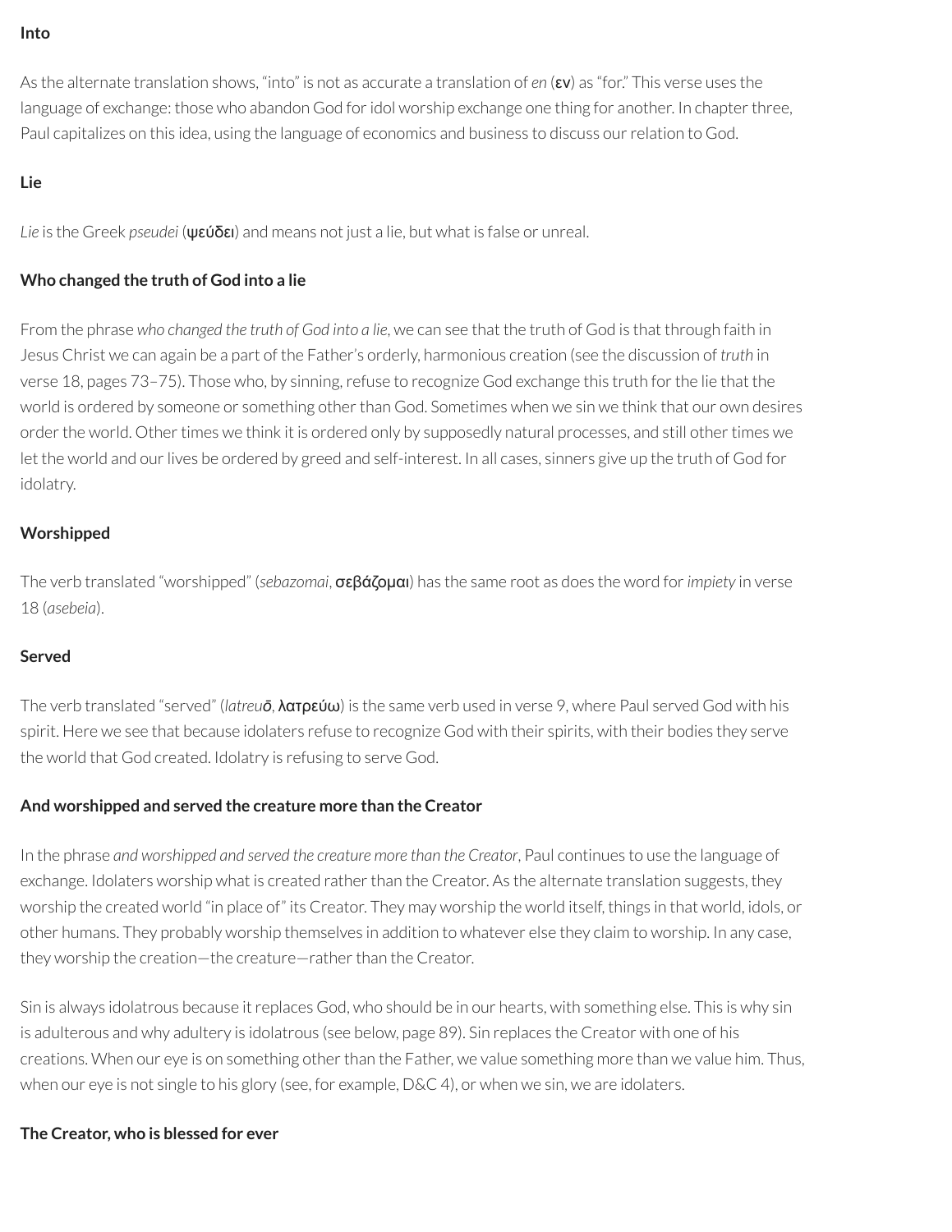The Greek word translated "is blessed" (*eulogētos*, ευλογητός) in the phrase *the Creator, who is blessed for ever* is passive and means "to be praised." It refers only to God in the New Testament.<sup>[106](#page-106-0)</sup> The Creator is the one whom we are to praise. Unlike the idols of the sinful, the Father is praised for eternity, and the righteous bless him for eternity because he has given us the gospel through his Son, Jesus Christ. In spite of the fact that the sinful make a lie of his truth (in the words of verse 18, they hold it captive). God will be praised forever. Their lie cannot prevail, presumably because he continues to have the power to do good.

# **Amen**

We use *amen* to mean something like "so be it." Our word is a transliteration of a Hebrew word (*&702;amez*) that means, approximately, "certain, sure or firm." <sup>[107](#page-106-1)</sup> Incidentally, the King James New Testament consistently translates *amen* as "verily." In Hebrew, *amen* indicates resolve, and this is why it is an appropriate ending to prayers. Paul uses it in the sense of certainty: it is certain that God will be praised forever.

### <span id="page-97-1"></span><span id="page-97-0"></span>**JST Verse 25**

No change.

#### **Verses 26–27**

#### Just as verse 25 referred to verse 23, verse 26 repeats verse 24 and adds an example of how some disgrace their bodies: people have turned to homosexual practices.

#### **Burned in their lust**

The phrase *burned in their lust* indicates that some have succumbed to homosexual practices. Paul presents this behavior as a type for sexual sin in general. In the Old Testament, idolatry is almost always associated with sexual sin, in part because idolatry often involved sexual sin, though it also stems from the connection between sin and idolatry noted in the discussion of verse 25. In fact, the connection between sexual sin and idolatry was so strong that *adultery* and *idolatry* could be used as synonyms. (The similarity of sound of the two English words makes the connection even more apparent for us.) For example, the book of Hosea is entirely devoted to the use of this association of sexual sin and idolatry. In a call to Israel to repent, the book focuses on Israel's relation to God and portrays it as one of marriage. Paul does not think it a coincidence that the idol-worshiping people of the Greco-Roman world allow homosexual practices. He contrasts the creative power of God with the noncreative sin of homosexual practice.

Sexual sin is particularly obvious as a kind of idolatry. It makes sexuality into a lie; it makes it false and then worships that falseness. It mocks God profoundly, forit changes his glory—eternal increase, the creative power that marks his Godhead—into something profane. For many, lust for the flesh, either heterosexual or homosexual, replaces godly desire.

<span id="page-97-2"></span>Of course, godly desire does not negate our existence in the flesh, and the opposite of lust is not celibacy. Sexuality is very much part of what our Father has made us and, therefore, a part of what he wants us to be. Genuine, virtuous, godly sexuality is far more than mere self-gratifying lust. Ironically, lust confuses need with desire, substituting the satiable want of something (lust) for the insatiable attraction to someone (desire). $^{108}$  $^{108}$  $^{108}$  If I am hungry, I have the need to eat. That need orients me to apples, oranges, and other food that will satisfy my need, things used up in satisfying my need, which will, at least temporarily, cease when it is satisfied. The desire I have for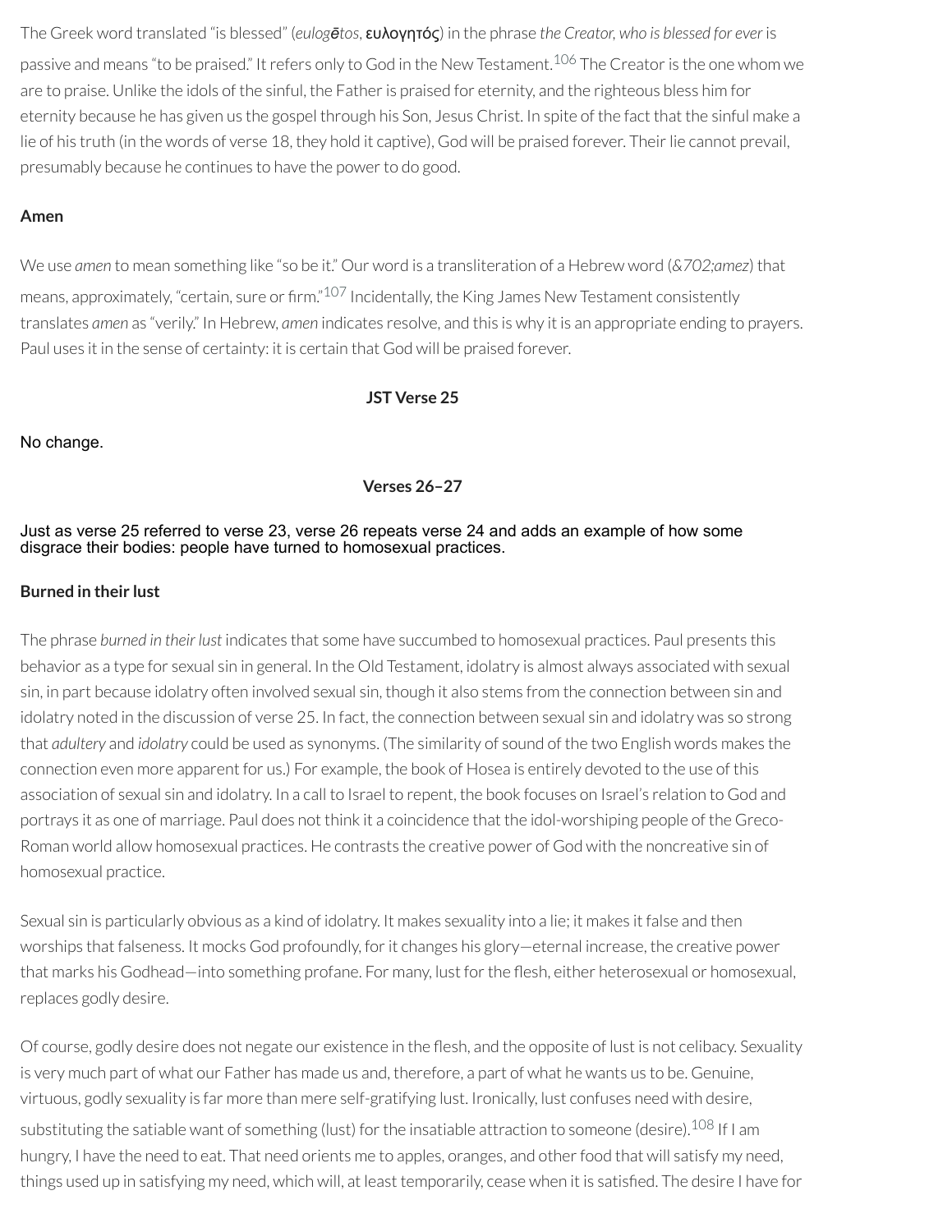my wife is not like the need I have for an apple. My desire for her is increased by our relation to one another and cannot be satiated. In other words, our relation is not one in which either of us is used up. My love for her is gratifying in a different way than satisfying a need is gratifying.

It seems to follow that if my relation to another person is confused, a matter of lustratherthan desire, it cannot be a gratifying relation. Lust expects satiety and another person cannot provide that. Thus, because lust does not really gratify, though it tries to, virtuous sexuality is more pleasurable than unvirtuous sexuality. Like all sin, lust cannot attain the thing it supposedly seeks after so diligently, while virtue, in doing what is right unselfishly and seeking the glory of God, receives what lust seeks and more.

# **Working**

<span id="page-98-1"></span><span id="page-98-0"></span>The Greek word *katergazdomai* (κατεργάζομαι), translated "working," is one of Paul's favorite words, especially when he talks about sinning.<sup>[109](#page-106-3)</sup> It means "to achieve," "to accomplish," or "to bring about, produce, [or] create" something.<sup>[110](#page-106-4)</sup> Paul's use of this word may run counter to our expectations because he consistently connects work and accomplishment with sin rather than with more positive things. This unusual use follows from his understanding of our relation to God. When we refuse the slavery to God that we are obligated to fulfill, our socalled accomplishments amount to nothing more than sin. On the other hand, when we recognize our slavery to God, we achieve nothing of ourselves. We do nothing, because everything that is done is the will of God. It is his work, not ours. Christians acknowledge that they can do nothing but what God does through them. The sinful wrongly believe that they can accomplish something by their own power.

This understanding of accomplishment does not necessarily imply quietism, waiting for God to do something. We are required to be "anxiously engaged in a good cause, and do many things of [our] own free will" (D&C 58:27) without assuming that what we do is our own. Similarly, a wise steward can make a profit on his master's money, but the money remains the master's and the accomplishment is also the master's (see Matthew 25:13–20; Luke 17:7–10). [111](#page-106-5)

# <span id="page-98-2"></span>**That which is unseemly**

The Greek word *aschēmosunē* (ασχημοσύνη) means "what is shameful" or"what cannot be presented in public." Here it is translated "that which is unseemly." In the Septuagint it refers to the genitalia as well as to excrement (see Exodus 20:26; Leviticus 18:6–19; Deuteronomy 23:14).

# **Receiving**

<span id="page-98-3"></span>The word *apolambanō* (απολαμβά&νω), translated "receiving," implies not just receiving, but receiving a reward.<sup>[112](#page-106-6)</sup> The Greeks Paul speaks of have accomplished indecency, and in return they receive the reward appropriate to what they have accomplished: they are allowed to be what they have made themselves (see verses 26 and 28). Sin is their reward.

King Benjamin teaches that we must acknowledge our own nothingness (see Mosiah 4:5–11). He also teaches that doing so will bring joy in this life as well as a remission of sins, in other words, both temporal and spiritual salvation (see Mosiah 4:12–29). Only when we know that we are nothing can we be saved. Thinking he is nothing, the repentant person receives everything. In contrast, the sinner, thinking that he has accomplished something, discovers his own nothingness in the nothingness of his sin. Thinking he is something, he receives nothing.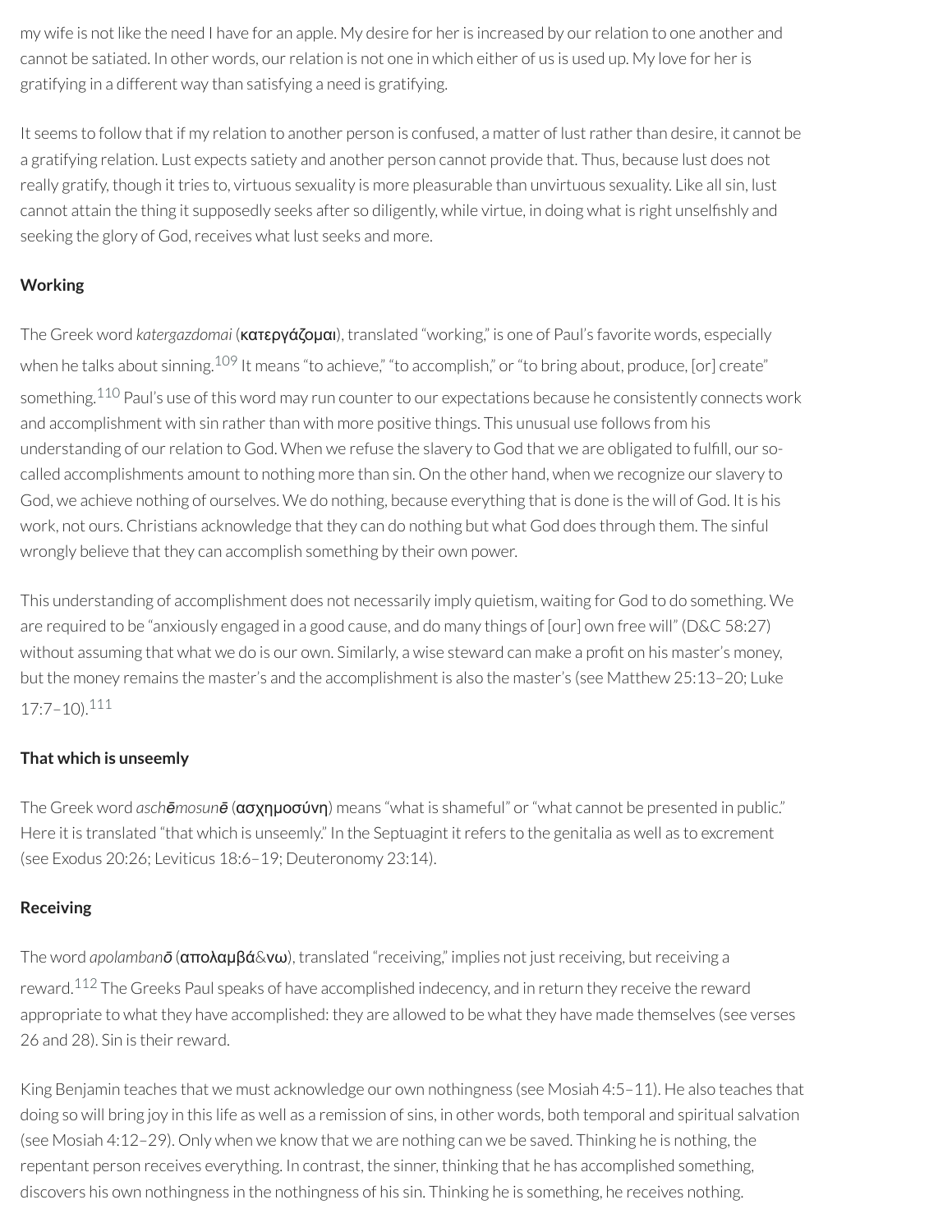#### **In themselves**

As evidenced by the phrase *in themselves*, idolaters receive their sins into themselves. Those sins become part of what they are, and the idolaters are defined by their sins, or their nothingness, rather than by God's blessings and righteousness.

#### **Recompence**

<span id="page-99-0"></span>The Greek word *antimisthia* (αντιμισθία), translated "recompence," is a word for*reward* that emphasizes the "reciprocal nature of the transaction."<sup>[113](#page-106-7)</sup> Paul continues to use the language of exchange, introducing the question of grace versus works: do we earn salvation in exchange for what we do for God? In Romans 4:2–16 Paul will argue that the answeris no. He can call himself and, implicitly, all believers slaves of God because we must act, but we do not earn. Paul uses the word *recompence* to show that the only thing that we can earn is the reward appropriate for our sinful lives. As we will see in verse 32, thatreward is death.

#### **Their error**

Literally, *their error* means "their deceit" or"their deceit of themselves" (*planē aōtōn*, πλάνη αωτων). The word *error* is not incorrect, and neither is something like *straying*, as found in some translations, but *error* is not as strong as the Greek word *planē*. The alternate translation translates *their error* as "self-deceit" to capture this stronger meaning. The sins of these people are a deceit, as the previous verses have fully explained. Their sin is not only a mistake, it is an act of self-deceit. Sinners go against what they know to be true by the light of Christ, their own existence.

#### **Meet**

*Meet* means "appropriate."

**JST Verses 26–27**

#### No change.

**Verse 28**

#### **To retain God in their knowledge**

The Greek word translated "knowledge" (*epignōsis*, επίγνωσις) is emphatic, meaning something like "full knowledge." The prefix, *epi*, gives it emphasis. The word can also mean "recognition" or even "decision" or "conscience." It is related to the word for *known* in verse 19. The word indicates activity, something people do rather than something that happens to them. This phrase could also be translated "they did not think it fit to recognize God." These people were not merely unknowing, they refused to know God. As the discussion of verse 27 points out, they have deceived themselves. Another way to look at this is that those whom Paul describes have refused to recognize their ability to judge good from evil and the knowledge they have gained in their experience of the world. In other words, they have refused the light of Christ. As a result, they have refused to experience God; they have refused to know him.

#### **God gave them over**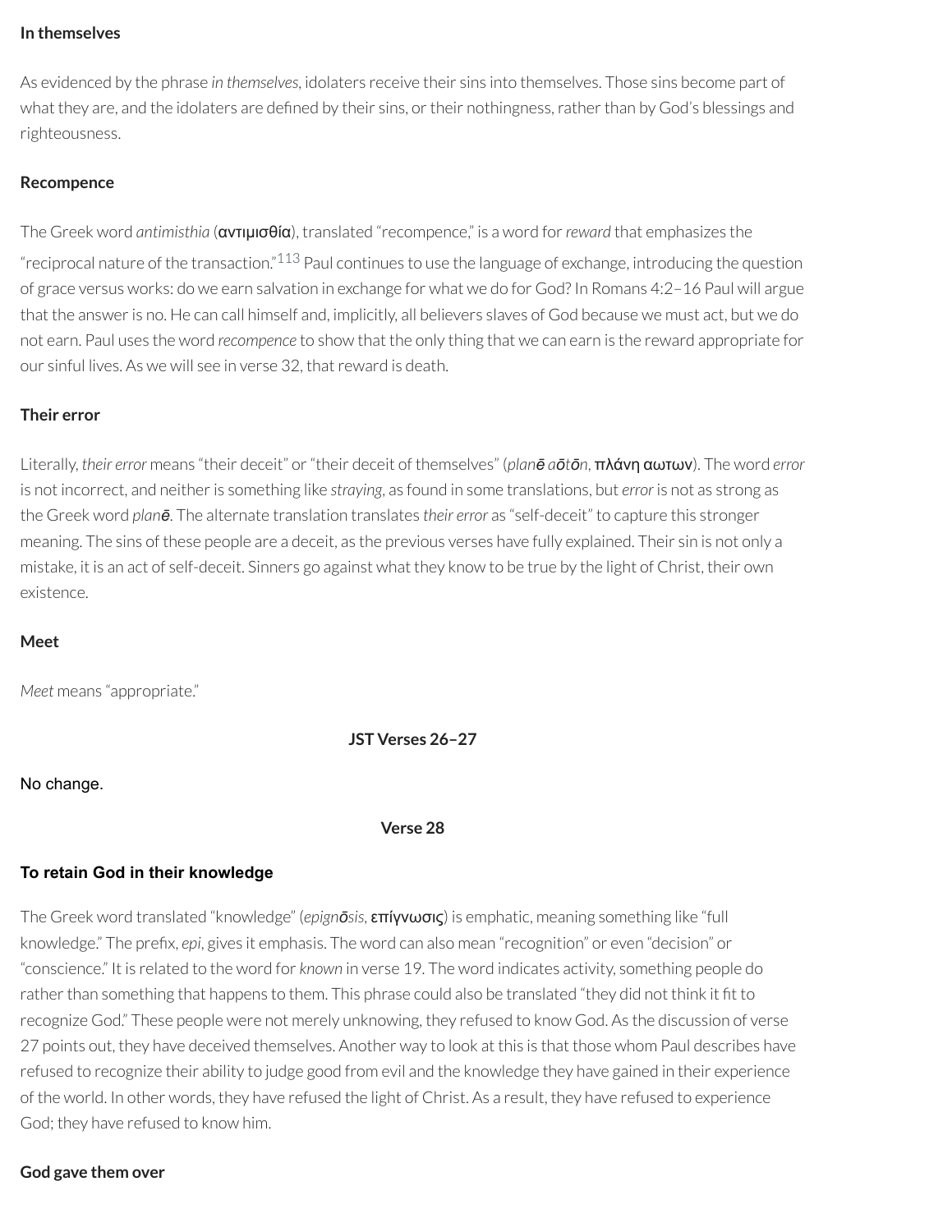<span id="page-100-0"></span>In the phrase *God gave them over*, Paulrepeats what he said in verse 24. The question might arise why he speaks of their sins as something God has done even indirectly. The alternate translation "left them to" helps clarify that Paul does not mean that God played any role in their sins. However, at least partly as a reaction to the idolatry to which Israel was always succumbing, the Old Testament prophets rarely ascribe anything in their writings to a power other than God. For example, we read that "he [the Lord] hardened Pharaoh's heart" (Exodus 7:13). As Joseph Smith's revision, "Pharaoh hardened his heart," makes clear, this does not mean that the Lord took the Pharaoh's agency from him and forced him to have a hard heart. Ascribing events such as this to God's power was a literary convention of the Old Testament writers.<sup>[114](#page-106-8)</sup> They knew that the Lord had not forced Pharaoh to have a hard heart, but to show the subservience of every power—including the Pharaoh—to God, they ascribed all significant actions to the Lord. Perhaps they also did this to help prevent idolaters from using the scriptures to show the power of theiridols. Pharaoh was worshiped and was thus an idol. The prophets seem to have thought that even though the Lord allows people to choose for themselves, it was appropriate to ascribe what happened to the Lord. They wanted people who read this story to understand that the Lord is always in control, although Pharaoh obviously could choose whether to harden his heart.

The scriptures make it clear that the Lord does not cause people to do evil, and the phrase *gave them up* thus cannot mean that these people could not choose otherwise or repent once they sinned. This is reinforced by the meaning of *knowledge* in the phrase *retain God in their knowledge* (see above). Paul seems to be relying on the Old Testament literary convention of ascribing all actions to God's power, though his usage is different. The phrase *gave them up* is considerably less forceful than *caused* or *hardened*. Paul's use of this convention indicates his familiarity with the Old Testament and does not imply a lack of free agency, as the Old Testament use might if not understood.

#### **Mind**

The Greek word *nous*(νους), translated "mind," means something broaderthan our concept of mind. Forthe Greeks of Paul's time, *mind* referred to the totality of both moral and mental existence. For us, the word *mind* refers almost exclusively to consciousness, although that way of understanding *mind* is relatively recent, perhaps no earlier than the seventeenth century. Anciently *mind* could include "insight," "inventiveness," "disposition," and "character."<sup>[115](#page-106-9)</sup> Paul says that idolaters are immoral and their reasonings are vain (see verse 21) because they have unfit minds. Good thinking and morality cannot be separated.

### <span id="page-100-1"></span>They did not like to retain God in their knowledge . . . [so] God gave them over to a reprobate mind

The alternate translation of the phrase they did not like to retain God in their knowledge... [so] God gave them over to a *reprobate mind* shows a wordplay Paul uses to make a point: "They did not think it *t to* [*dokimazō*, δοκιμάζω] . . . [so] he left them to an *unt* [*adokimos*, αδόκιμος] mind." This is a variation of verse 24 and helps us understand that the "reward" of sin is to be given over to it. Because these sinners did not think it appropriate to concern themselves with understanding God, who is ultimately the supreme thing worth understanding, the Father allowed them to have inappropriate, unfit, and worthless minds. Such minds are not suited to understanding him. God gave them what they demanded: minds not fitted to him. (Recall from the discussion of truth, verse 18, pages 73-75, what it means for them not to be fitted to, in other words, not in harmony with, the truth.)

#### **Not convenient**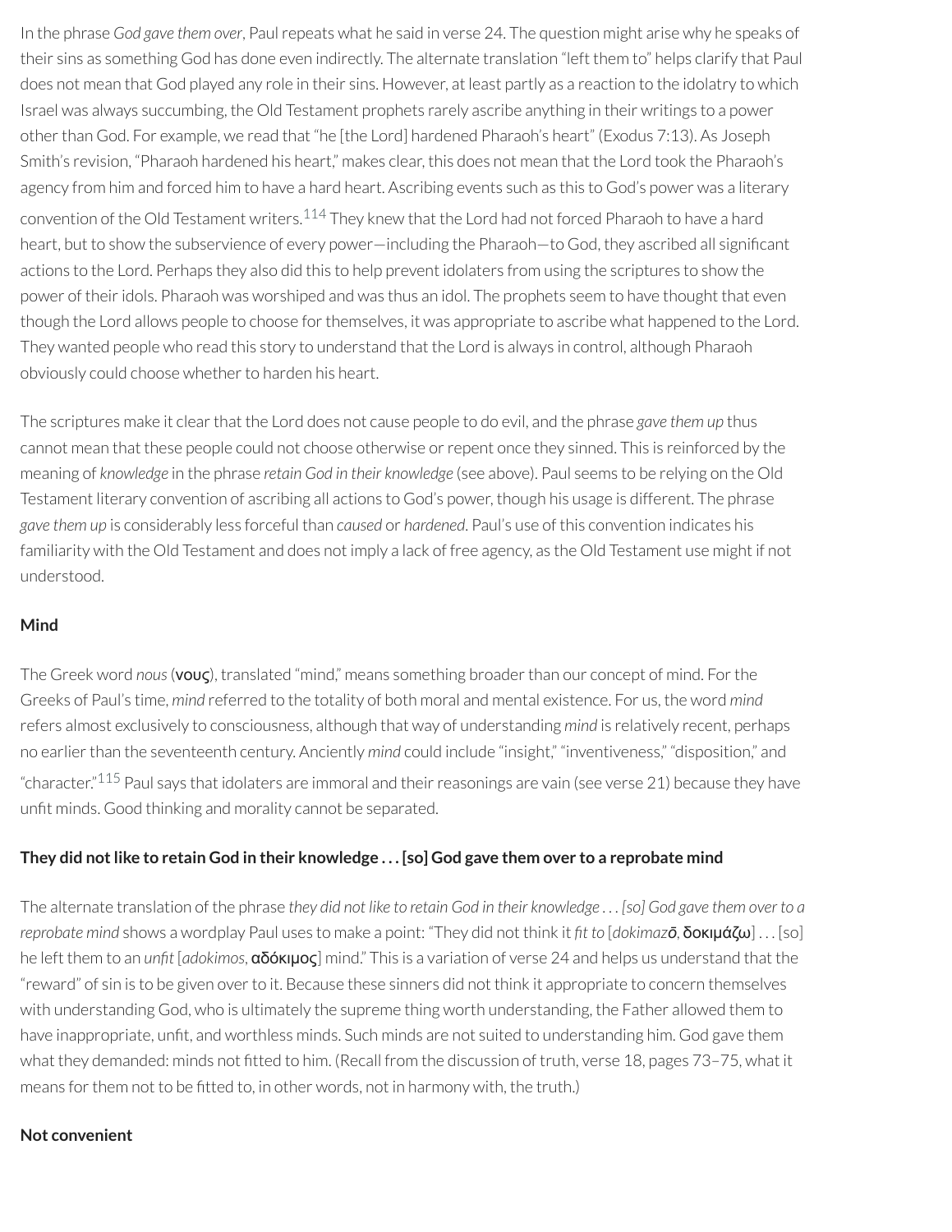As the alternate translation shows, in modern usage "convenient" is not a sufficiently strong translation, though in the etymology of *convenient* we see that its roots mean "that which comes together." The Greek word for *convenient* is *kathēkontōs*(καθηκόντως). In Stoic philosophy it means "what is in accord with duty." [116](#page-106-10) The point is that the Romans do not do what they are supposed to do.

#### <span id="page-101-0"></span>**JST Verse 28**

And even as they did not like to retain God according to some knowledge, God gave them overto a reprobate mind, to do the those things which are not convenient.

It is not clear what to make of Joseph Smith's changing *in their knowledge* to *according to some knowledge*, because it is not clear what the changed phrase means. One possibility is that the Prophet's view of the world is different from Paul's. Paul clearly believes that everyone comes into the world knowing of God. It is not apparent just what that means or in what way they know, but it is evident that Paul holds the view that everyone knows of God in some way. On the other hand, the Prophet Joseph may be suggesting that some simply do not know of God. If a knowledge of God is something learned from culture, tradition, and family, then it is quite conceivable that not all have that knowledge. The Book of Mormon's insistence on the importance of the brass plates, record keeping, and preaching seems to be in agreement with the latter view.

#### **Verses 29–31**

#### In verses 29–31, Paul gives a comprehensive list of sins. Notice that the list contains three sublists: (1) being filled with all unrighteousness, fornication, wickedness, covetousness, maliciousness; (2) full of envy, murder, debate, deceit, malignity; and (3) whisperers, backbiters, haters of God, despiteful, proud, boasters, inventors of evil things, disobedient to parents, without understanding, covenant-breakers, without natural affection, implacable, unmerciful.

Some have asserted that the order of the lists is meaningful, but this requires a good deal of straining. Paul may be listing four general types of sin—fornication, wickedness, covetousness, and maliciousness (see verse 29)—and then giving specific examples of these general types. However, he appears simply to be giving a long list of possible sins, running the gamut from what we might think of as small, like gossiping, to great, like murder. The order seems to be a function of the sounds of the Greek words, especially in the first two lists, where Paul groups words with similar endings, prefixes, or other sounds. For example, the sins mentioned in verse 31 all begin with the Greek letter alpha. It is not possible to effectively translate this rhetorical ordering into English.

The effect of a long list like this is much more powerful than the phrase *many sins* would be, especially when the words are also joined by similar sounds. Paul is obviously interested in using language to best present his message to his listeners: he wants them not only to hear the doctrinal content of his message (which could be stated, perhaps, in a chapter or two), but also to feel what he is saying. However, unlike the sophist or the con artist, Paul uses language that matches its content. He uses rhetoric not in place of content, but as part of it.

### **Filled**

The Greek word translated "lled" (*plēroō*, πληρόω) is a perfect passive participle. The translation is thus "being filled" or "having been filled." The perfect tense indicates completion or fullness, so we might translate this as "having been completely filled" or "having already been completely filled." Those of whom Paul speaks here, namely, sinners, are completely unrighteous. Being unrighteous is ultimately not a matter of degree; one either is or is not unrighteous.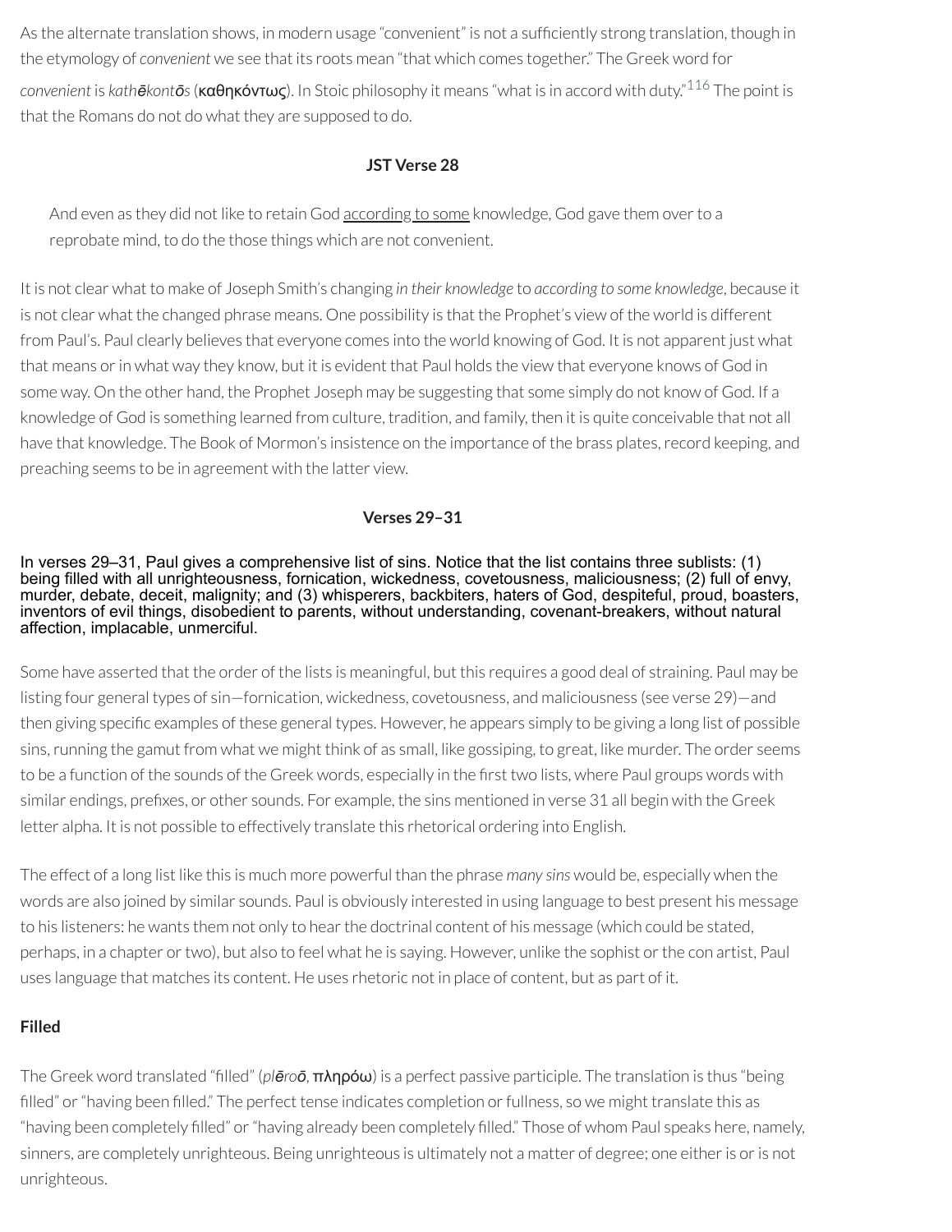#### **Unrighteousness**

*Unrighteousness* could also be translated "injustice." (See the discussion of *ungodliness and unrighteousness*in verse 18, page 73.)

# **Fornication**

The sin of fornication is not mentioned in every New Testament manuscript; in fact, many of the better manuscripts leave it out. The Greek word for*fornication* or *prostitution* (*porneia*, πορνεία [one of the roots of our word *pornography*]) and the word for *malice* (*ponēria,* πονερία) look much alike, and there appears to have been some confusion of the text by transcribers. That may explain why it appears in some manuscripts and not in others. The word translated "fornication" includes all sexual sin. [117](#page-107-0)

# <span id="page-102-0"></span>**Covetousness**

The alternate translation uses "insatiability" rather than "covetousness" to remind us of what it means to be covetous. Covetousness is having inappropriate desires, desires not contained within proper bounds. Understanding the New Testament notion of perfection and the necessity of bounds or limits (see pages 12-13, 15–23) suggests that desires that remain within their proper boundaries are perfect. It also suggests that we may be able to think of all imperfection as a kind of covetousness, desiring to go beyond the bounds appropriate to one's existence.

# **Malignity**

"Evil habits" or"craftiness," indicating guile and machination, are variations of the word translated "malignity." The alternate translation uses "conspiracy."

# **Whisperers**

Whisperers are those who spread gossip.

# **Backbiters**

Backbiters are slanderers.

### **Despiteful**

<span id="page-102-1"></span>The Greek word *hubristēs*(υβριστής), translated "despiteful," could also be translated "hubristic." In the New

Testament, it often means something like "arrogant" or"insolent" and can also mean "insulting." [118](#page-107-1) *Hubristēs* describes one who cannot be governed, so it may be an implicit reference to those who refuse their service to God. To help distinguish this sin from pride, the alternate translation harks back to the earlier meaning of the word, "those who go beyond the mark" (compare Jacob 4:14). This earlier meaning explains what it means to be arrogant.

### **Proud**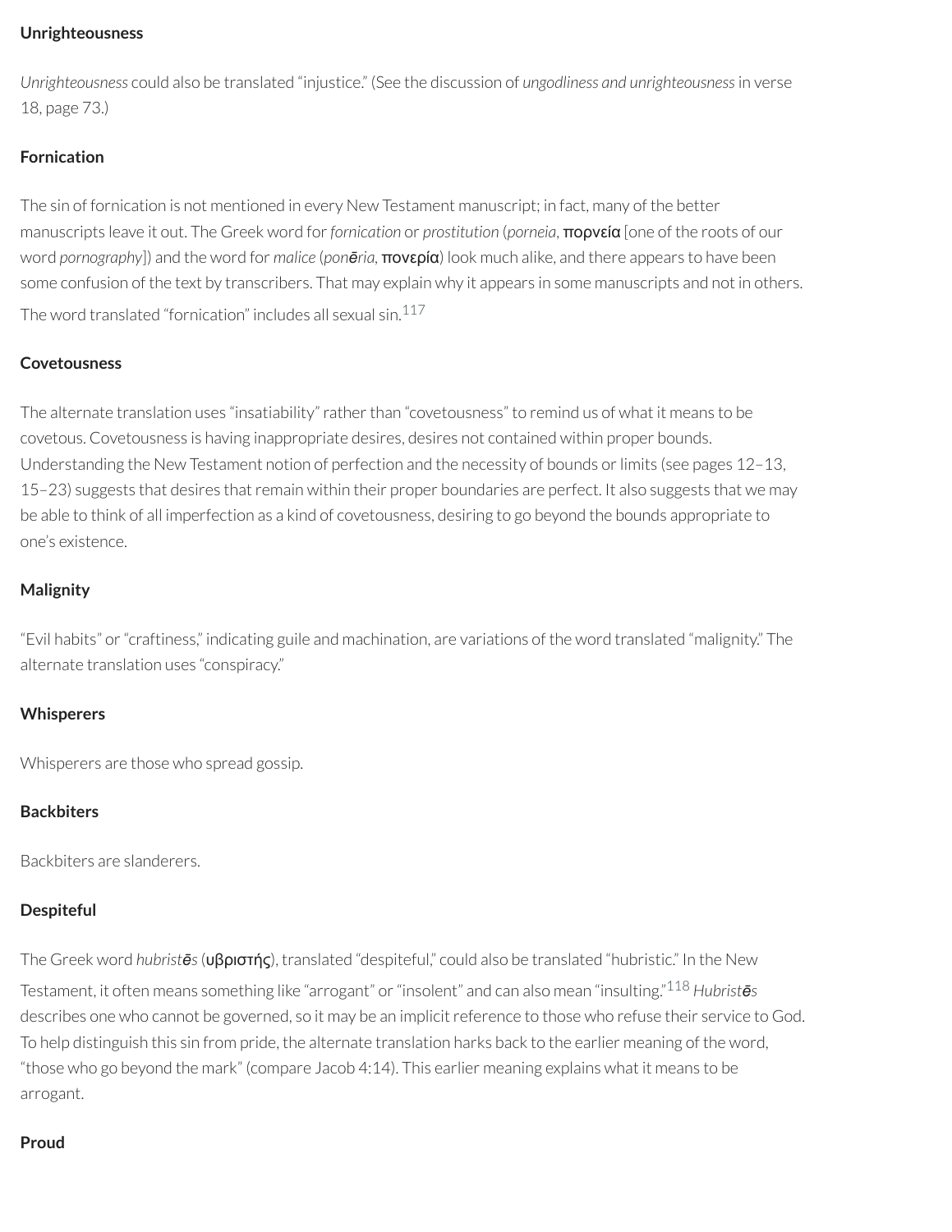*Proud* could be translated "arrogant." This pride is not positive. In fact, though the English scriptures use the word *pride* and variations of it 184 times, as Ezra Taft Benson pointed out, there is not one scriptural use of it as a positive attribute. [119](#page-107-2)

<span id="page-103-0"></span>Latter-day scripture is especially adamant that pride is not good. The Book of Mormon discusses pride considerably more than do the other scriptures, referring to it at least sixty-nine times, mostly in the writings before Christ (fty-eight times). According to a WordCruncher™ analysis, the Book of Mormon uses *pride* 16 percent more often than one would expect if the words of scripture were randomly distributed. This is an indication of its importance to Book of Mormon writers. To my knowledge, not once does the Book of Mormon speak of pride positively. These facts should give us pause when we talk about a positive kind of pride. We might ask ourselves, "What is the scriptural term for that?" If there is one, it might be helpful to use it, and that might help us avoid viewing as positive something the scriptures universally condemn.

# **Without understanding**

Verses 19–23 have shown how people have become without understanding, in other words, undiscerning.

### **Implacable**

The Greek word translated "implacable" (*aspondos*, ασπονδος), meaning "irreconcilable," is not included in the better manuscripts. Modern editors usually omit it from the text.

#### **JST Verses 29–31**

No change.

### **Verse 32**

This is the end of the sentence that began in verse 28. Paul again uses the rhetorical device of inclusion (see the discussion of verse 25, page 87). In verse 28 he described people who did not think a knowledge of God was fit to keep in their minds (or, as we might say, in their hearts). This is the first part of the inclusion and will be repeated at the end. The center portion is in verses 29–31, where Paul enumerated the ways in which these people were unfit, or the sins the Lord allowed them to be given over to. In verse 32, he concludes the inclusion by referring to the sinners in verse 28 and their fitness of mind in knowing of the judgment and justice of God. They know that what they do is wrong, but they not only do those things, they also take pleasure in seeing others do them. A diagram of this inclusion follows:

They did not like to retain God in their knowledge, so he gave them over to their unfit minds and their sinning (verse 28)

They were unrighteous, fornicators, iniquitous, covetous, malicious; full of envy. . . . (verses 29–31)

They knew that these things were worthy of death, but did them anyway and took pleasure in seeing others do them (verse 32)

In this context, retaining God in their knowledge and knowing that these things are worthy of death are the same: sinners know they are worthy of death if they retain a knowledge of God. They deceive themselves, not liking to retain a knowledge of God but knowing nonetheless that the result of doing such things is death, be it physical or spiritual. The idea that the Father turns them over to their unfit minds and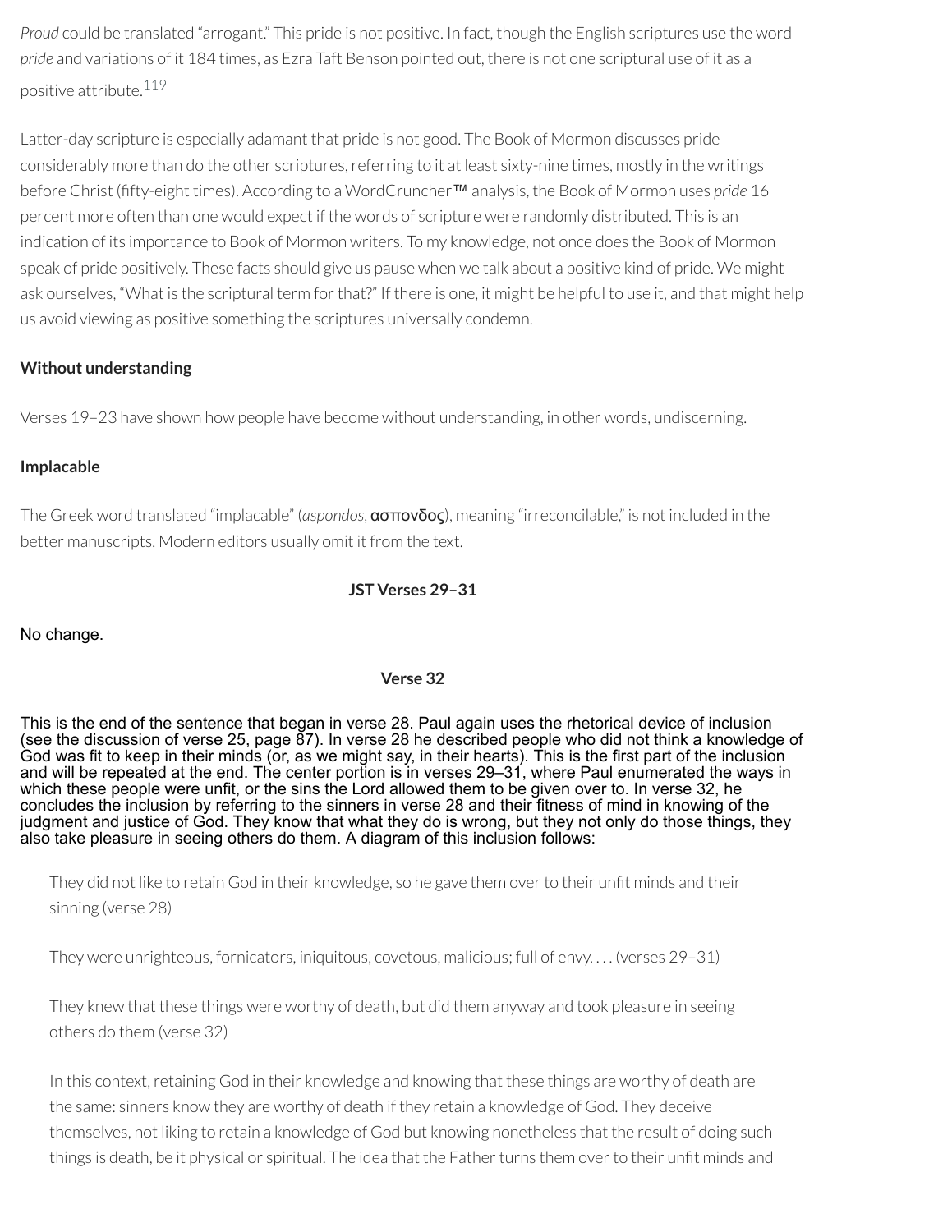the idea that they take pleasure in the sinning of others are thus also parallel. Their pleasure in the sins of others is perfect evidence of their unfit minds.

# **Judgment**

The Greek word translated "judgment," *dikaiōma* (δικαίωμα), is related to the word translated elsewhere as "righteousness" and "justice" (see the discussion of *righteousness of God* in verse 17, pages 58–63). There are two ways to understand the word *judgment*. One way is to see it as a use of legal language: God has pronounced the verdict of guilty on those who sin, and these people, though they understand that verdict and its sentence of death, not only do the things that will bring the sentence upon them, but also take pleasure in seeing others do them.

<span id="page-104-0"></span>The other way to understand the word *judgment*results from the fact that the word translated "judgment" often refers to the rules and regulations that maintain harmony. [120](#page-107-3) Given this information, we could also translate it "commandment" or "regulation." The Greek word does not commit Paul to either meaning, leaving both open for his listeners to hear (the two are obviously related). English does not allow the same richness of meaning. The alternate translation arbitrarily uses the first of these meanings, but the second is equally acceptable.

# **Knowing the judgment of God**

Paul has already explained how the sinners know God (see verses 19 and 20) even though they have deceived themselves into thinking that they do not know him. In the phrase *knowing the judgment of God*, Paul says that sinners implicitly understand God's sentence on those who commit the sins he has listed.

# **Worthy of death**

*Worthy of death* could also be translated "liable to death." Perhaps to some readers' surprise, not only are murder and unchastity said to warrant death, but so are whispering (gossiping) and pride. As becomes clear at the beginning of chapter 2, Paul expects those who hear or read this list to be smug, looking condescendingly at the people he describes as they agree with Paul that those people really are evil. We may be tempted to the same condescension as we read verses 22–27. As a result, we may assume that Paul means that one who commits these sins is worthy of capital punishment, but when we look closer at the range of sins that he has introduced, we have to question whether the word *death* really means "capital punishment." One explanation is that Paul is using hyperbole, or exaggeration, to achieve the effect he desires. Another likely explanation is that he means that those who do these things are worthy of spiritual death. Since no unclean thing can enter the kingdom of heaven, those who commit such sins are worthy of being, or liable to be, cut off from the presence of God. Paul may also mean that the sins he lists make us worthy of physical death. Those who commit them should not be executed, but because of sins we suffer physical death. In other places it appears that Paul may believe that we die not only because of Adam's transgression, but because of our own sins as well (see Romans 5:12 and 1 Corinthians 15:21; compare Moses 6:48).

The comparison of verses 1–17 with verses 18–32 draws our attention to the emphasis in the latter section on the fact that sin brings spiritual death. The first verses of Romans 1 are about the gospel and Paul's preaching of it. In Greek, the last word of verse 17 is life, referring to eternal life. Verses 18-32 are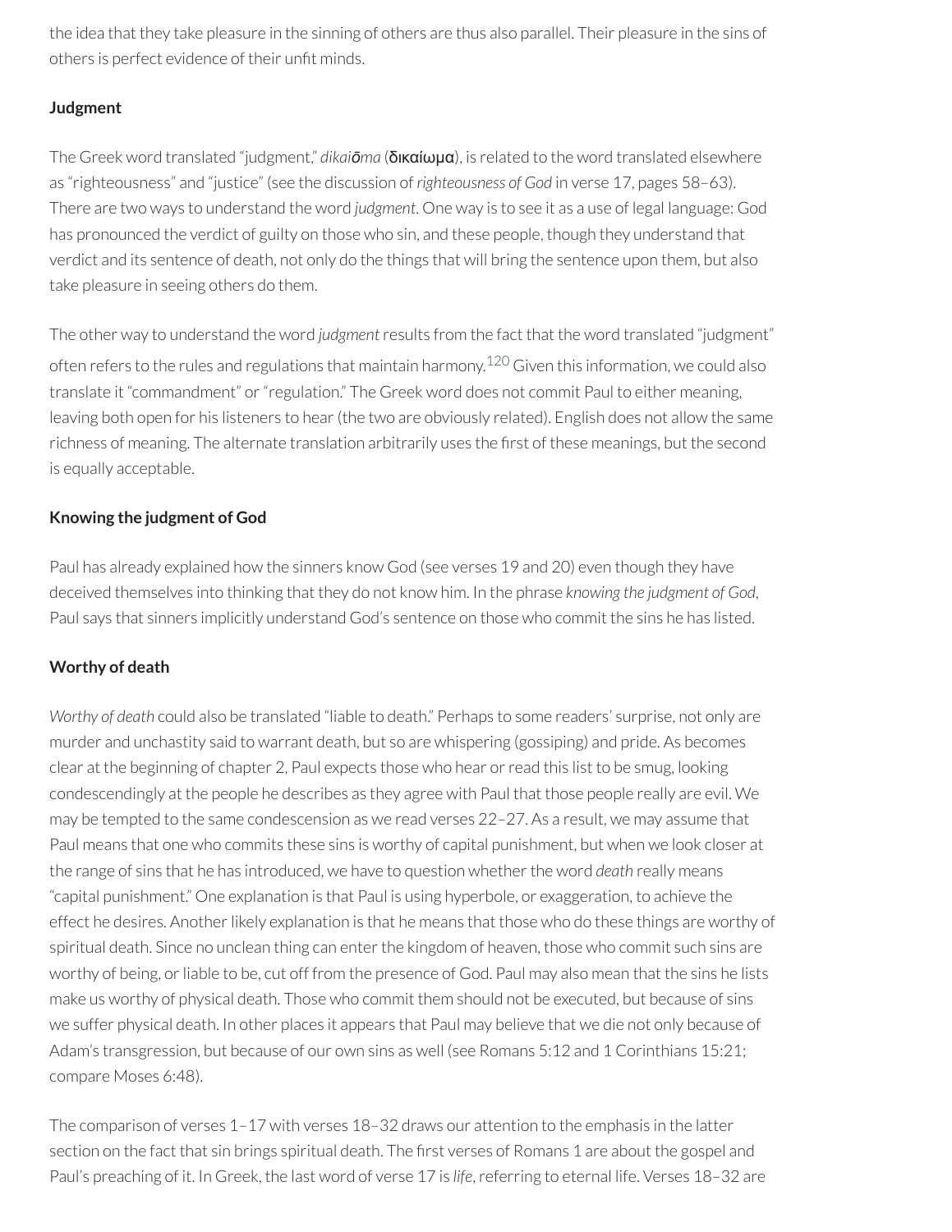about those who have been disobedient. Though it is not the last word, death is referred to at the end of this section. The central contrast in these two sections, then, is between the life brought by the gospel and the death brought by the denial of God, by disobedience. Romans 1 parallels the first two divisions of the entire letter to the Romans (see the discussion of *the just shall live by faith* in verse 17, pages 67-70, as well as the outline of the book, pages xx–xxi).

Because Paul discussed the content of the gospel in terms of the relation between the spirit and the flesh, and because he used Christ's resurrection from the dead as his example of God's power(see verses 3 and 4), we can view the rest of the chapter as a working out of that theme. Obedience to the gospel brings life, which is the union of spirit and flesh and the overcoming of sin (see verses  $4-17$ ). On the other hand, sin brings death, which is the dissolution of the spirit and the destruction of one's body by lust (see verses 18–32).

#### **Not only do the same, but have pleasure in them that do them**

As the alternate translation shows, the sense of *not only do the same, but have pleasure in them that do them* seems to be that those who sin approve of the sins of others. Perhaps they encourage them. Perhaps they excuse them. Perhaps some even take pleasure in seeing others join them in sin. Sometimes we sin without recommending our sin to others. Even though we act unrighteously, we at least say that we do not want others to do what we have done. However, the people Paul is discussing not only sin, they also approve of the fact that others sin, even knowing, by the light of Christ, that what they are doing is wrong.

Though it may seem unlikely, I believe it is impossible to sin withoutrecommending our sins to others in some sense. When I sin, I do what I sincerely believe to be wrong. If that were not true, although what I do might be a mistake, it seems odd to call it a sin. If I do what I believe to be wrong, I must in some way or another convince myself that it is either right or inescapable. Otherwise, I would do what I believe to be right. In other words, I must have and believe reasons, even deceptive excuses, for my behavior when I sin. Sin is always a form of self-deception. That I always recommend my sins to others follows from this conclusion. Any reasons to commit sin would also be reasons for another to do the same thing in my situation. If they are not sufficient for someone else in my situation, then they are not sufficient for me. Regardless of what I say to others or to myself, when I sin I implicitly recommend my sins to anyone in my situation. Conversely, I necessarily approve of the sins of others whenever I myself sin.

### **JST Verse 32**

And some who, knowing the judgment of God, that they which commit such things are worthy of death, are inexcusable, not only do the same, but have pleasure in them that do them.

The addition of *are inexcusable* in the inspired translation redescribes those who know the judgment of God. The King James translation of the Greek text says that some not only sin, but take pleasure in the fact that others sin. It parenthetically remarks that those who do this know that God considers them worthy of death. The Prophet's addition changes the parenthetical clause, indicating that sinners know that God thinks them worthy of death and adding that they have no excuse. Joseph Smith's change in this verse connects it to verse 20, making the last part of the chapter a sort of inclusion or, perhaps, a very loose chiasm:

A Idolaters are without excuse because they understand "from the creation" (verse 20)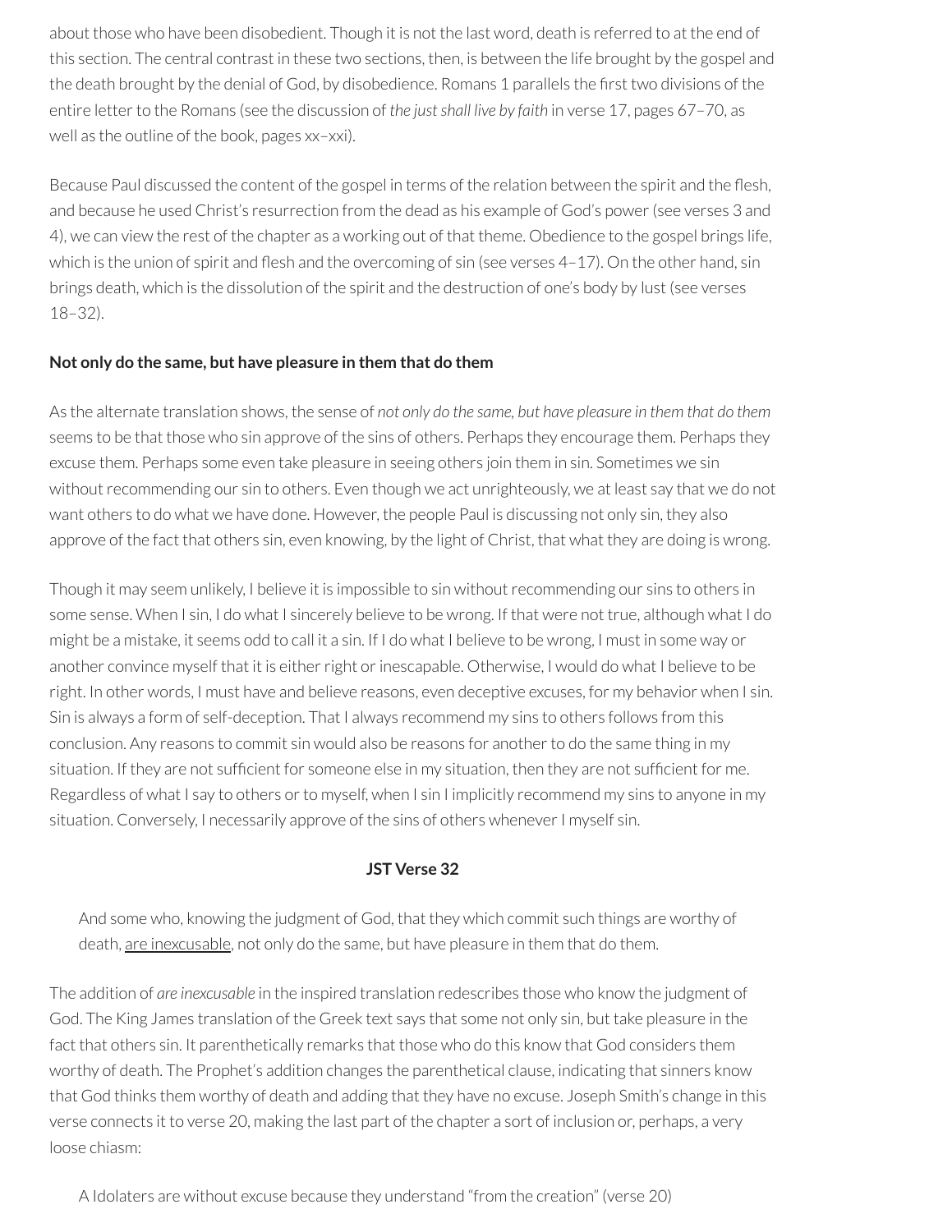B How their refusal to know God made them idolaters (verses 21–26)

B' A list of sins along with a repetition in verse 28 of the problem that occasions those sins (verses 26–31)

A' A return, not only to verse 28 (as in the Greek and King James texts), but also to verse 20 (verse 32)

It may be possible to think of the two center parts of this inclusion (verses 21–26 and 26–31) as parallel to each other: the sins listed in verses 29-31 result from the same kind of refusal to know God that also brings about idolatry. They are the same kind of act, a turning away from God toward something else, usually one's own will. If this parallel is valid, this may, very loosely, be a chiasm. Chiasmus and inclusion may overlap.

#### **Notes**

# <span id="page-106-0"></span>[106.](#page-97-0) For the other uses of the word, see Mark 14:61; Luke 1:68; Romans 9:5; 2 Corinthians 1:3; 11:31; Ephesians 1:3; 1 Peter 1:3.

<span id="page-106-1"></span>[107.](#page-97-1) See Kittel, *Theological Dictionary,* 1:335–36.

<span id="page-106-2"></span>[108.](#page-97-2) This discussion of need and desire is consequent on my understanding of Emmanual Levinas's discussion of them in *Totality and Innity: An Essay on Exteriority,* trans. Alphonso Lingis (Pittsburgh: Duquesne University Press, 1969), 104, 117, 179, 236, 254–73.

<span id="page-106-3"></span>[109.](#page-98-0) Paul also uses this word in Romans 2:9; 4:15; 5:3; 7:8, 13, 15, 17, 18, 20; 15:18.

<span id="page-106-4"></span>[110.](#page-98-1) See Bauer, *Greek-English Lexicon,* 421.

<span id="page-106-5"></span>[111.](#page-98-2) It is interesting that the steward is rewarded. Reward is commensurate with service to God, though we do not earn whatever reward we may receive. See also Mosiah 2:21; Matthew 20:1-16.

<span id="page-106-6"></span>[112.](#page-98-3) See Liddell and Scott, *Greek-English Lexicon,* 205.

<span id="page-106-7"></span>[113.](#page-99-0) Bauer, *Greek-English Lexicon,* 75.

<span id="page-106-8"></span>[114.](#page-100-0) Most modern translations deal with this literary convention by translating it in the active voice or by leaving the subject indefinite. For example, we see these varying translations of the phrase in Exodus 7:13: "Pharaoh's heart was hard" (M. Rosenbaum and A. M. Silbermann, trans., *Pentateuch with Rashi's Commentary* [London: Shapiro, Vallentine, 1945], 1:31) and "Pharaoh, however,remained obstinate" (*The New Jerusalem Bible: Reader's Edition* [New York: Doubleday, 1990]).

<span id="page-106-9"></span>[115.](#page-100-1) See Kittel, *Theological Dictionary,* 4:952–53.

<span id="page-106-10"></span>[116.](#page-101-0) See Bauer, *Greek-English Lexicon,* 389. For example, see Polybius, *Histories* 6.6.1–8. Incidentally, though kathekontos is not related to the word translated "fit" in the alternate translation, "fitting" is a good translation here.